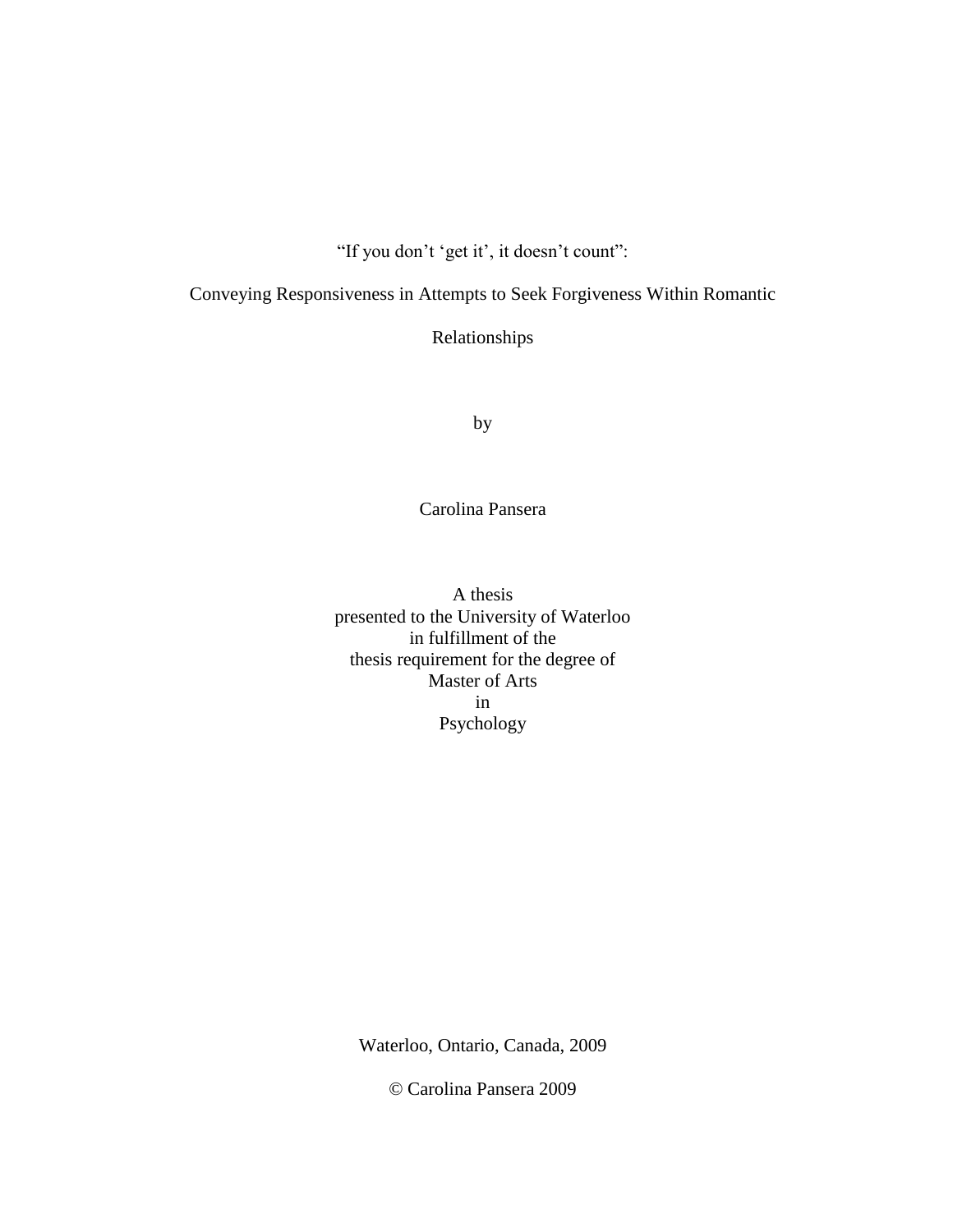# Author"s Declaration

I hereby declare that I am the sole author of this thesis. This is a true copy of the thesis, including any required final revisions, as accepted by my examiners.

I understand that my thesis may be made electronically available to the public.

Carolina Pansera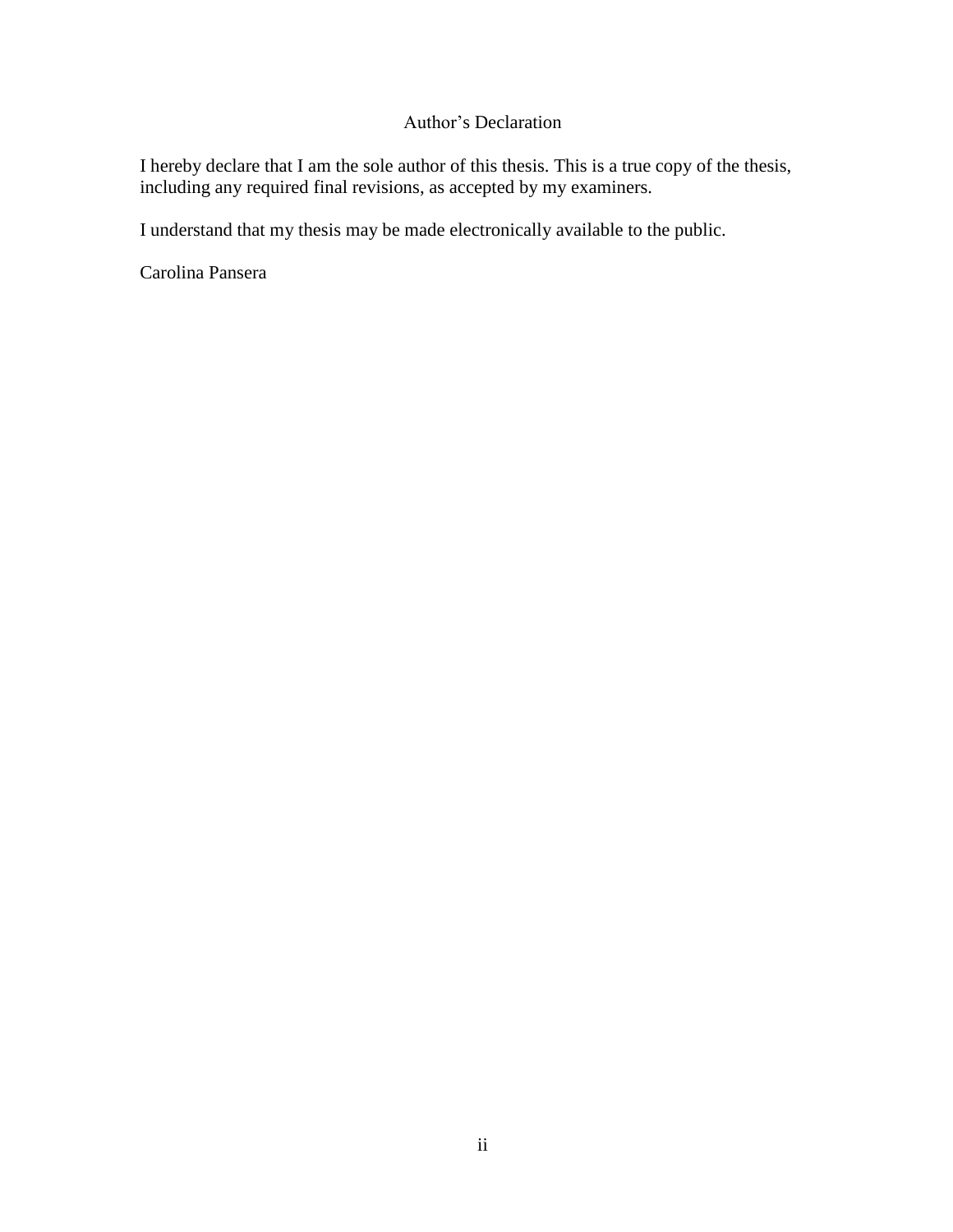#### Abstract

Although research has begun to examine the factors which facilitate forgiveness in romantic relationships, there is currently limited empirical research examining the partner behaviours which promote or alternatively thwart forgiveness in romantic relationships. I examined the role of perceived partner responsiveness (showing understanding and validation) in mediating the link between offers of amends and forgiveness for real-life hurtful events. Results showed that perceived partner responsiveness emerged as a key predictor of forgiveness and as an important mediator of the relationship between amends and forgiveness. This meditational model was further moderated by event severity and relationship satisfaction, such that at high levels of event severity and low levels of relationship satisfaction, both amends and responsiveness showed unique, positive direct effects on forgiveness. Finally, exploratory analyses indicated that not all forgivenessseeking behaviours are "created equal"—verbal behaviours that directly address the hurtful event appear to convey sincere amends and responsiveness while those behaviours (verbal and non-verbal) which do not directly address the hurtful event undermine forgiveness.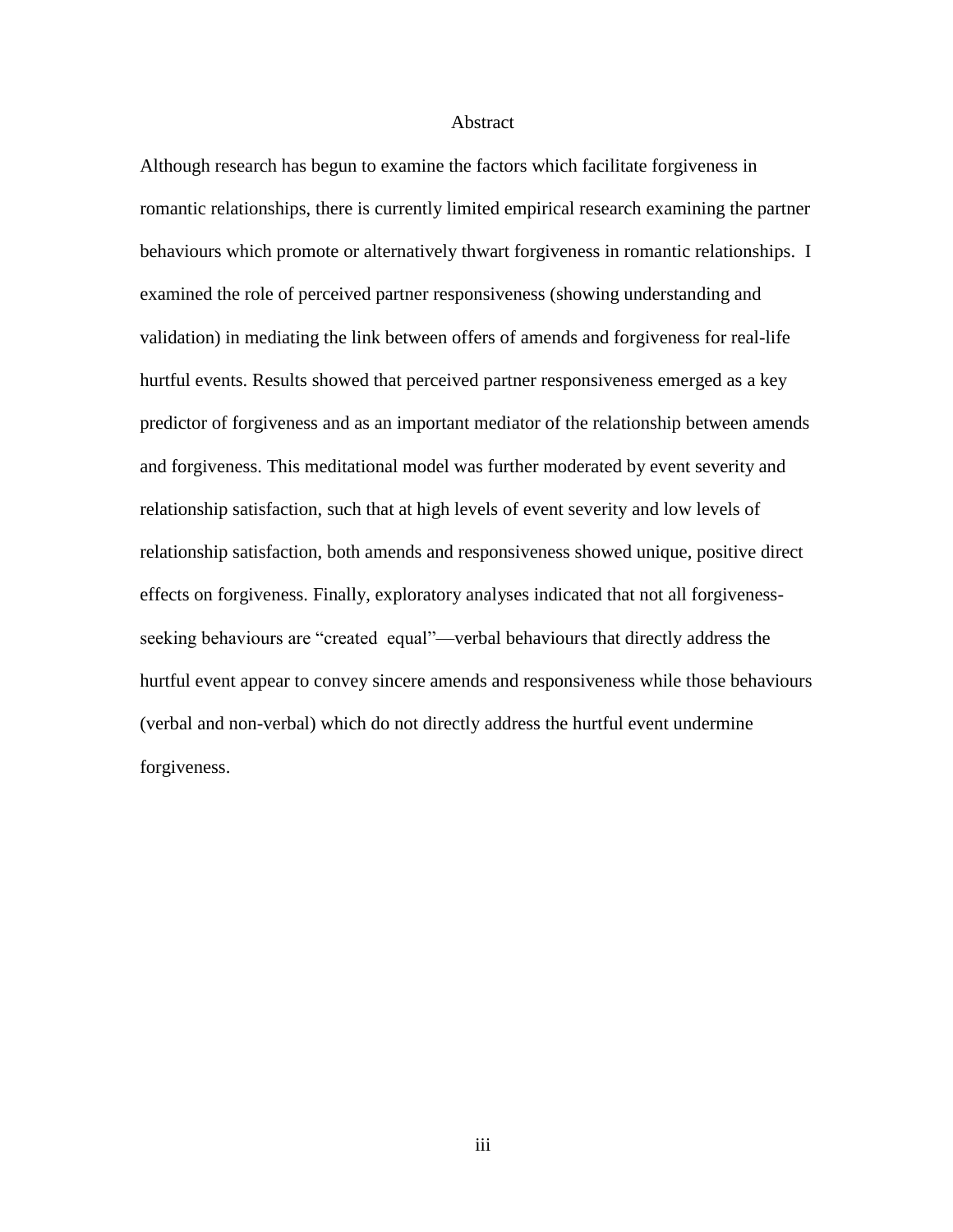#### Acknowledgements

First and foremost, I would like to extend my sincere thanks to my supervisor Dr. Jennifer La Guardia. Thank you for your guidance, your wisdom and encouragement throughout this process which were, and continue to be, invaluable to me.

I would also like to extend my gratitude to Dr. Erik Woody for taking the time to help me navigate the statistics involved in this project. I truly appreciated your generosity in your willingness to help. I have learned much during our encounters.

I must also extend my appreciation to the readers of my thesis, Dr. Woody and Dr. Elizabeth Nilsen, for their constructive feedback regarding this project and to their contribution to enhancing its quality.

To my friends—Thank you for your "responsiveness" and for the many laughs which greatly facilitated this process!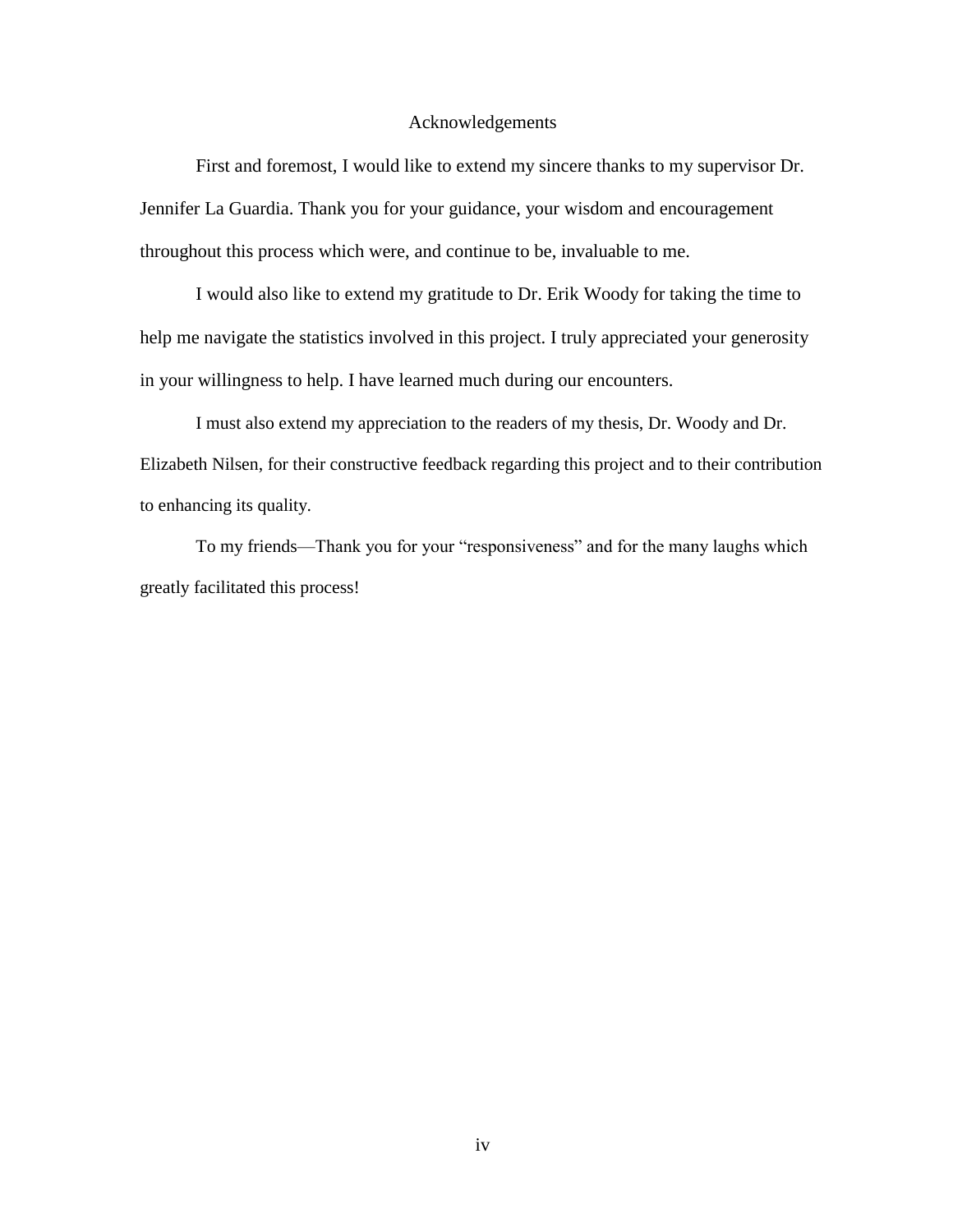## Dedication

It is with much love that I dedicate my Master's project to my family—my mother, father, sister and brother. Your love, encouragement, and faith in me have "re-energized" me time after time and have truly been the cornerstone of my accomplishments. Mom and Dad, I deeply appreciate the sacrifices you have made for me so that I could get to where I am today. Thank you—this is for you.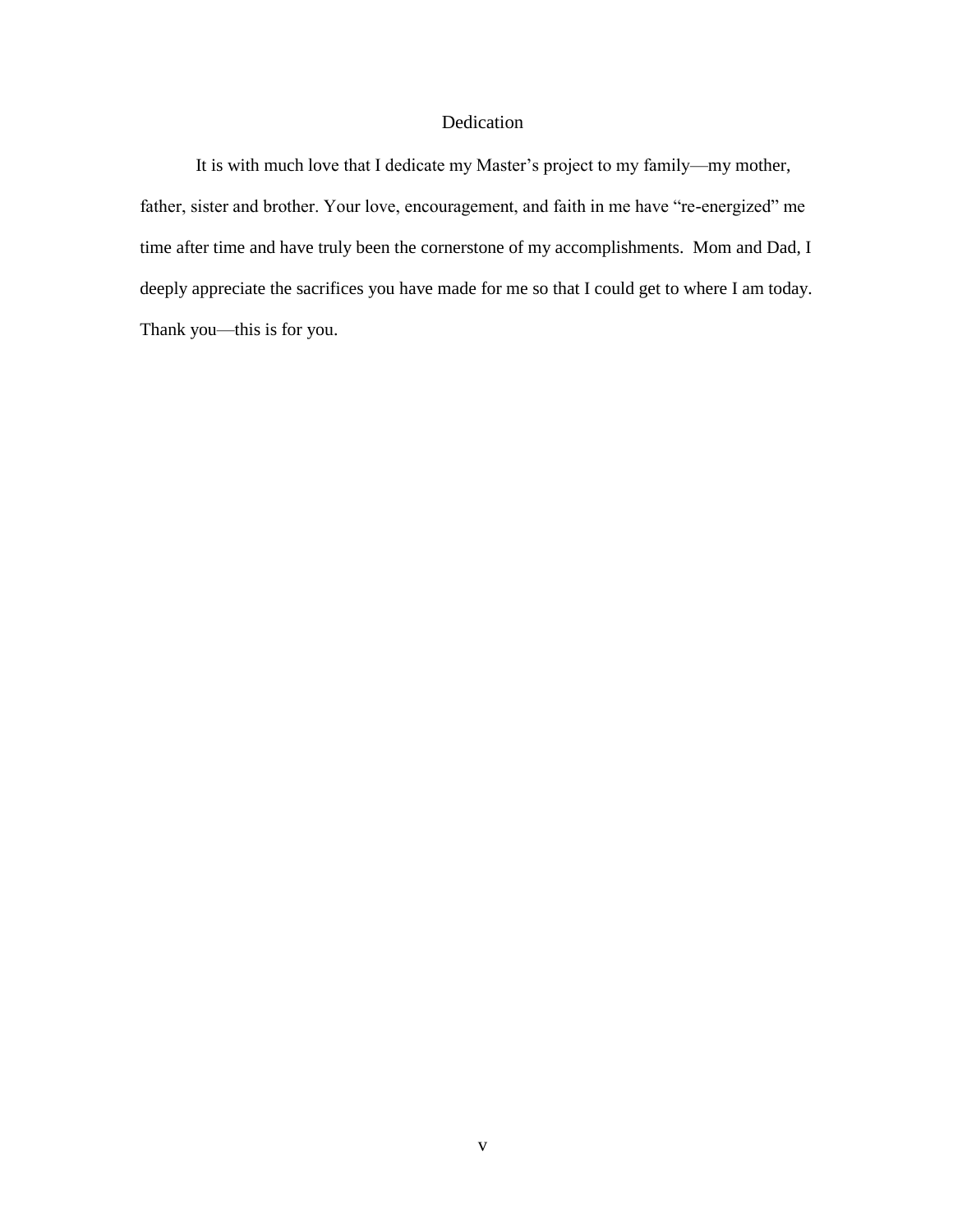# Table of Contents

| List of Tables                                                                                           |                |
|----------------------------------------------------------------------------------------------------------|----------------|
| List of Figures                                                                                          | ix             |
| Introduction                                                                                             |                |
| Forgiveness                                                                                              | 3              |
| Amends                                                                                                   | $\overline{4}$ |
| Perceived Partner Responsiveness                                                                         | $\tau$         |
| The Current Study                                                                                        | 10             |
| Method                                                                                                   | 12             |
| Participants and Procedures                                                                              | 12             |
| Measures                                                                                                 | 14             |
| Results                                                                                                  | 23             |
| <b>Factor Structure of New Measures</b>                                                                  | 23             |
| <b>Descriptive Statistics</b>                                                                            | 26             |
| <b>Preliminary Analyses</b>                                                                              | 27             |
| <b>Main Analyses</b>                                                                                     | 28             |
| Testing Moderation of the Amends-Responsiveness-Forgiveness<br><b>Mediation Model</b>                    | 29             |
| Relation of Forgiveness-Seeking Behaviour to Amends, Perceived<br>Partner Responsiveness and Forgiveness | 36             |
| Discussion                                                                                               |                |
| <b>Limitations and Future Directions</b>                                                                 | 44             |
| Conclusions                                                                                              | 47             |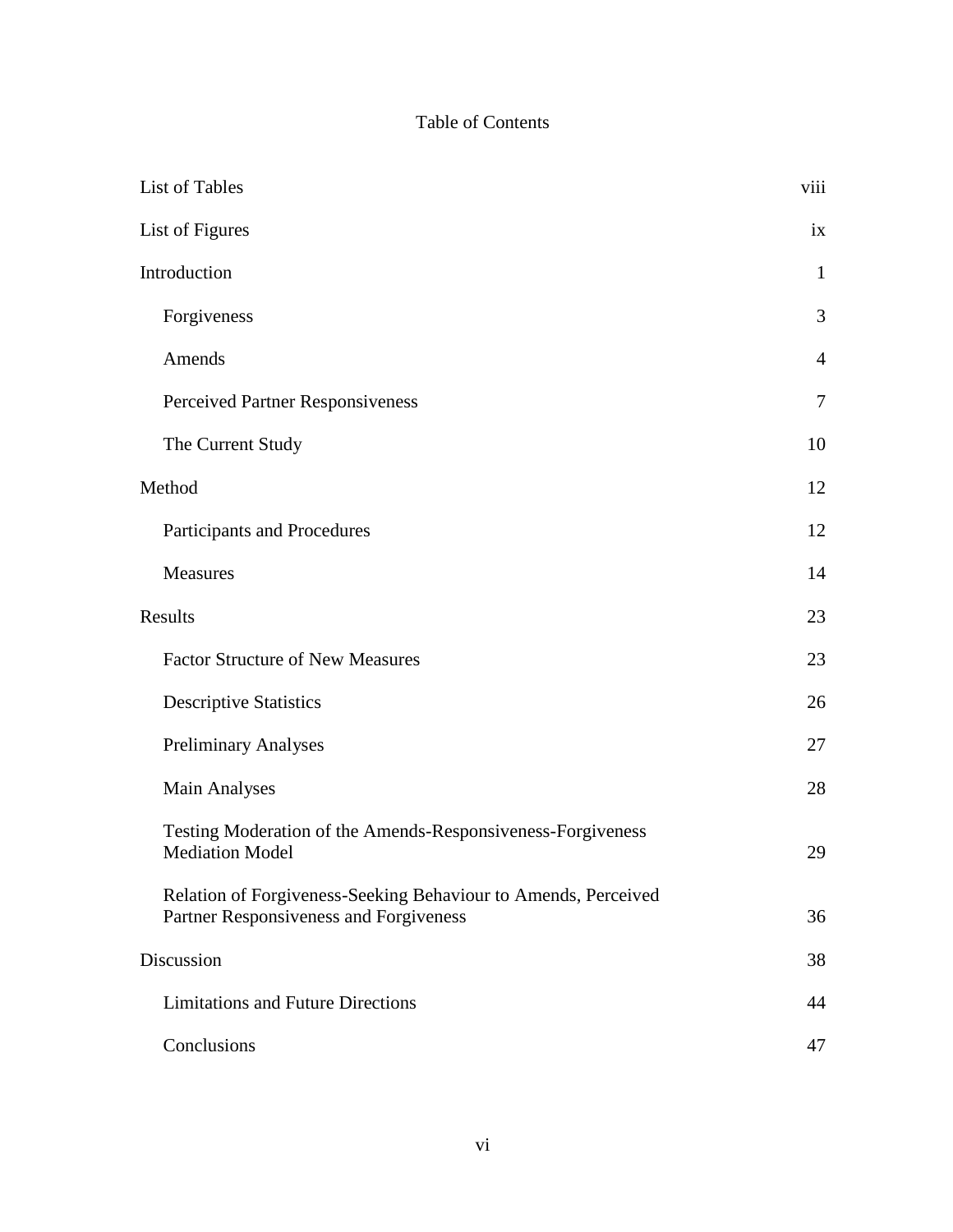| References                                                | 64 |
|-----------------------------------------------------------|----|
| Appendices                                                | 75 |
| Appendix A: Instructions for Description of Hurtful Event | 75 |
| Appendix B: Forgiveness-Seeking Inventory                 | 77 |
| Appendix C: Perceived Partner Responsiveness Scale        | 83 |
| Appendix D: Perceived Amends Scale                        | 84 |
| Appendix E: Forgiveness Measure                           | 85 |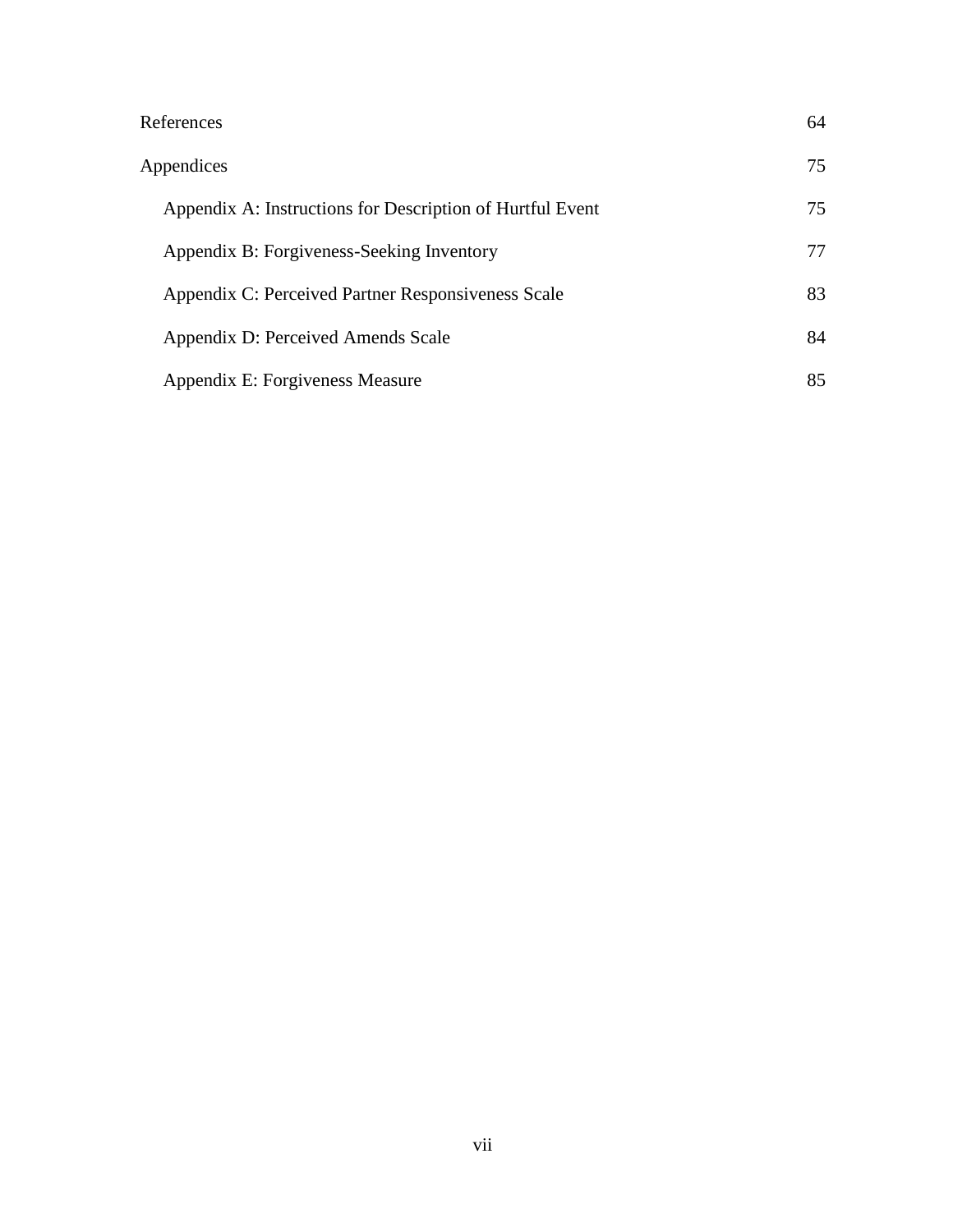# List of Tables

| Table 1.                                       | Perceived Responsiveness Scale with Item Loadings                                                                                                        | 49 |
|------------------------------------------------|----------------------------------------------------------------------------------------------------------------------------------------------------------|----|
| Table 2.                                       | Perceived Amends Scale with Item Loadings                                                                                                                | 50 |
| Table 3.<br><b>Each Subscale</b>               | Forgiveness Measure Subscales with Item loadings for                                                                                                     | 51 |
| Table 4.<br>Measure                            | Intercorrelations Between Subscales of Forgiveness                                                                                                       | 54 |
| Table 5.<br>Variables                          | Means and Standard Deviations for Main Study                                                                                                             | 55 |
| Table 6.                                       | Pearson-Correlation Between Relationship Quality and<br>Event-Level Variables with Perceived Amends, Perceived Partner<br>Responsiveness and Forgiveness | 56 |
| Table 7.<br><b>Attributions</b>                | Results of Regression Analysis Testing Moderation of<br>the Amends-Responsiveness-Forgiveness Mediation Model by Intent                                  | 57 |
| Table 8.<br><b>Responsibility Attributions</b> | Results of Regression Analysis Testing Moderation of<br>the Amends-Responsiveness-Forgiveness Mediation Model by                                         | 58 |
| Table 9.<br>Severity                           | Results of Regression Analysis Testing Moderation of<br>the Amends-Responsiveness-Forgiveness Mediation Model by Event                                   | 59 |
| Table 10.<br><b>Relationship Satisfaction</b>  | Results of Regression Analysis Testing Moderation of<br>the Amends-Responsiveness-Forgiveness Mediation Model by                                         | 60 |
| Table 11.<br><b>Relationship Commitment</b>    | Results of Regression Analysis Testing Moderation of<br>the Amends-Responsiveness-Forgiveness Mediation Model by                                         | 61 |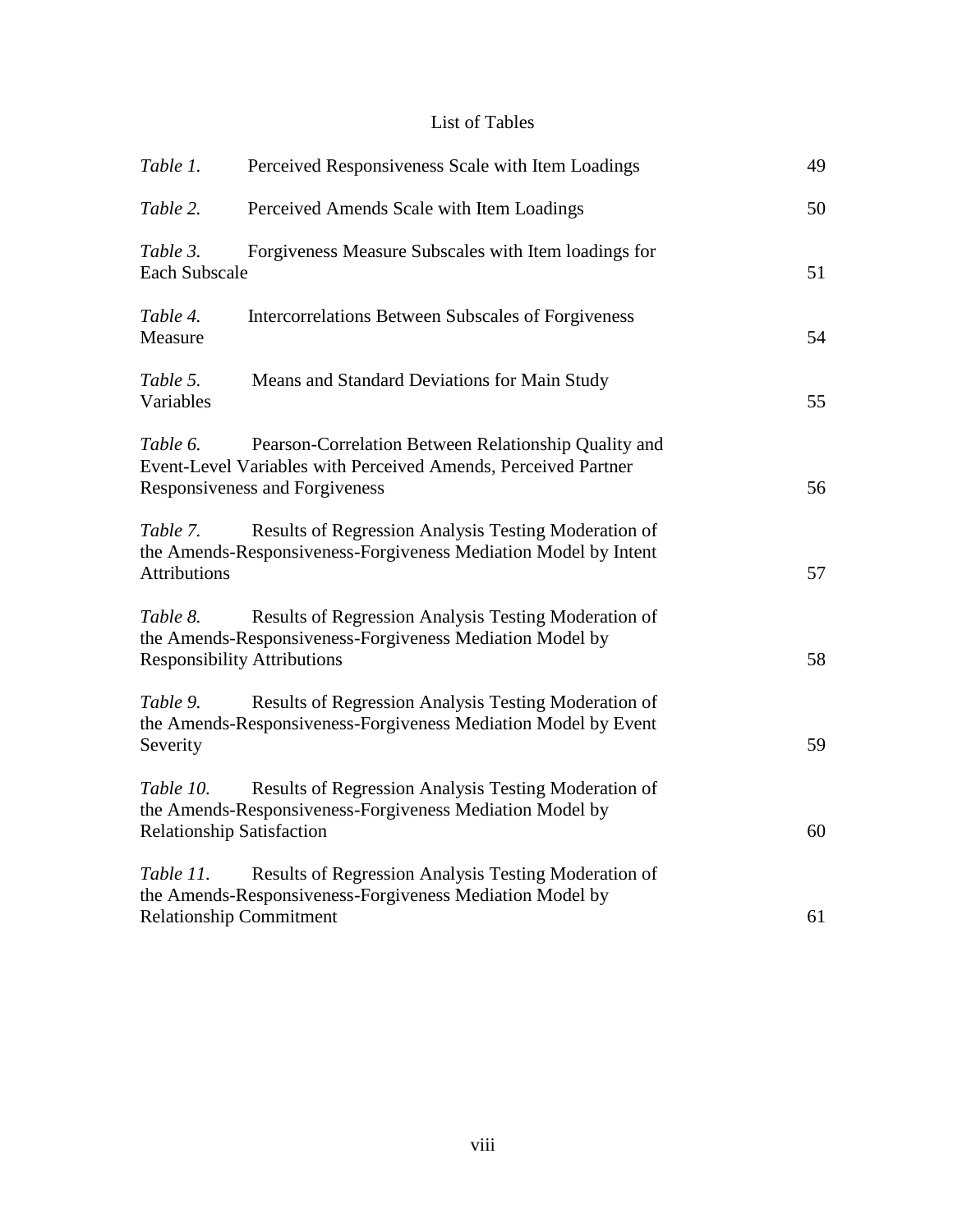# List of Figures

| <i>Figure 1.</i> | Moderation of the Amends-Responsiveness-Forgiveness | 62 |
|------------------|-----------------------------------------------------|----|
|                  | <b>Mediation Model by Event Severity</b>            |    |
|                  |                                                     |    |
| <i>Figure 2.</i> | Moderation of the Amends-Responsiveness-Forgiveness | 63 |
|                  | Mediation Model by Relationship Satisfaction        |    |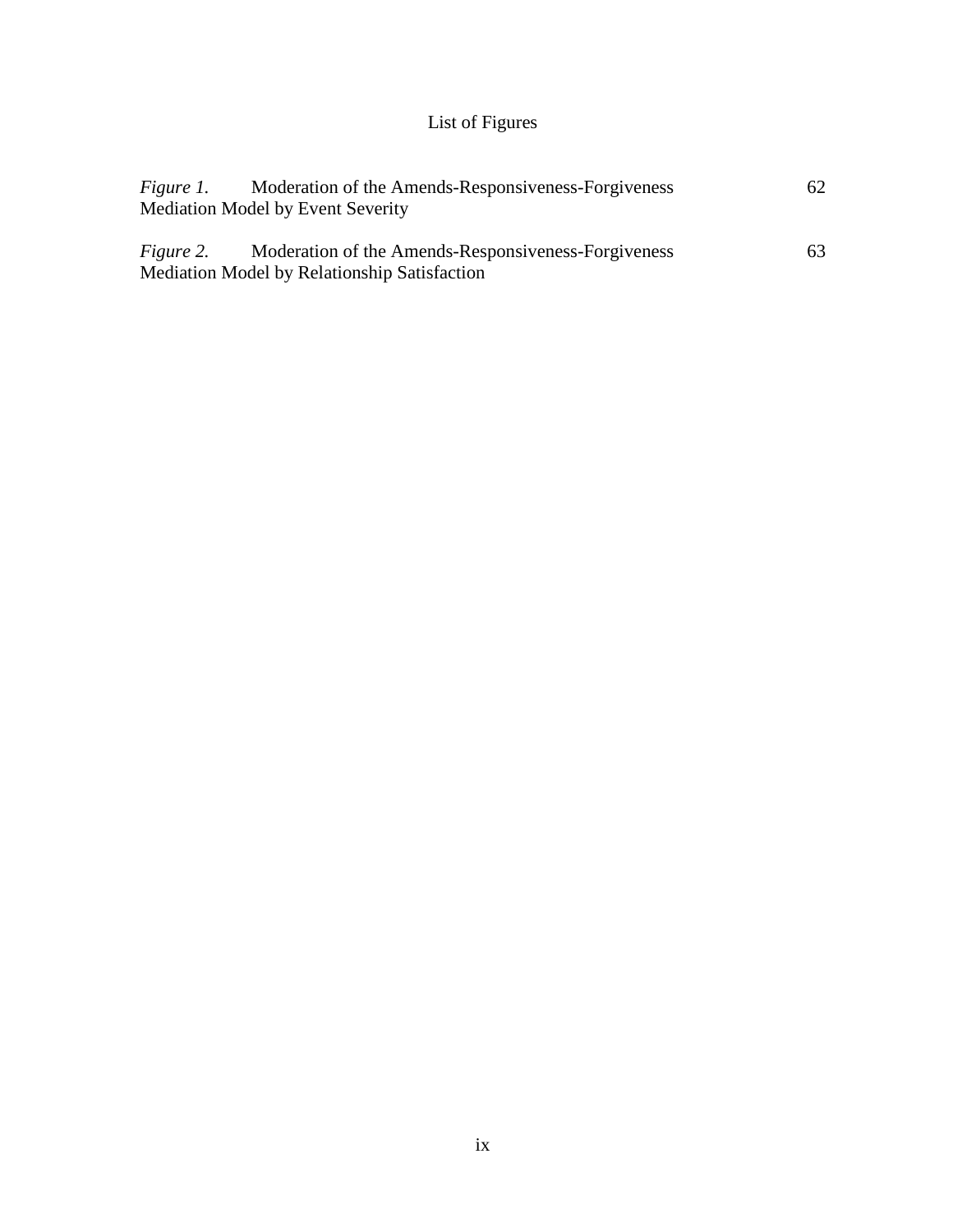#### Introduction

Conflict in romantic relationships is inevitable. However, how partners attempt to resolve their conflicts may, in part, "make or break" the relationship. Indeed, unresolved or poorly negotiated conflicts may seriously disrupt relationship functioning by eroding partners" positive attitudes and feelings of good will toward one another, depleting motivation to seek constructive solutions to difficulties, and by increasing relational uncertainty (Holmes & Murray, 1996). In contrast, couples who navigate conflict more effectively (e.g., use more constructive communication, engage in less ineffective arguing and demonstrate less psychological aggression) show greater forgiveness after relationship transgressions (Fincham & Beach, 2002; Fincham, Beach, & Davila, 2004) and greater relationship happiness and satisfaction (Gottman, 1979, 1994).

Resolution of conflict can transform hurtful events into nurturing experiences and revitalize romantic relationships (Holmes & Murray, 1996). Indeed, greater forgiveness post-conflict has been related to partners" greater use of pro-relationship behaviours postconflict (e.g., accommodation, willingness to sacrifice, cooperation; Karremans & Van Lange, 2004), restored levels of relationship commitment and closeness (Tsang, McCullough, & Fincham, 2006), and enhanced perceptions of partner care and intimacy (Alvaro, 2001). Effective negotiation of conflict may also serve as a buffer for future conflict by building capacities for effective communication and problem-solving (e.g., optimism, self-efficacy) that will help partners persevere when confronted by new challenges or difficulties (Holmes & Murray, 1996). In addition to promoting prorelationship behaviours and overall relationship quality, forgiveness also has been shown to enhance partners" individual psychological well-being (Bono, McCullough, & Root, 2008;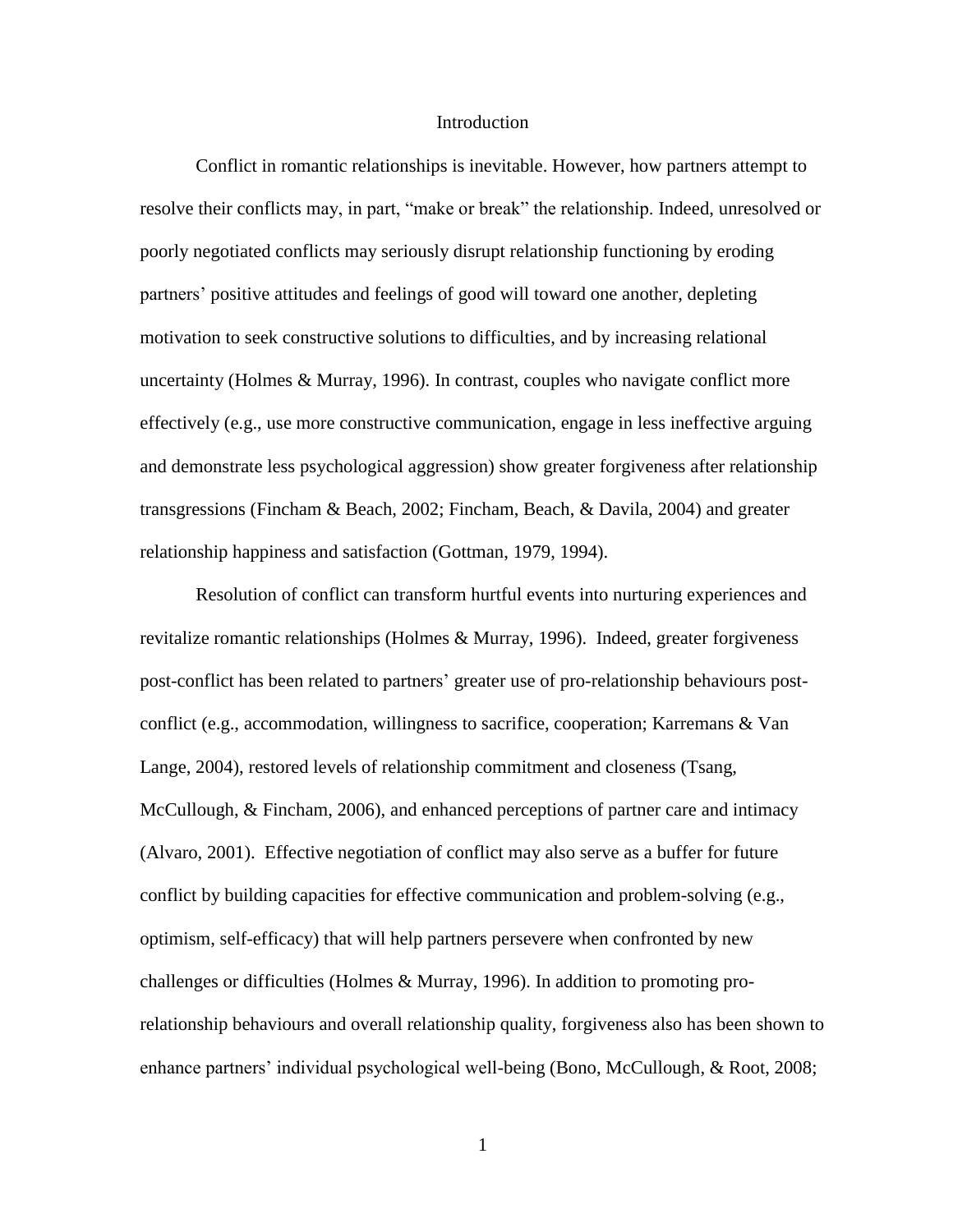Karremans, Van Lange, Ouwerkerk, & Kluwer, 2003), especially for those partners who report higher relationship commitment and closeness (Bono et al., 2008). Thus, forgiveness appears to be beneficial for both relationship and individual well-being.

Given that healthy relationships contribute to positive emotional and psychological adjustment (Reis, Collins, & Berscheid, 2000), it is important to explore the processes that underlie forgiveness by which conflict can be transformed into a constructive experience for both the relationship and the individual. To date, research has largely focused on understanding the factors that moderate the level of forgiveness after conflict, such as relationship quality (e.g., satisfaction, commitment), the victim"s cognitive-affective processing of the event (e.g., responsibility and intent attributions, empathy), and the event's severity. However, despite the growing research in this area, there are important components of the forgiveness process that remain understudied. Specifically, the mechanism by which offers of amends by one partner facilitates forgiveness in the other partner is poorly understood. As such, the major focus of this study is to examine the relationship between offers of amends and forgiveness using the real-life transgressions occurring within romantic dyads. Furthermore, perceived partner responsiveness is examined as a mediator of this relationship. In the process, I also extend the current measurement and classification of forgiveness-seeking behaviours and I conduct exploratory analysis on how different types of forgiveness-seeking behaviours relate to forgiveness.

First, to provide the backdrop for the current study, I begin by describing how forgiveness has been defined and measured in the literature. Next, I review the literatures on amends and perceived partner responsiveness in relation to forgiveness.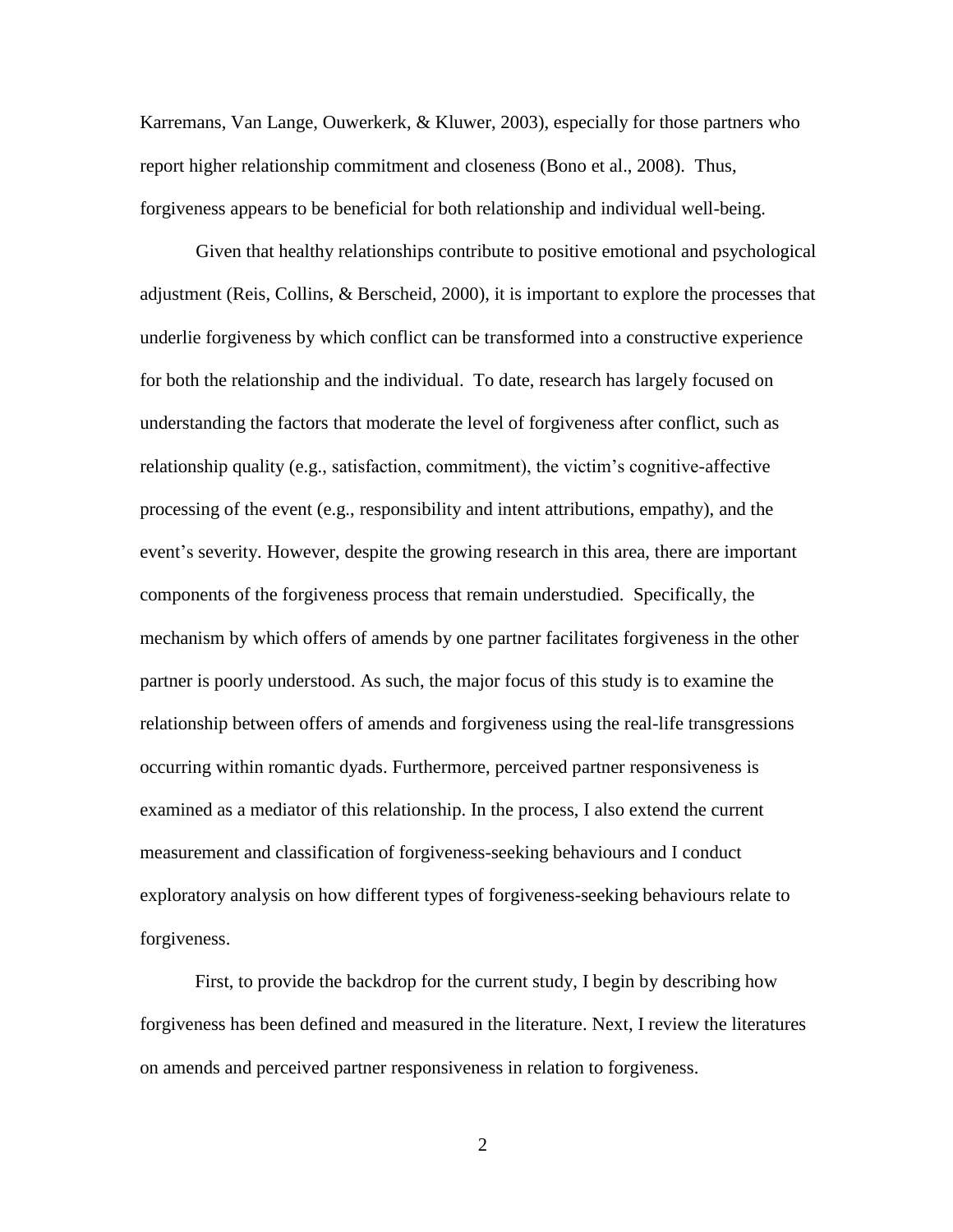#### *Forgiveness*

Forgiveness involves the ability to acknowledge, process and "move forward" from negative feelings caused by a hurtful event with one"s partner such that these feelings no longer dominate one"s daily life or partner interactions (Gordon, Baucom, & Snyder, 2005). Further, forgiveness involves the transformation of one"s negative feelings, thoughts, and behaviours towards the offender into more positive and pro-social ones (McCullough, Pargament & Thoresen, 2000). Accordingly, forgiveness has not only been indexed by decreases in negative feelings (e.g., Enright  $\&$  Fitzgibbons, 2000; Rye  $\&$ Pargament, 2002) and in motivations to avoid one"s partner and to seek retribution (e.g., Fincham et al., 2004; McCullough et al., 1998), but also by increases in benevolent feelings and attitudes towards one's partner (e.g., Enright & Fitzgibbons, 2000, Fincham et al., 2004, McCullough et al., 1998; Rye & Pargament, 2002) and motivations to behave in constructive or conciliatory ways towards one"s partner (e.g., Enright & Fitzgibbons, 2000, Fincham et al., 2004).

The pro-social transformation which characterizes forgiveness in romantic relationships has been shown to be facilitated by a number of factors, including relationship quality, the event"s severity, and attributions of responsibility for the event. Specifically, people appear to be more forgiving of their partner when they feel more satisfied (Kachadourian, Fincham, & Davila, 2004; McCullough et al., 1998; Paleari, Regalia, & Fincham, 2002) and committed to their relationship (Fincham, Paleari, & Regalia, 2002; Finkel, Rusbult, Kumashiro, & Hannon, 2002, Karremans & Van Lange, 2004), when the offense is less severe (Boon & Sulsky, 1997; Fincham, Jackson, & Beach, 2005; McCullough et al., 1997, McCullough et al., 1998), and when perceptions of their partners'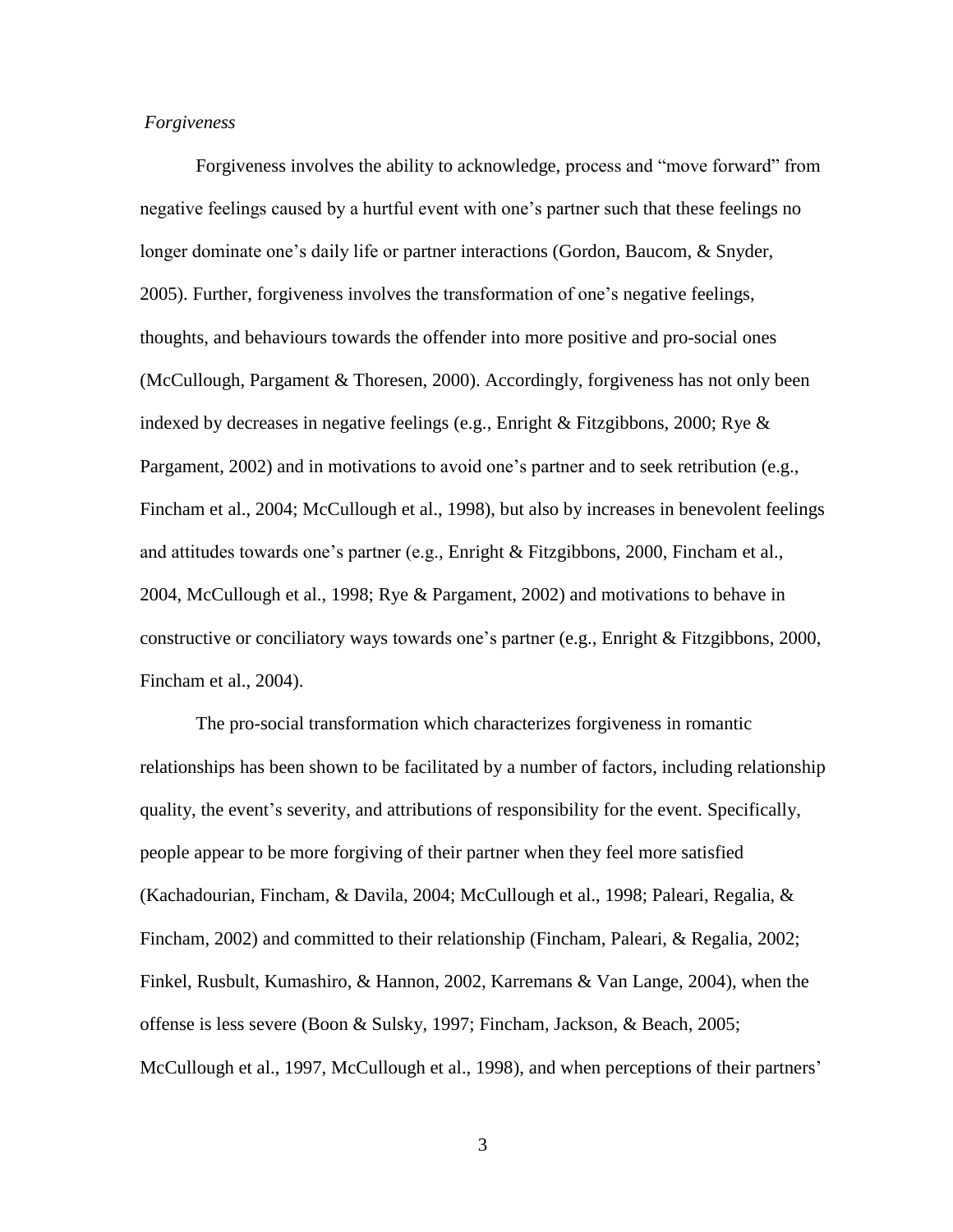intentions and responsibility concerning the event are more benign (Boon  $\&$  Sulsky, 1997; Fincham et al., 2002; Friesen, Fletcher, & Overall, 2005).

Although examining the role of these factors in facilitating forgiveness is important, these factors provide little understanding as to *how* partners might promote or even thwart forgiveness through their behavioural responses to negotiating resolution of the hurtful event. Indeed, there have been recent calls for research examining the impact of partner"s offers of amends (Rusbult, Hannon, Stocker, & Finkel, 2005) and other forgivenessseeking behaviours (Bono et al., 2008) in the facilitation of forgiveness.

## *Amends*

Amends, sometimes also referred to in the literature as repentance, broadly functions to repair the relational ruptures caused by conflicts and transgressions. In addition to offering a simple apology, offers of amends include the acceptance of responsibility, expression of remorse or regret, and genuine offers of compensation (Eaton & Struthers, 2006; Eaton, Struthers & Santelli, 2006; Rusbult et al., 2005). Research suggests that the aforementioned components of amends may be especially effective in facilitating forgiveness towards the transgressor (e.g., Eaton et al., 2006; Darby  $\&$ Schlenker, 1989; Hodgins & Liebeskind, 2003; Scher & Darley, 1997; Schmitt, Gollwitzer, Förster, & Montada, 2004; Zechmeister, Garcia, Romero, & Vas, 2004).

A large body of research conducted outside of the realm of romantic relationships has demonstrated the utility of offering amends for reducing negative feelings, attitudes, and behaviours towards the person who has offended. For example, when amends are offered by the offender, the victim evaluates the offender"s character and intentions less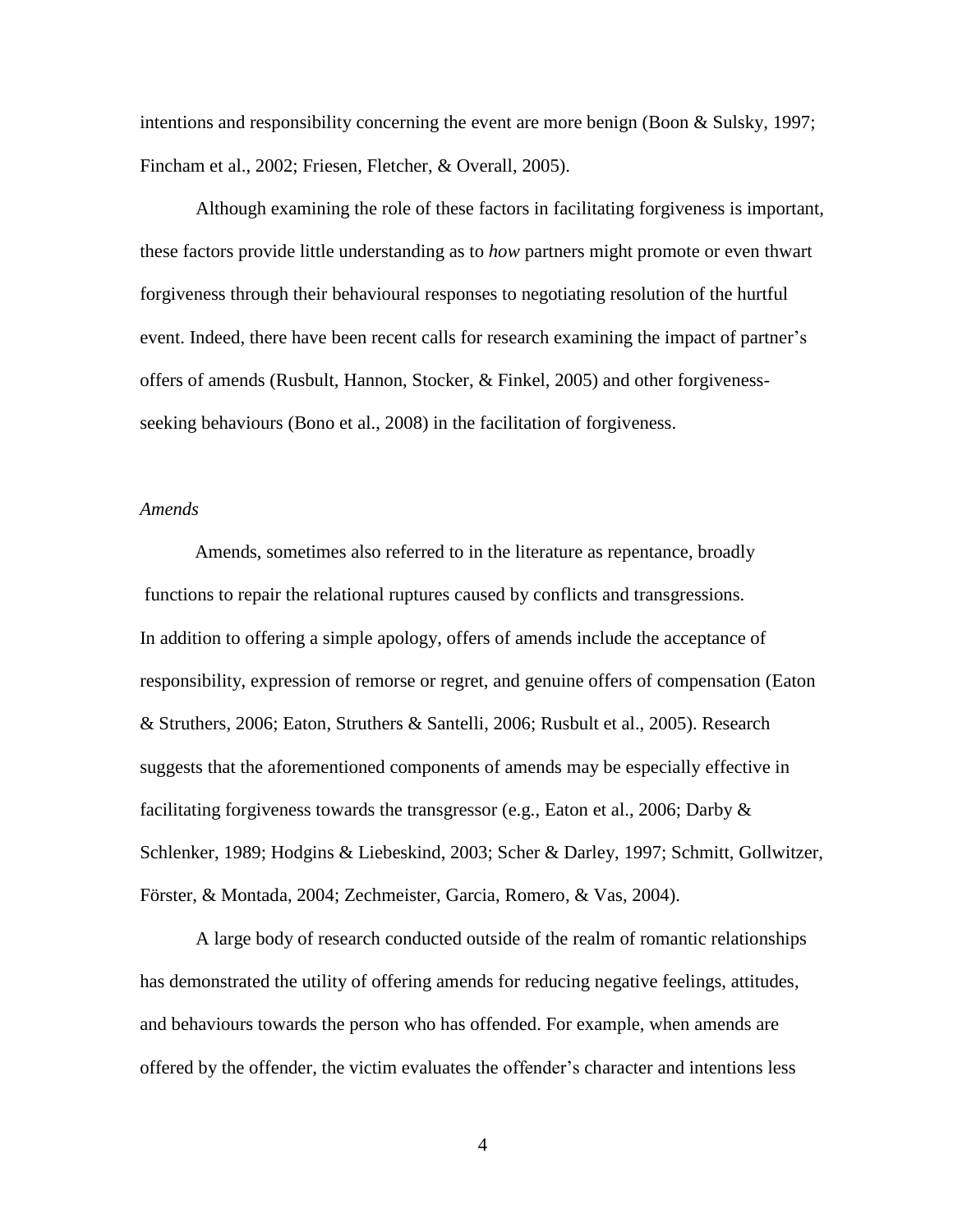negatively and is less likely to hold the offender as wholly responsible for the transgression (Darby & Schlenker, 1989; Hodgins et al., 2003; Schmitt et al., 2004; Weiner, Graham, Peter, & Zmuidance, 1991). Offers of amends also appear to reduce the victim's negative emotional reactions (e.g., Ohbuchi, Kameda, & Agarie, 1989; anger; Schmitt et al., 2004;) and retaliatory behavior towards the offender (Ohbuchi et al., 1989), promote feelings of compassion and empathy towards the offender (McCullough et al., 1997, McCullough et al., 1998) and facilitate overall forgiveness (e.g., Eaton et al., 2006, Girard, Mullet, & Callahan, 2002; Zechmeister et al., 2004).

There have been relatively fewer studies examining the amends-forgiveness link in the specific context of romantic relationships; yet, the studies that do research this link support the findings from the broader literature. That is, across narrative (Exline, Yali,  $\&$ Lobel, 1998; Kelley, 1998; Zechmeister & Romero, 2002), cross-sectional (Bachman & Guerrero, 2006a; McCullough et al., 1997), and longitudinal studies (Bono et al., 2008), it has been demonstrated that the more people report having received amends from their romantic partner, the more forgiving they are of their romantic partner. Moreover, offers of amends appear to occur more frequently in relationships marked by strong levels of pretransgression trust and commitment (Hannon, 2001).

Although amends have been show to be an important predictor of forgiveness across relational contexts, the mechanisms by which offers of amends exert their influence remains unclear (Eaton et al., 2006), especially within the specific context of romantic relationships. In the broader literature on amends and forgiveness, one mechanism which has been identified to mediate the amends-forgiveness link is the victim"s understanding of the offender and the offender"s behaviour. For example, attributions of the offender"s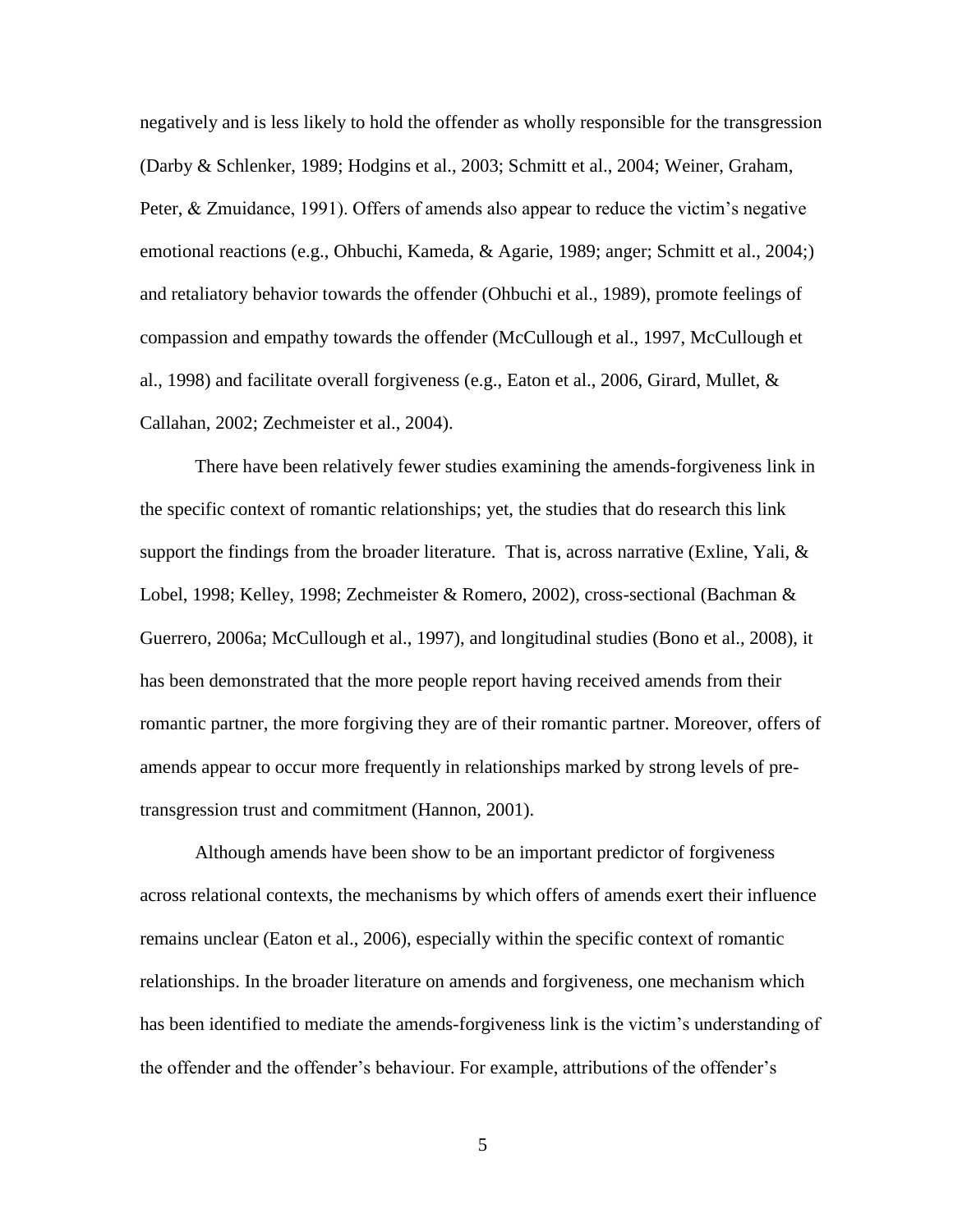intentions in the event have been proposed as an important mediator of the amendsforgiveness relationship. Specifically, amends prompt the victim to perceive the offender's behaviours to be less intentional and blameworthy thereby facilitating forgiveness (Ohbuchi et al., 1989, Weiner, 1995; Weiner et al., 1991). Other research has focused on emotional empathy as being a central mediator of the amends-forgiveness link, such that when amends are offered the victim comes to experience greater feelings of sympathy, compassion, tenderness and warmth for the offender, which in turn facilitate forgiveness (McCullough et al., 1997; McCullough et al., 1998).

In summary, much of our current understanding as to why amends facilitate forgiveness relates to its role in prompting positive changes in the way the victim emotionally relates to, understands, and evaluates the offender. However, offers of amends likely communicate information about how the *offender* relates to, understands and evaluates the *victim's* personal experience of the hurtful event. This information too may importantly influence the victim"s willingness to forgive their partner.

Some work has begun to explore the relationship between offers of amends and the victim"s perceptions of how the offender has connected and responded to the victim"s experience of the hurtful event. For example, some research has shown that the facilitating effect of amends on forgiveness may be affected by whether the victim perceives that the offender"s offers are sincere. Indeed, research suggests that offers of amends which may be perceived to be insincere or manipulative thwart forgiveness (Exline et al., 1998) and prompt more spiteful or retaliatory reactions by the victim (Schmitt et al., 2004; Skarlicki et al., 2004; Zechmeister et al., 2004). Conversely, the more sincere amends appear to be, the more forgiving victims are of the offender (Bachman & Guerrero, 2006a).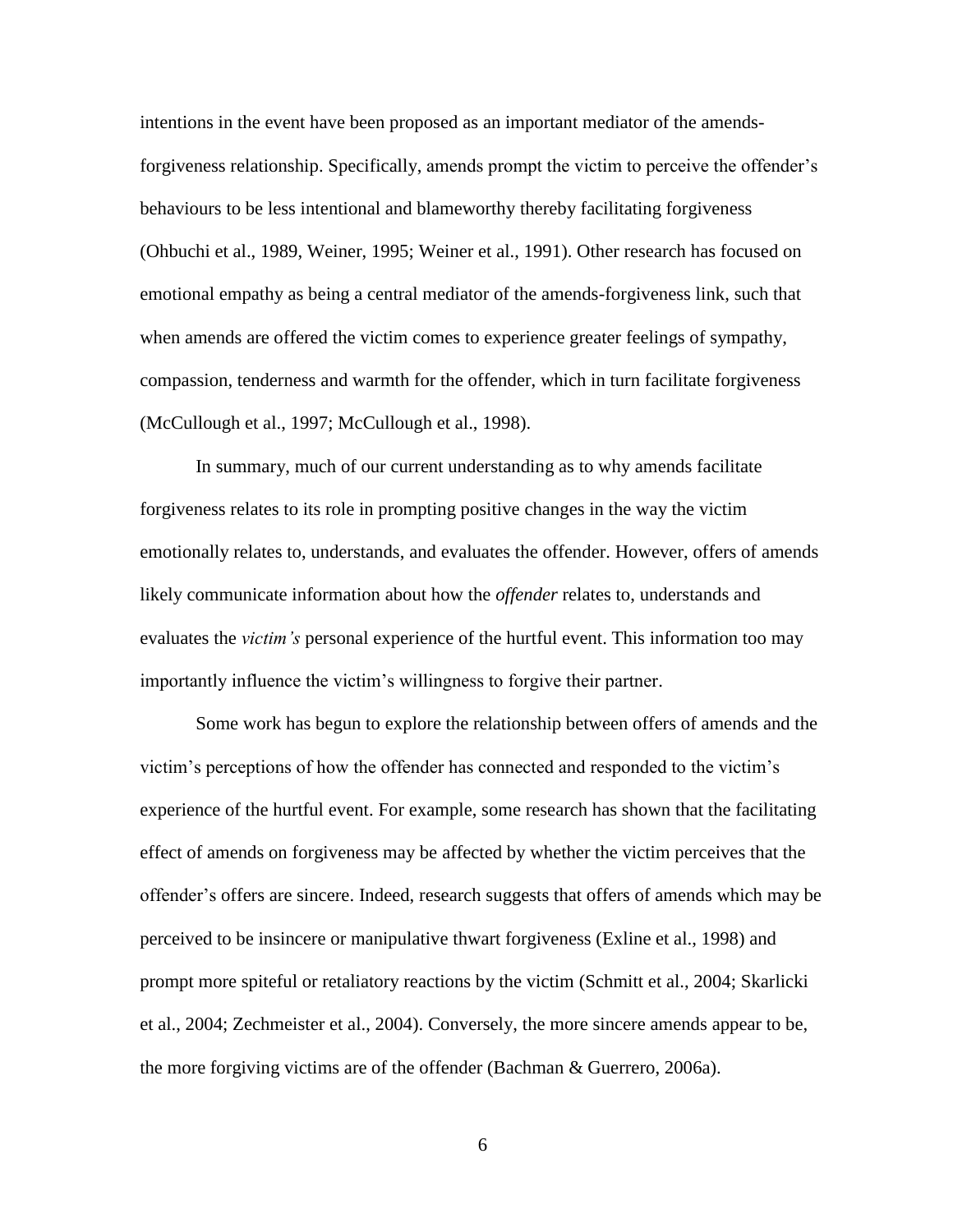In addition to conveying sincerity, offers of amends may also convey the extent to which the victim perceives that the offender has interpreted the offense similarly to the victim"s own account of the offense (referred to as "perceptual validation"). Eaton, Struthers, and Santelli (2006) examined the relationship between offers of amends, victim"s feelings of perceptual validation, and forgiveness using hypothetical transgressionscenarios between co-workers as well as computer game-based transgressions. Results indicated a partial mediating effect of perceptual validation, such that offenders' amends worked to facilitate forgiveness, in part, because they conveyed validation of the victims' interpretation of the event.

The extent to which offers of amends are construed as sincere and indicate confirmation of, or agreement with, the victim"s perspectives (i.e. perceptual validation) may be important to whether forgiveness is granted. However, offers of amends may need to communicate more than sincerity and mutual agreement on the event's interpretation if they are to promote forgiveness within romantic couples. Specifically, they may need to convey an understanding of the partner"s core thoughts and feelings regarding the event as well as sincere valuing and respect of these experiences in order to facilitate forgiveness. Indeed, accurate understanding and sincere validation of the partner's experience of the hurtful event are ideas encompassed in perceived partner responsiveness, a construct central to the relationships literature. I now turn my attention to a discussion of this construct, which I propose to be a key mediator of the amends-forgiveness link.

#### *Perceived Partner Responsiveness*

Perceived partner responsiveness encompasses the key concepts of understanding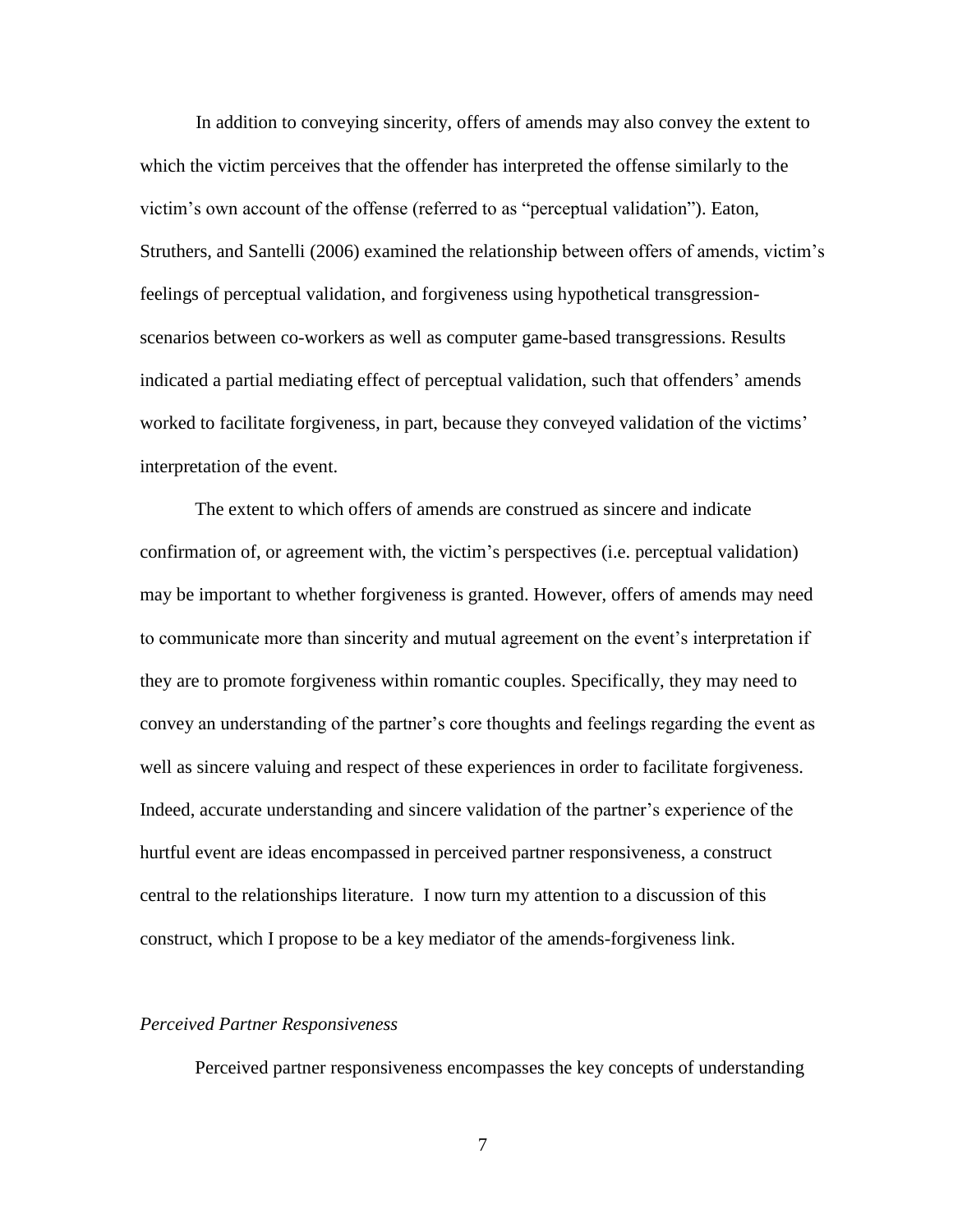and validation. Understanding refers to the ability to take on a partner"s perspective and to elaborate the partner"s point of view in a way that demonstrates accurate recognition and acknowledgment of the facets of his or her experience (i.e. "getting the facts straight" and "getting the crux of the matter") (Maisel, Gable, & Strachman, 2008; Reis & Patrick, 1996). Validation refers to the ability to convey genuine acceptance and appreciation of a partner's point of view as well as a respect and valuing of the partner's experience (Maisel et al., 2008; Reis & Patrick, 1996). Perceived partner responsiveness can refer to a global belief that one's partner understands and validates one's core needs, values and goals. Furthermore, in a specific situation it refers to the belief that one"s partner understands and validates one"s feelings, thoughts and perspectives in a given event or situation (e.g., an argument). In the current study, I focus on the perceptions of a partner"s responsiveness (i.e. understanding and validation) in relation to an unresolved, specific hurtful event occurring within the couple.

Both basic and applied clinical research has demonstrated that partner responsiveness is a key aspect in the development of relationship intimacy and satisfaction. For example, daily diary studies have shown that across several weeks, the more people perceive that their partner has reacted with understanding and validation in response to their emotional disclosures, the more intimate and close they feel toward their partner (Laurenceau, Feldman Barrett, & Pietromonace, 1998; Laurenceau, Feldman Barrett, & Rovine, 2005). Further, a long line of research has shown that responsiveness also plays a key role in the resolution of conflict. For example, during conflict discussions, partners who are in "happier" relationships tend to show conflict de-escalating behaviours, such as non-defensive listening and expression of understanding and validation of their partner"s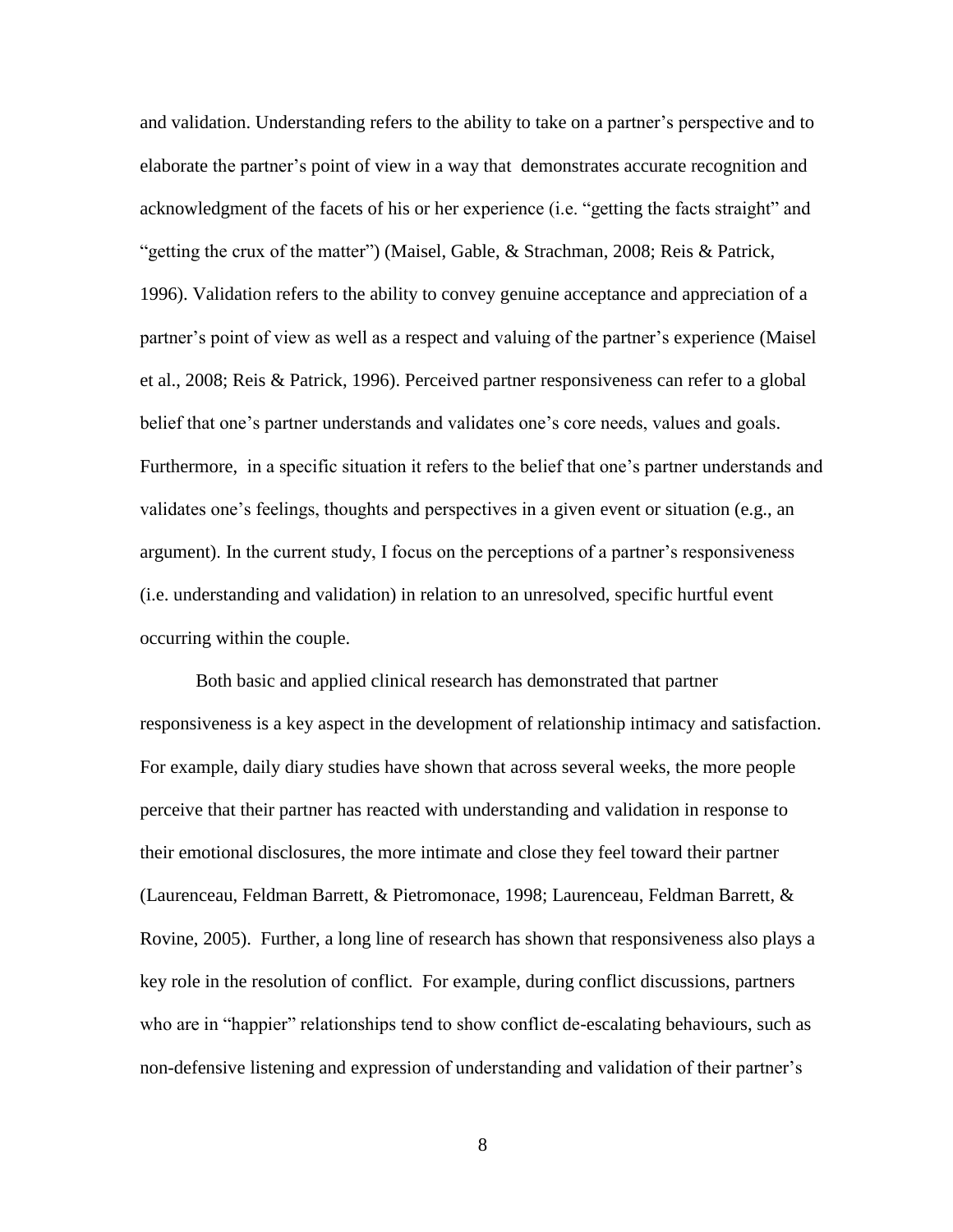perspective (Gottman, 1979, 1994). In contrast, a defining feature of distressed couples is that their conflict discussions are characterized by invalidating and un-empathic responses to each other (e.g., attacking the partner"s traits, criticizing their expressed feelings and thoughts) (e.g., Clements, Stanley, & Markman, 2004; Gottman, 1979; Rogge & Bradbury, 1999, Stanley, Markman, & Whitton, 2002) which, in turn, escalate conflict and undermine the benefits of other positive interactions the couple might have in their relationship (Gottman, 1994).

The emphasis on partner responsiveness in facilitating relationship intimacy, satisfaction and constructive conflict engagement is ubiquitous across couples" therapies and is a crucial component of many interventions specifically designed to help couples work towards forgiveness following relationship transgressions (Gordon et al., 2005). In many of these interventions, partners are lead to develop and communicate deeper insight, understanding and value of each other"s experience, including their respective motivations involved in the event, their emotional reactions to the event, and their underlying relationship issues or personal histories which may have contributed to the occurrence of the event (e.g., Di Blasio, 2000; Gordon et al., 2005; Hargrave, 1994; Worthington, 1998). There are good reasons why helping partners to communicate understanding and validation and to experience each other as responsive might facilitate forgiveness. Potentially one key reason includes the fact that responsiveness may attenuate or soothe the underlying threat communicated by relational transgressions. Generally, relationship transgressions are said to occur when people"s expectations concerning their partner"s behaviour within the relationship, or the relationship norms, are violated (Feeney, 2005; Finkel et al., 2002; Metts, 1994) and are experienced, at least to a certain extent, as a de-valuation and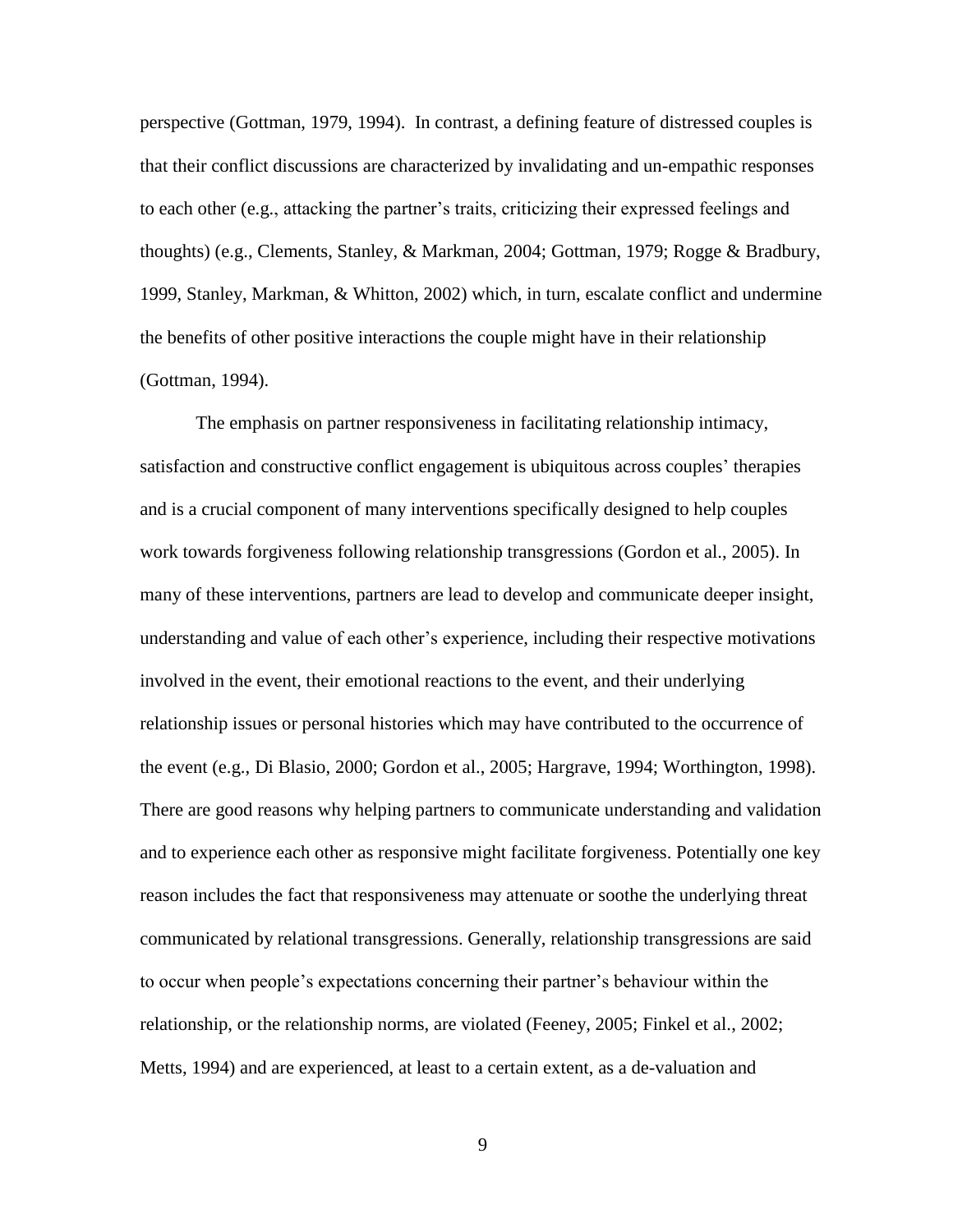rejection of the victim and the relationship (Bachman & Guerrero, 2006b; Feeney, 2005; Leary, Springer, Negel, Ansell, & Evans, 1998). As such, relationship transgressions are associated with a plethora of negative feelings, including hurt, anger, sadness and anxiety (Leary et al., 1998). In addition, violation of the rules and expectations once believed to have governed the relationship may contribute to uncertainty regarding the predictability of the offending partner"s future behaviour and the overall stability and safety of the relationship (Afifi & Metts, 1998; Emmers-Sommer & Canary, 1996). As such, partner responsiveness may function to attenuate the threat messages of de-valuation, rejection, emotional disconnection, and uncertainty inherent in relationship transgressions. Specifically, coming to perceive that one"s partner accurately understands one"s core feelings and perspectives about the event, and genuinely values and respects these experiences, may facilitate forgiveness by restoring feelings of acceptance and valuing by the partner, by re-establishing a sense of a shared reality and emotional connectedness (i.e. intimacy), and by increasing feelings of assurance that a similar event will not reoccur. Notwithstanding the importance of responsiveness to couples" constructive conflict engagement, to overall relationship quality, and to forgiveness interventions for couples in distress no research has empirically investigated its relationship to amends and forgiveness.

#### *The Current Study*

The central aim of this study is to investigate the relationship between offers of amends, perceived partner responsiveness and forgiveness within the context of real-life transgression occurring within romantic couples. I predict that offers of amends and perceived partner responsiveness will both correlate positively with forgiveness such that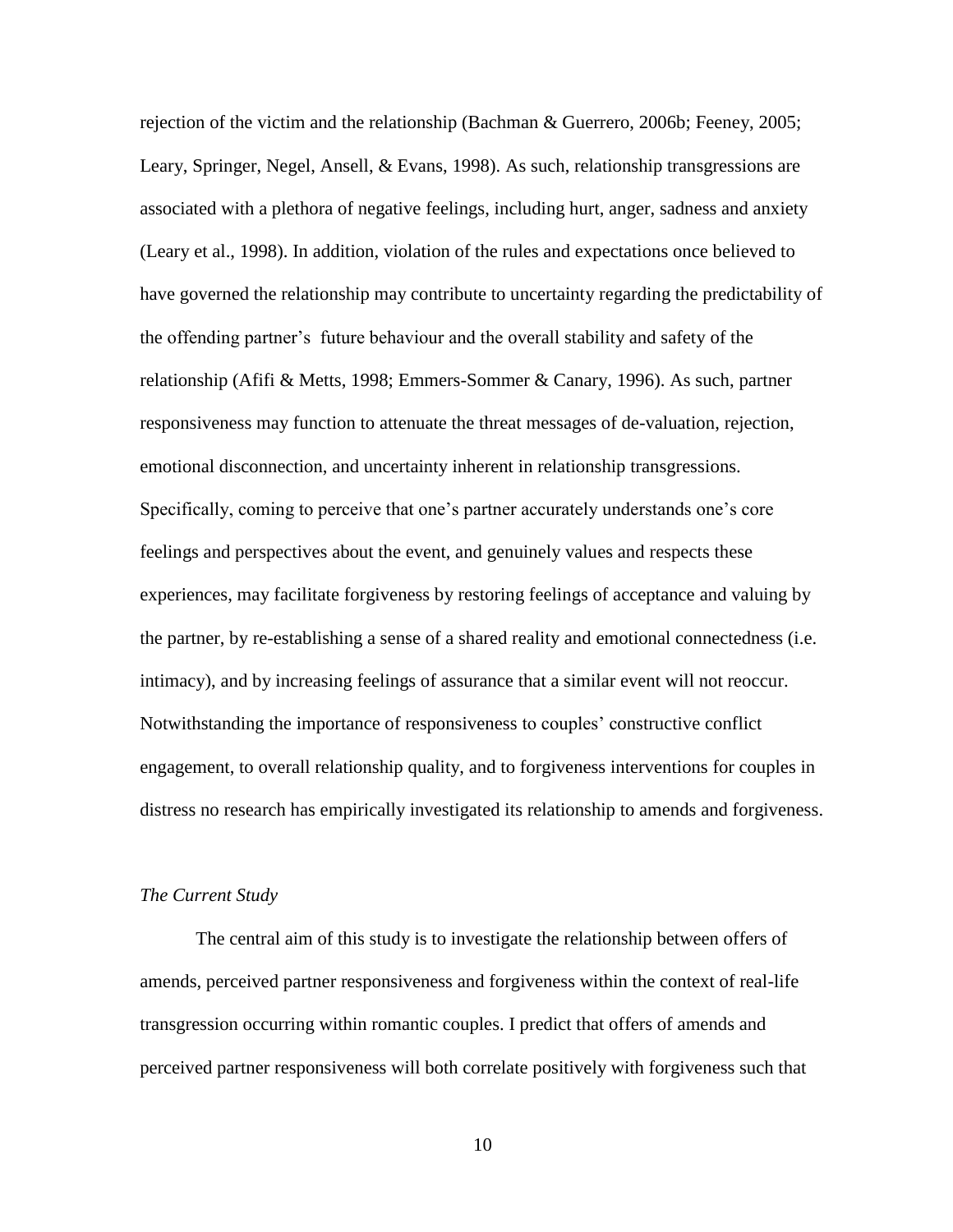the more partners are perceived to have offered amends to their partner, and the more they are believed to be responsive (i.e. understanding and validating), the more forgiving the partner will be. I also expect to find a positive correlation between amends and perceived partner responsiveness, and importantly, I also predict that perceived partner responsiveness will, at least in part, mediate the effects of amends on forgiveness. Specifically, I anticipate that when an offending partner accepts responsibility for his or her actions, conveys his/her remorse or regret, communicates an apology, and makes some genuine attempt at compensation for the hurt caused, these behaviours will communicate understanding and validation of the victim"s experience and in turn facilitate forgiveness. In addition, I conduct a series of analyses to explore whether the proposed amendsresponsiveness-forgiveness mediation model will be moderated by other robust predictors of forgiveness, including event-level predictors (responsibility attributions, intent attributions, event severity) and relationship quality predictors (satisfaction, commitment) which have been previously shown to be related to amends and forgiveness. Finally, I examine how different forms of forgiveness-seeking behaviours (verbal-direct, verbalindirect, and non-verbal) relate to forgiveness and explore which of these behaviours are more likely to be perceived to reflect offers of amends and convey responsiveness.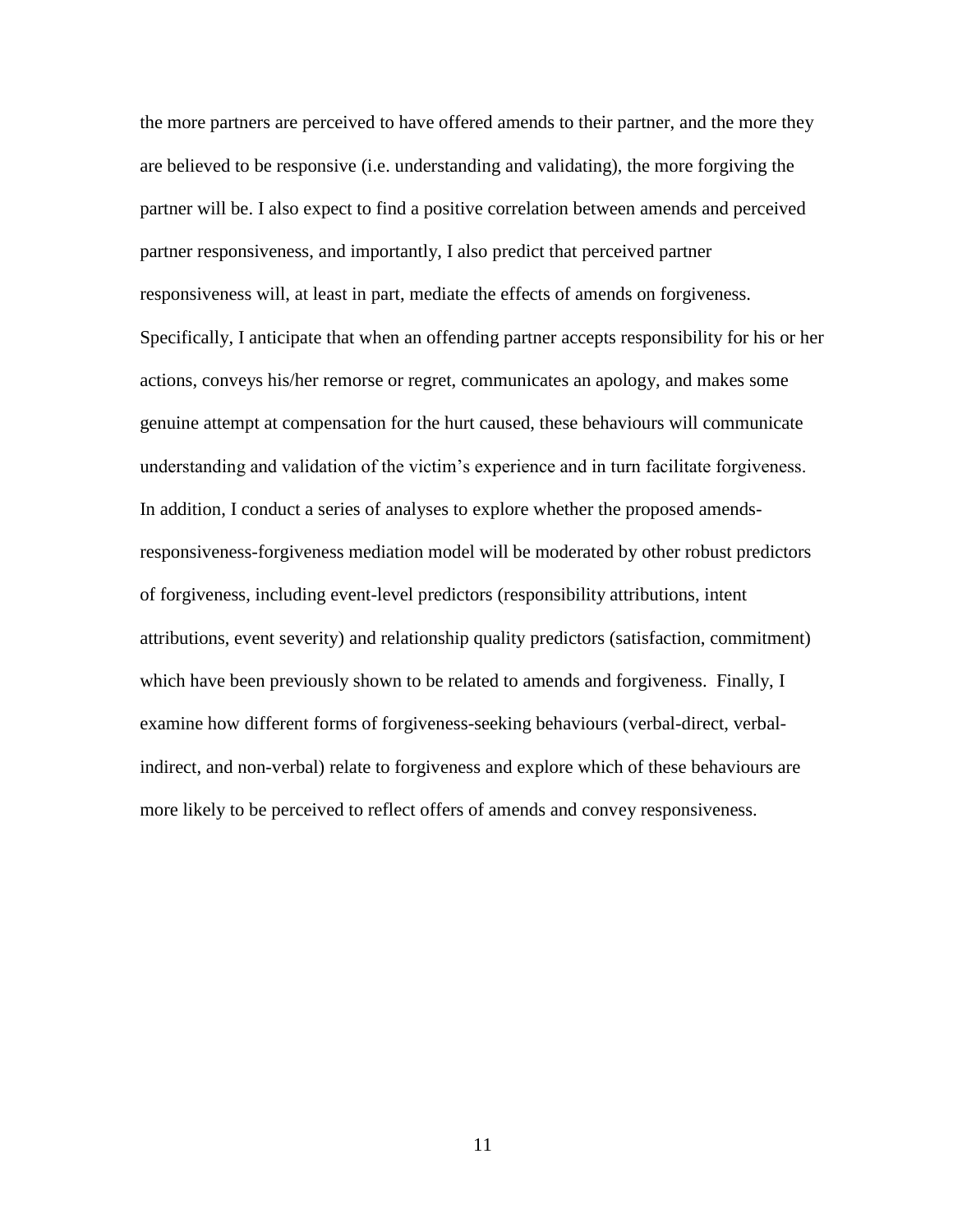#### Method

#### *Participants and Procedure*

Undergraduate students from the University of Waterloo were recruited through psychology credit and paid participant pools, and graduate students were recruited through mass email. In addition, advertisements were posted in various locations in the Kitchener-Waterloo area so that community members could be recruited. Participation in the study was restricted to heterosexual individuals who were either in casual or exclusive dating relationships for at least 6 months, in common-law relationships (i.e. living with a partner for at least 1 year), or who were engaged or married.

The sample consisted of 188 participants  $(151=$  women,  $37=$  men) ranging in age from 18 to 45 years old ( $M = 23.2$  years;  $SD = 5.58$  years). The majority of participants  $(N = 139; 73.9%)$  were in exclusive dating relationships (i.e. a committed dating relationship with one partner). The remaining participants identified as married  $(N = 20;$ 10.6%), common law (*N* = 13; 6.9%), engaged (*N* = 10; 5.3%), or in a casual dating relationship ( $N = 6$ ; 3.2%). The average relationship length was 2.89 years ( $SD = 3.78$ ) years; range = 6 months to 24 years). Approximately half of the sample identified themselves as White  $(N = 93; 49.5%)$  while the remainder identified themselves as Aboriginal (*N* = 2; 1.1 %), Chinese (*N* = 43; 22.9%), East Indian (*N* = 12; 6.4%), Hispanic  $(N = 1; 0.5\%)$ , Middle Eastern  $(N = 4; 2.1\%)$ , Korean  $(N = 3; 1.6\%)$ , of another unlisted Asian group ( $N = 14$ ; 7.7%), or of another unlisted group ( $N = 13$ ; 6.9%). Three participants in our sample did not indicate their ethnic background ( $N = 3$ ; 1.6%).

Participants consented to completing an online survey aimed at exploring the ways in which individuals in romantic relationships respond to their partner's efforts to seek their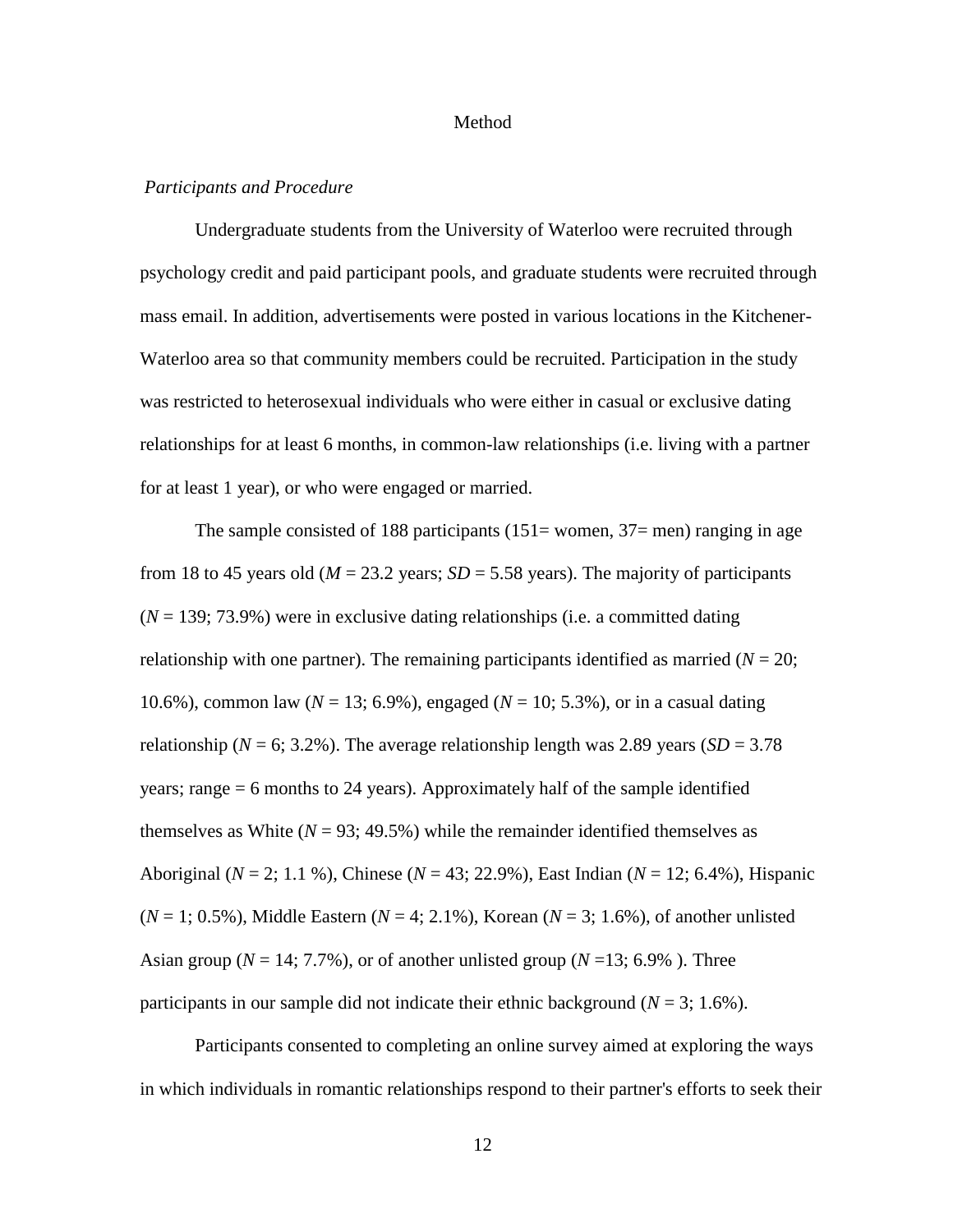forgiveness. Participants were instructed to recall and give a description of a specific event in which their partner"s attitudes, actions or words caused them personal distress (e.g., hurt, anger) and for which their partner had made an effort to seek their forgiveness. Specifically, participants were asked to describe an event which was, at least to a certain extent, still currently unresolved for them (i.e. to some degree they still had not "moved beyond" the negative feelings and/or thoughts associated with the event or with their partner's actions). We asked participants to describe an unresolved event so that the associations between sincere amends, perceived partner responsiveness and forgivenessseeking behaviours could be examined with relation to different levels of forgiveness.

Similar to other researchers' efforts to increase the accuracy of their participants' reports of forgiveness-seeking (e.g., Kelley & Waldron, 2005) and forgiveness-granting behaviours (e.g., Waldron & Kelley, 2005), explicit instructions were given to participants in the current study to guide their selection and recollection of a hurtful event (Appendix A). First, participants were asked to choose a specific, unresolved event which had occurred within the last year instead of generalizing across their conflicts with their partner. To aid in their recollection of an event, participants were given a list of examples of potential hurtful events (e.g., he/she criticized me inappropriately or unfairly, he/she was dishonest with me about something, he/she did something that embarrassed me in public or in private). After having selected the event, participants were prompted to take a few minutes to think about the details of the event (e.g., "When and where did it occur?" "Who was present?" "What did you say and do?" "What did your partner say and do?"). If participants recalled more than one unresolved event, they were instructed to select the one they better recalled. Likewise, if they had difficulty in recalling the details of an event they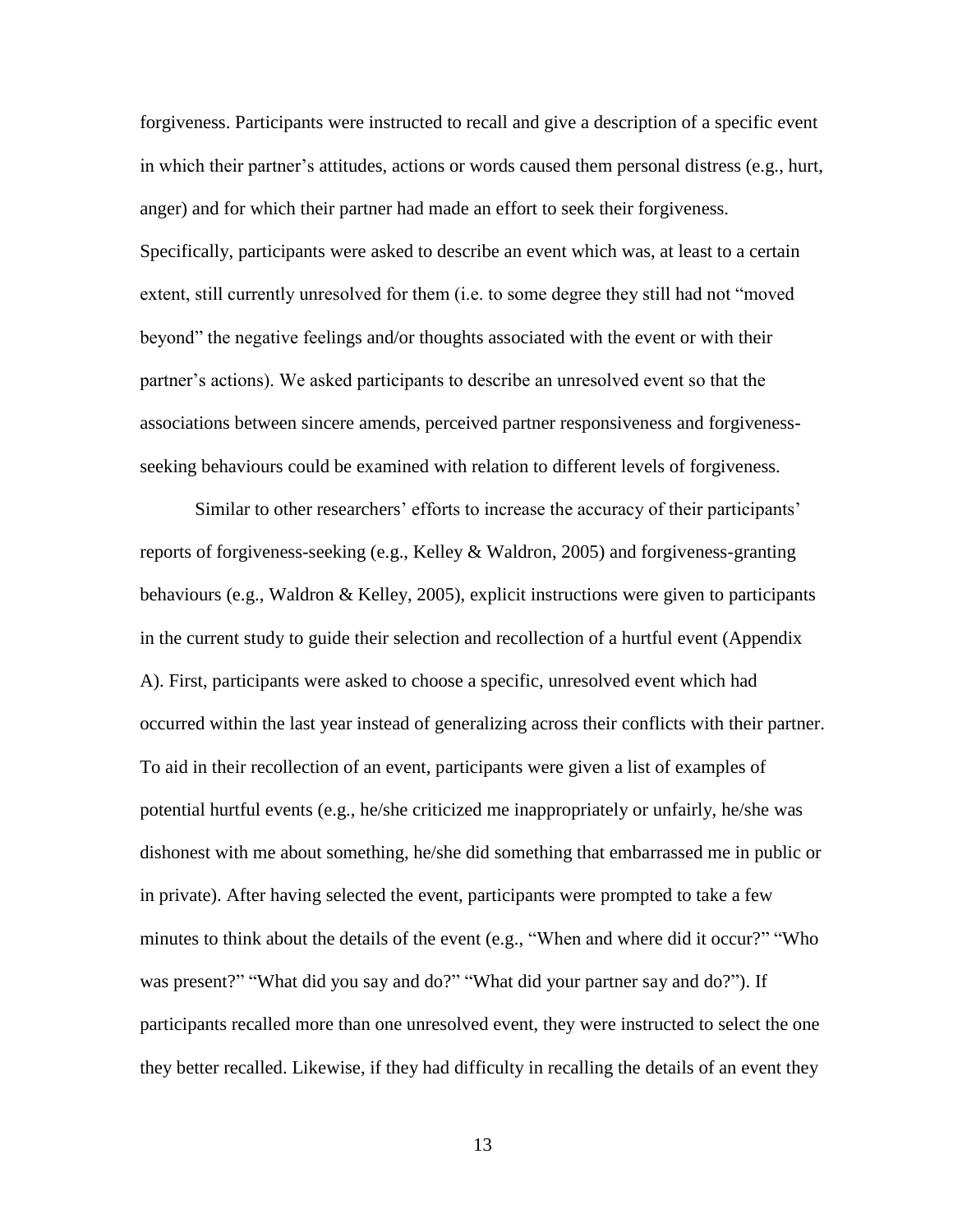had chosen, they were instructed to choose another incident that they recalled better. Finally, participants were asked to give a brief written description of the event by answering 5 open-ended questions that queried when and where the event occurred, who was present at the time, what actually occurred (the details of the event), and the reason for which the event was hurtful (i.e. the event's meaning).

Participants then completed measures assessing perceptions of their relationship quality (satisfaction and commitment), their perceptions of the event"s severity, perceptions of their partner"s intentions and level of responsibility for the event, as well as an inventory of their partner"s forgiveness-seeking behaviours and measures of amends, perceived partner responsiveness, and forgiveness.

All participants completed the approximately 90 minute online survey either in the privacy of their home or in our lab. Participants from the KW community, the UW student paid pool, and the graduate student recruitment completed the study in exchange for two movie ticket vouchers. Undergraduate students recruited from the credit participant pool completed the study for 2 course credits in a psychology course of their choice.

#### *Measures*

*Relationship Satisfaction.* The six-item Quality of Marriage Index (QMI; Norton, 1983) assesses overall relationship quality. The six items are rated on a 7-point Likert scale, ranging from "strongly disagree" (1) to "strongly agree" (7). Sample items include, "I really feel like part of a team with my partner," "We have a good relationship," and "Everything considered, there could not be more happiness in our relationship." The scale score is computed by taking the mean of the six items, with higher scores indicating higher relationship satisfaction. The QMI showed very good reliability in the current sample ( $\alpha$  =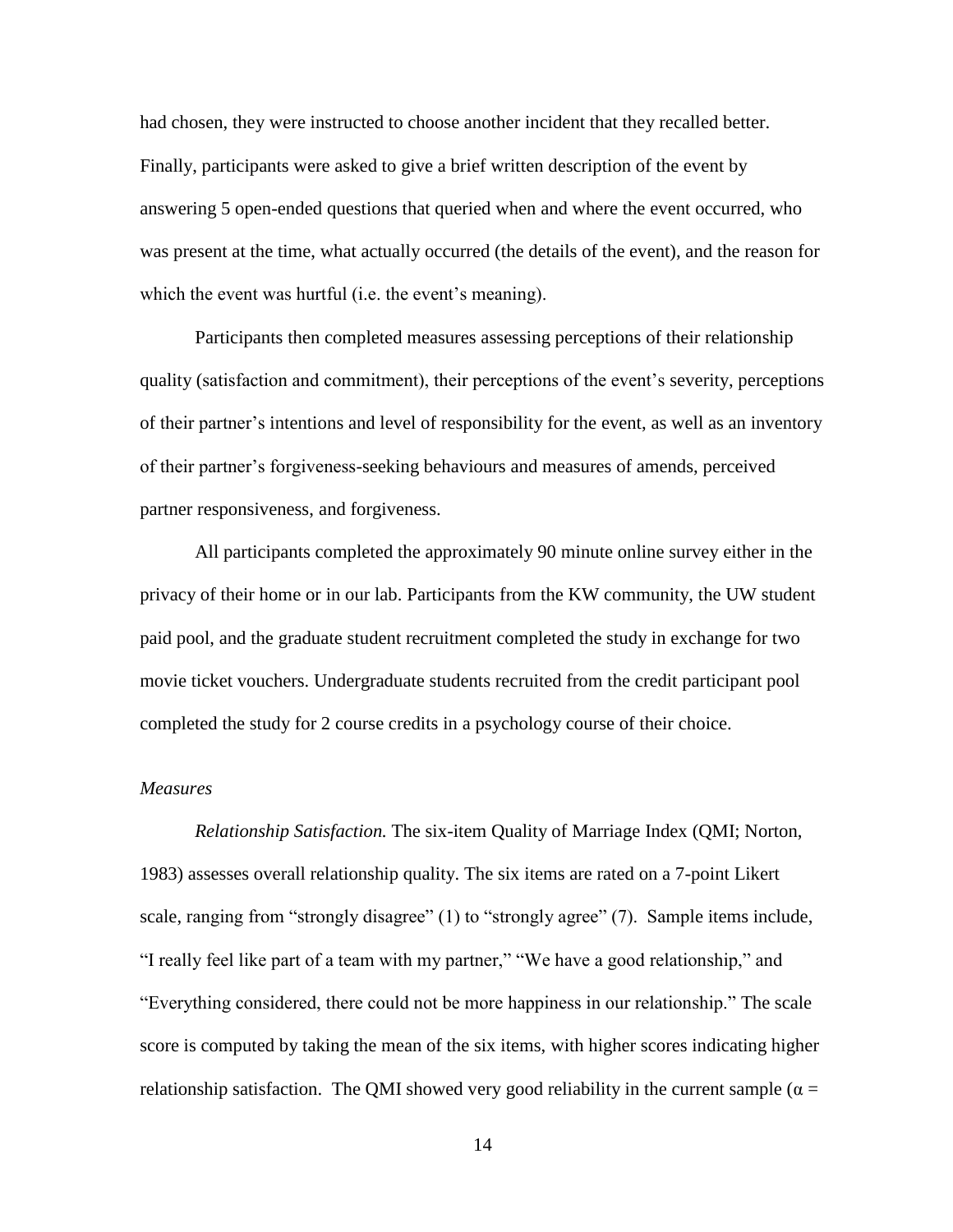.92). On average, participants reported levels of relationship satisfaction that were quite high ( $M = 5.81$ ,  $SD = 1.12$ ).

*Commitment.* The Commitment Scale (Rusbult, 1980) assesses perceptions of relationship commitment. Five items are rated on a 7-point Likert scales ranging from "not at all" (1) to "extremely" (7). Sample items include, "To what extent are you committed to your relationship?" and "To what extent are you "attached" to your partner?" The mean of the 5 items comprises the scaled score, with a higher score reflecting greater commitment. The Commitment Scale showed good internal consistency in the current sample ( $\alpha = .83$ ). On average, participants reported very high levels of relationship commitment ( $M = 6.16$ ,  $SD = 1.08$ ).

*Event Severity.* Six items were used to measure participants' perceptions of the event's severity. Similar to assessments of perceived event severity in other forgiveness research, the items in the current study assessed the extent to which the event was considered distressful and hurtful to the partner, and the extent to which the event was seen as having a negative impact on the relationship"s functioning or future. Sample items include, "At the time the conflict occurred, how distressful did you consider this event to be?"; "At the time the conflict occurred, how hurtful were your partner's actions?" and "At the time the conflict occurred, how threatening did you consider your partner"s words and actions to be to your relationship with him/her (i.e. your partner"s words and actions indicated that the relationship might not last or might end)?" All items were rated on a 7-point Likert scale from "not at all" (1) to "extremely" (7). The mean of these items was used to create an overall score such that higher scores indicated higher perceived event severity. An analysis of these items showed good internal consistency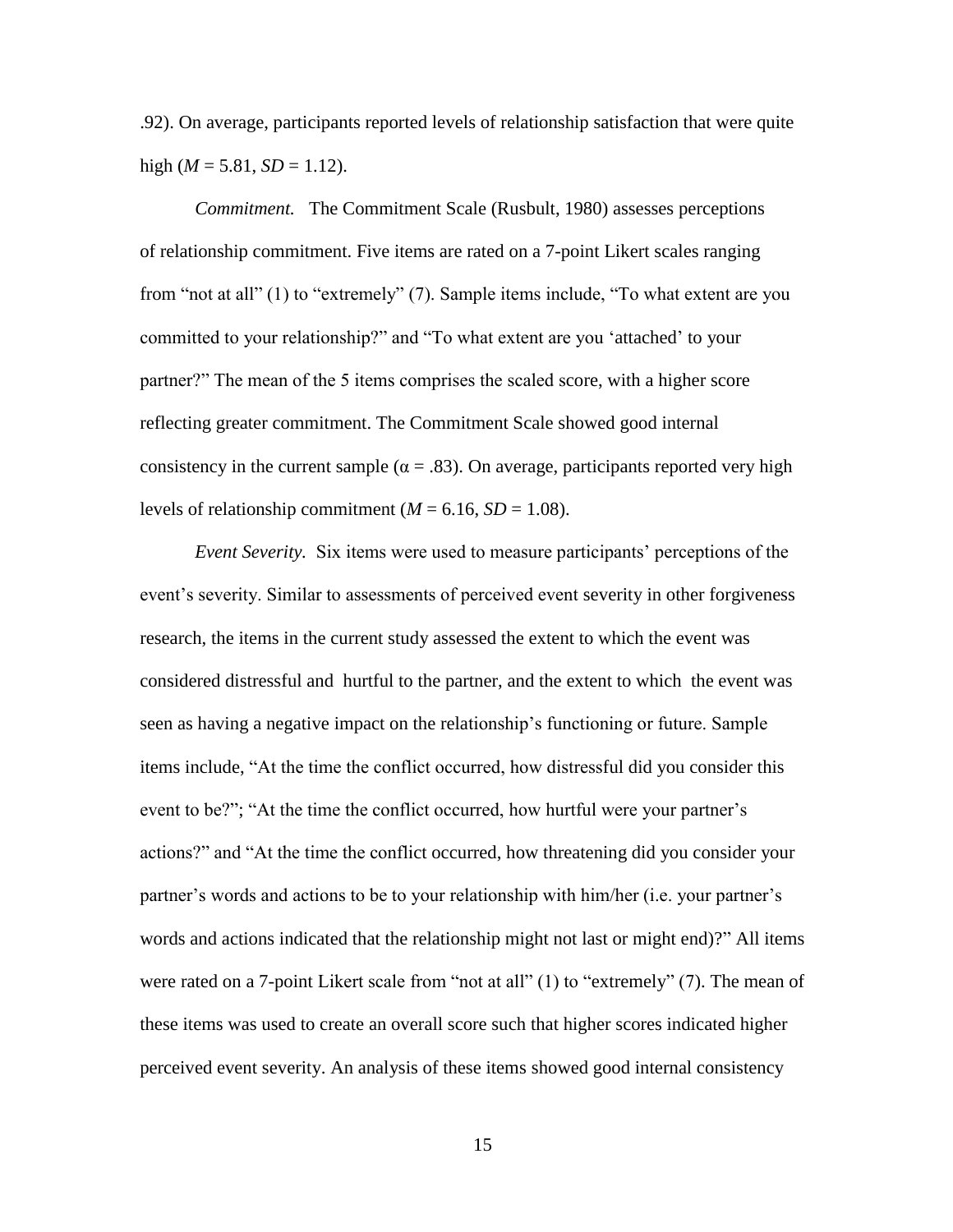$(α = .88)$ .

*Intent Attributions.* One item measuring the extent to which participants perceived their partner"s actions to have been intentional ("To what extent do you think your partner"s behaviour in this event was intentional?") was rated on a 7-point Likert scale ranging from "not at all" (1) to "extremely" (7). Higher scores on this item indicated that the offender"s actions in the event were perceived to be more intentional.

*Responsibility Attributions.* The extent to which participants held their partner responsible for the event was assessed using a single item ("To what extent do you feel that your partner is responsible for this conflict (i.e. it as his/her fault?"). This item was rated on a 7-point Likert scale ranging from "not at all" (1) to "extremely" (7), with a higher score on this item indicating that participants held their partner more responsible for the event.

*Forgiveness-Seeking Inventory.* To my knowledge, Kelley and Waldron"s (2005) forgiveness-seeking measure is currently the only instrument that attempts to comprehensively assess forgiveness-seeking behaviours. However, this measure does not appear to completely capture the richness of the strategies reported by participants in qualitative research on forgiveness-seeking (Kelley, 1998) nor does it capture the diversity of reparative strategies suggested by the related literature on relational repair (e.g., Dindia & Baxter, 1987). Moreover, a number of the items in the Kelley and Waldron measure lack clarity and specificity (e.g., "They tried indirect attempts to get forgiveness and then more direct strategies.") and there is a limited number of items reflecting the more indirect forms of forgiveness-seeking (both verbal and non-verbal). In an effort to address these limitations and extend the measurement of forgiveness-seeking, I developed the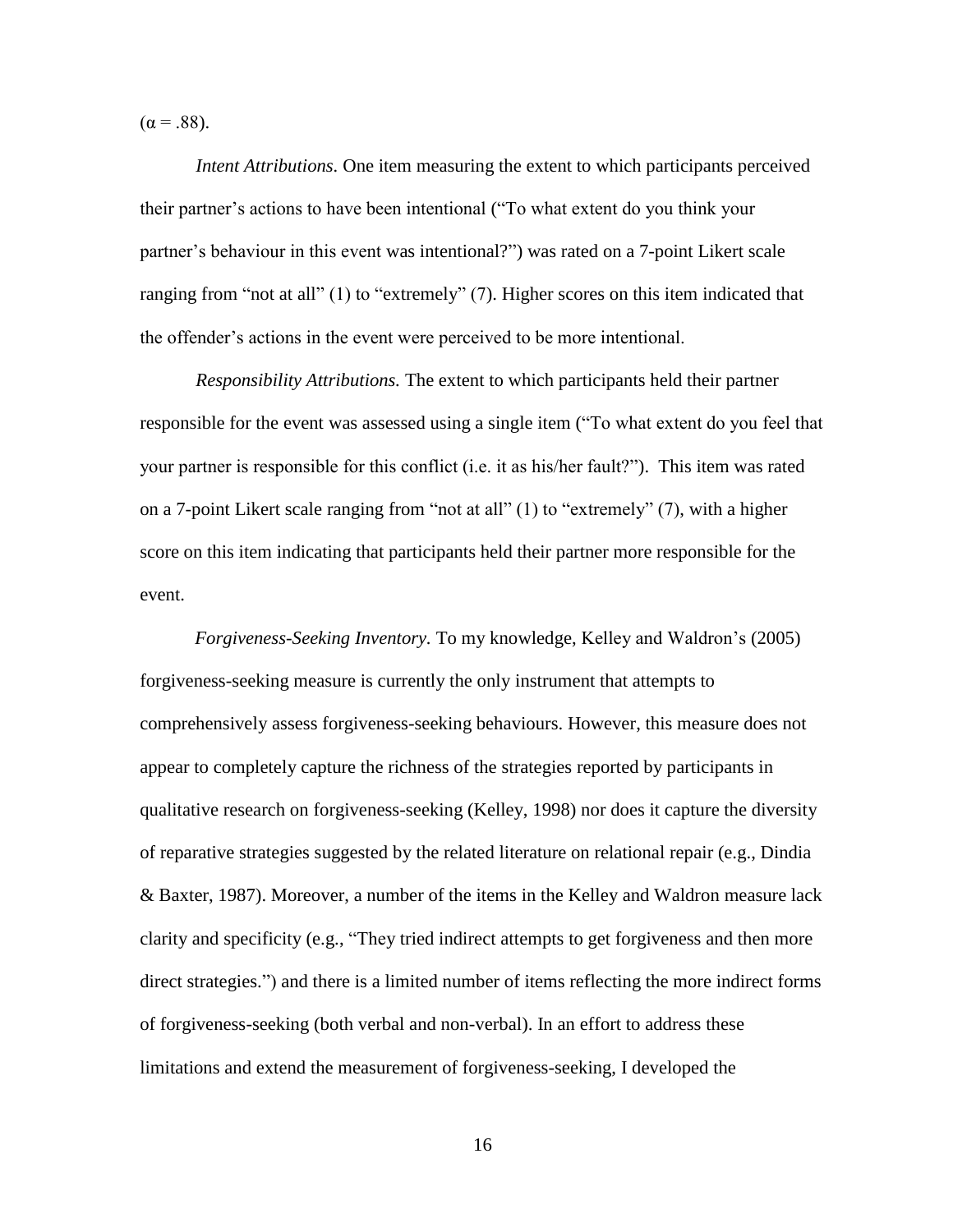Forgiveness Seeking Inventory (Appendix B) for this study. This measure comprehensively assesses a wide variety of behaviours that people may use to seek forgiveness from their partner following a hurtful event. Participants indicated whether or not ("Yes" or "No") their partner had enacted each of the behaviours in an effort to seek their forgiveness for the specific event they described.

Sixty-seven forgiveness-seeking behaviours were derived from the existing literature on strategies of forgiveness-seeking (Kelley, 1998; Kelley & Waldron, 2005) and granting (Waldron & Kelley, 2005) as well as the literatures on relationship repair (Dindia & Baxter, 1987) and uncertainty reduction strategies (Emmers-Sommer & Canary, 1996). The items were categorized according to 3 broad classes of behaviour: 1) verbal-direct, 2) verbal-indirect, and 3) non-verbal/actions, which reflect distinctions embodied in the literatures on relationship maintenance and repair strategies (e.g., Dindia & Baxter 1987; Rusbult, Zembrodt, & Gunn, 1982), relational uncertainty reducing strategies (e.g., Emmers-Sommer & Canary, 1996), conflict management styles (e.g., Ohbuchi & Takahashi, 1994) and forgiveness communication (e.g., Kelley, 1998; Kelley & Waldron, 2005; Waldron & Kelley, 2005).

The verbal-direct category is comprised of 24 forgiveness-seeking behaviours that are characterized by the use of spoken or written words which explicitly address the hurtful event. They include overt disclosures of one"s thoughts, feelings, intentions, or motivations pertaining to the event, aimed at reparation and reconnection with the partner. The verbaldirect behaviours include 1) admissions of responsibility (e.g., "Your partner acknowledged that he/she made a mistake or that his/her actions were wrong), 2) expressions of remorse (e.g., "Your partner used an explicit apology for his/her actions by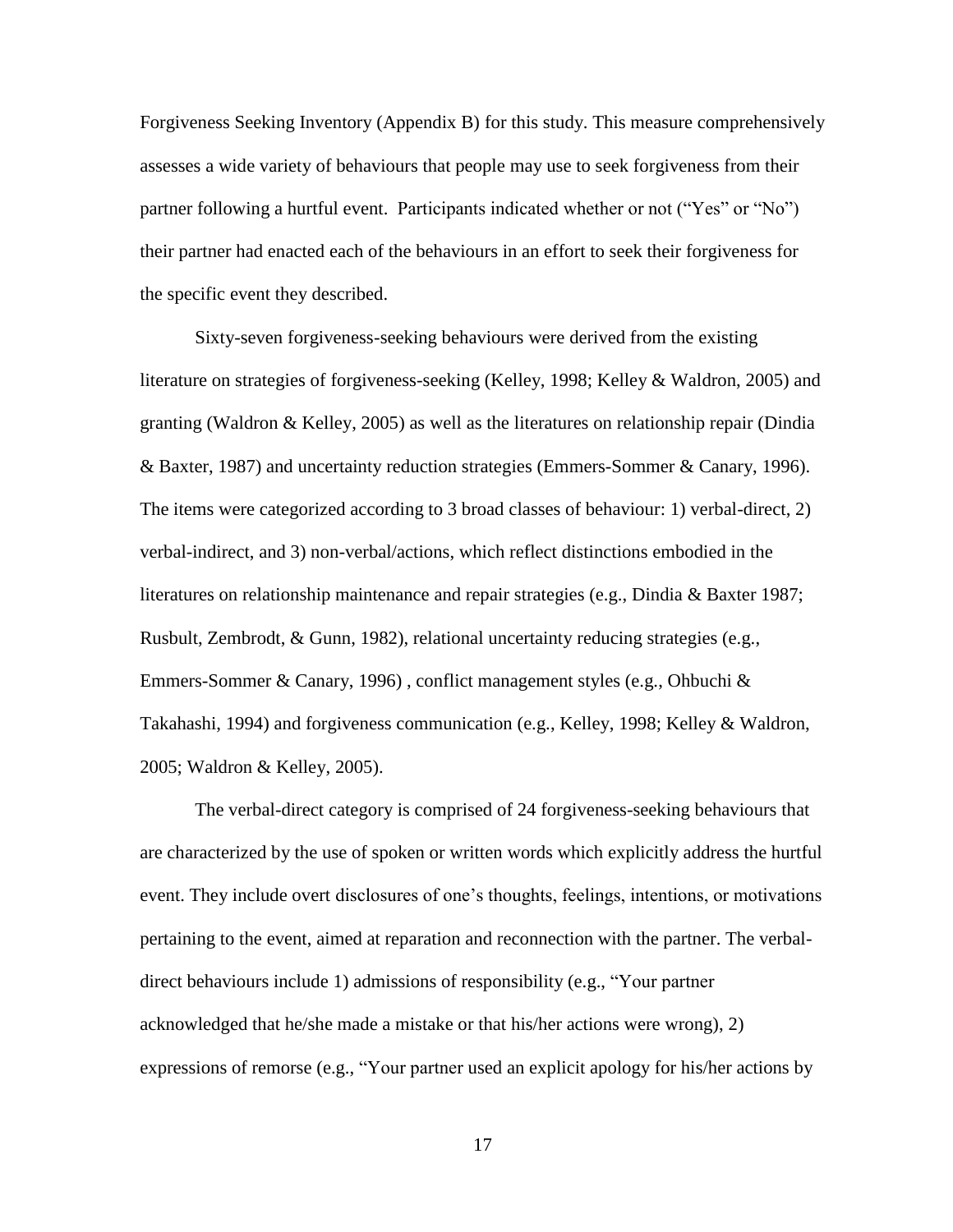using phrases such as 'I am sorry', 'I apologize', or 'Please accept my apology.'), 3) offers of compensation (e.g., "Your partner expressed a plan to work on certain things (e.g., behaviours, routines, attitude) in order to prevent the conflict from reoccurring"), 4) expressions of understanding and validation of the event"s impact (e.g., "Your partner expressed an understanding of your feelings and thoughts about the event."), 5) reframing the event or helping the partner understand the event in a different way (e.g., "Your partner told you that it was not his/her intention to hurt you in any way, and that he/she loved you, cared for you and/or respected you."), and 6) statements signaling the desire for empathy and understanding (e.g., "Your partner asked you to forgive his/her actions because he/she is 'only human' and 'humans make mistakes.').

The verbal-indirect category is comprised of 12 forgiveness-seeking behaviours that are characterized by the use of spoken or written words attempting to "smooth over" the hurtful event and reconnect with the partner without discussing the conflict directly. Verbal-indirect behaviours include 1) expressions of affection or compliments (e.g., "Your partner gave you a compliment about your physical appearance in the hopes of appeasing you or smoothing things over."), 2) assurances of the relationship"s value and the partner"s commitment (e.g., "Your partner expressed the importance he/she places on their relationship with you without directly talking about the conflict."), and 3) efforts to returning to normal relationship routines (e.g., "Your partner made "small talk" with you more than he/she usually does in the hopes of smoothing things over and reconnecting with you.").

The third category, non-verbal behaviours, is characterized by actions and gestures that are used to seek forgiveness and reconnect with the partner. These behaviours can be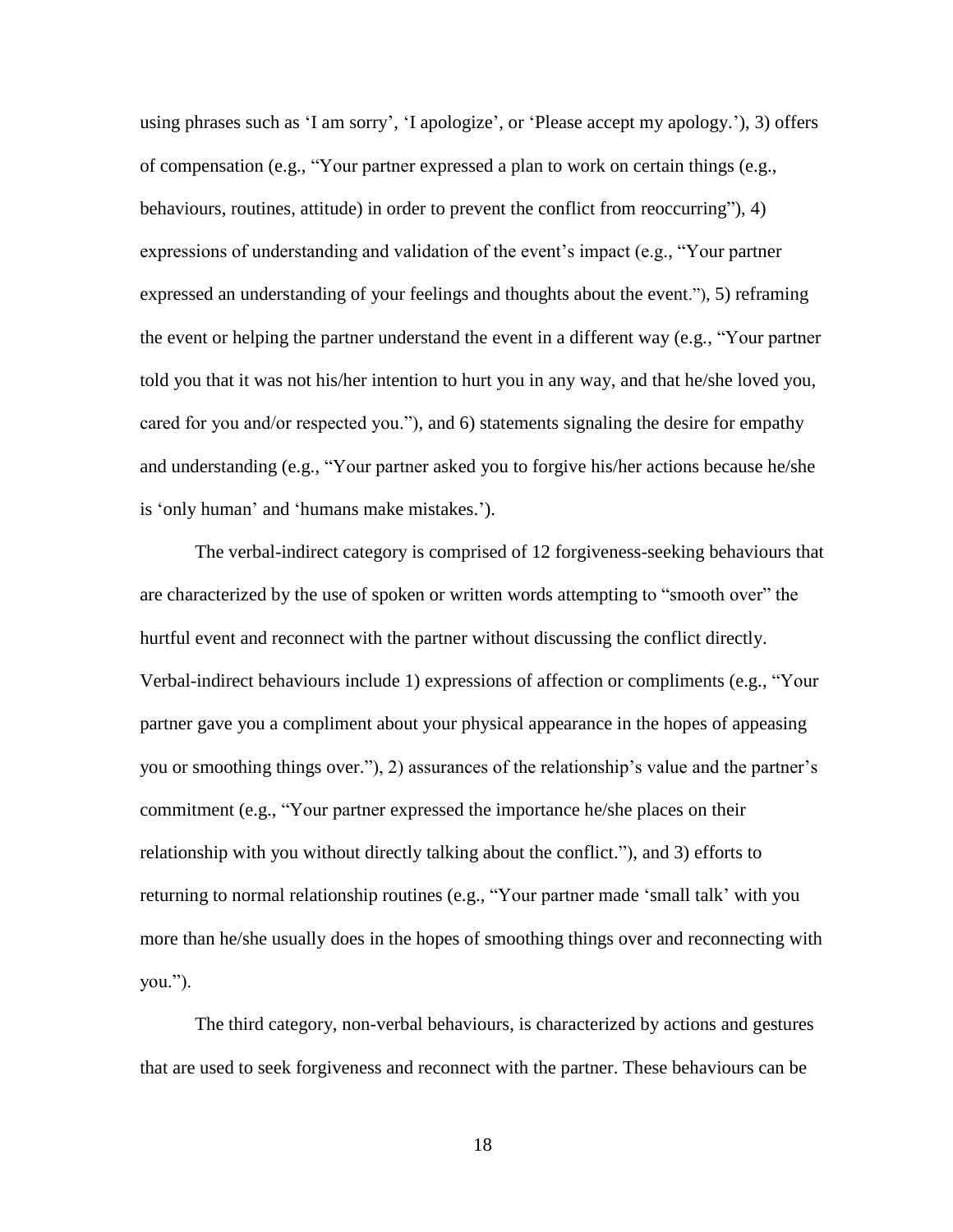either overt or subtle actions but, nonetheless, address the event non-verbally or are avoidant of the event entirely. Behaviours in this category include 1) gestures signaling compromise, "backing down", or "giving in" (e.g., "Your partner "backed down" or "bit his/her tongue' more than usual in other situations where he/she did not agree with you."), 2) gestures signaling assurance of the partner"s devotion to and/or investment in the relationship (e.g., "Your partner tried to do better than he/she usually does at fulfilling his/her normal responsibilities to you and your relationship."), 3) favours or helpful behaviour (e.g., "Your partner took over one or more of your responsibilities or chores."), 4) spending time together (e.g., "Your partner asked you to do something with him/her that they usually prefer to do alone so as to repair the relationship or get close again."), 5) relationship "reminiscing" (e.g., "Your partner did something which he or she hoped would remind you of the good times you have spent together as a couple."), 6) gift-giving (e.g., "Your partner bought you a romantic gift."), 7) physical affection (e.g., "Your partner gave you more physical affection than he/she usually does to smooth things over."), and 8) participation in cultural or religious ritual (e.g., "Your partner asked you to participate with him/her in a cultural ritual or religious/spiritual activity that would facilitate the process of forgiveness and reconnection between the two if you (e.g., going to mass).

Because items were dichotomous (i.e. the person identified whether the partner did or did not do the behaviour), a separate score for each of the 3 categories (verbal-direct, verbal-indirect, non-verbal) was created based on the sum of the behaviours enacted within each category. An analysis of the items in each category showed good reliability for the verbal-direct ( $\alpha$  = .79), verbal-indirect ( $\alpha$  = .73), and non-verbal ( $\alpha$  = .86) categories.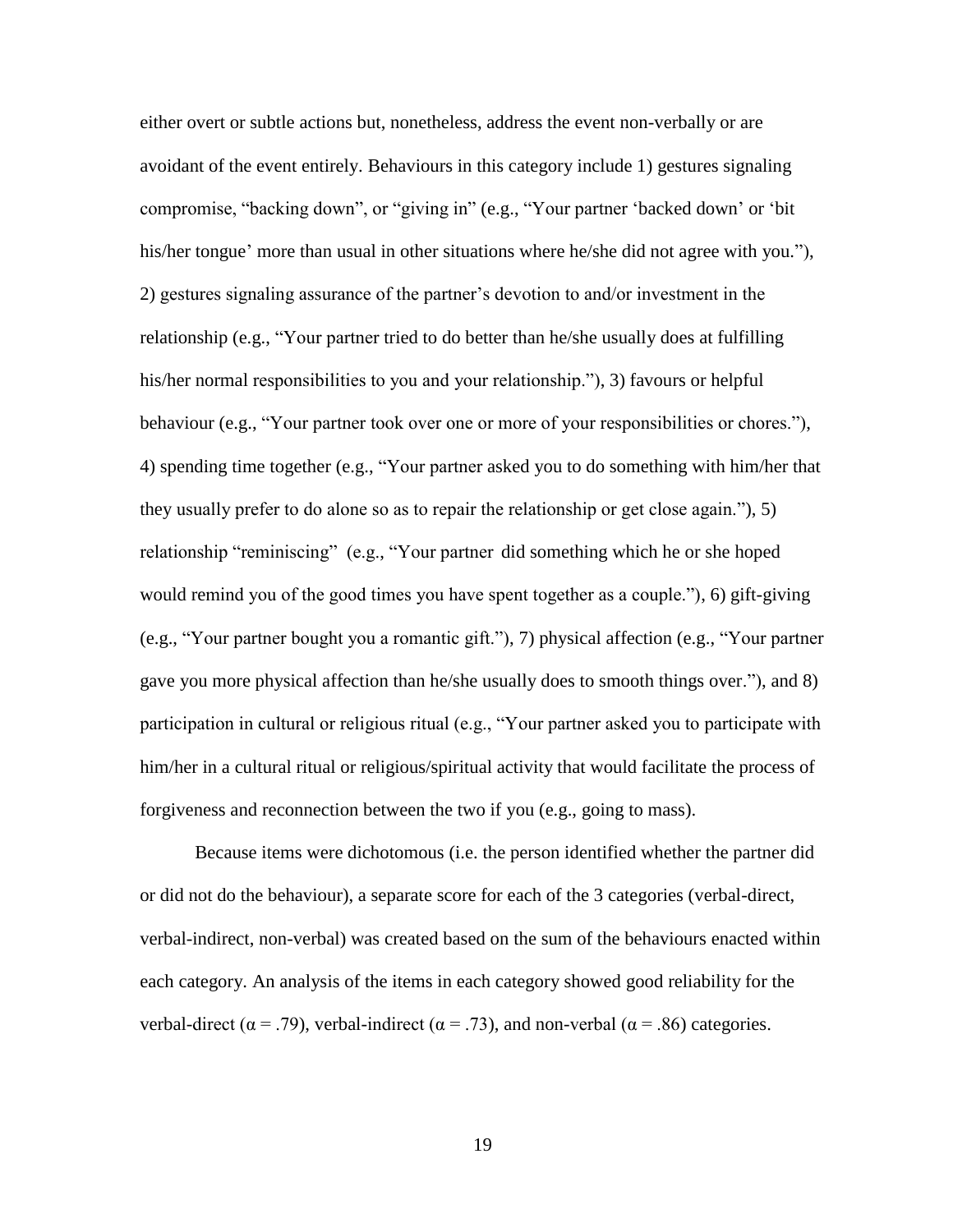*Perceived Partner Responsiveness.* I created a new measure of the perceived partner responsiveness construct for this study by deriving a set of items based on the theoretical definitions and descriptions of understanding and validation which frequent the literature (e.g., Maisel et al., 2008; Reis, Holmes, & Clark, 2004)*.* The new 10-item measure assesses the extent to which the participants perceived their partner to have shown understanding and validation (i.e. responsiveness) for their experience of the hurtful event (Appendix C). Sample items assessing understanding include, "To what extent do you think your partner understood the importance of this event as you see it?" and "To what extent do you think your partner "missed the key meaning" of this event for you" (reverse scored). Sample items assessing validation include, "To what extent do you think your partner valued and appreciated your experience of this event?" and "To what extent do you think your partner respected and supported your thoughts and feelings about the event?" All items were rated on a 7-point Likert-type scale ranging from "not at all" (1) to "completely" (7). The factor structure and reliability of this measure are reviewed in the Results section.

*Amends*. In the current research on amends and forgiveness in romantic relationships, measures of amends have typically neglected the assessment of each of its specific components and, instead, have focussed on assessing global perceptions of having received an apology and/or amends (e.g., Bachman & Guerrero, 2006a; Bono et. al., 2008; McCullough et al., 1997, McCullough et al., 1998). Moreover, in some studies, measures of amends have included items tapping the extent to which the offender attempted to explain their behaviour (McCullough et al., 1997; McCullough et al., 1998) even though explanations are considered to be conceptually distinct from offers of amends and apology (Scher & Darley, 1997). In light of these measurement shortcomings, a new 4 item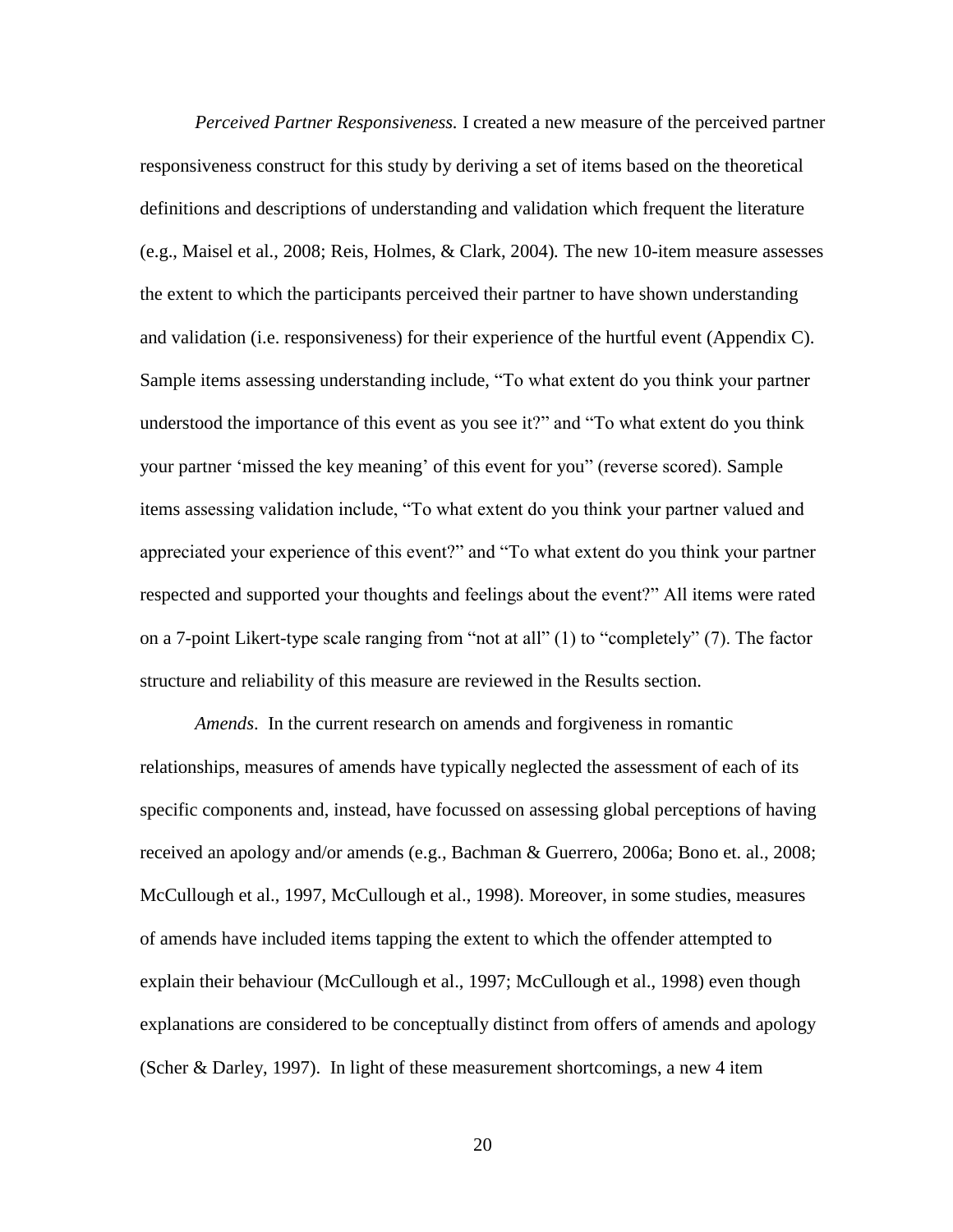measure was created for this study to assess the extent to which participants" perceived their partner to have demonstrated amends for their hurtful actions (Appendix D). Items were designed to tap acknowledgement of responsibility, expressions of remorse or regret, and offers of compensation and apology. Items included, "To what extent did your partner sincerely accept responsibility for this event?" (acknowledgement of responsibility), "To what extent was your partner sincerely remorseful for this incident?" (expression or remorse), "To what extent did your partner sincerely apologize to you for this event?" (apology) and "To what extent did you think your partner made a sincere effort to "makeup" for their actions?" (offer of compensation). All items were rated on a 7-point Likerttype scale ranging from "not at all" (1) to "completely" (7). The factor structure and reliability of this measure are reviewed in the Results section.

*Forgiveness.* The Forgiveness Measure was developed for this study to assess participants' forgiveness of their partner for the specific hurtful event they described. An initial pool of 38 items was created to reflect a number of dimensions which have been typically used to operationalize forgiveness and which were reviewed earlier in this paper. These dimensions include: 1) avoidance motivation, 2) revenge or retribution motivation, 3) negative feelings/attitudes, 4) benevolent feelings/attitudes, 5) willingness to engage in conciliatory or constructive behaviour and 6) "letting go" and movement forward from the negative impact of the event. Participants were instructed to respond to all items within the context of the specific hurtful event they described. The factor structure of this new measure was assessed using principle components factor analysis, the results of which will be discussed along with scale refinement in the Results section. Examples of items from each of the 5 retained dimensions include, "To what extent might you hesitate to ask your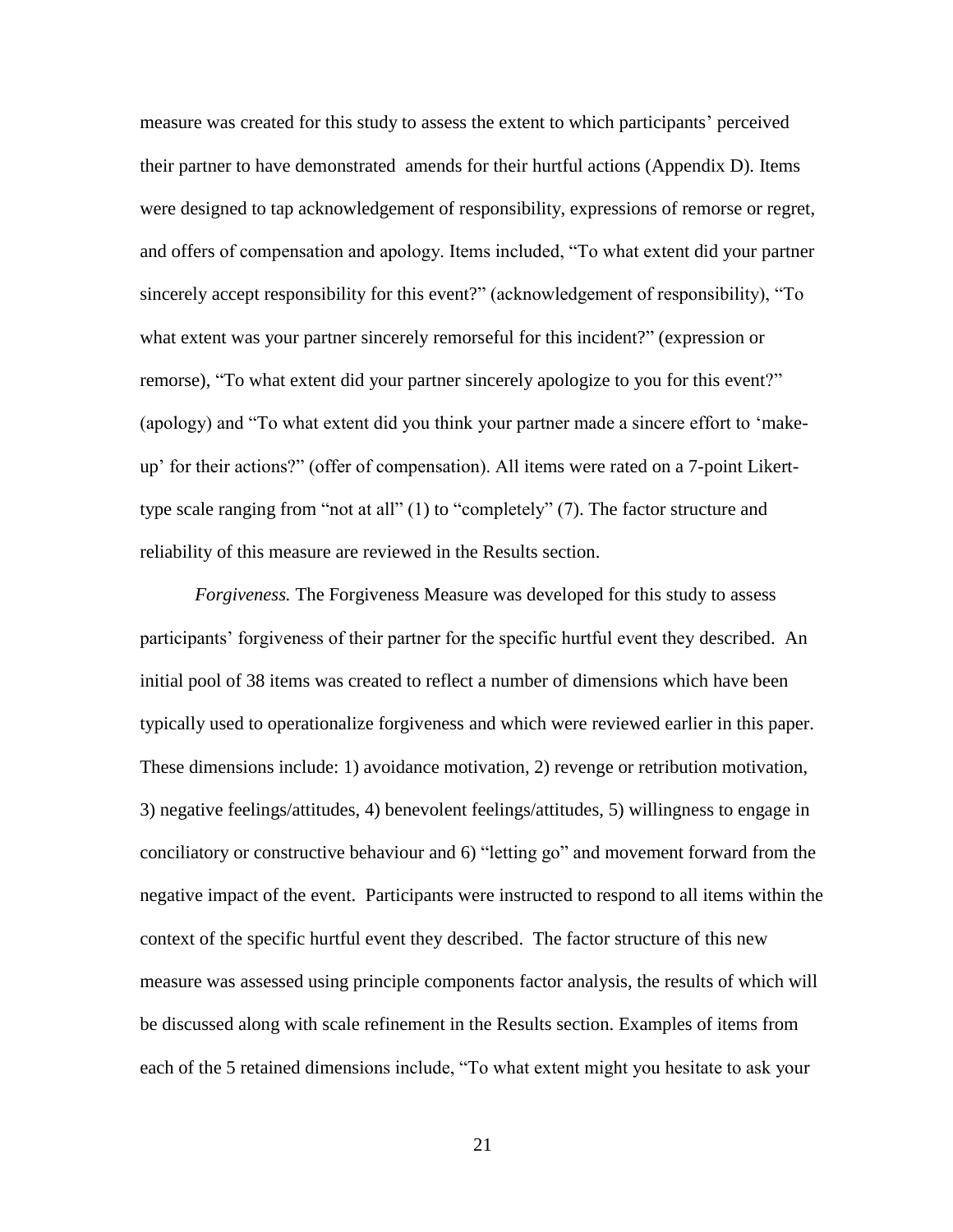partner for assistance because of this incident?" (Avoidance factor), "To what extent would you like your partner to experience some, if not all, of the negative emotions you felt during and after the incident?" (Retribution factor), "To what extent is it easy for you to see your partner and his/her qualities positively?" (Benevolence factor), "To what extent would you feel enthusiastic about accepting your partner"s proposal to engaging in a joint activity?" (Conciliation factor) and "To what extent are you able to "let go" of the negative feelings your partner has caused you in this incident?" (Inner Resolution Factor). Participants responded to all items using a 7-point Likert-type scale.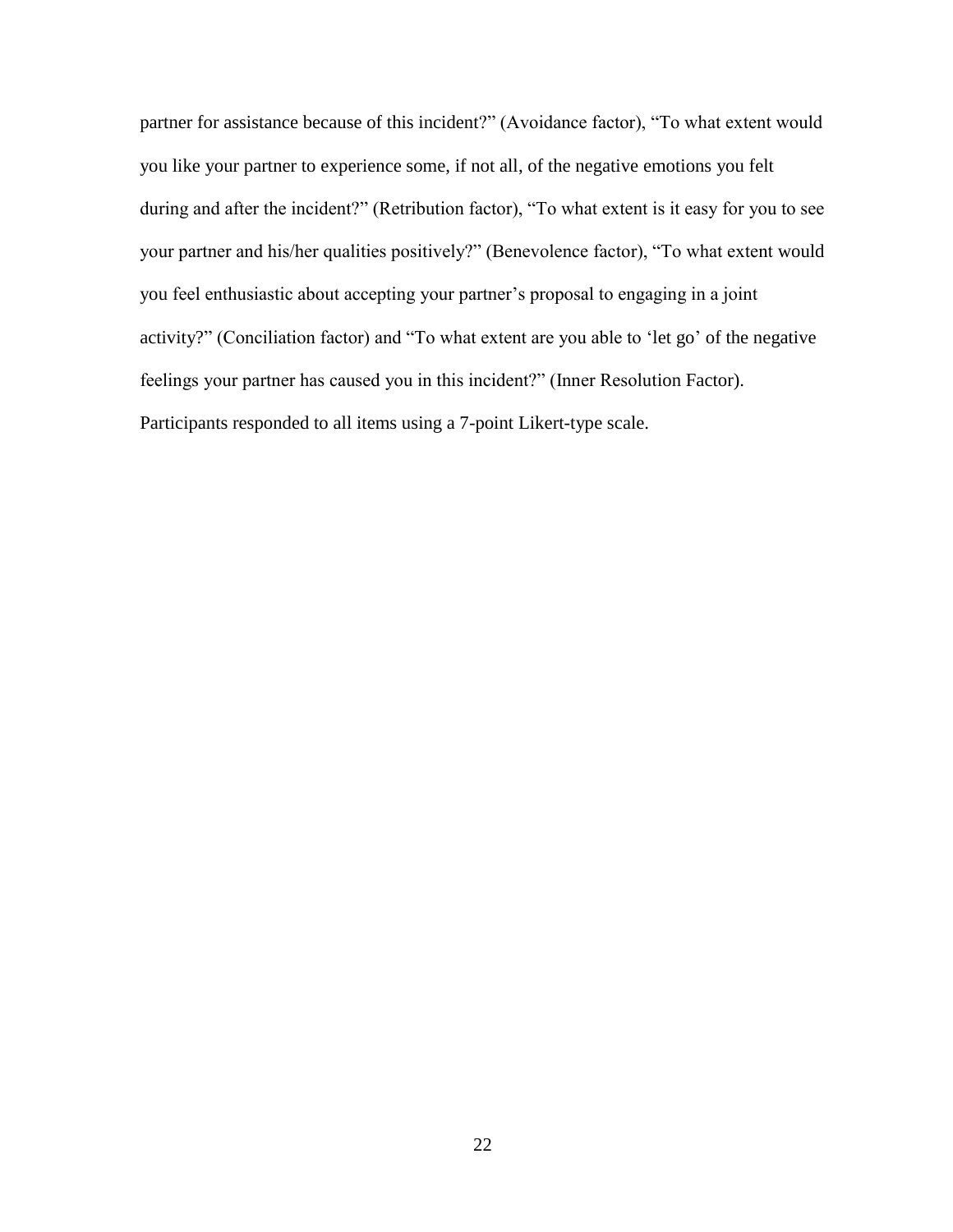#### Results

#### *Factor Structure of New Measures*

The factor structure of the new measures of perceived partner responsiveness, amends, and forgiveness were examined. First, for the measure of perceived partner responsiveness, all 10 items were entered into a principal components factor analysis with varimax rotation and one factor with an eigenvalue greater than 1 emerged. Each of the 10 items loaded highly on this factor (all loadings > .70) and together the items showed excellent internal consistency ( $\alpha$  = .95). The items and their respective factor loadings are shown in Table 1. An overall scale score for perceived partner responsiveness was calculated by taking the mean of the 10 items, such that higher scores on this measure indicate greater perceptions that one's partner has understood and validated one's experience of the hurtful event.

Next, for the measure of amends, the 4 items of the measure were entered into a principal components factor analysis with varimax rotation. As anticipated, all 4 items loaded highly on one factor (all loadings  $> 0.80$ ) and together showed excellent internal consistency ( $\alpha$  = .91). Items and their respective loadings appear in Table 2. An overall scale score was calculated by taking the mean of the 4 items, such that higher scores on this measure indicate greater perceptions that one"s partner had conveyed sincere amends (i.e. acceptance of responsibility, remorse, compensation, and apology).

Finally, the factor structure of the newly developed measure of forgiveness was examined using a principal components factor analysis with promax rotation (thereby allowing the factors to be correlated). Six factors with eigenvalues greater that 1 emerged. The first 5 factors were strong conceptually and items for each factor which attained the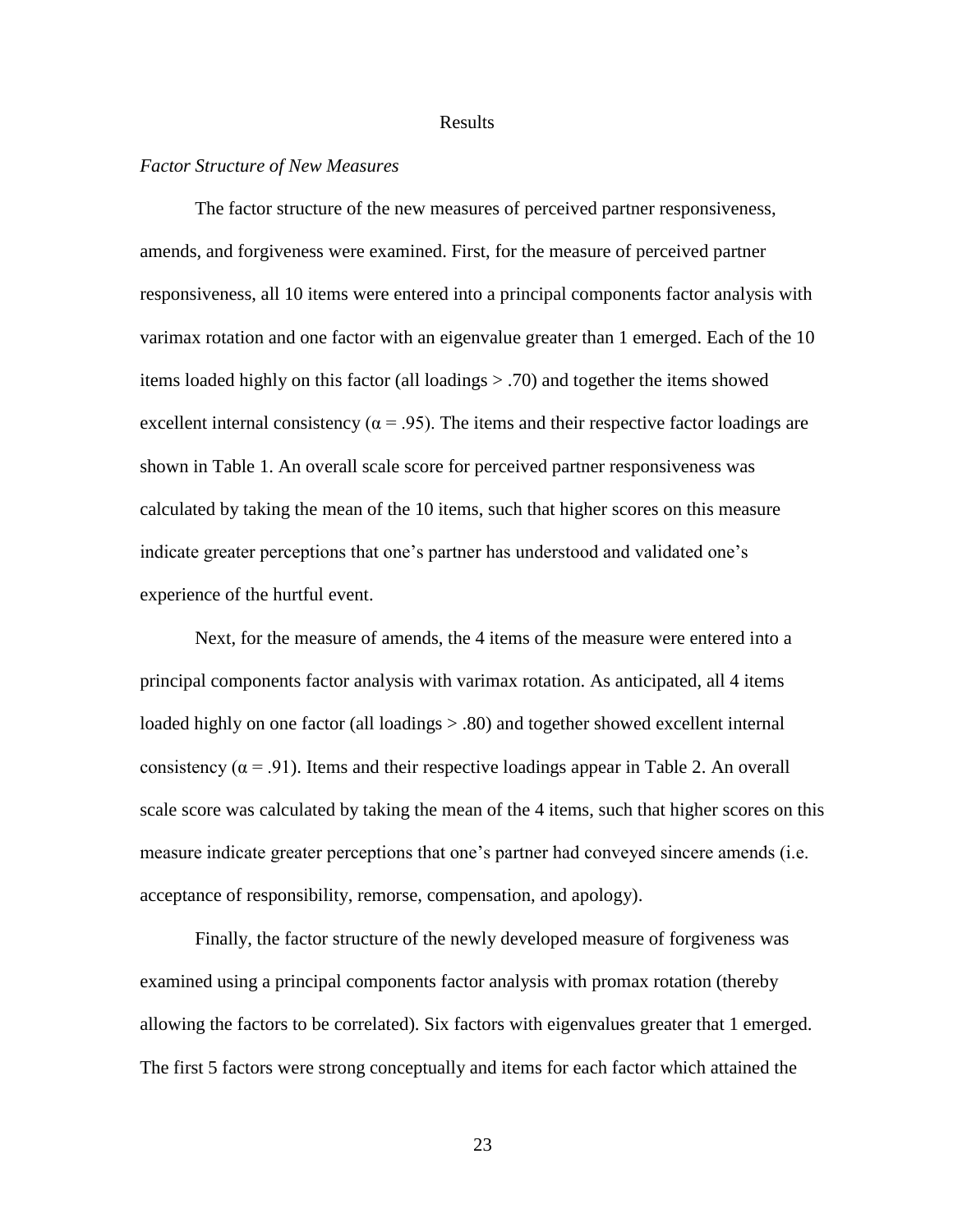chosen cut-off point of .60 had strong face validity. The  $6<sup>th</sup>$  factor was limited to two items with loadings above .60, and these items did not appear to be conceptually distinct from the 1<sup>st</sup> factor. In order to better determine whether a 5 or 6 factor solution should be retained, the scree plot of the eigenvalues was examined. The scree plot clearly suggested a 5 factor structure solution and an examination of the eigenvalues revealed a large jump between the  $5<sup>th</sup>$  and  $6<sup>th</sup>$  factor from an eigenvalue of 1.29 for the  $5<sup>th</sup>$  factor to 1.1 for the  $6<sup>th</sup>$  factor. Given the conceptual strength of the first 5 factors, the indication of five clear factors from the scree plot and eigenvalues, and the lack of conceptual distinction of the  $6<sup>th</sup>$  factor from the 1<sup>st</sup> factor, I conducted another principal components analysis with promax rotation specifying a forced 5 factor solution. As expected, this analysis revealed the same 5 factors and these factors retained their conceptual and structural strength (items loading at  $> .60$ ) and eigenvalues greater than 1). The 2 items which had previously represented the  $6<sup>th</sup>$ factor now loaded highly on the  $1<sup>st</sup>$  factor where they had strong conceptual validity with the rest of the items. Thus, based on this second factor analysis, a total of 30 items were retained for the final forgiveness measure.

The first factor of the forgiveness scale taps the person's motivation to distance from or avoid his or her partner in light of the hurtful event (7-item "Avoidance" factor). The second factor taps the extent to which the person can relate benevolently, in feelings and in attitude, toward his or her partner despite the hurtful event (5-item "Benevolence" factor). The third factor measures the person"s motivation to seek retribution for the hurtful event as reflected by a desire for compensation from his or her partner, and a desire for his or her partner to experience the same distress the person felt because of the event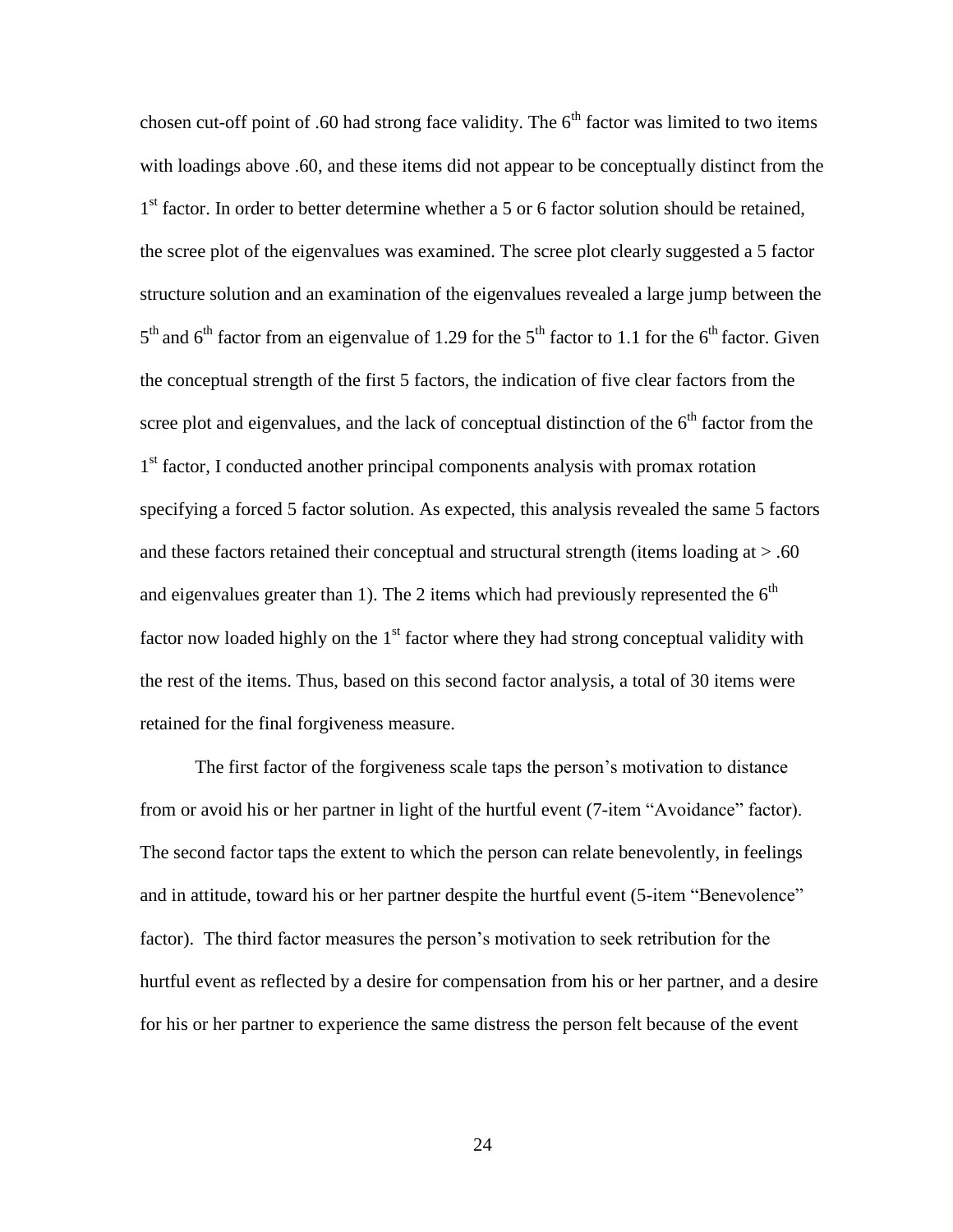(6-item "Retribution" factor). The fourth factor measures the person"s experience of having been able to "move forward" from the hurtful event by acknowledging, accepting and resolving his or her emotions related to the event (7-item "Inner Resolution" factor). The fifth factor measures the person"s motivation to engage in conciliatory or constructive behaviours towards his or her partner despite the hurtful event (5-item "Conciliation" factor). The items of these subscales and their respective factor loadings are shown in Table 3. Each of the factors of the Forgiveness Measure showed excellent reliability (Avoidance,  $\alpha$  = .91; Benevolence,  $\alpha$  = .91; Retribution,  $\alpha$  = .91, Inner Resolution,  $\alpha$  = .91, Conciliation,  $\alpha = 0.92$ . Scores for each of the 5 subscales were calculated by taking the mean of the items in the respective scale. Pearson correlations between the subscales were computed and results showed that the subscales were associated in expected ways but remained distinctive, as indicated by their moderate correlations (Table 4).

To create a composite forgiveness measure, all subscales were entered into a principal components factor analysis with promax rotation. The subscales all loaded onto a single factor (all factor loadings  $> .65$ ), with Avoidance and Retribution scales loading negatively and Benevolence, Conciliation and Inner Resolution subscales loading positively on the factor. Thus, an overall forgiveness score was derived by standardizing each of the scale scores and taking the mean of the Avoidance and Retribution scales (reverse scored) as well as the Benevolence, Conciliation and Inner Resolution scales. Higher overall scores indicate greater forgiveness for the event.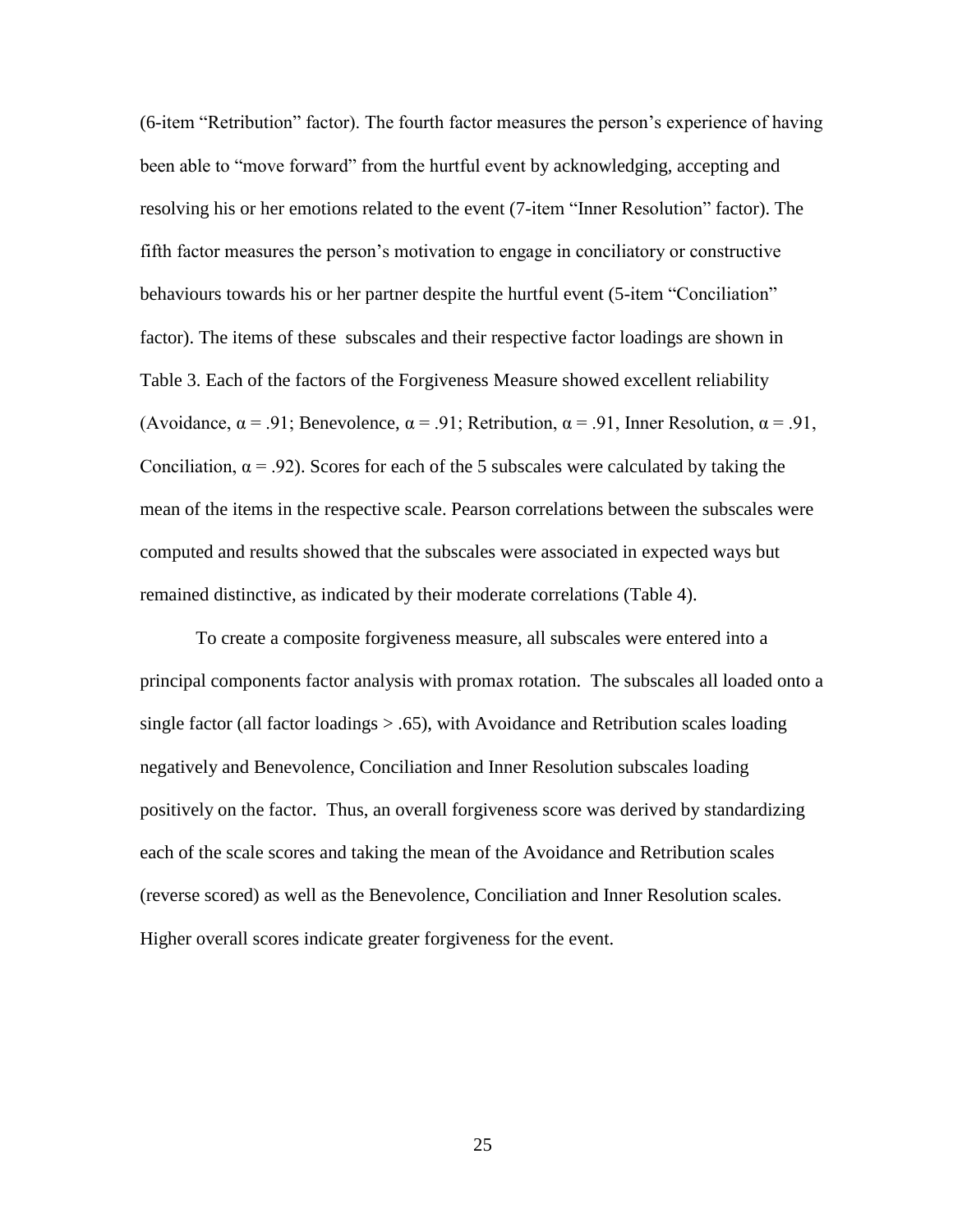#### *Descriptive Statistics*

Participants reported on a wide variety of hurtful events, including deceptions (e.g., hiding drug use from partner, lying about past relationship history), sexual issues (e.g., pressure to have sex), inconsiderate behaviour (e.g., changing conversation in the middle of an important disclosure; ignoring the partner"s presence), failure to respect personal autonomy (e.g., insisting that a partner divulges his or her email or instant messaging passwords) or relational commitment (e.g., making an important decision without consultation of the partner), threats of infidelity (e.g., flirtatious behavior, contact with expartner), criticism and insults (e.g., sarcastic comments made in public about person"s weight, swearing at partner), broken promises (e.g., changing dinner plans with partner to go out with friends, going back on word to be supportive of pregnancy), and financial indiscretions. On average, participants indicated that the events they described were of moderate severity ( $M = 4.88$ ,  $SD = 1.34$ ) and were only somewhat resolved ( $M = 4.44$ ,  $SD$  $= 1.7$ ). Eighty percent of participants ( $N = 151$ ) reported that the hurtful even had occurred within the last 6 months [within the week,  $(N = 21, 11.2\%)$ ; 1-2 weeks  $(N = 25, 13.3\%)$ ; 2-3 weeks (*N* = 27, 14.4%); 1-2 months (*N* = 39, 20.7%); 3-6 months (*N* = 39, 20.7%)] with the remaining 20% of participants (*N*=37) reporting on a less recent event occurring between 6 and 12 months prior to the study. Overall, participant reported recalling the details of these events quite well  $(M = 5.45, SD = 1.34)$ .

In terms of the reported use of forgiveness-seeking behaviours in this sample, on average, offending partners were reported to have engaged in a total of 25 behaviours in response to the hurtful event ( $M = 25.23$ ,  $SD = 10.46$ ). Specifically, offending partners most often engaged in verbal-direct behaviours ( $M = 12.46$ ,  $SD = 4.50$ ), followed by non-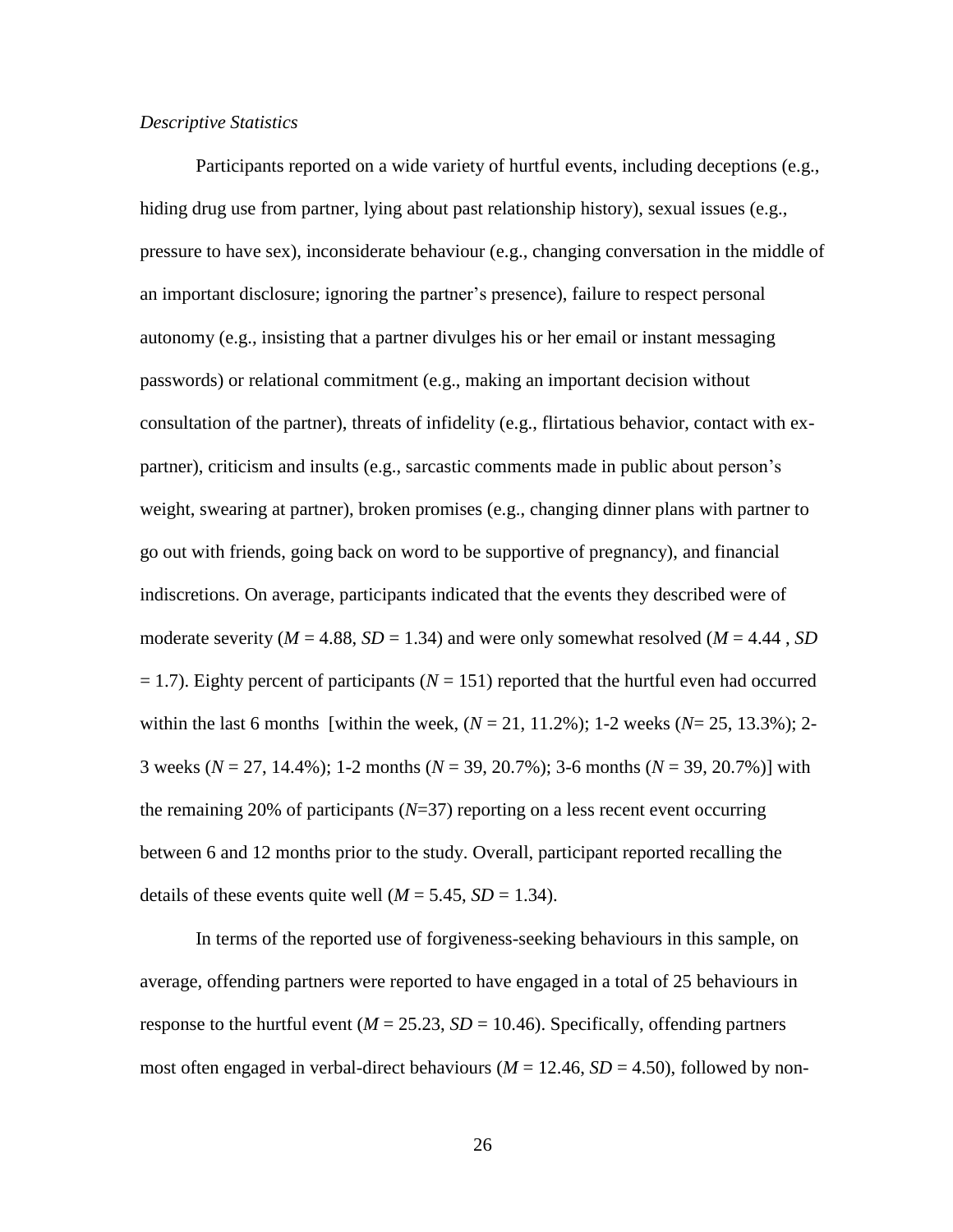verbal, action behaviours ( $M = 8.29$ ,  $SD = 5.62$ ), and verbal-indirect behaviours ( $M = 4.47$ ,  $SD = 2.72$ ), respectively. Thus, offending partners appeared to have engaged in a fair number of forgiveness-seeking behaviours overall and seemed to have used a combination of different forgiveness-seeking strategies.

## *Preliminary Analyses*

First, t-tests were conducted to examine the potential for gender differences on all study variables. No significant differences between men and women were found for any of these variables. Overall means and the standard-deviations for all the variables investigated in this study are presented in Table 5 .

Next, I examined the relationship of relationship quality variables (satisfaction, commitment) and event-level variables (event severity, responsibility attribution, intent attribution) to perceived amends, perceived partner responsiveness and forgiveness (Table 6). Similar to previous research, relationship satisfaction and commitment were correlated significantly with level of forgiveness, such that the more people were satisfied with and committed to their relationship, the more forgiving they were of their partner (satisfaction:  $r = .45$ ,  $p < .001$ ; commitment:  $r = .44$ ,  $p < .001$ ). Further supporting previous research, the more people were satisfied with and committed to their relationship, the more they perceived their partner to offer sincere amends (satisfaction:  $r = .17$ ,  $p < .05$ ; commitment:  $r = .21$ ,  $p < .001$ ) and the more they perceived their partner to have been responsive to their experience of the hurtful event (satisfaction:  $r = .27$ ,  $p < .001$ ; commitment:  $r = .27$ ,  $p <$ .001). Severity of the event also mattered, such that the more severe the event, the less forgiving people were of their partner  $(r = -.39, p < .001)$ . However, event severity was not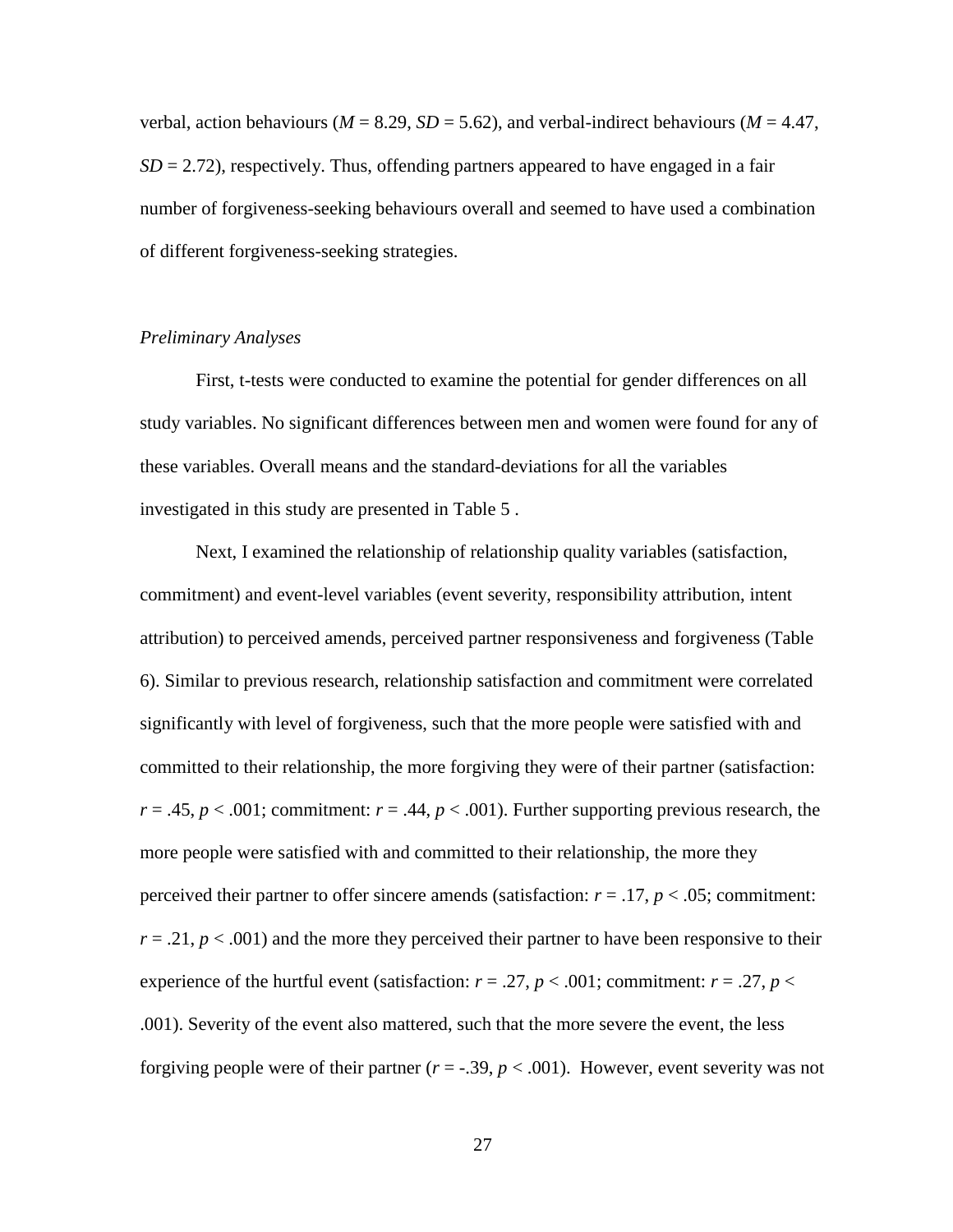significantly correlated with perceptions of having received sincere amends  $(r = .04, n.s.)$ or with perceived partner responsiveness  $(r = -0.05, n.s.)$ . Finally, consistent with previous research, the more participants held their partner responsible for the event and the more they perceived their partner"s actions to have been intentional, the less forgiving they were of their partner (responsibility:  $r = -.20$ ,  $p < .01$ ; intent:  $r = -.27$ ,  $p < .001$ ). Notably, while attributions of partner responsibility were not correlated with sincere amends ( $r = .04$ , n.s.) or with perceived partner responsiveness  $(r = -.03, n.s.)$ , attributions of intent were. Specifically, the more participants perceived that their partner's actions in the hurtful event were intentional, the less they were perceived as offering sincere amends  $(r = -18, p < .05)$ and as being responsive  $(r = -.18, p < .05)$ .

#### *Main Analyses*

 $\overline{a}$ 

First, I calculated Pearson correlations to examine the relationship between amends and perceived partner responsiveness. Results showed that the more people perceived their partner to have offered sincere amends, the more they also perceived their partner to have understood and validated their experience of the hurtful event ( $r = .77$   $p < .001$ ).<sup>1</sup>

Next, I calculated Pearson correlations to examine the relationships between sincere amends and forgiveness as well as perceived partner responsiveness and forgiveness. Results showed that the more that people perceived their partner had offered sincere amends, the more forgiving they were of their partner ( $r = .40$ ,  $p < .001$ ). Results

 $1$  The large correlation between sincere amends and perceived partner responsiveness prompted me to examine whether these measures actually assessed separate constructs. I submitted all items from the two measures to a principal components factor extraction with promax rotation. Two eigenvalues greater that 1 emerged, thus suggesting the presence of two separate constructs. Examination of the item loadings showed that the individual items from each measure loaded strongly on their respective factors with no significant overlap. Thus, sincere amends and perceived responsiveness were shown to be separate constructs which are highly correlated.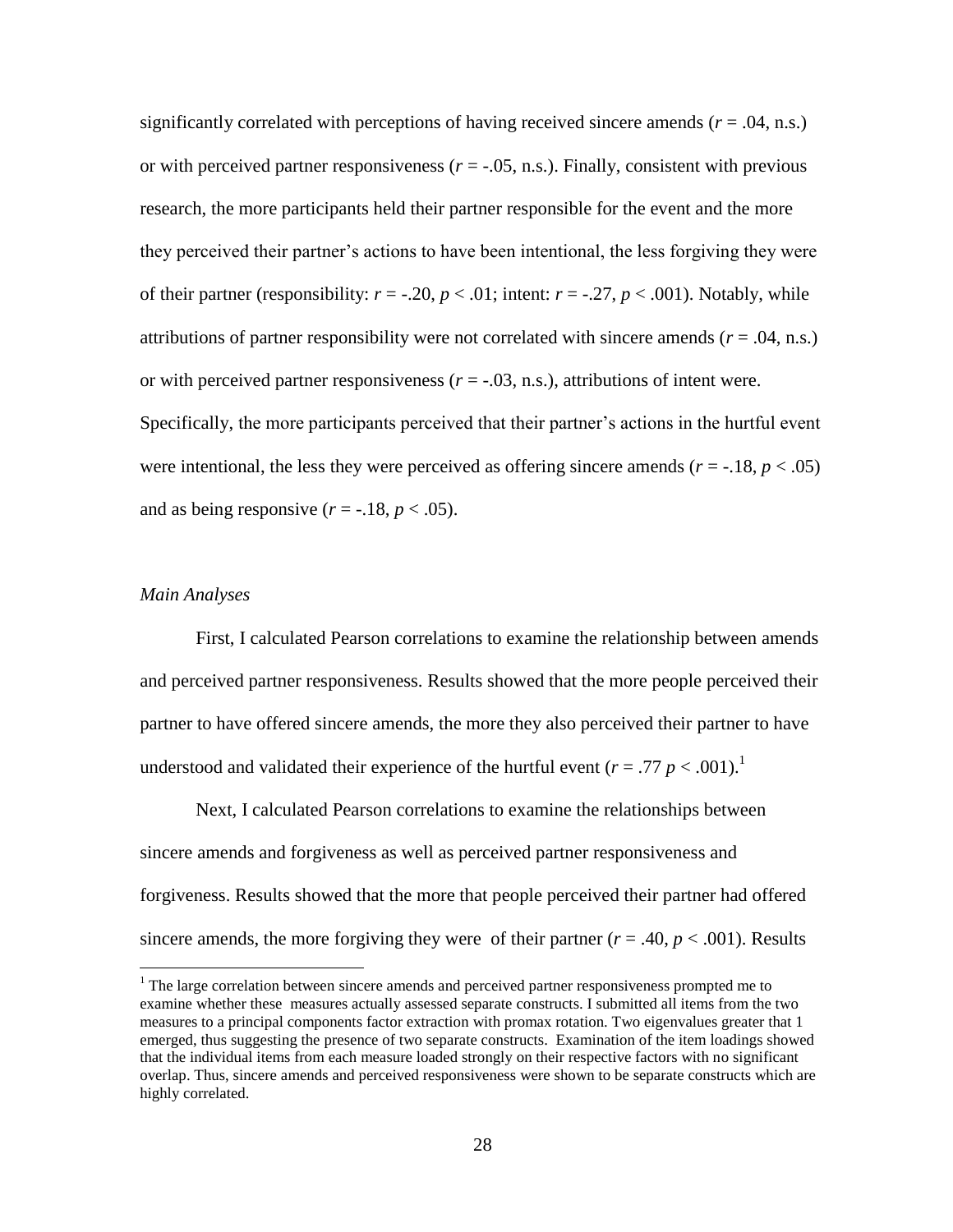also indicated that the more people perceived that their partner understood and validated their experience of the hurtful event, the more forgiving they were of their partner ( $r = .50$ ,  $p < .001$ ).

Using linear multiple regression, I then tested whether perceived partner responsiveness would mediate the effects of sincere amends on forgiveness. To test this prediction, I used Baron and Kenny"s (1986) procedure for testing mediation effects. As previously demonstrated, sincere amends predicted forgiveness  $[F(1, 186) = 36.22, \beta =$ .40*, p* < .001] as well as perceived partner responsiveness [*F* (1, 186) = 261.67, *β* = .77*, p* < .001] and perceived partner responsiveness predicted forgiveness [ $F(1, 186) = 62.43$ ,  $\beta =$ .50,  $p < 0.001$ . The final step was to test the effects of perceived partner responsiveness in predicting forgiveness while controlling for the effects of sincere amends. Results of this analysis showed that perceived partner responsiveness exerted a unique effect on forgiveness  $[F (1, 185) = 22.09, \beta = .46, \beta = .001]$ , while sincere amends did not  $[F (1, 185) = 22.09, \beta = .46, \beta = .001]$  $185$ ) = .25,  $\beta$  = .05, n.s.]. I then used the Sobel test to assess the statistical significance of the indirect effects of amends on forgiveness via responsiveness. Results indicated that perceived responsiveness strongly and significantly mediated the effects of amends on forgiveness ( $z = 4.49$ ,  $p < .001$ ). As such, this data suggests that a large part of the reason for which amends promotes forgiveness is that they communicate that the offender understands and validates his or her partner"s experience of the hurtful event.

#### *Testing Moderation of the Amends-Responsiveness-Forgiveness Mediation Model*

As found in prior research, my data demonstrated that relationship quality variables (satisfaction and commitment), and event-level factors (event severity, responsibility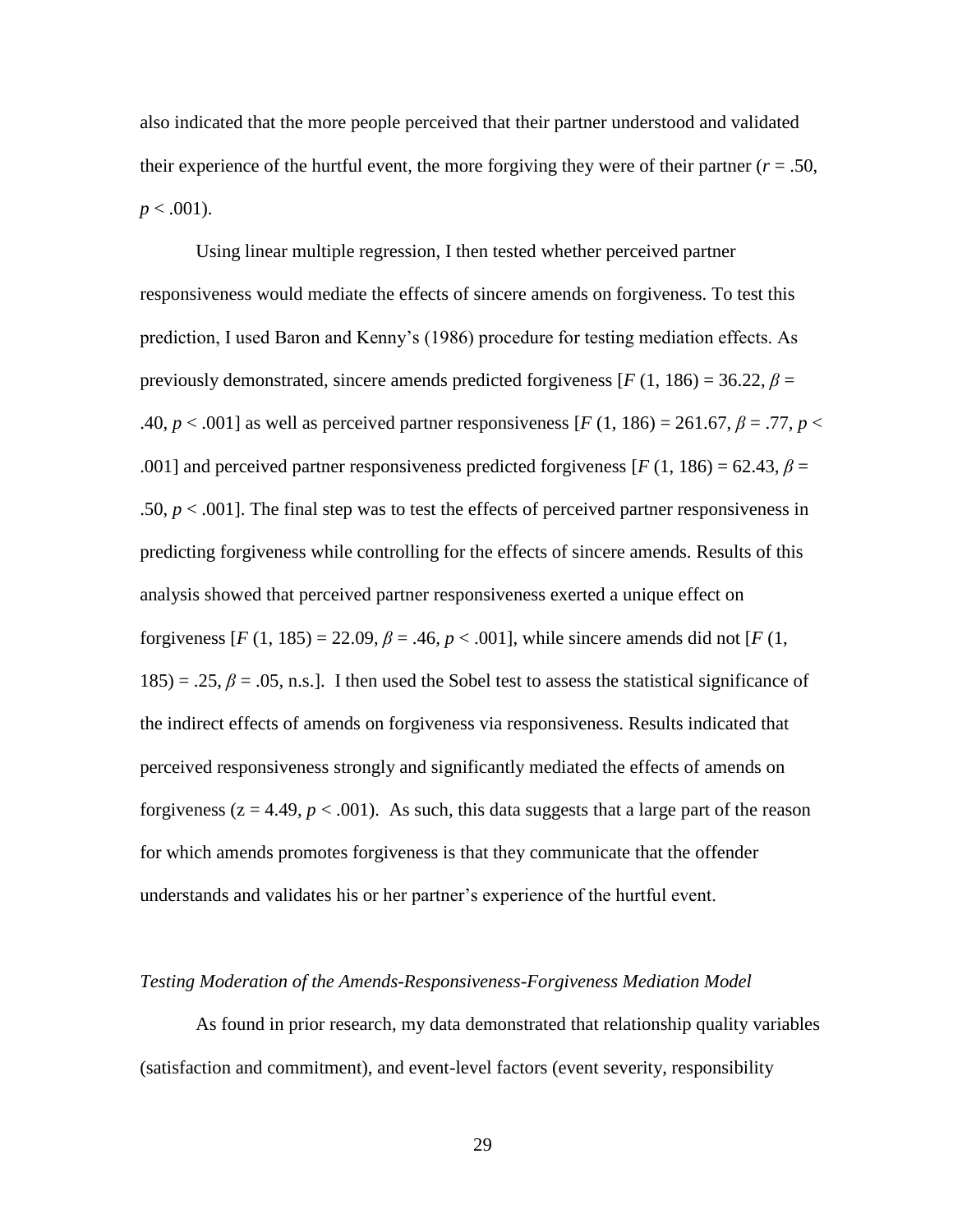attribution, intent attribution) were all significantly related to forgiveness. Given this set of associations, I wanted to test whether the mediation model would be moderated by relationship variables or event-level factors. I wondered, for example, if perceiving that one"s partner understood and validated one"s experience of the hurtful event would be as crucial in facilitating the positive effects of amends on forgiveness in low versus high severity events, or for individuals who experienced high versus low commitment to their partner. To test moderated mediation, I performed several analyses using multiple linear regression for each moderator variable (Edwards & Lambert, 2007). The first regression analysis examines whether the amends-responsiveness link is itself moderated by the variable in question (e.g., event severity). For example, to test severity as a moderator, I entered the main effects of amends and severity, and the interaction of amends and severity in predicting responsiveness [Equation 1: Responsiveness =  $B_0 + B_1$  (Amends) +  $B_2$  $(Severity) + B_3$  (Amends x Severity) + e]. The second regression analysis examines whether the amends-forgiveness link and the responsiveness-forgiveness link are moderated by the variable in question (e.g., event severity). For example, I entered the main effects of responsiveness, amends and event severity as well as the interaction of responsiveness and severity and the interaction of amends and severity in the prediction of forgiveness [Equation 2: Forgiveness =  $B_0 + B_1$  (Responsiveness) +  $B_2$  (Amends) +  $B_3$ (Severity) +  $B_4$  (Responsiveness x Severity) +  $B_5$  (Amends x Severity) + e]. Finally, if any of the moderating variable effects were significant, I used the Sobel test to determine whether perceived responsiveness would continue to mediate the effect of amends on forgiveness when controlling for the significant main and/or interaction effects of the moderating variables. The Sobel test was calculated using the unstandardized regression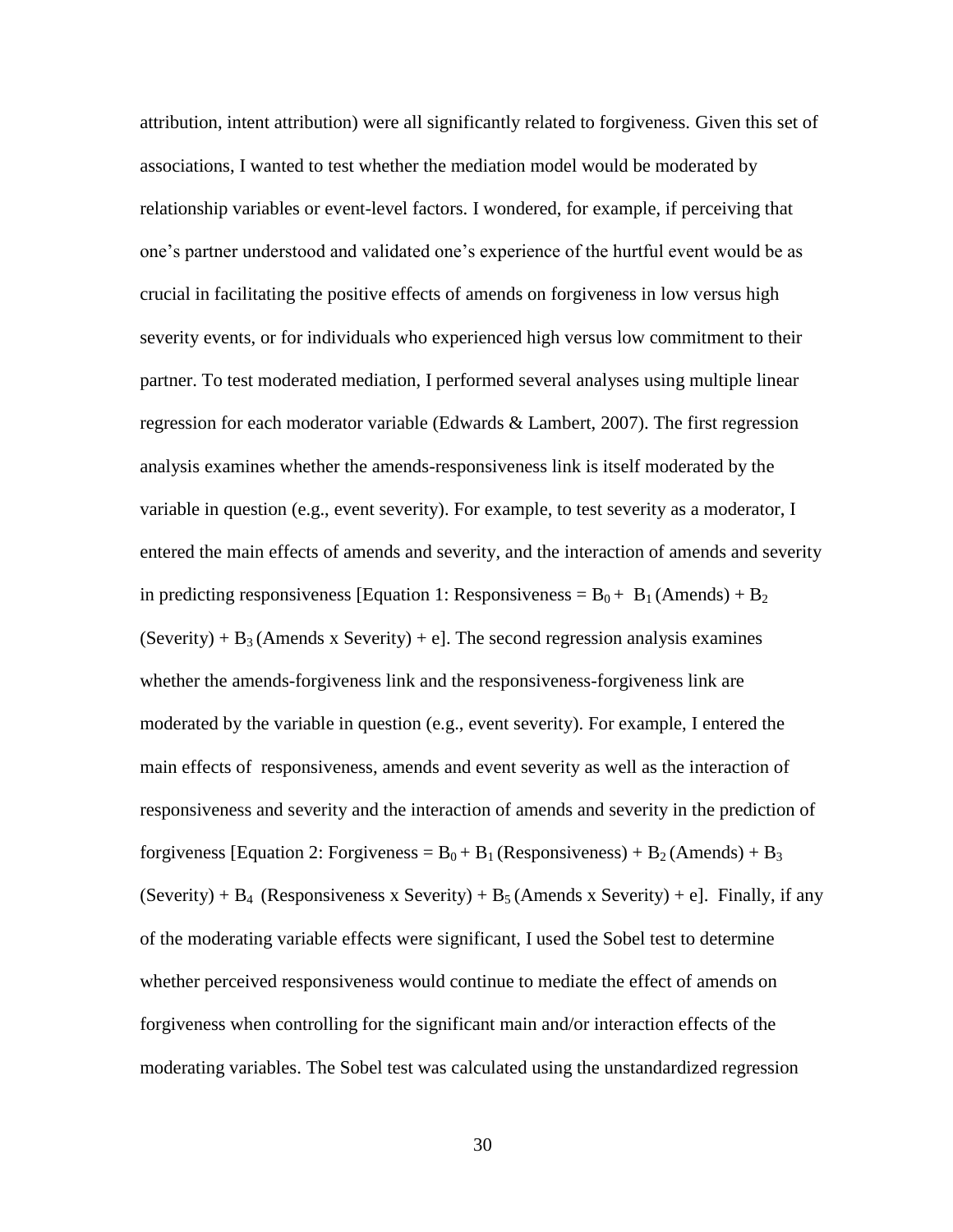coefficient and standard error estimate of the main effect of sincere amends on responsiveness from the first regression analysis and the unstandardized regression coefficient and standard error estimate of the main effect of perceived responsiveness on forgiveness from the second regression analysis.

First, results of the moderated mediation tests for attributions of intentions are shown in Table 7. Entering the main effects of amends, intent attributions, and their twoway interaction in the prediction of responsiveness, results showed a significant main effect of amends  $[F(1, 184) = 244.66, B = .64, p < .001]$ , however the main effect of intent attributions  $[F (1, 184) = .67, B = -.03, n.s.]$  and the two-way interaction  $[F (1, 184) = 1.03,$ B = .02*,* n.s.] were not significant. Next, testing the main effects of perceived responsiveness, amends and intent attributions, the interaction between responsiveness and intent, and the interaction between amends and intent in predicting forgiveness, results showed a significant main effect of perceived partner responsiveness  $[F(1, 182) = 19.18, B]$ = .26*, p <* .001] and intent attributions [*F* (1, 182) = 8.21, B = - 0.80 *p <* .01]. The main effect of amends  $[F(1, 182) = .19, B = .02, n.s]$ , the interaction of responsiveness by intent [*F* (1, 182) = .59, B = -.03*,* n.s.], and the interaction of amends by intent *F* (1, 182) = .22, B = .01*,* n.s.] were not significant. Thus, because none of the interactions involving intent attributions were significant in either of the regression equations, I can conclude that moderated mediation did not occur in the case of intent attributions.

Second, results of the moderated mediation tests for responsibility attributions are shown in Table 8. First, entering the main effects of amends, responsibility attributions, and their interaction in the prediction of responsiveness, results showed a significant main effect for amends  $[F(1, 184) = 262.19, B = .65 \, p < .001]$ . Again, there was not a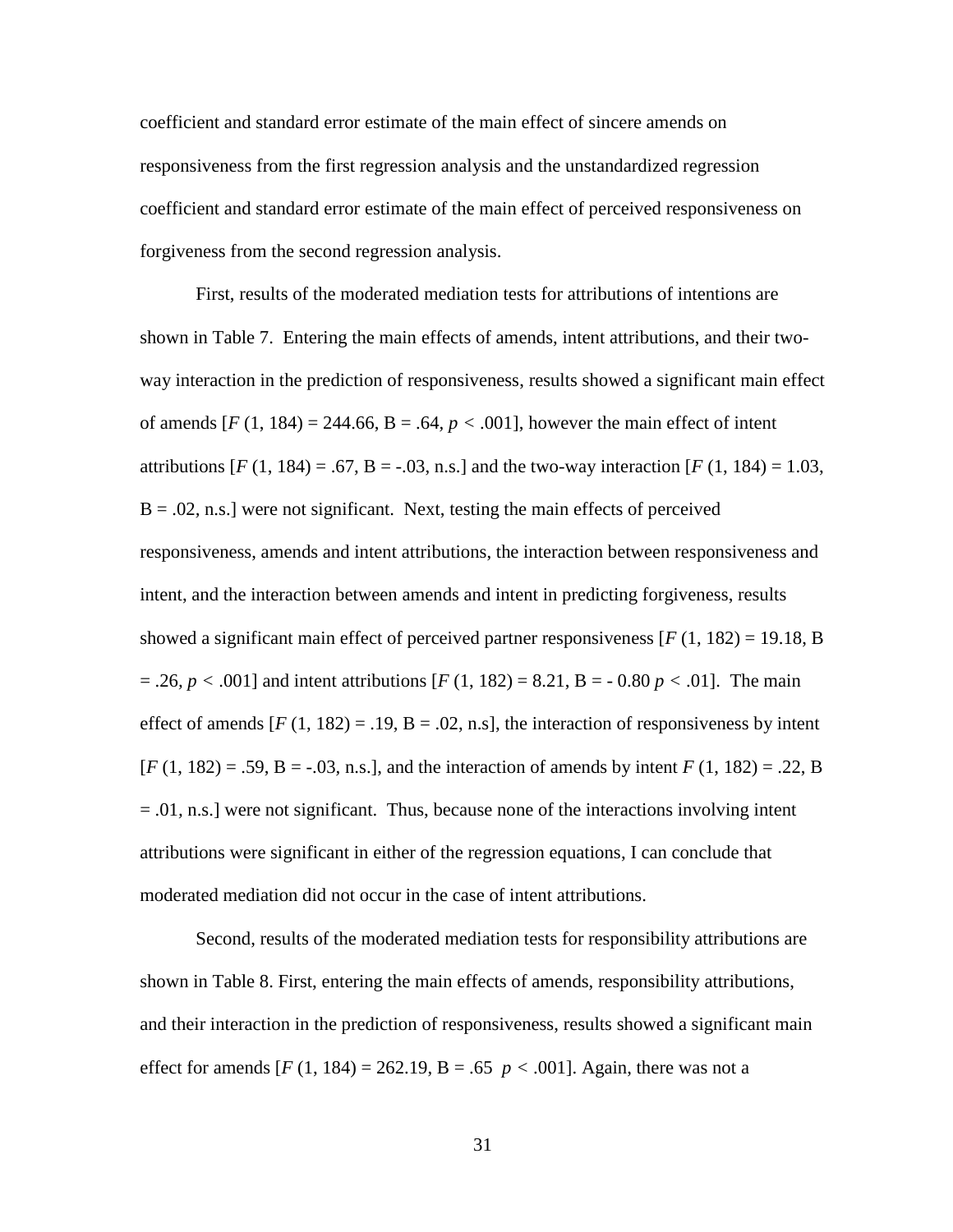significant main effect of responsibility attributions  $[F(1, 184) = 1.40, B = -.05, n.s.]$  nor a significant interaction of responsibility attributions with amends  $[F(1, 184) = .06, B = .01,$ n.s.]. Next, entering the main effects of perceived responsiveness, amends, and responsibility attributions, as well as the interaction of responsiveness by responsibility and the interaction of amends by responsibility in the prediction of forgiveness, results indicated significant main effects of perceived partner responsiveness  $[F(1, 182) = 16.89]$ , B = .24*, p* < .001] and responsibility attributions  $[F(1, 182) = 8.35, B = -0.09, p < .01]$  on forgiveness. The main effect of amends  $[F(1, 182) = 1.03, B = .05, n.s.]$ , the interaction of perceived responsiveness by responsibility attributions  $[F(1, 182) = 2.96, B = .07, n.s.]$ , and the interaction of amends by responsibility attributions  $[F(1, 182) = 1.28, B = -.04,$ n.s.] were not significant. Because no significant interactions were found, the possibility of moderated mediation of by intent attributions was also eliminated.

Third, results of the moderated mediation tests for event severity are shown in Table 9. Testing the main effects of amends, severity and their interaction in the prediction of responsiveness, results indicated a significant main effect of amends on perceived responsiveness  $[F(1, 184) = 263.29, B = .65, p < .001]$ , but no significant main effect of event severity  $[F(1, 184) = 2.97, B = -.08, n.s.]$  or interaction of event severity with amends  $[F(1, 184) = .83, B = 0.03, n.s.].$  Next, entering the main effects of perceived responsiveness, amends and event severity, as well as the interaction between responsiveness and the interaction between severity and amends, results indicated significant main effects of perceived partner responsiveness  $[F(1, 182) = 17.58, B = .23, p$  $<$  .001] and event severity [*F* (1, 182) = 37.76, B = -.21, *p* < .001]. No significant main effect for amends  $[F(1, 182) = 1.94, B = .06, n.s.]$  or the interaction between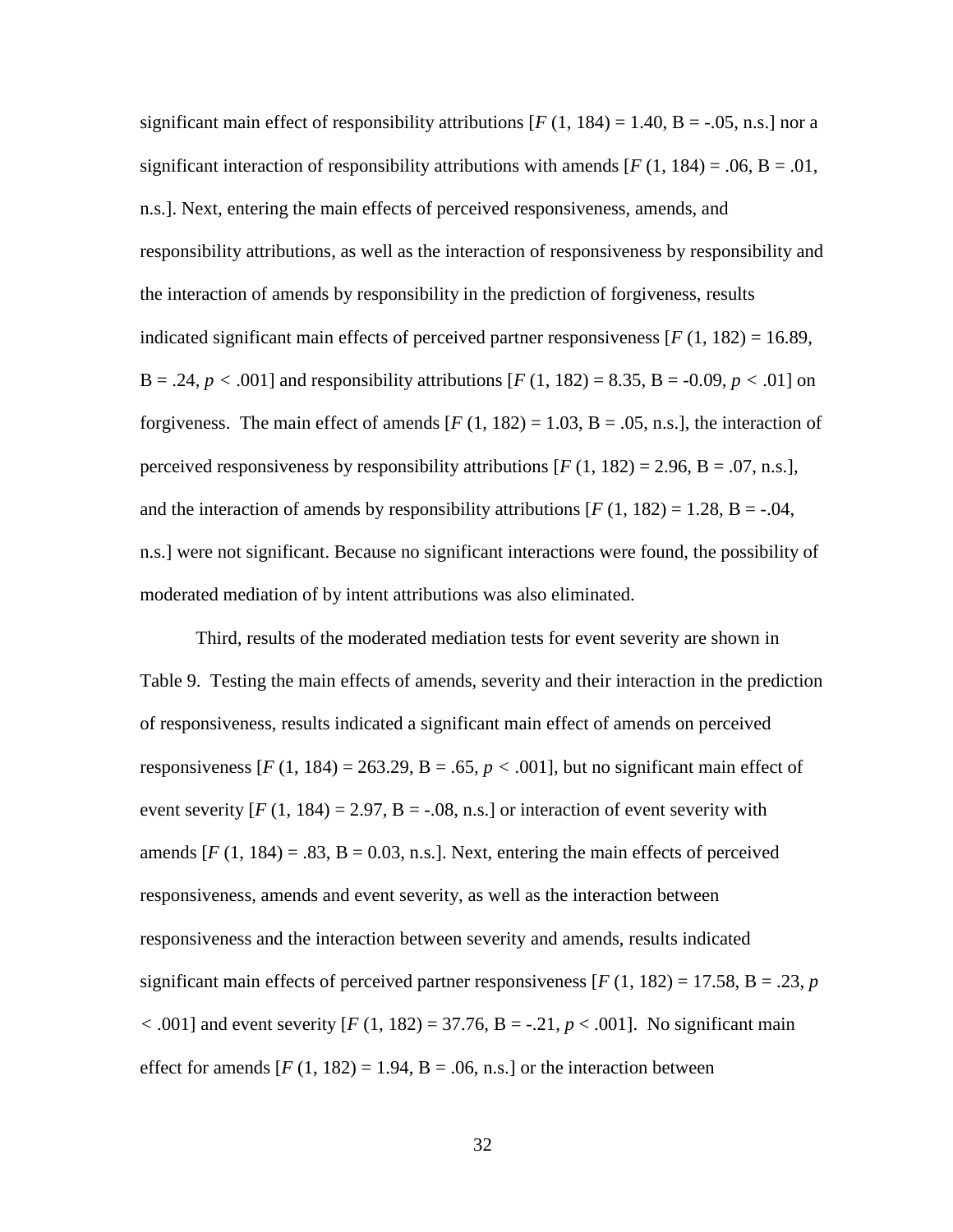responsiveness and severity was found  $[F(1, 182) = .32, B = -.02, n.s.]$ . However, results did indicate a significant interaction between amends and severity  $[F(1, 182) = 25.1, B =$ .07*, p <* .05]. Further analysis of this interaction revealed a full meditational effect of responsiveness at low levels of event severity [Sobel test:  $z = 3.08$ ,  $p < .001$ ] but only a partial meditational effect of responsiveness at high levels of event severity [Sobel test: z = 2.66,  $p < 0.01$ . Specifically, at low levels of event severity, offers of sincere amends did not exert any direct effect on forgiveness  $[F(1, 184) = .16, B = -.03, n.s]$  while perceived responsiveness did  $[F(1, 184) = 10.43, B = .25, p < .001]$ . Conversely, at high levels of event severity, offers of sincere amends exerted its own direct effect on forgiveness [*F* (1,  $182$ ) = 5.79, B = .15,  $p < .05$ ], over and above the direct effects of perceived responsiveness  $[F(1, 182) = 7.56, B = .20, p < .01]$ .<sup>2</sup> The more the offending partner offered sincere amends in highly severe situation, the more forgiving the victim was regardless of the extent to which the victim perceived the offender to have conveyed responsiveness. A representation of the moderating effects of event severity on the amendsresponsiveness-forgiveness mediation model is depicted in Figure 1.

Fourth, I tested mediation moderated by relationship satisfaction (results shown in Table 10). Examining the main effects of amends, satisfaction and their interaction in predicting responsiveness, results indicated significant main effects of amends [*F* (1, 184)  $= 247.41, B = .62, p < .001$ ] and satisfaction [*F* (1, 184) = 8.95, B = .16, *p* < 0.01] on

 $\overline{a}$ 

 $2^2$  To calculate the relationships between amends, responsiveness and forgiveness at high and low levels of event severity I calculated two separate event severity variables. High Event Severity was calculated by subtracting the standard deviation of event severity (1.34) from the centered event severity variable and Low Event Severity was calculated by adding the standard deviation of event severity (1.34) from the centered event severity variable. Then, I re-ran the regression analysis entering the appropriate event severity variable. For example, for high event severity, Equation 1 is calculated such that Responsiveness =  $B_0 + B_1$  (Amends) +  $B_2$  (High Event Severity) + B<sub>3</sub> (Amends x High Severity) + e, while Equation 2 is calculated such that Forgiveness =  $B_0 + B_1$  (Responsiveness) +  $B_2$  (Amends) +  $B_3$  (High Event Severity) +  $B_4$  (Responsiveness x High Severity) +  $B_5$  (Amends x High Severity) + e. In the case of low event severity, the same equations are applied, substituting low event severity estimates where appropriate.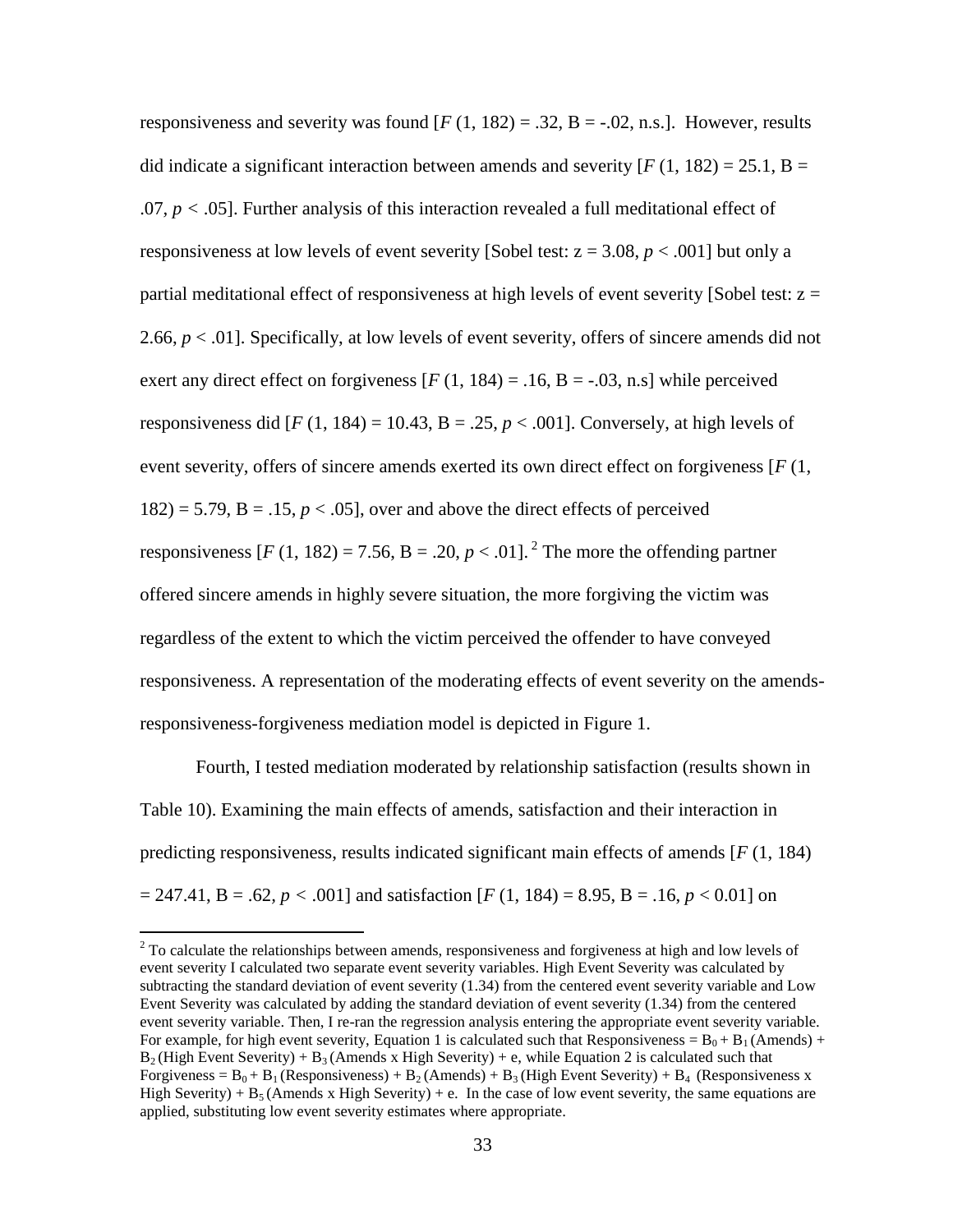perceived responsiveness but no significant interaction between amends and satisfaction [*F*   $(1, 184) = .03$ ,  $B = -0.01$ , n.s.]. Entering the main effects of perceived responsiveness, amends, and event satisfaction, as well as the interactions between responsiveness and satisfaction and amends and satisfaction in the prediction of forgiveness, results showed significant main effects of perceived partner responsiveness  $[F(1, 182) = 15.84, B = .23, p$ *<* .001], and satisfaction [*F* (1, 182) = 32.77, B = .24, *p* < .001]. The main effect of amends  $[F(1, 182) = .36, B = .03, n.s.]$  and the interaction between responsiveness and satisfaction  $[F(1, 182) = 2.07, B = 0.06, n.s.]$  were not significant. However, a significant interaction was found between amends and satisfaction  $[F(1, 182) = 4.53, B = -.09, p < .05]$ , revealing a full meditational effect of responsiveness at high levels of relationship satisfaction [Sobel test:  $z = 3.41$ ,  $p < .001$ ] but only a partial meditational effect at low levels of relationship satisfaction [Sobel test:  $z = 2.21$ ,  $p < .05$ ]. Specifically, when the victim reported high-level relationship satisfaction, the offender"s offers of amends did not exert any direct effect on forgiveness  $[F(1, 184) = 1.14, B = -.08, n.s.]$  while perceived partner responsiveness did  $[F(1, 184) = 12.82, B = .30, p < .001]$ . Conversely, when the victim reported low-level relationship satisfaction, the offender"s offers of sincere amends had its own direct effect on forgiveness  $[F(1, 182) = 4.42, B = .13, p < .05]$ , over and above the direct effects of perceived responsiveness  $[F(1, 182) = 5.14, B = .15, p < .05]$ .<sup>3</sup>

 $\overline{a}$ 

<sup>&</sup>lt;sup>3</sup> To calculate the relationships between amends, responsiveness and forgiveness at high and low levels of relationship satisfaction I calculated two separate satisfaction variables. High Satisfaction was calculated by subtracting the standard deviation of satisfaction (1.12) from the centered satisfaction variable and Low Satisfaction was calculated by adding the standard deviation of satisfaction (1.12) from the centered satisfaction variable. Then, I re-ran the regression analysis entering the appropriate satisfaction variable. For example, for high satisfaction, Equation 1 is calculated such that Responsiveness =  $B_0 + B_1$  (Amends) + B<sub>2</sub> (High Satisfaction +  $B_3$  (Amends x High Satisfaction) + e, while Equation 2 is calculated such that Forgiveness =  $B_0 + B_1$  (Responsiveness) +  $B_2$  (Amends) +  $B_3$  (High Satisfaction) +  $B_4$  (Responsiveness x High Satisfaction) +  $B_5$  (Amends x High Satisfaction) + e. In the case of low satisfaction, the same equations are applied, substituting low satisfaction estimates where appropriate.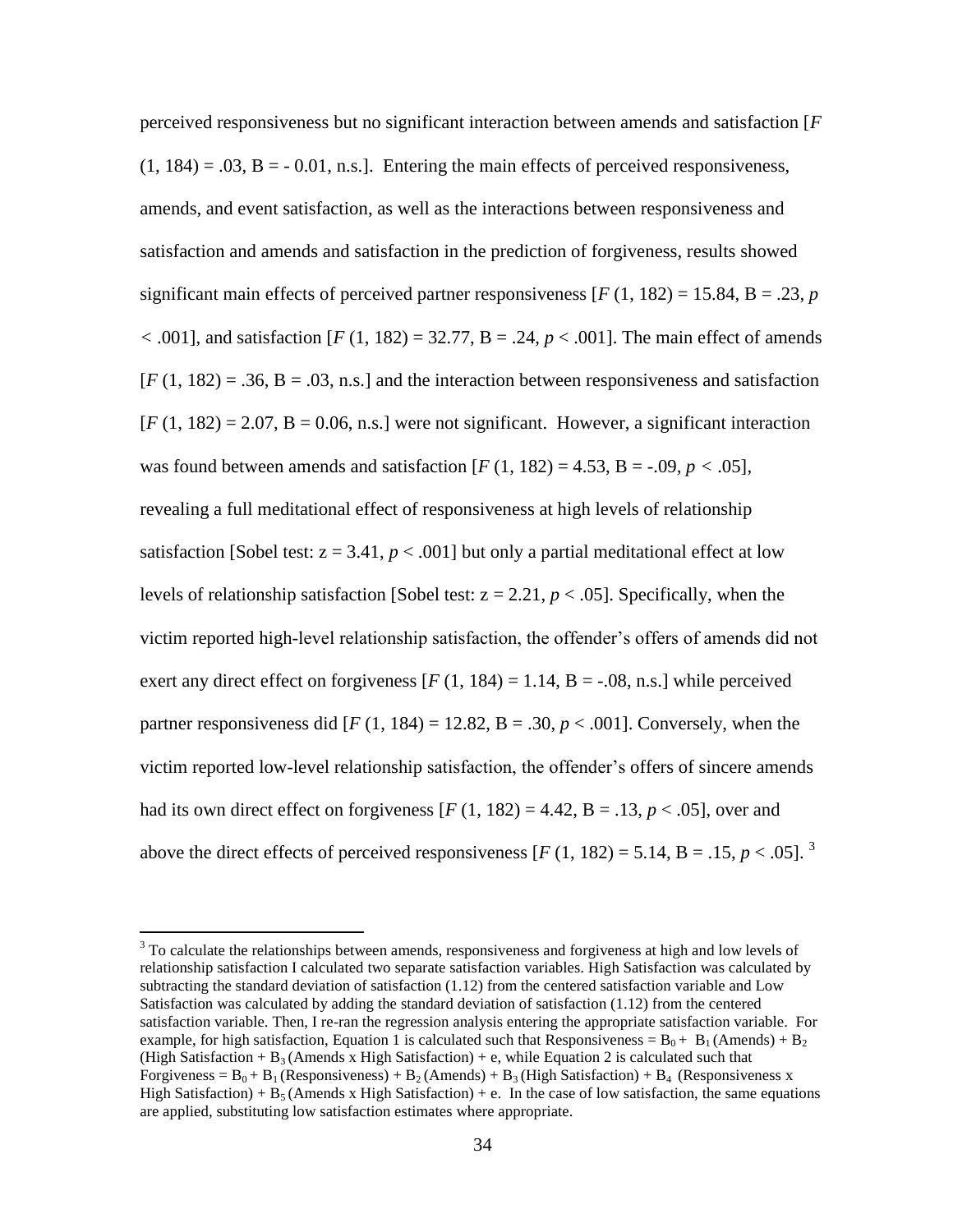Thus, for individuals in relatively less satisfying relationships, receiving more offers of sincere amends appears to facilitate forgiveness regardless of the extent to which they believe their partner has conveyed responsiveness for the hurtful event. A representation of the moderating effects of relationship satisfaction on the amends-responsivenessforgiveness mediation model is depicted in Figure 2.

Finally, I tested mediation moderated by relationship commitment (results shown in Table 11). First, entering the main effects of amends, commitment, and their interaction in the prediction of responsiveness, results indicated significant main effects of amends [*F* (1, 183) = 238.40, B = .62*, p <* .001] and commitment [*F* (1, 183) = 5.67, B = .14, *p* < 0.05] on perceived responsiveness but no significant effect for the interaction between amends and commitment  $[F(1, 183) = .52, B = 0.03, n.s.]$ . Next, entering the main effects of perceived responsiveness, amends, and commitment, and the interactions between responsiveness and commitment, and amends and commitment in the prediction of forgiveness, results showed significant main effects of perceived partner responsiveness  $[F(1, 181) = 16.18, B = .23, p$  $<$  .001] and commitment  $[F(1, 181) = 26.29, B = .24, p < .001]$  on forgiveness. The main effect of amends  $[F(1, 181) = .19, B = .02, n.s.]$ , the interaction between responsiveness and commitment  $[F(1, 181) = .03, B = 0.08, n.s.]$ , and the interaction between amends and commitment  $[F(1, 181) = 0.01, B = .00, n.s.]$  were not significant. Because no significant interactions were found, the possibility of moderated mediation by relationship commitment was eliminated.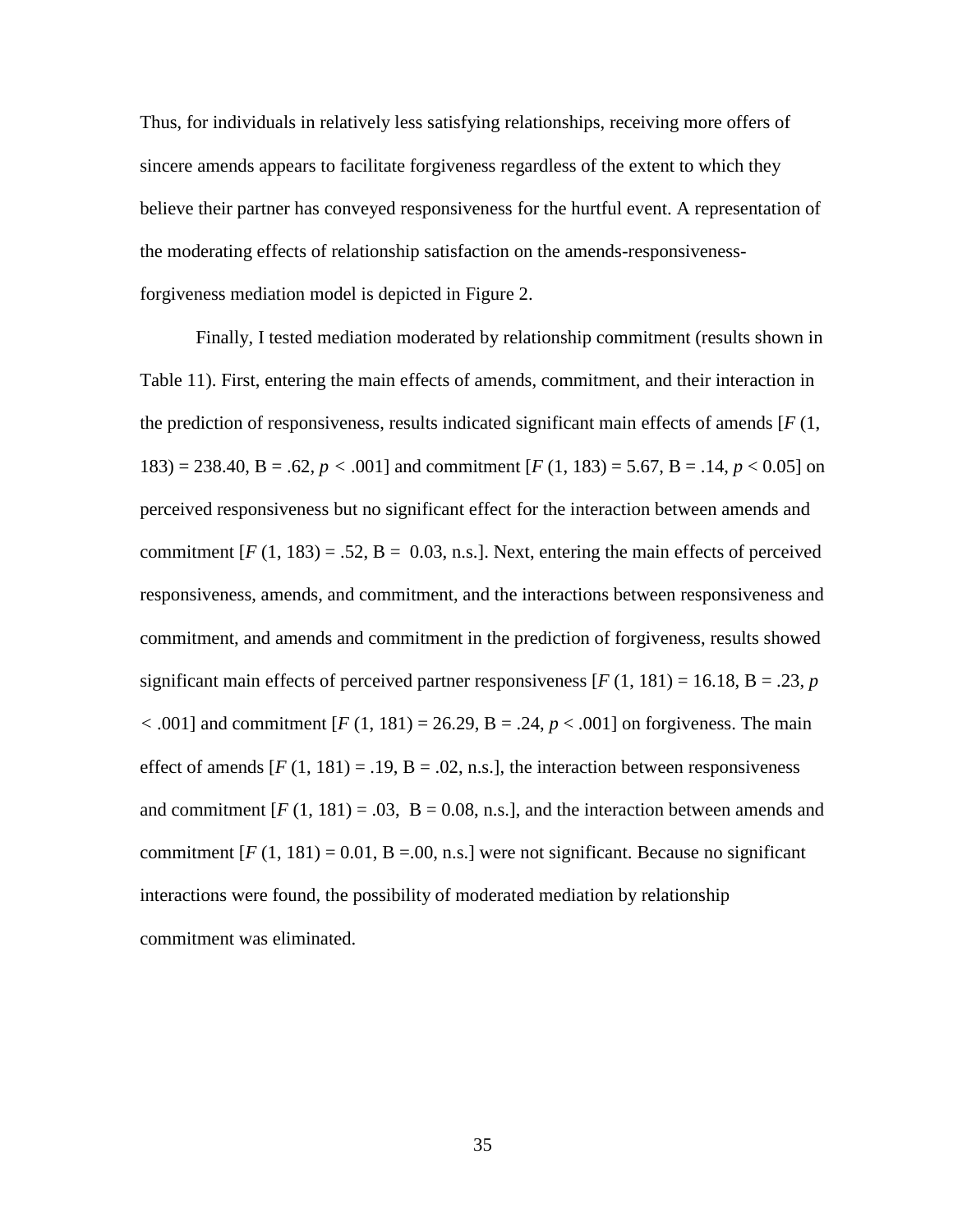*Relation of Forgiveness-Seeking Behaviours to Amends, Perceived Partner Responsiveness, and Forgiveness.* 

The previous set of analyses highlighted the important roles of both offers of sincere amends and perceived partner responsiveness in facilitating forgiveness. Finally, I wanted to explore the extent to which specific categories of verbal-direct, verbal-indirect, and non-verbal forgiveness-seeking behaviours embodied sincere amends and responsiveness. Moreover, I also explored how these forms of forgiveness-seeking behaviours were associated directly with forgiveness.

Pearson correlations showed that the more the offending partner engaged in direct, verbal behaviours (e.g. expressed apology, requested empathy) when seeking forgiveness, the more they were perceived to have offered sincere amends ( $r = .52 p < .001$ ) and the more they were seen as responsive  $(r = .40, p < .001)$ . Further, a small but significant correlation indicated that that more the "offending partner" engaged in non-verbal forgiveness-seeking actions or gestures, the more they were seen as offering sincere amends  $(r = .16, p < .05)$ . However, forgiveness-seeking actions were not significantly related to perceived responsiveness ( $r = .07$ , n.s.), and verbal-indirect behaviours were not significantly correlated with either perceptions of sincere amends (*r* = .02, n.s.) or responsiveness  $(r = -.07, n.s.).$ 

In terms of direct relations to forgiveness, verbal-direct behaviours were not significantly correlated with forgiveness  $(r = .05, n.s.)$ . In contrast, verbal-indirect behaviors and forgiveness-seeking actions were significantly and negatively correlated with forgiveness, such that the more the offending partner was perceived to have engaged in verbal-indirect behaviours (e.g., expressions of affection aimed at smoothing over the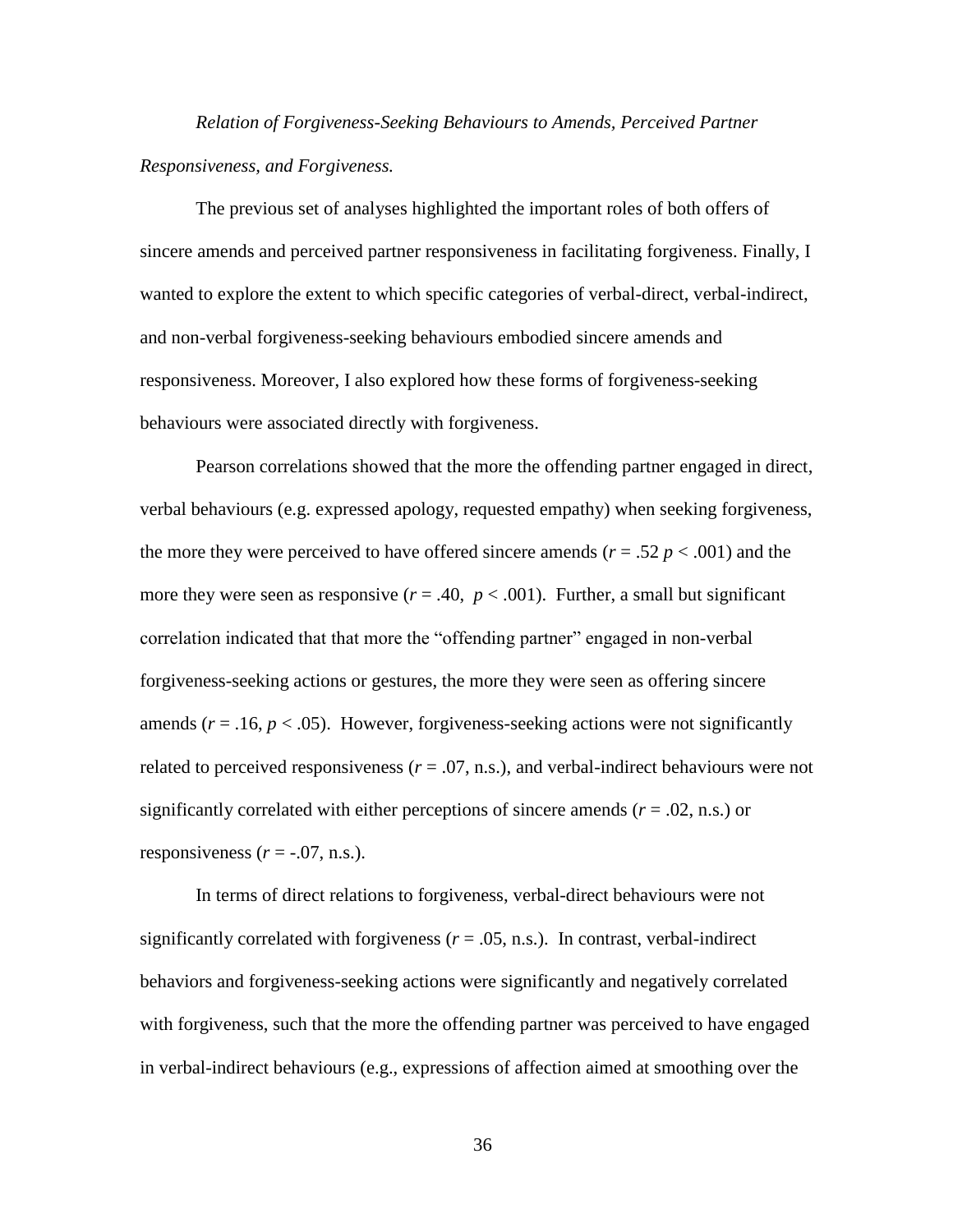hurtful event without directly addressing the event directly) or forgiveness-seeking actions and gestures (e.g., self-sacrificing, doing favors without addressing the hurtful event directly), the less forgiving their partner actually was of them (verbal-indirect:  $r = -.22$ ,  $p <$ .01; actions:  $r = -.22, p < .01$ ).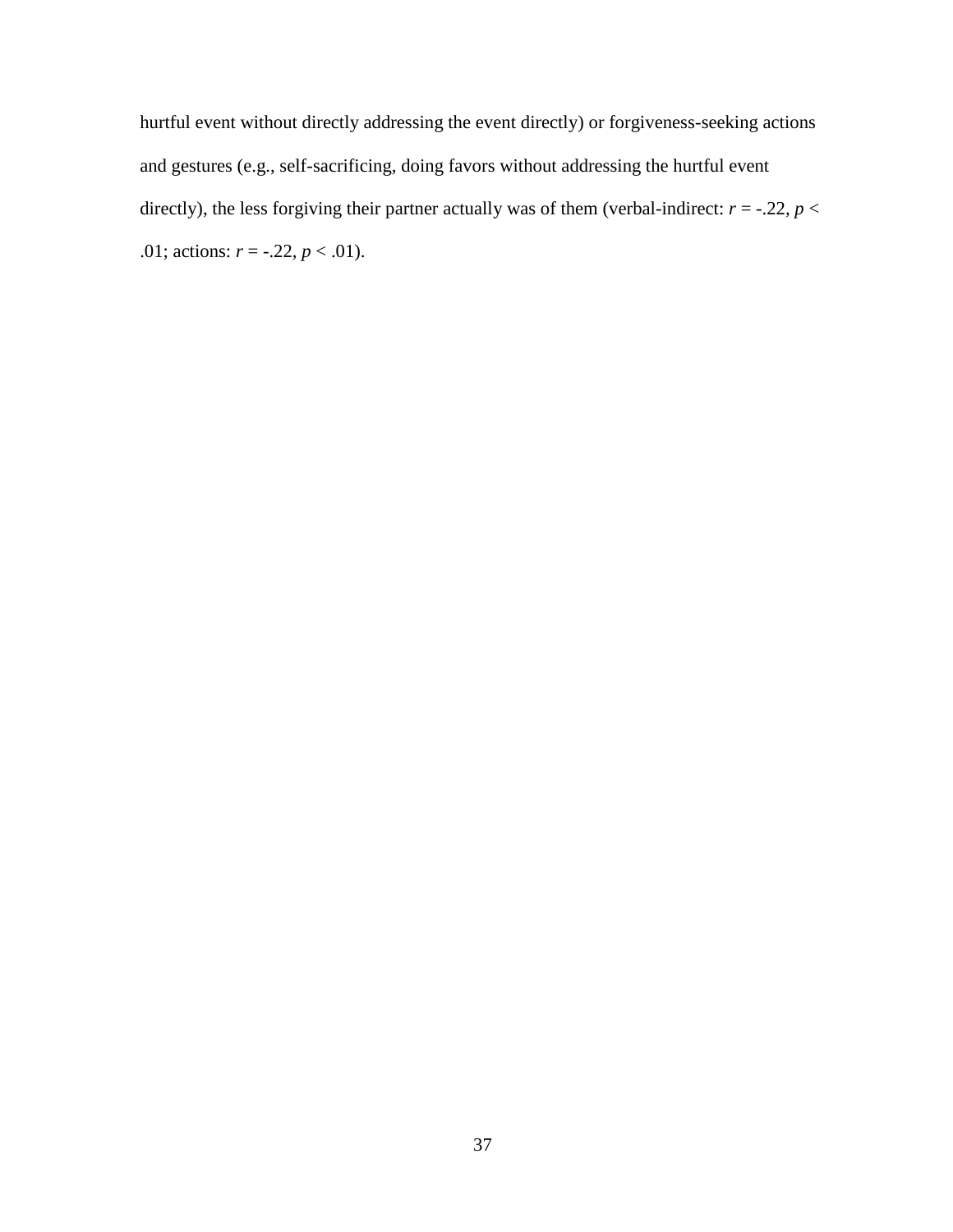#### **Discussion**

The central aim of the current study was to examine the roles of offers of amends and perceived partner responsiveness in facilitating forgiveness for real-life transgressions occurring within romantic partnerships. Consistent with my predictions, results demonstrated that offers of amends and perceived partner responsiveness were positively associated with each other and with forgiveness. Moreover, perceived partner responsiveness mediated the effects of amends on forgiveness.

Specifically, results from this study indicated that the more people perceived that their partner extended a sincere apology and offered compensation, as well as sincerely accepted responsibility and conveyed remorse and regret for their actions, the more forgiving they were of the partner. This finding is consistent with research on apology and amends in romantic relationships (e.g., Bachman & Guerrero, 2006a; Bono et al., 2008; McCullough, 1997) as well as with the broader literature on apology and amends (e.g., Darby & Schlenker, 1989; Hodgins & Liebeskind, 2003; Zechmeister, Garcia, Romero, & Vas, 2004), which suggests that offering amends facilitates forgiveness for hurtful events. These results also lend further support to work which suggests that amends must be perceived as sincere in order to facilitate forgiveness (e.g., Exline et al., 1998; Schmitt et al., 2004; Skarlicki et al., 2004; Zechmeister et al., 2004).

Importantly, a new contribution of the current study is that perceived partner responsiveness was found to fully mediate the association between amends and forgiveness. Specifically, an important reason why amends seems to facilitate forgiveness is because the offender has been perceived to have ultimately "seen the hurtful event through their partner"s eyes"—to have accurately understood and legitimized their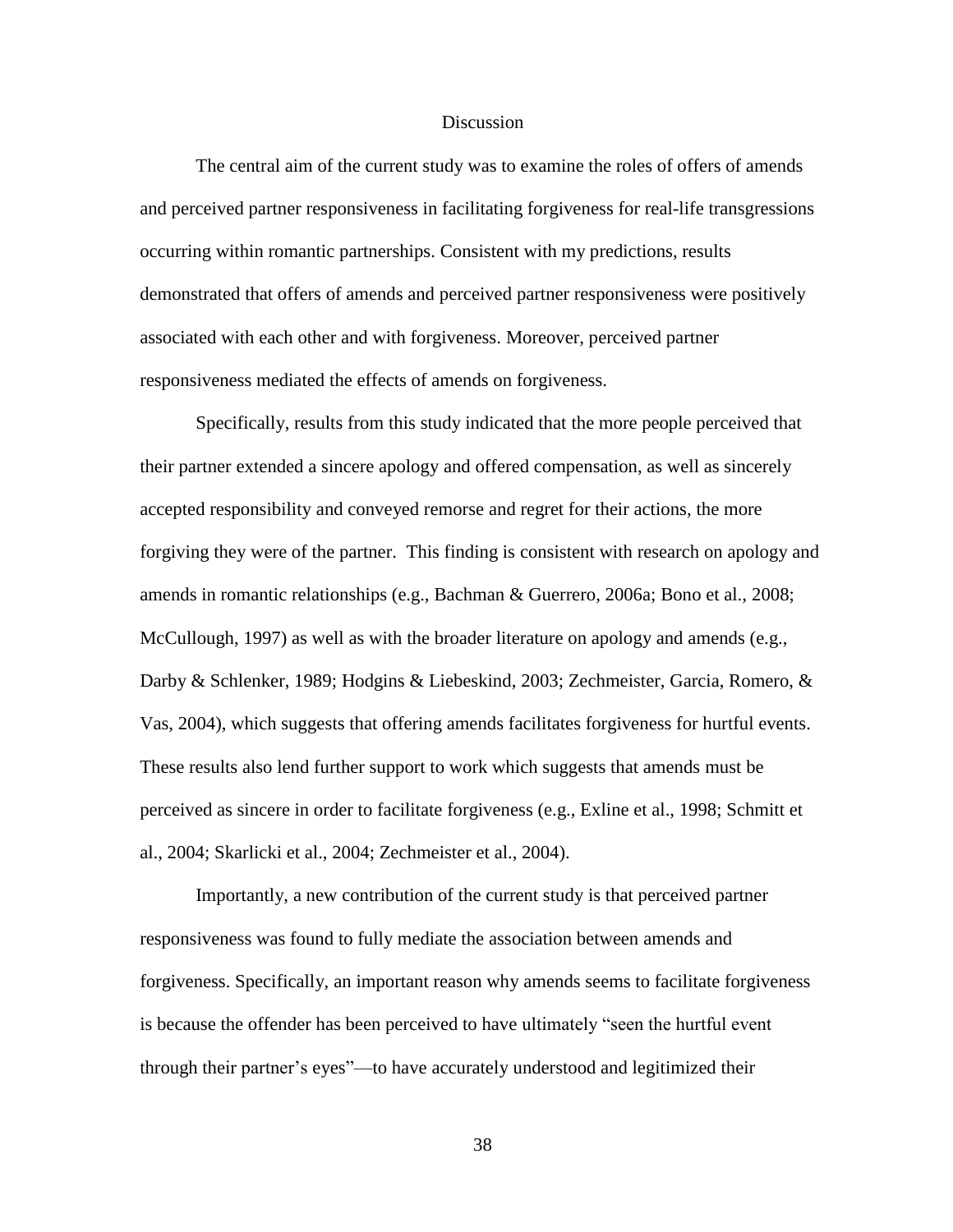partner"s thoughts and feelings and shown respect and valuation for their partner"s experience of the hurtful event. Thus, even the most sincere offers of amends will have no significant impact on forgiveness if they do not convey understanding and validation of one"s partner. These findings lend further support to the notion that forgiveness is partially dependent on perceptual validation (i.e. confirmation that the offender"s interpretation of the event is similar to the victim"s; Eaton et al., 2006). However, while Eaton and her colleagues" (2006) concept of perceptual validation (i.e. confirmation and agreement) may be quite appropriate in the assessment of conflict and forgiveness processes between strangers or acquaintances, such a concept may not fully capture the component processes necessary to resolve real-life hurtful events of romantic partners. Indeed, in the current study, the construct of perceived partner responsiveness emphasizes not only the importance of "confirming" the victim"s experience and "getting the facts straight" (akin to Eaton and colleagues' construct of perpetual validation) but also places an emphasis on displays of understanding and validation—authentically valuing, appreciating, and respecting the victim"s experience. Understanding and validation have been shown to be key to couples' overall positive relationship quality and healthy conflict engagement (e.g., Clements et al., 2004; Gottman, 1979, 1994).

Notably, this mediational model was moderated by event severity and relationship satisfaction, thus suggesting that the relative contributions of amends and perceived responsiveness on forgiveness are influenced, in part, by these two factors. First, in contrast to low severity situations, in high severity situations, amends came to exert its own direct effect on forgiveness. Specifically, the more the offender offered sincere amends in high severity situations, the more forgiving their partner was of them, above and beyond the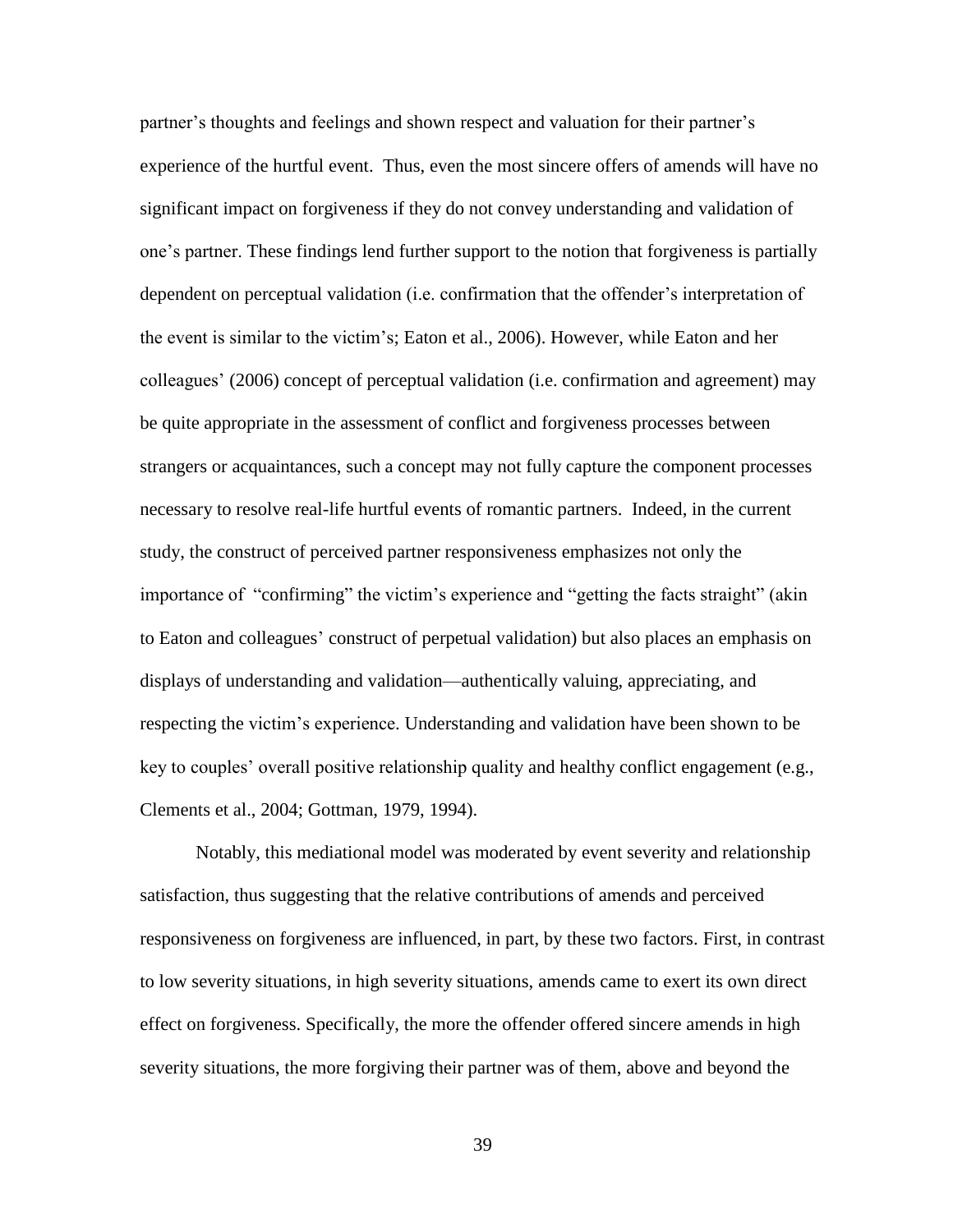effects of responsiveness. Thus, in contrast to low severity situations where responsiveness appears to be the crucial ingredient for optimizing forgiveness, in severe relationship ruptures offers of amends also have their own role to play in promoting forgiveness.

Research suggests that more severe transgressions in which greater damage has been created tend to elicit more intense distress and negative feelings (e.g., sadness, anger, hurt, anxiety; Rusbult et. al., 2005) as well as greater uncertainty about the partner's intentions, their future behavior, and the safety of the relationship (Afifi & Metts, 1998; Bachman & Guerrero, 2006a). Accordingly, in such situations, offenders might need to engage in active and sustained offers of amends to reassure victims of their investment and commitment to the relationship, convince their partners of their trustworthiness, and promise that the event will not re-occur. Moreover, if transgressions are interpreted as violations of justice or equity in a relationship (Worthington, 2003), then the "injustice gap" (Worthington, 2003, p. 39) or "interpersonal debt" (Exline & Baumesiter, 2000, p.133) incurred in high severity situations is substantial and salient. As such, the offender may need to offer more sustained amends in an effort to compensate for the hurt incurred, restore a sense of justice and equity, and facilitate forgiveness.

In sum, the data suggests that in high severity events, sustained acts of reparation may be directly required to facilitate forgiveness in addition to conveying understanding and validation of the victim"s experience. However, in low severity situations where there is low level damage or relational ruptures, offers of amends will simply work through communicating responsiveness.

In addition to being moderated by event severity, the effects of amends and perceived responsiveness on forgiveness were also found to be moderated by relationship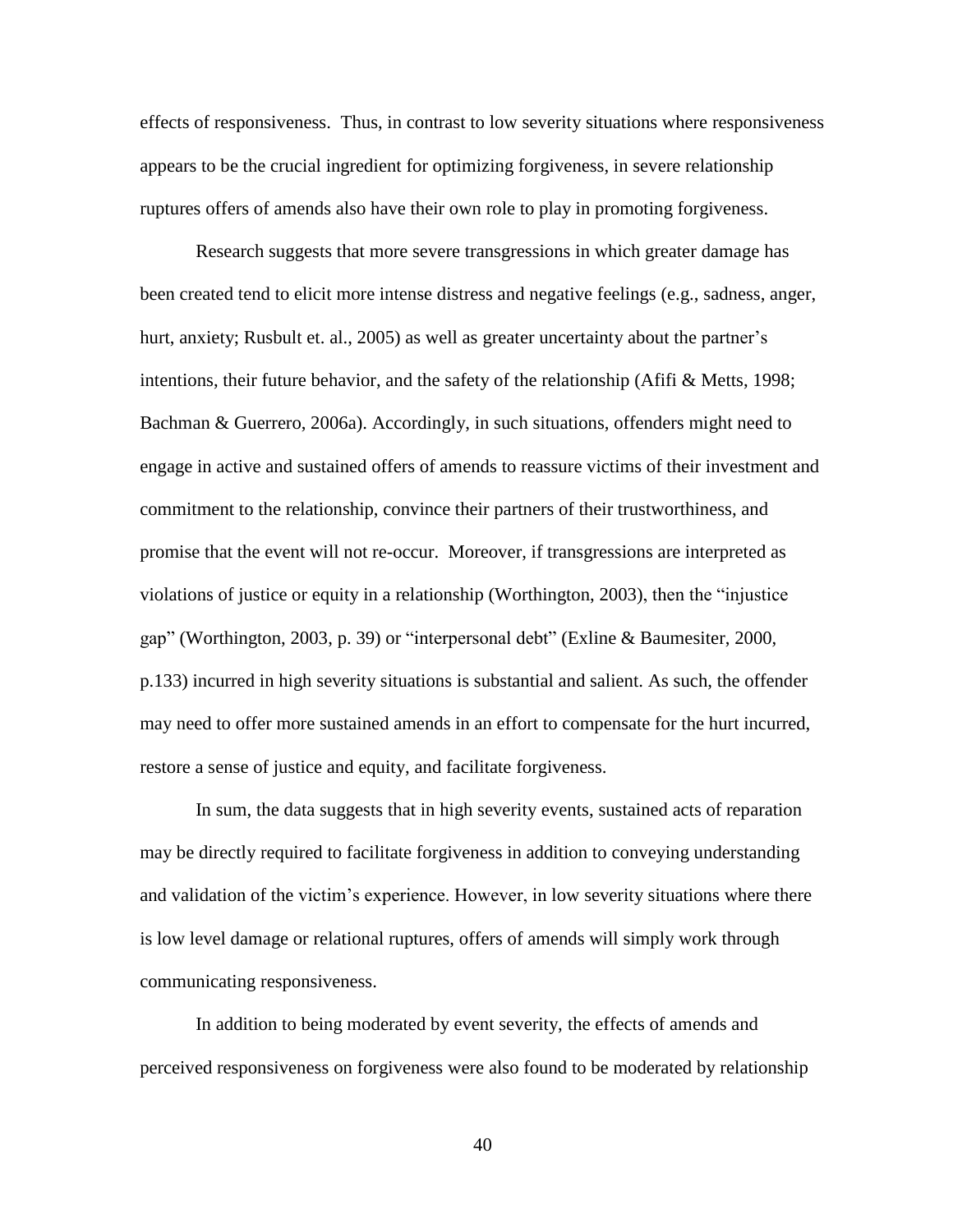satisfaction. Specifically, at high levels of reported relationship satisfaction, offers of sincere amends had no direct effect on forgiveness, such that perceived partner responsiveness continued to fully mediate the amends-forgiveness link. However, at low levels of relationship satisfaction, perceived responsiveness only partially mediated the effects of amends on forgiveness. Specifically, amends came to exert its own direct effect on forgiveness such that the more offenders offered sincere amends, the more forgiving their partner was of them regardless of the how understanding and validating they appeared to be. One possibility is that people in less satisfying relationships need more reassurance of their partner"s good intentions towards reparation and the relationship"s overall integrity. This need for more reassurance may be potentially attributed to the fact that partners in less satisfying relationships tend to have a history of being rejected or invalidated by their partner during conflict resolution and face more frequent and continuous conflict within their relationship. Thus, they may generally attribute less good will to their partner and be more mistrustful of their partner's motivations (Holmes & Murray, 1996) thereby creating a need for sustained reparative gestures to mend the damage done by the hurtful event. Conversely, highly satisfied couples may already have a solid foundation of trust and good will towards each other, and can draw upon this foundation in the context of conflicts. Indeed, happier and more satisfied couples are less likely to be invalidating and rejecting of each other in the context of conflicts and seem to readily use responsive behaviour to reconnect with each other and mend relational ruptures (Gottman, 1979, 1994). As such, it seems that responsive behaviour may be more potent in activating forgiveness because it serves to activate the strong, positive bonds that already exist within the couple.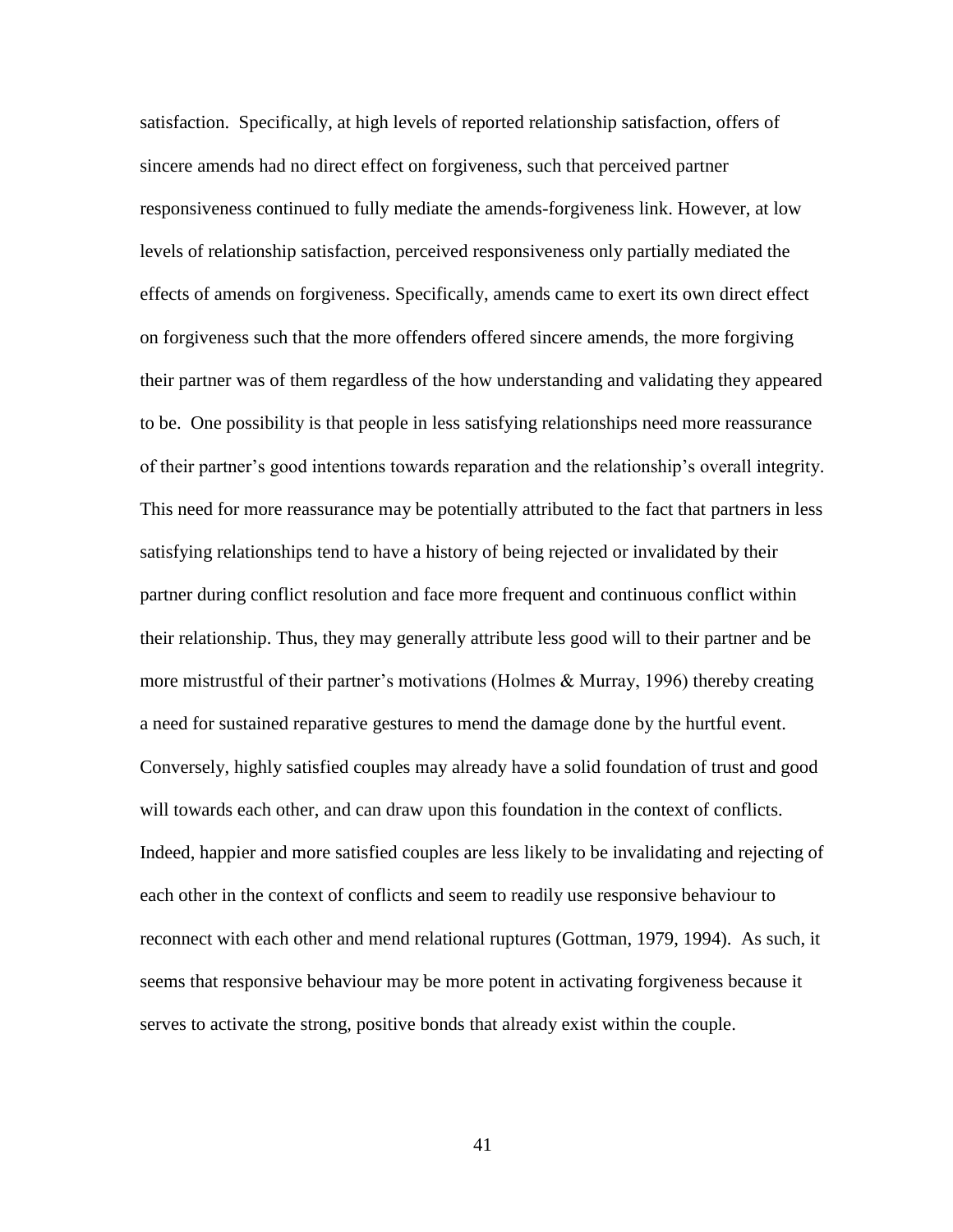In sum, results from the current study suggested that even when other robust predictors were controlled, perceived partner responsiveness emerged as key predictor of forgiveness and as an important mediator of the effects of amends on forgiveness. However, results also indicated that mediating effect of responsiveness and the relative contribution of amends were moderated by particular aspects of the event (i.e. severity) and the relationship"s quality (i.e. satisfaction).

A secondary focus of this study was to create a more comprehensive measure of forgiveness-seeking behaviours and conduct exploratory analyses examining the extent to which these behaviours reflect offers of amends and perceived partner responsiveness, and directly predict forgiveness. Based on previous research, I derived a large item set of forgiveness-seeking behaviours and categorized these behaviours into 3 general classes of communicative behaviors—verbal-direct, verbal-indirect, and non-verbal behaviours. Participants in our study indicated that offending partners had engaged in a variety of behaviours to seek forgiveness but that offenders tended to engage in more verbal-direct behaviours overall. These results are consistent with previous research which demonstrates that people engage in a diverse array of behaviours to seek forgiveness (Kelley, 1998), but that they tend to engage in more verbal and direct forms overall (Kelley  $&$  Waldron, 2005).

Exploratory analyses further indicated that not all forgiveness-seeking behaviours are "created equal". That is, the more offenders engaged in verbal-direct behaviours, the more they were perceived to have offered sincere amends and to have been responsive to their partner"s thoughts and feelings about the event. These results are consistent with the extant literature, showing that strategies which verbally and explicitly acknowledge the hurtful event are related to improved intimacy post-transgression (Kelley  $&$  Waldron,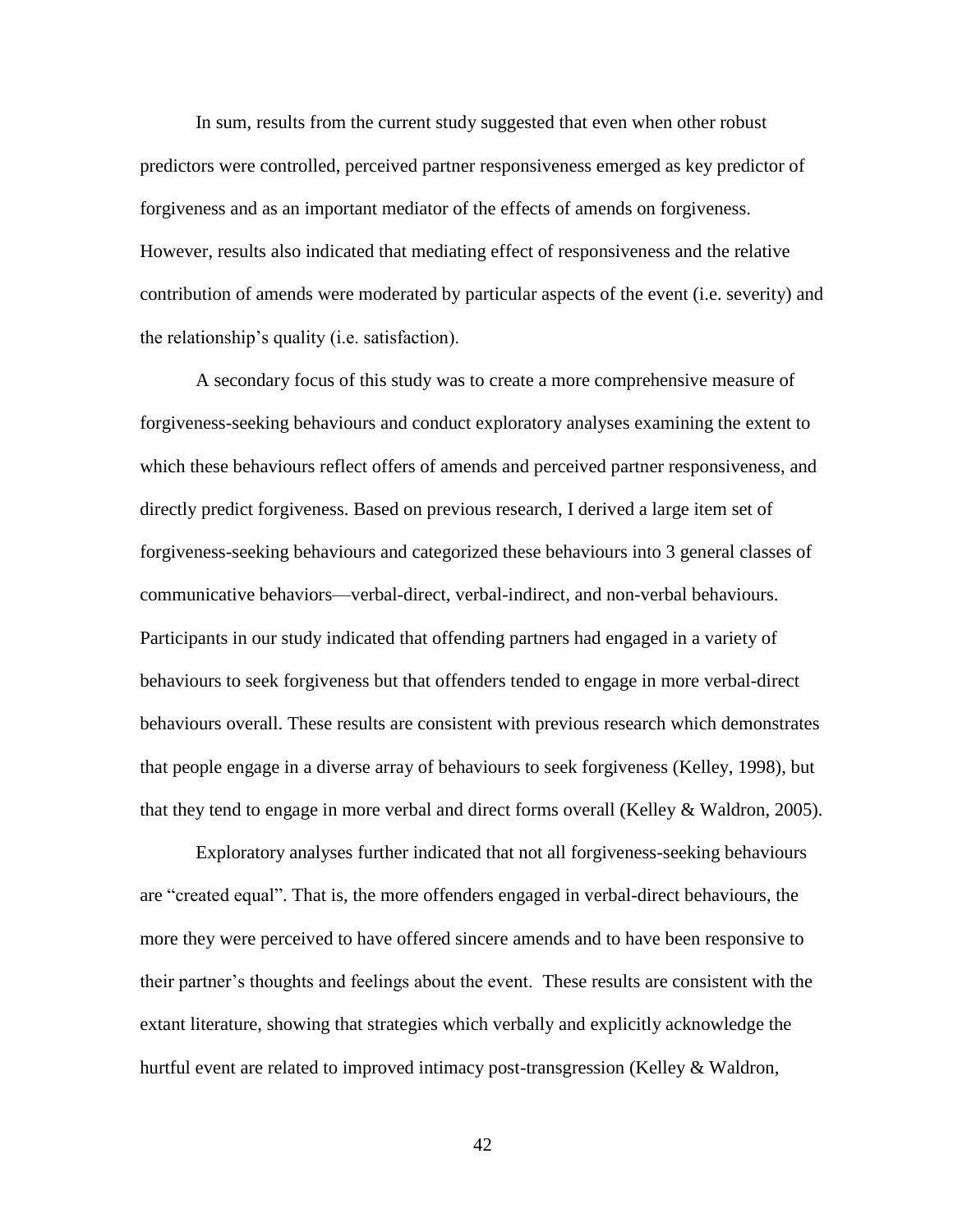2005). Verbal-direct forms of forgiveness-seeking behaviours might elicit the most beneficial responses from the victim (beneficial in terms of conveying amends and responsiveness) perhaps because they most clearly and explicitly acknowledge the offense and demonstrate acceptance of responsibility, understanding and validation of the partner's experience, and offers of reparation

In contrast, verbal-indirect behaviours were unrelated to both amends and responsiveness, but were significantly and negatively related to forgiveness. Specifically, the more verbal-indirect forgiveness-seeking behaviours the offender engaged in, the less forgiving their partner was of them. Verbal-indirect forms—which attempt to smooth over conflict but actively avoid directly addressing the hurtful event—appear to thwart forgiveness perhaps because they fail to acknowledge the offense and thereby undermine or dismiss the victim's experience (Kelley & Waldron, 2005) or because they fail to directly attempt to repair the damage incurred.

Finally, non-verbal forgiveness-seeking actions or gestures, such as gift-giving, helpful behaviour, or sacrificing may be interpreted more readily as an explicit demonstration of remorse or regret, a desire to compensate for hurts, and an implicit acknowledgment of responsibility (i.e. amends). Interestingly however, when partners engaged in more of these behaviours, less forgiveness was granted. One possibility is that the more that gestures or actions are employed when seeking forgiveness, the more the offender"s behaviors may be interpreted as attempts to try to avoid responding to the thoughts and feelings of the partner, thereby exacerbating or deepening the offense. Indeed, when we look at the relation of these behaviors to responsiveness, results indicate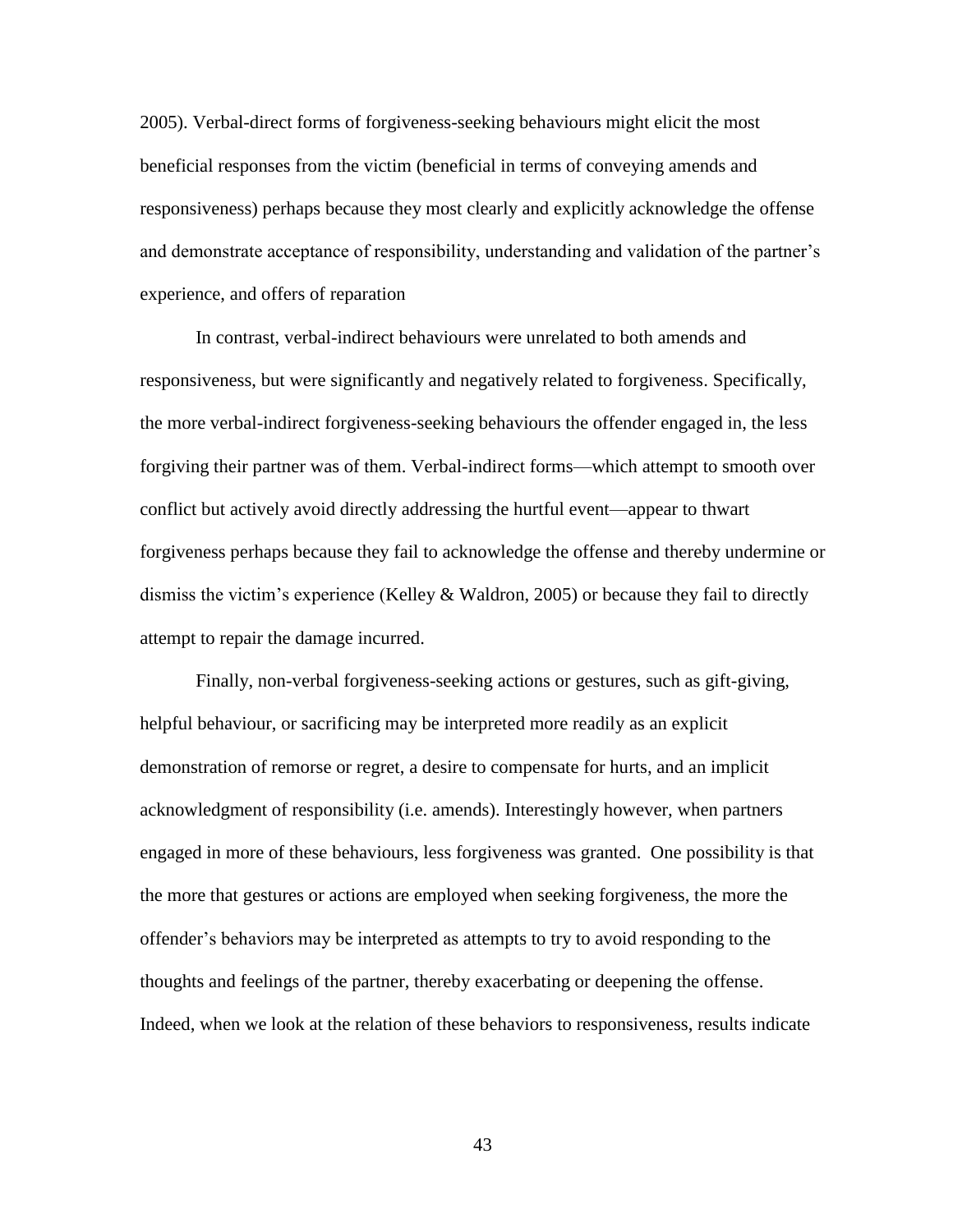that gestures and actions do not seem to communicate that one understands and validates the victim"s core thoughts and feelings in the event (i.e. responsiveness).

#### *Limitations & Future Directions*

This study has several limitations. First, this study is cross-sectional and assesses only one partner"s experience of an unresolved, hurtful event. Several concerns arise from such a design. First, forgiveness-seeking and forgiveness-granting are processes influenced by both partners" experiences as well as both partners" behaviours towards each other (Rusbult et al., 2005). Indeed, conflicts and transgressions are often mutual occurrences whereby each partner may at once occupy the victim and the offender role (Exline  $\&$ Baumeister, 2000).

Similar to most research in the literature, in this study I assessed only the victim"s experience of the event (e.g., event severity, responsibility attributions) and the victim"s evaluations of the offender's behaviours (e.g., offers of amends, responsiveness, forgiveness-seeking behaviours). Because partners have been shown to diverge in their perceptions of the event (e.g., event severity, respective level of personal and partner responsibility; Zechmeister & Romero, 2002), perceptions of their partner"s behaviours (e.g., sufficient offers of amends), and their motivation to make reparative attempts to appease the other (Rusbult et al., 2005), future work should focus on the perceptions of the hurtful event by both members of the couple.

Second, the assessment of experience at a single point in time does not allow an understanding of how the component processes of forgiveness unfold over time. Forgiveness is likely a process that develops over the course of interchanges between partners. Thus, to achieve a greater understanding of how each partner"s experiences and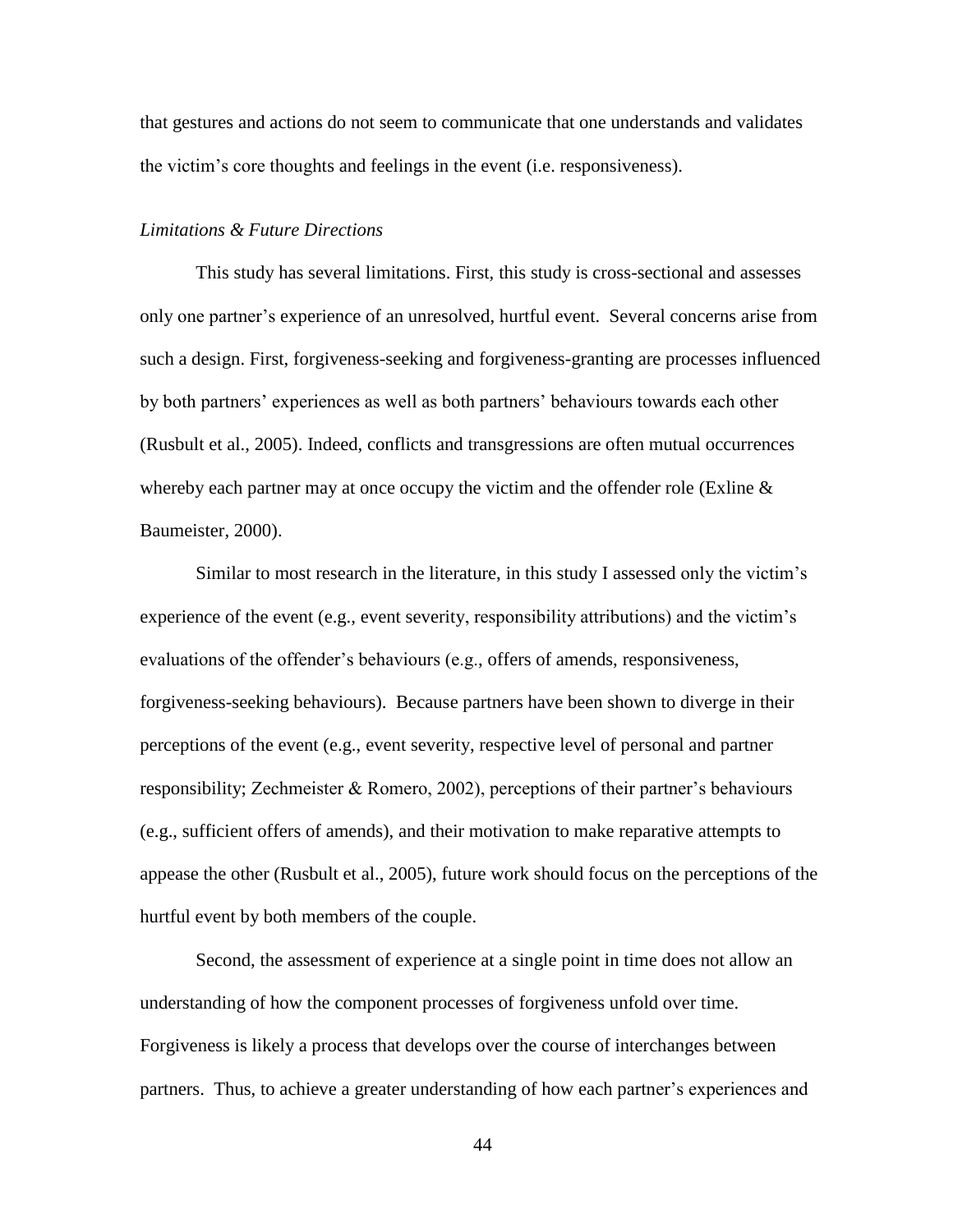behaviours influence the forgiveness process, as well as how the examined component processes (e.g., amends, responsiveness, forgiveness-seeking) influence forgiveness over time, longitudinal daily-diary studies or narrative accounts of the negotiation of a hurtful event assessing both members of the dyad would be a particularly fruitful endeavor. Participants in such studies could report on both their own perceptions about the hurtful event, (e.g., severity, attributions, meaning of the event), the relationship (e.g., satisfaction, commitment) and on their own and their partner"s post-transgression behaviours (e.g., forgiveness-seeking behaviours, perceptions of having been offered sincere amends, partner"s responsiveness). Thus, collecting data from both partners over time would generally allow for a better understanding of the dynamics and interactions occurring within the dyad which may either optimize, or impede, forgiveness.

Another limitation concerns the reliance on self-report. The current design does not allow for the examination of the offending partner"s actual offers of amends and responsiveness, or their objective quality, but only assesses the victim"s perceptions of these. Indeed, as I reviewed earlier, the victim"s and the offender"s perceptions of transgression-related events many not always converge (e.g., Zechmeister & Romero, 2002) and the "quality" of actual expressions of amends and responsiveness might importantly contribute to forgiveness (e.g., sincerity of amends; Exline et al., 1998; Skarlicki et al., 2004). Thus, observational data on partner expressions of amends and responsiveness which could be objectively coded for their "quality" would allow for the investigation of the role of "quality" of expression in facilitating forgiveness.

Finally, a limitation of conducting a survey study is that it does not allow me to make any assertions concerning the causal relationships between offers of amends, partner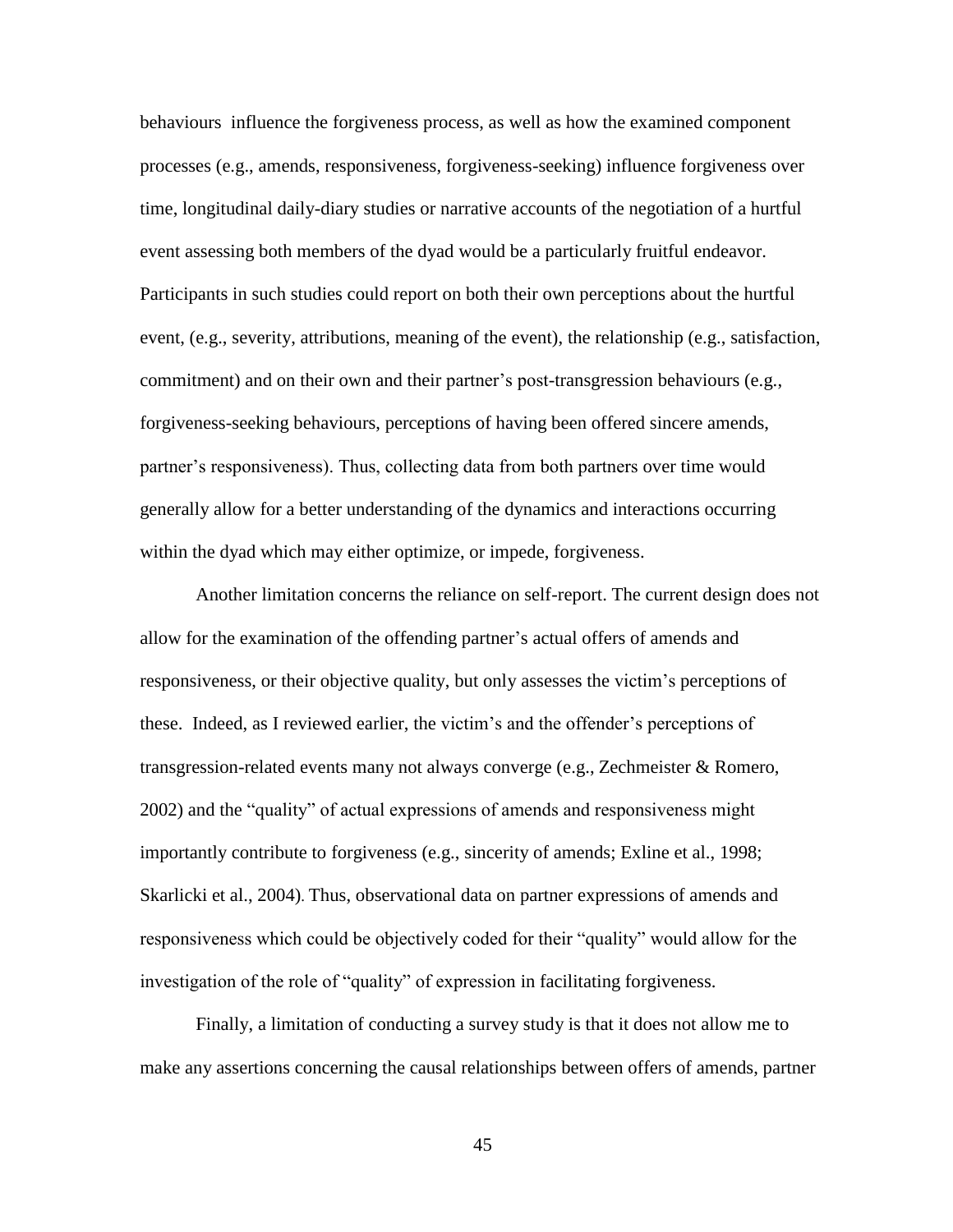responsiveness, and forgiveness. As such, designs in which an offer of amends and/or responsiveness is experimentally manipulated would be useful in elucidating the relative contributions of these components in predicting forgiveness.

Currently, I am conducting an elaborate lab-based paradigm which addresses many of these latter issues. In this paradigm, I examine the experience of negotiating an unresolved, hurtful relationship event for both members of a romantic relationship. In this experimental paradigm, I manipulate whether the partner who discloses feelings about an unresolved, hurtful relationship event (Partner A) receives a response from his/her partner (videotape obtained through structured interviews) in which the partner (Partner B) conveys 1) understanding and validation only, 2) amends only, 3) both understanding and validation *and* amends, or 4) neither understanding and validation nor amends. Using this kind of manipulation, I will be able to examine the unique and additive effects of expressions of responsiveness and amends on forgiveness. Additionally, trained coders will observe the video-taped expressions of amends and responsiveness and will assign overall "response quality" ratings to expressions of amends (e.g. inclusion of specific amends components, presence of justifications ad excuses, overall sincerity and sentimentality) and expressions of responsiveness (e.g. appropriate elaboration of partner's sentiments, level of openness and acceptance, level of defensiveness and criticism). Ultimately, I will use these "quality" ratings to predict forgiveness by Partner A and can examine these results in comparison to Partner"s A own ratings of perceptions of sincere amends and of partner responsiveness. Another notable feature of this study is that I collect self-report data from both partners about their respective perceptions of the event (e.g., event severity, history, attributions of responsibility, emotional reactions), their relationship dynamics (e.g.,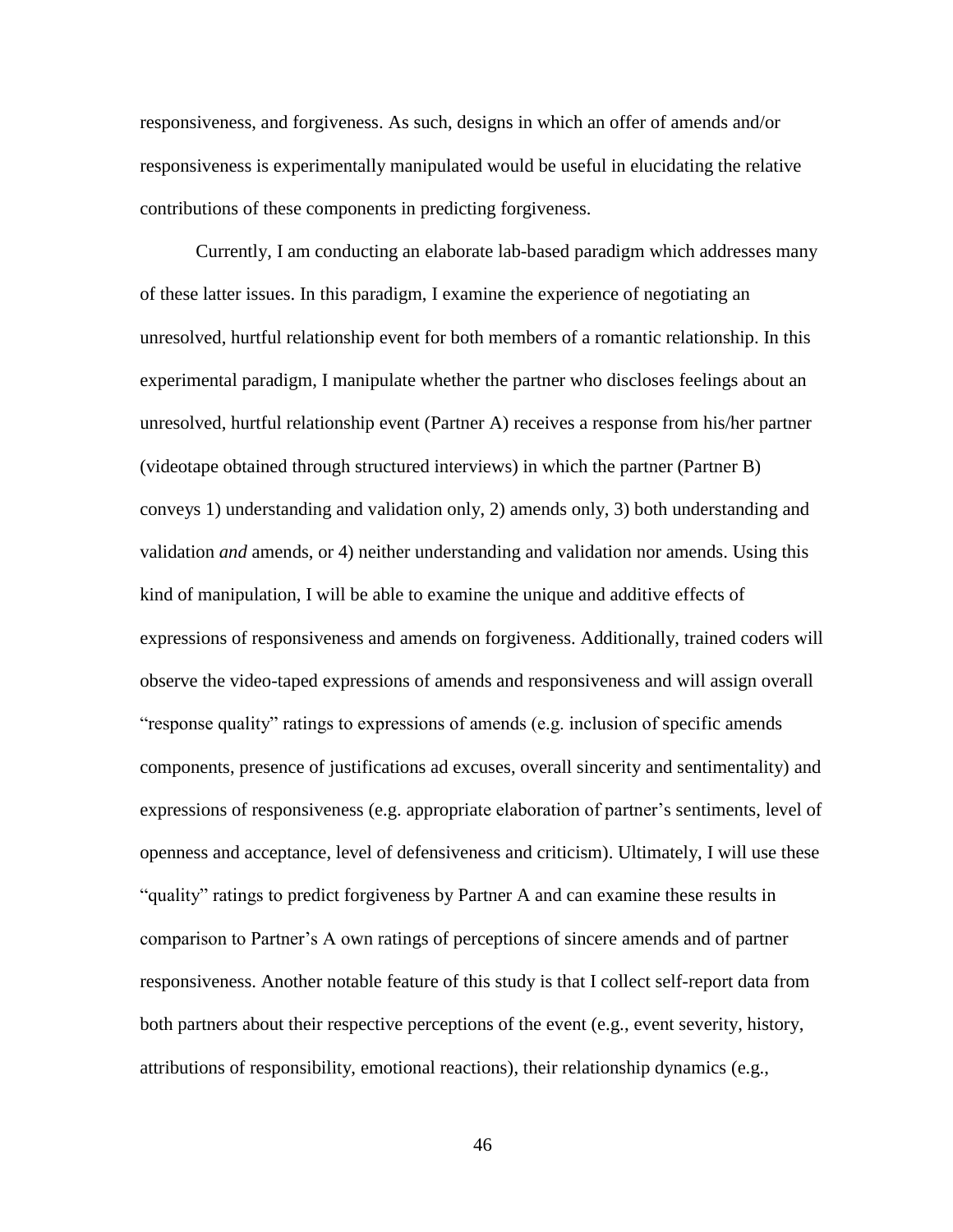satisfaction, commitment, communication patterns) and about their individual dispositions (e.g., agreeableness). Collecting such data will allow me to examine the interplay between such factors in influencing the expression and "receipt" of amends, understanding and validation and, ultimately, forgiveness.

Finally, research suggests that there may be cultural differences in the extent to which different forgiveness-seeking behaviours are employed. Specifically, some research has shown that in some collectivistic cultures, conflict resolution tends to be more passive and collaborative, in line with the highly valued goal of preserving social harmony (Ohbuchi & Takahashi, 1994). The way forgiveness is sought and expressed may vary such that forgiveness and reconciliation are sought and expressed through indirect exchanges or ritual and tend to involve family and other community members (Sandage, Hill,  $\&$ Vandage, 2003). With the potential for cultural influences on forgiveness processes, the relation of amends, responsiveness, and forgiveness which I have examined in this study will need to be replicated across diverse cultures. While I do not expect that this meditational model will vary by culture, I do expect the modes by which people seekforgiveness will differ. The new forgiveness seeking behaviors measures created in this study is an important step in tapping cross-cultural variations in forgiveness-seeking styles and will be validated across diverse cultures in future work.

#### *Conclusions*

Hurtful events are inevitable in romantic partnerships and the negotiation of these events has important consequences for healthy individual and relationship functioning. In the current study, I showed that perceived partner responsiveness is a key predictor of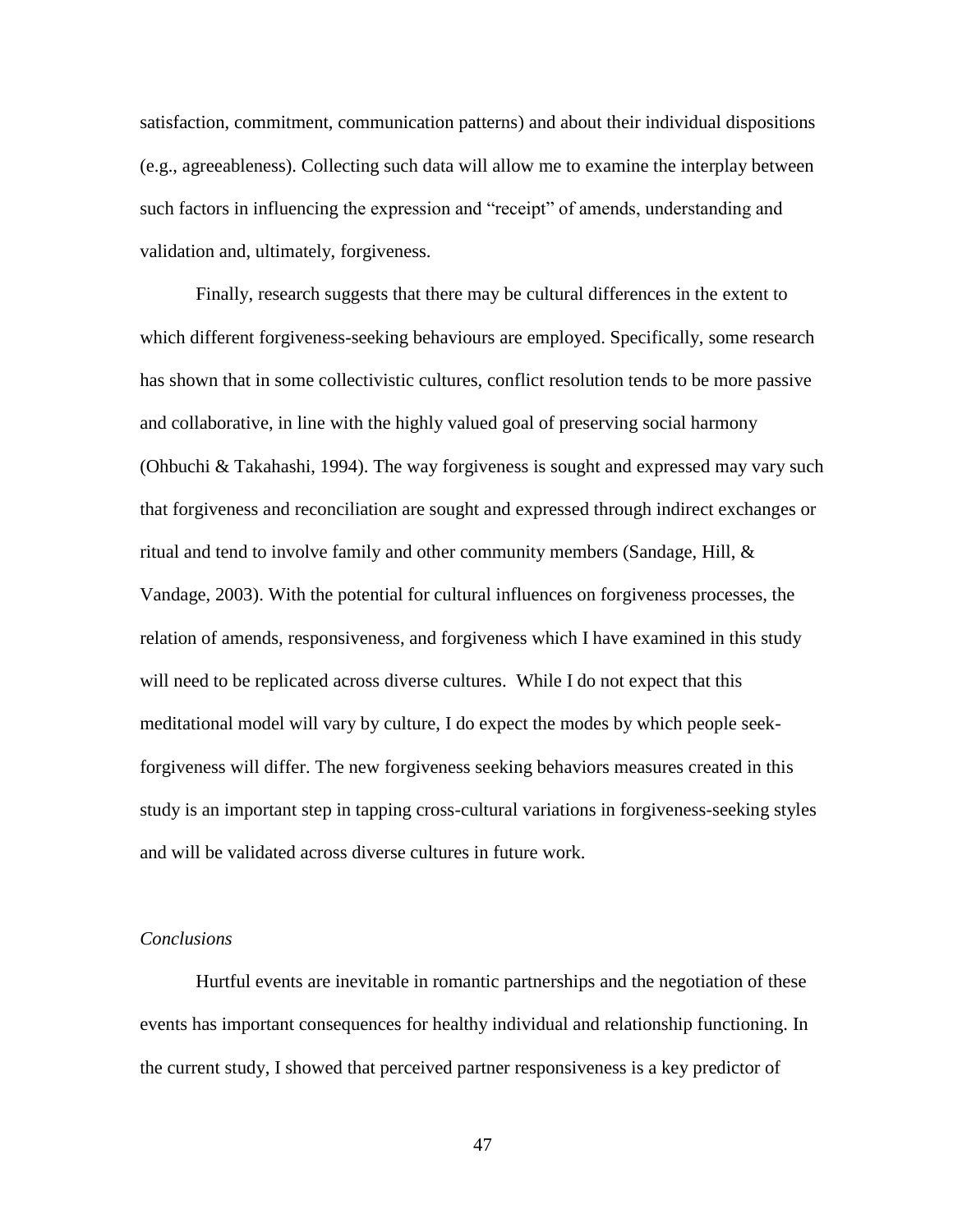forgiveness and an important mediator of the effects of amends on forgiveness. However, I also showed that amends and responsiveness each have unique, direct effects on forgiveness when the severity of the event is high or satisfaction with the relationship is low. Finally, whereas some forgiveness-seeking behaviours may benefit forgiveness, other may thwart it. The practical applications of this research is that understanding the components which optimize forgiveness (and under which conditions) is necessary in order to offer the most effective, efficient, and ethically sound interventions. Therapists who understand such forgiveness processes might better develop strategies, with their clients, for constructively engaging partners given the couple"s specific event, unique history and dynamics.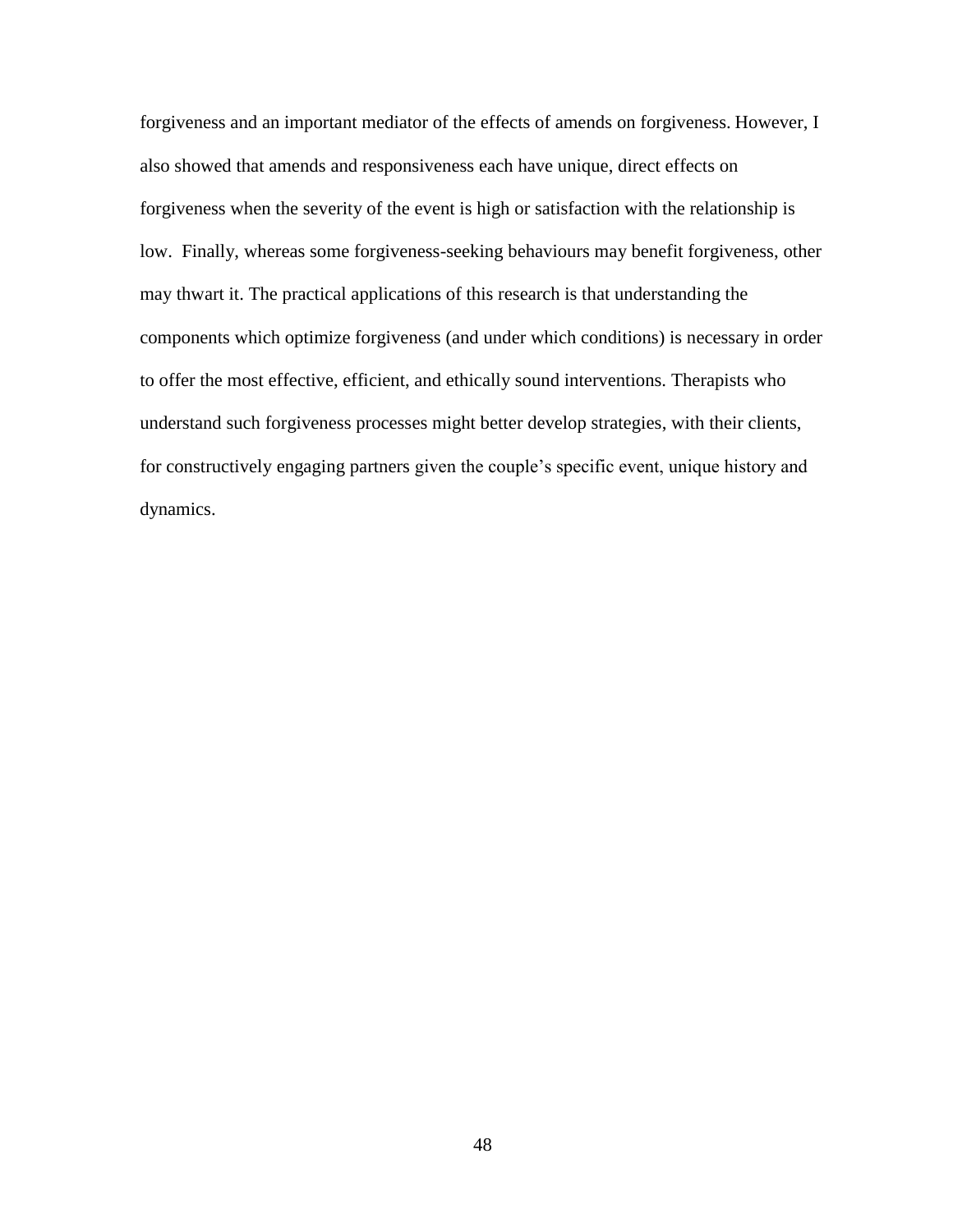*Perceived Partner Responsiveness Scale (α = .95) with Item Loadings* 

|            | Item                                                                                                                                                                                                               | Loadings |
|------------|--------------------------------------------------------------------------------------------------------------------------------------------------------------------------------------------------------------------|----------|
|            | Understanding                                                                                                                                                                                                      |          |
| 1.         | To what extent do you think your partner understood the<br>importance of this event as you see it?                                                                                                                 | .831     |
|            | 2. To what extent do you think your partner understood the<br>ways in which this event was distressful for you?                                                                                                    | .839     |
| 3.         | To what extent do you think your partner "missed the key<br>meaning" of this event for you? (reverse scored)                                                                                                       | $-.743$  |
|            | 4. To what extent did your partner "get the facts straight"<br>concerning your thoughts and feelings about this event?                                                                                             | .800     |
| 5.         | To what extent do you think your partner made an effort<br>to understand your thoughts and feelings about the event<br>(e.g., put him/herself in "your shoes", tried to see the<br>situation "through your eyes")? | .826     |
| 6.         | To what extent do you think your partner accurately<br>understood your thoughts and feelings about the event?                                                                                                      | .872     |
| Validation |                                                                                                                                                                                                                    |          |
|            | 1. To what extent do you think your partner validated your<br>experience of the event (e.g., the event's impact, your<br>feelings and thoughts)?                                                                   | .879     |
|            | To what extent do you think your partner acknowledged<br>your experience of this event?                                                                                                                            | .849     |
| 3.         | To what extent do you think your partner respected and<br>supported your experience of this event?                                                                                                                 | .896     |
| 4.         | To what extent do you think you partner valued and<br>appreciated your experience of this event?                                                                                                                   | .864     |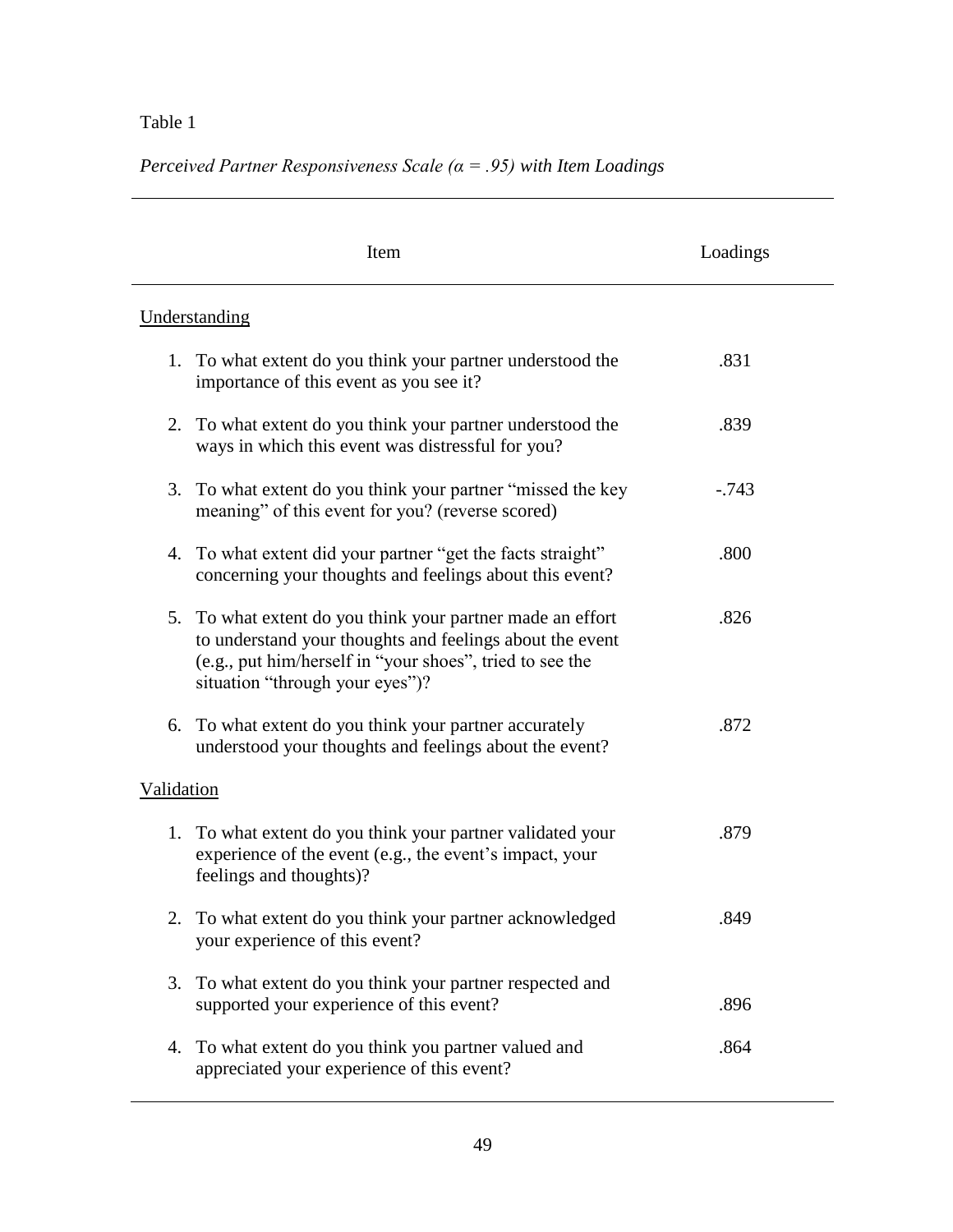*Perceived Amends Scale (α = .91) with Item Loadings* 

| Item                                                                                                 | Loadings |
|------------------------------------------------------------------------------------------------------|----------|
| 1. To what extent did your partner sincerely accept<br>responsibility for this event?                | .896     |
| 2. To what extent was your partner sincerely<br>remorseful for this incident?                        | .910     |
| 3. To what extent do you think your partner made a<br>sincere effort to "make up" for their actions? | .837     |
| 4. To what extent did your partner sincerely<br>apologize?                                           | .915     |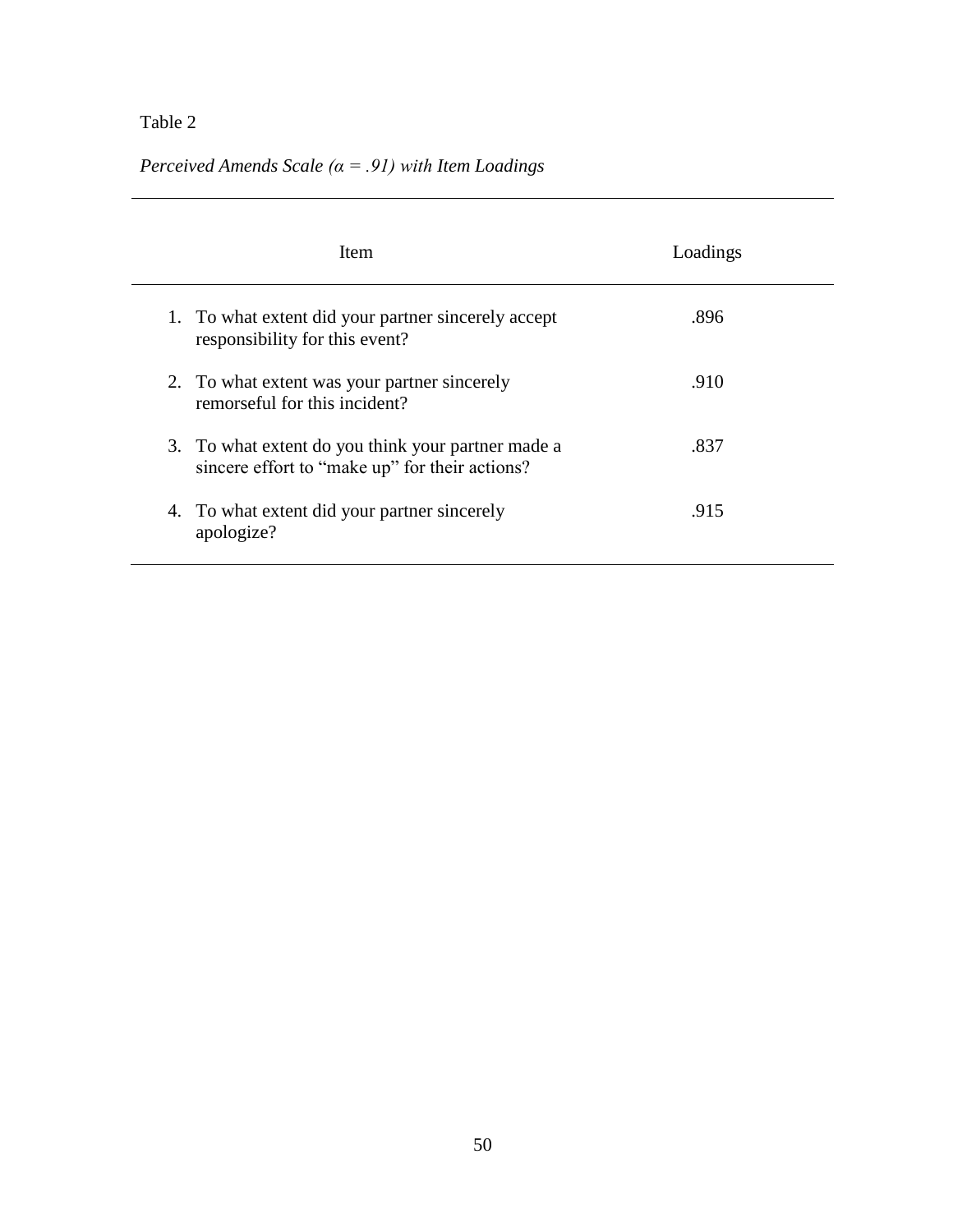*Forgiveness Measure Subscales with Item Loadings for Each Subscale*

| Subscales and Items                                                                                                                                                     | Loadings |
|-------------------------------------------------------------------------------------------------------------------------------------------------------------------------|----------|
| Avoidance ( $\alpha$ = .91)                                                                                                                                             |          |
| 1. To what extent would you like to give your partner the cold shoulder?                                                                                                | .836     |
| To what extent would your rather do an activity separate from your<br>2.<br>partner than with your partner?                                                             | .733     |
| 3. To what extent might your hesitate to ask your partner for assistance<br>because of this incident?                                                                   | .887     |
| To what extent might you prefer to seek assistance from someone else<br>4.<br>(e.g., friend, other family member) rather that your partner if you needed<br>assistance? | .969     |
| 5. If your partner requested assistance for something that they could really<br>do on their own, to what extent might you hesitate to help them out?                    | .659     |
| To what extent would you try to make up an excuse for not being able to<br>6.<br>assist your partner with something if they needed help?                                | .765     |
| To what extent might you refrain from asking your partner to join in on<br>7.<br>some event or activity that you would normally ask them to join in on?                 | .783     |
| <u>Benevolence</u> ( $\alpha$ = .91)                                                                                                                                    |          |
| To what extent is it easy to feel warm towards your partner?<br>1.                                                                                                      | .865     |
| 2. To what extent is it easy for you to see your partner and his/her qualities<br>positively?                                                                           | .846     |
| To what extent do you feel accepting of your partner's weaknesses and<br>3.<br>shortcomings?                                                                            | .851     |
| To what extent do you feel a strong and deep connection to your partner?<br>4.                                                                                          | .938     |
| To what extent do you feel strong loving feelings towards your partner?<br>5.                                                                                           | .951     |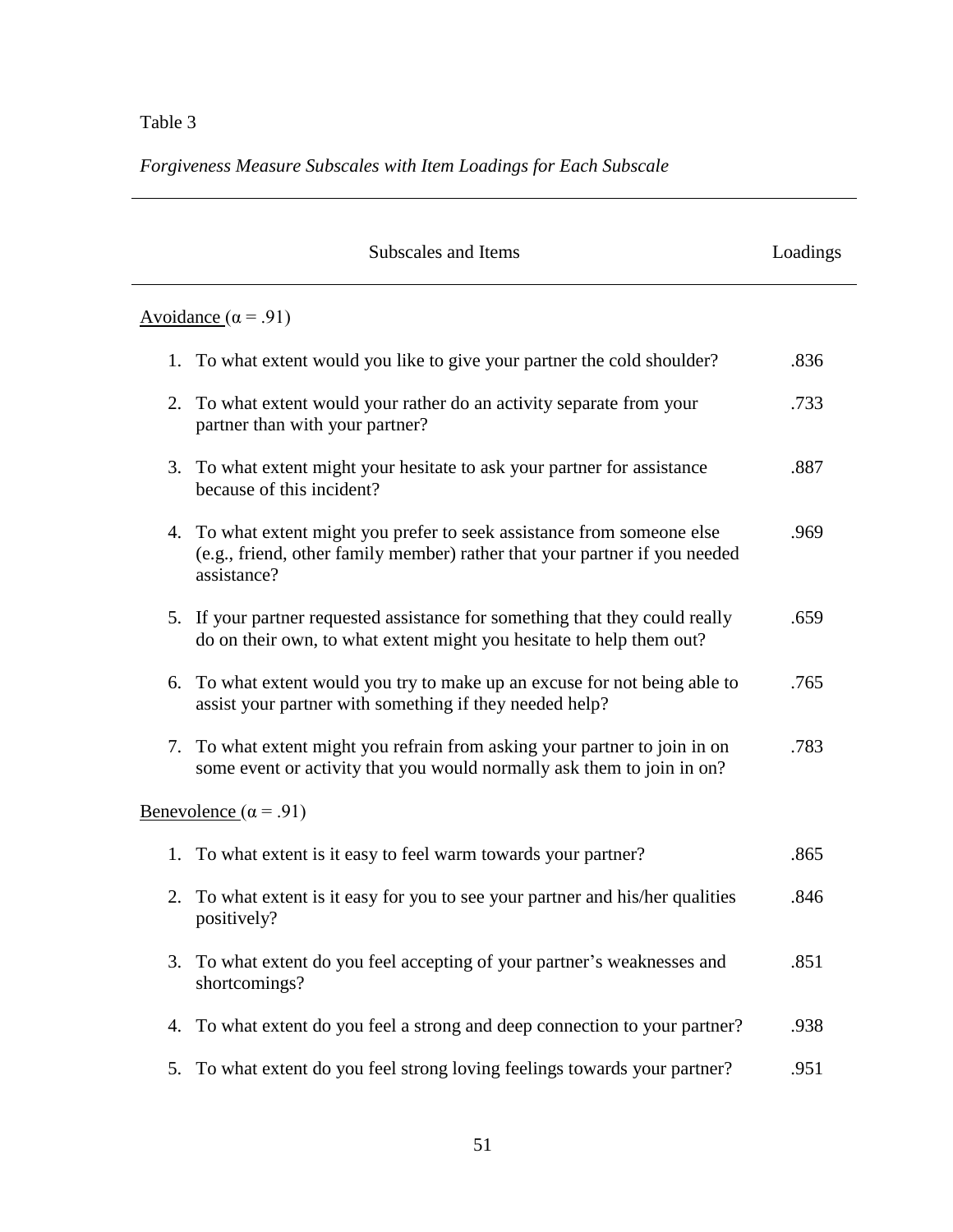|    | Subscales and Items                                                                                                                               | Loadings |
|----|---------------------------------------------------------------------------------------------------------------------------------------------------|----------|
|    | Retribution ( $\alpha$ = .91)                                                                                                                     |          |
|    | 1. To what extent would you like your partner to feel regret for this<br>incident?                                                                | .850     |
| 2. | To what extent would you like your partner to feel guilty for this<br>incident?                                                                   | .777     |
| 3. | To what extent would you like your partner to feel as bad as you felt<br>during and after the incident?                                           | .947     |
|    | 4. To what extent would you like your partner to experience some, if not all,<br>of the negative emotions you felt during and after the incident? | .871     |
|    | 5. To what extent do you think your partner should do something nice for<br>you to help clear up the negative emotions they caused you?           | .906     |
| 6. | To what extent would you like your partner to make up in some way for<br>the negative feelings this incident brought up in you?                   | .935     |
|    | <u>Inner Resolution</u> ( $\alpha$ = .91)                                                                                                         |          |
|    | 1. To what extent is it easy for you right now to move beyond the<br>discomfort your partner has caused you from this event?                      | .669     |
| 2. | To what extent is it easy for you to "absorb" and accept your negative<br>feelings that have been brought out during this incident?               | .881     |
| 3. | To what extent are you able to let go of the negative feelings your partner<br>has caused you in this incident?                                   | .821     |
| 4. | To what extent have you resolved this incident within yourself?                                                                                   | .837     |
| 5. | To what extent are you personally "finished" with his event?                                                                                      | .779     |
| 6. | To what extent can you put this incident behind you?                                                                                              | .756     |
| 7. | To what extent do you forgive your partner for this incident?                                                                                     | .655     |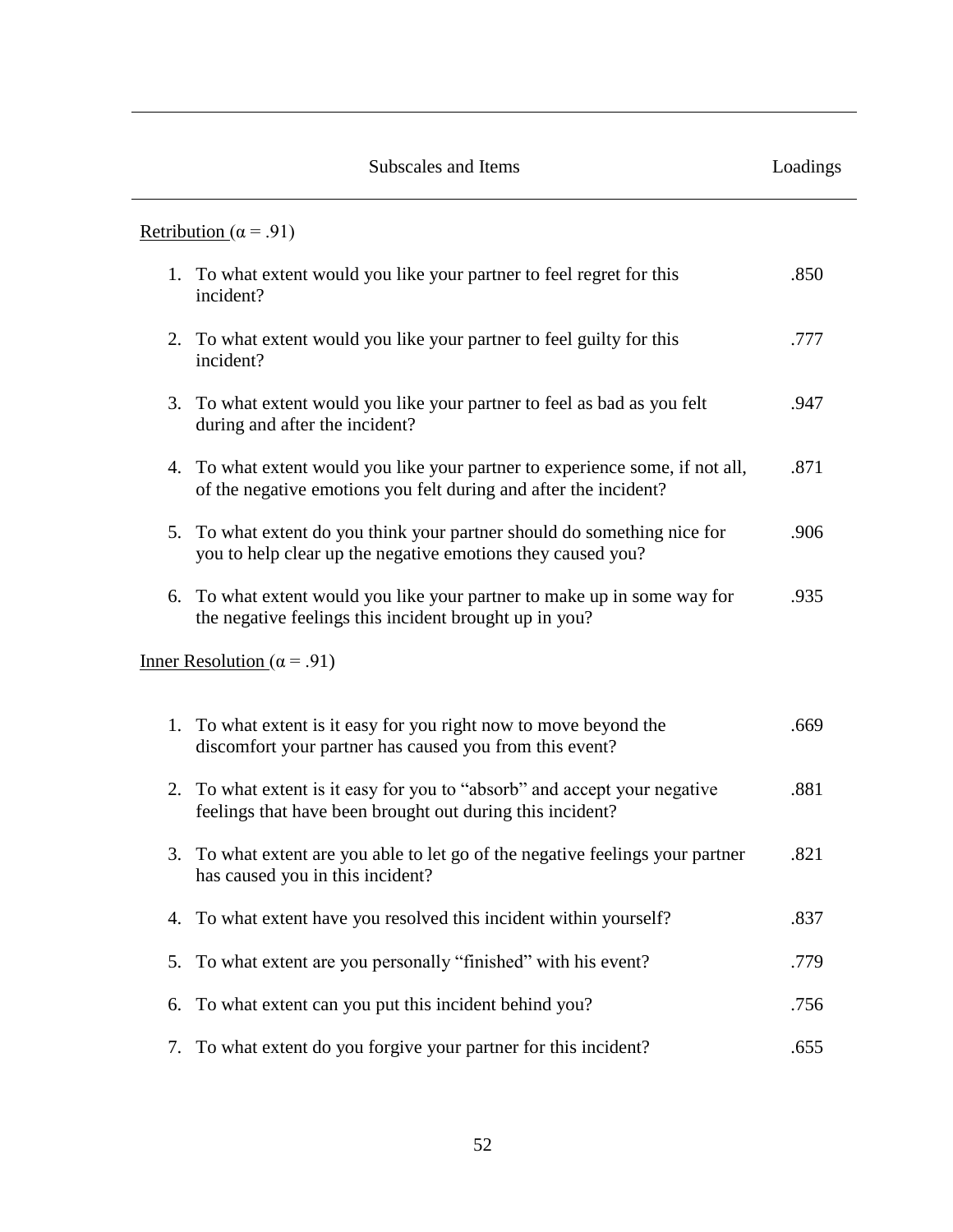| Subscales and Items                                                                                                        | Loadings |
|----------------------------------------------------------------------------------------------------------------------------|----------|
| Conciliation ( $\alpha$ = .92)                                                                                             |          |
| 1. To what extent would you feel enthusiastic about accepting your<br>partner's proposal to engaging in a joint activity?  | .781     |
| 2. To what extent do you feel enthusiastic to participate in an activity that<br>you and your partner usually to together? | .801     |
| 3. To what extent do you feel open to express concern or interest in your<br>partner's thoughts and feelings?              | .750     |
| 5. To what extent do you feel open to express your own thoughts and<br>feelings with your partner?                         | .656     |
| 6. To what extent would you like to participate in an activity that your<br>partner enjoys?                                | .761     |
|                                                                                                                            |          |

*Note:* A composite measure of forgiveness was derived by standardizing each of the subscale scores and taking the mean of the Avoidance and Retribution subscales (reverse scored) as well as the Benevolence, Conciliation and Inner Resolution subscales.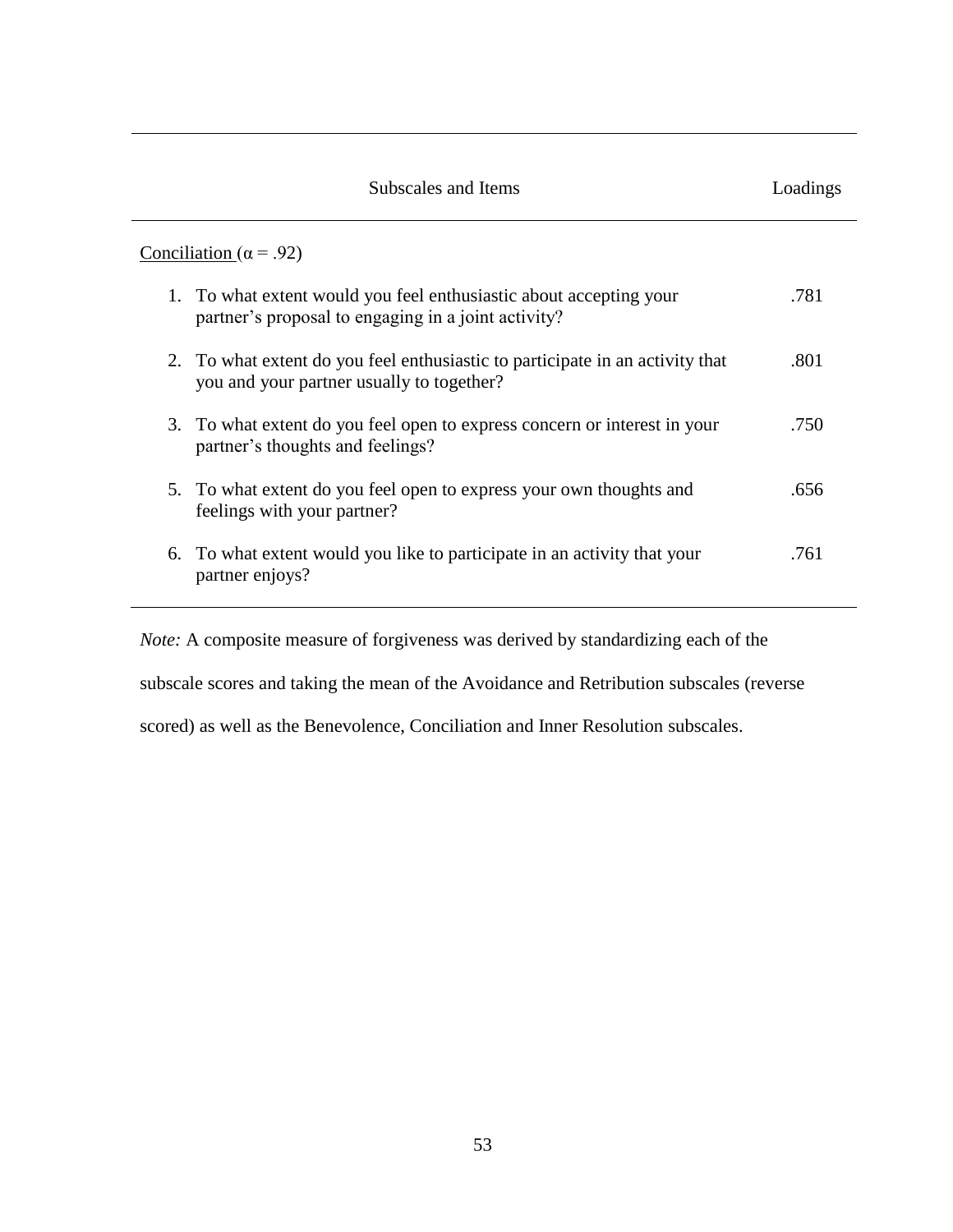#### *Intercorrelations Between Subscales of Forgiveness Measure*

| Subscale               | 1 | $\overline{2}$ | 3         | $\overline{4}$ | 5         |
|------------------------|---|----------------|-----------|----------------|-----------|
| 1. Avoidance           |   | $-.53***$      | $.57***$  | $-.40***$      | $-.59***$ |
| 2. Benevolence         |   | ---            | $-.40***$ | $.64***$       | $.56***$  |
| 3. Retribution         |   |                | ---       | $-.39***$      | $-.37***$ |
| 4. Inner<br>Resolution |   |                |           |                | $.59***$  |
| 5. Conciliation        |   |                |           |                |           |

*Note: \*\*\*p* < .001.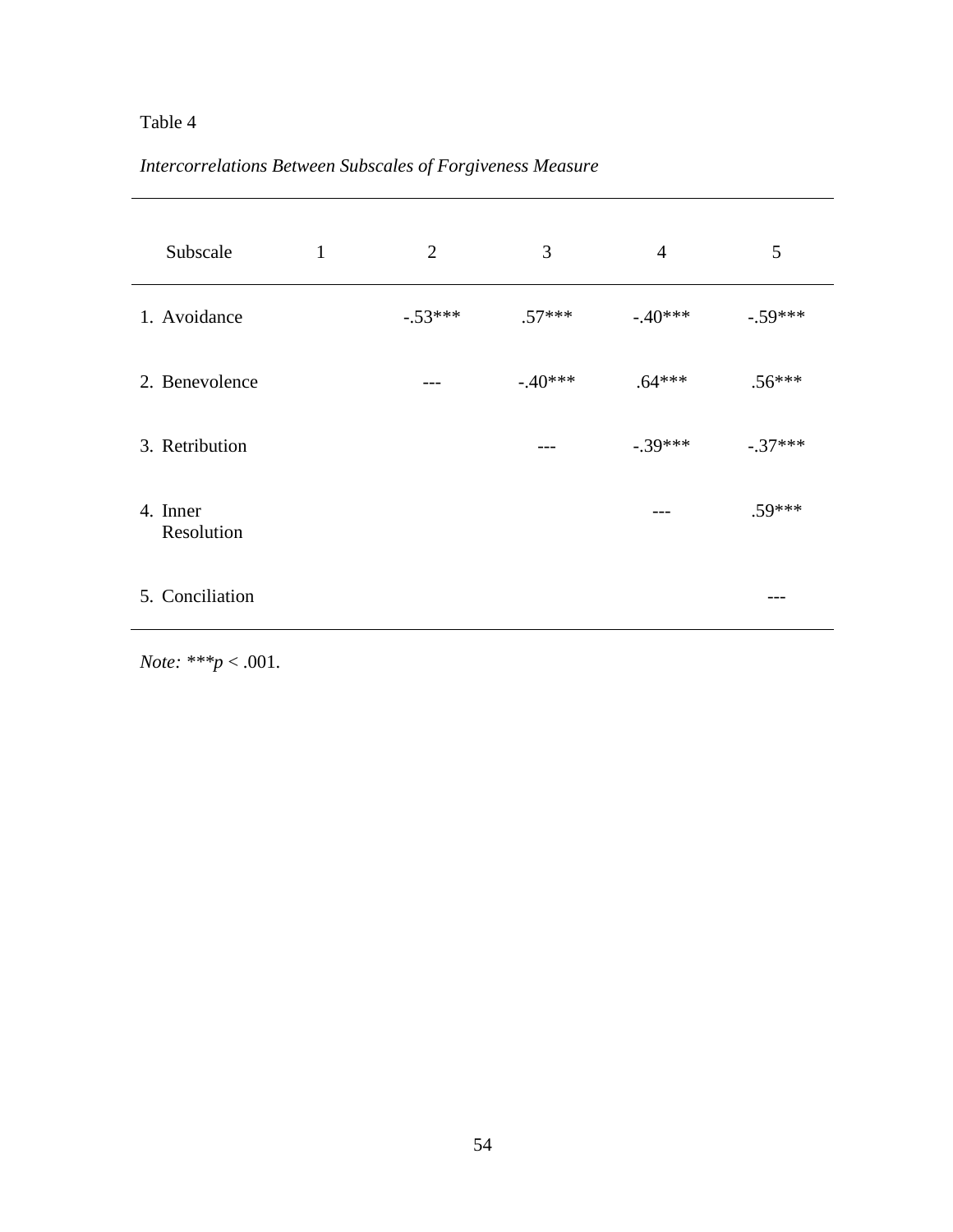# *Means and Standard Deviations for Main Study Variables*

| Variable                                   | Means | <b>Standard Deviation</b> |
|--------------------------------------------|-------|---------------------------|
| Amends                                     | 4.67  | 1.55                      |
| <b>Perceived Partner</b><br>Responsiveness | 4.46  | 1.30                      |
| <b>Relationship Satisfaction</b>           | 5.82  | 1.12                      |
| <b>Relationship Commitment</b>             | 6.16  | 1.07                      |
| <b>Event Severity</b>                      | 4.88  | 1.35                      |
| <b>Responsibility Attributions</b>         | 5.30  | 1.50                      |
| <b>Intent Attributions</b>                 | 3.09  | 1.80                      |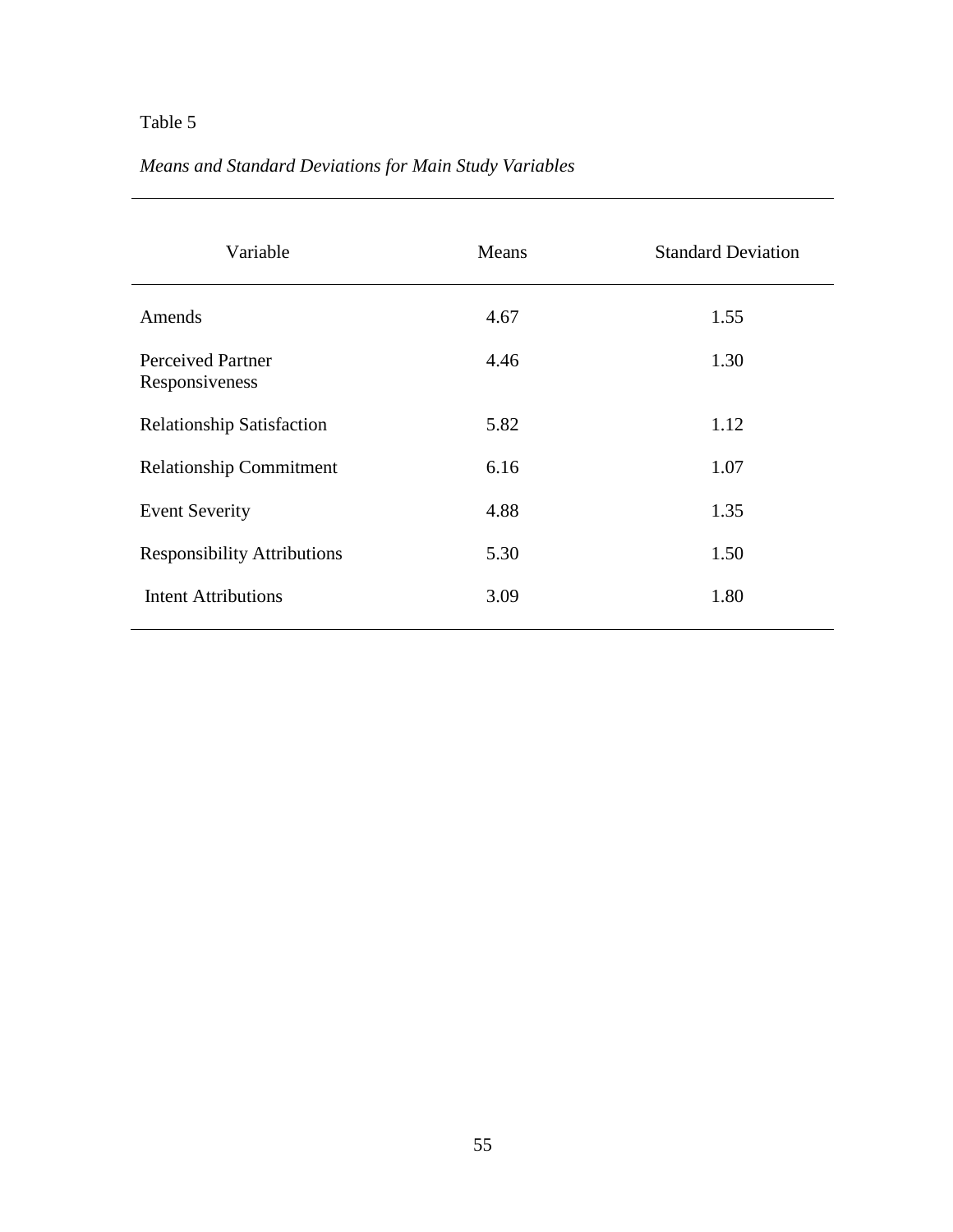## *Pearson-Correlations Between Relationship Quality and Event-Level Variables with*

| Variable                                        | Perceived<br>Amends | <b>Perceived Partner</b><br>Responsiveness | Forgiveness |
|-------------------------------------------------|---------------------|--------------------------------------------|-------------|
| <b>Relationship Quality</b><br><b>Variables</b> |                     |                                            |             |
| Satisfaction                                    | $.17*$              | $.27***$                                   | .45***      |
| Commitment                                      | $.21***$            | $.27***$                                   | $.44***$    |
| <b>Event-Level Variables</b>                    |                     |                                            |             |
| <b>Event Severity</b>                           | .04                 | $-.05$                                     | $-.39***$   |
| Responsibility<br><b>Attributions</b>           | .04                 | $-.03$                                     | $-.20**$    |
| Intent<br><b>Attributions</b>                   | $-.18*$             | $-.18*$                                    | $-.27***$   |

## *Perceived Amends, Perceived Partner Responsiveness and Forgiveness*

*Note:\* p* < .05*.*   $** p < .01.$  $***p < .001$ .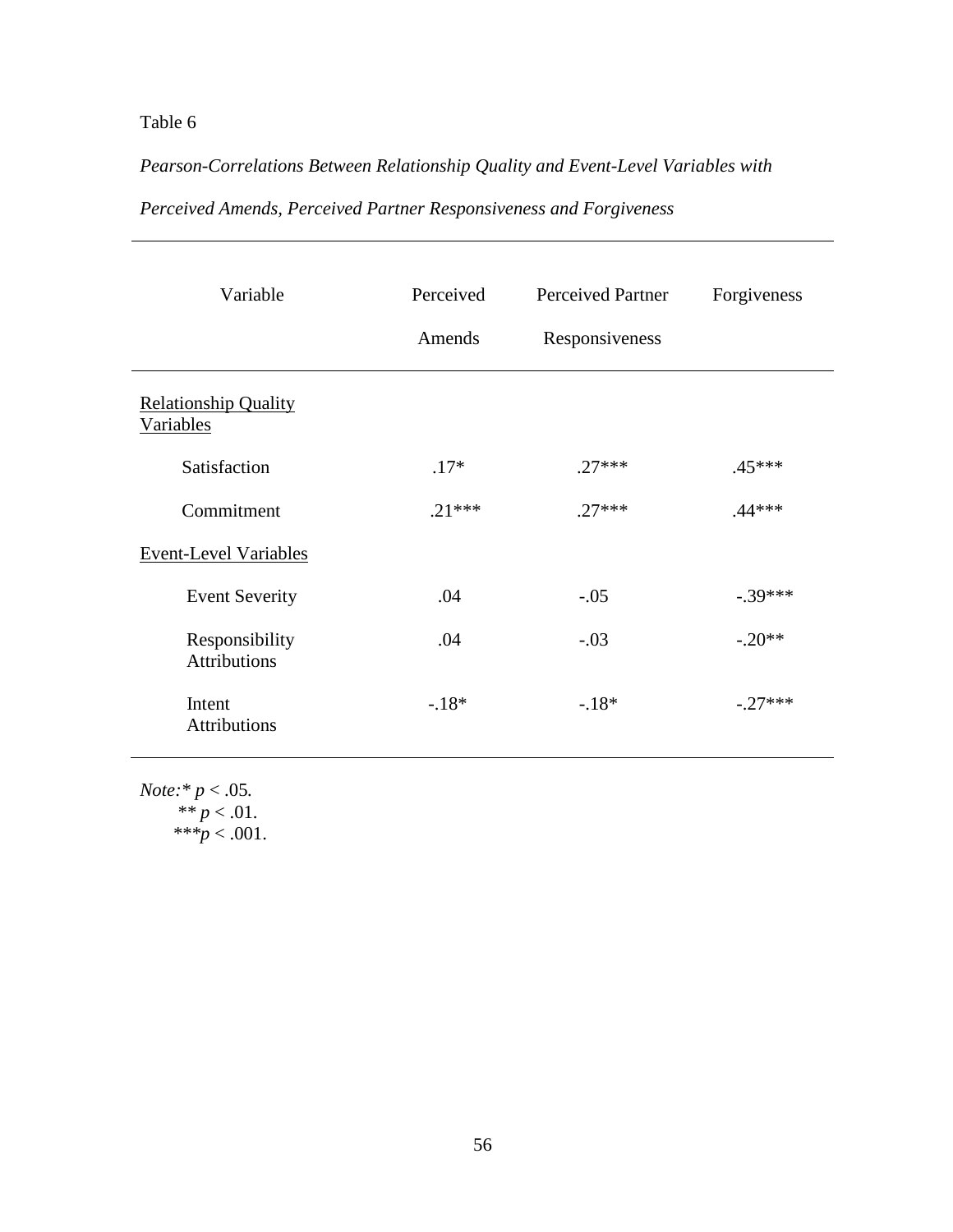*Results of Regression Analysis Testing Moderation of Amends-Responsiveness-Forgiveness Mediation Model by Intent Attributions* 

| <b>Predictor</b>           | $\boldsymbol{B}$ | SEB                              | $\boldsymbol{F}$ | $\boldsymbol{p}$ |
|----------------------------|------------------|----------------------------------|------------------|------------------|
|                            |                  | Perceived Partner Responsiveness |                  |                  |
| Amends                     | .64              | .041                             | 244.66           | .000             |
| Intent                     | $-.03$           | .04                              | .67              | .46              |
| Amends x Intent            | .02              | .02                              | 1.03             | .311             |
|                            |                  | Forgiveness                      |                  |                  |
| Responsiveness             | .26              | .06                              | 19.18            | .000             |
| Amends                     | .02              | .05                              | .19              | .660             |
| Intent                     | $-.08$           | .03                              | 8.21             | .005             |
| Responsiveness<br>x Intent | $-.03$           | .03                              | .58              | .448             |
| Amends x Intent            | .01              | .03                              | .22              | .643             |

*Note:* Unstandardized regression coefficients are reported. Perceived responsiveness fully mediates the effects of amends on forgiveness (Sobel test:  $z = 4.22$ ,  $p < .001$ )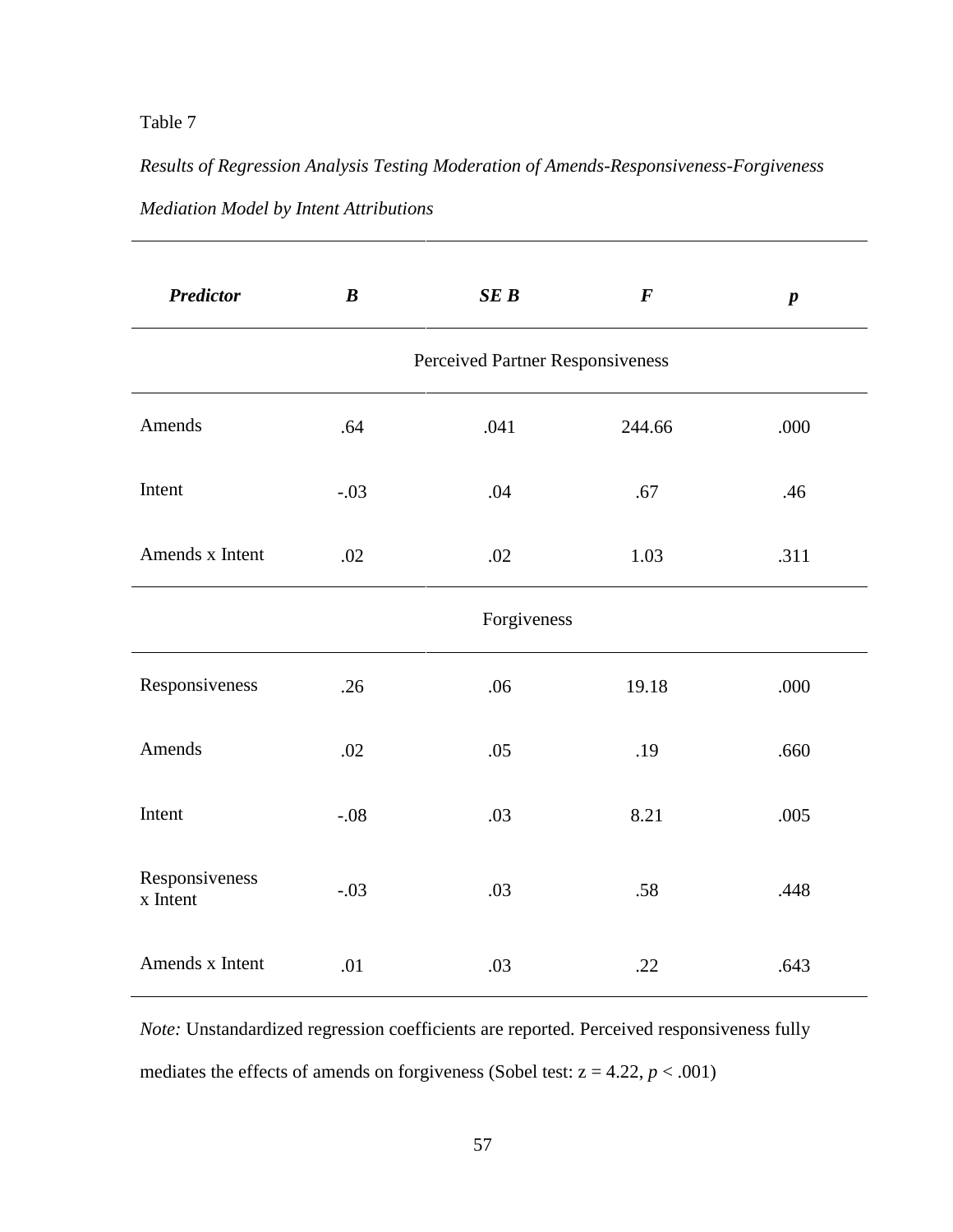*Results of Regression Analysis Testing Moderation of Amends-Responsiveness-Forgiveness Mediation Model by Responsibility Attributions*

| <b>Predictor</b>                   | $\boldsymbol{B}$ | SEB                              | $\bm{F}$ | $\boldsymbol{p}$ |
|------------------------------------|------------------|----------------------------------|----------|------------------|
|                                    |                  | Perceived Partner Responsiveness |          |                  |
| Amends                             | .65              | .04                              | 262.19   | .000             |
| Responsibility                     | $-.05$           | .04                              | 1.40     | .238             |
| Amends x<br>Responsibility         | .01              | .03                              | .06      | .815             |
|                                    |                  | Forgiveness                      |          |                  |
| Responsiveness                     | .24              | .06                              | 16.89    | .000             |
| Amends                             | .05              | .05                              | 1.03     | .312             |
| Responsibility                     | $-.09$           | .03                              | 8.35     | .004             |
| Responsiveness<br>x Responsibility | .07              | .04                              | 2.96     | .087             |
| Amends x<br>Responsibility         | $-.04$           | .03                              | 1.28     | .259             |

*Note:* Unstandardized regression coefficients are reported. Perceived responsiveness fully mediates the effects of amends on forgiveness (Sobel test:  $z = 3.96$ ,  $p < .001$ )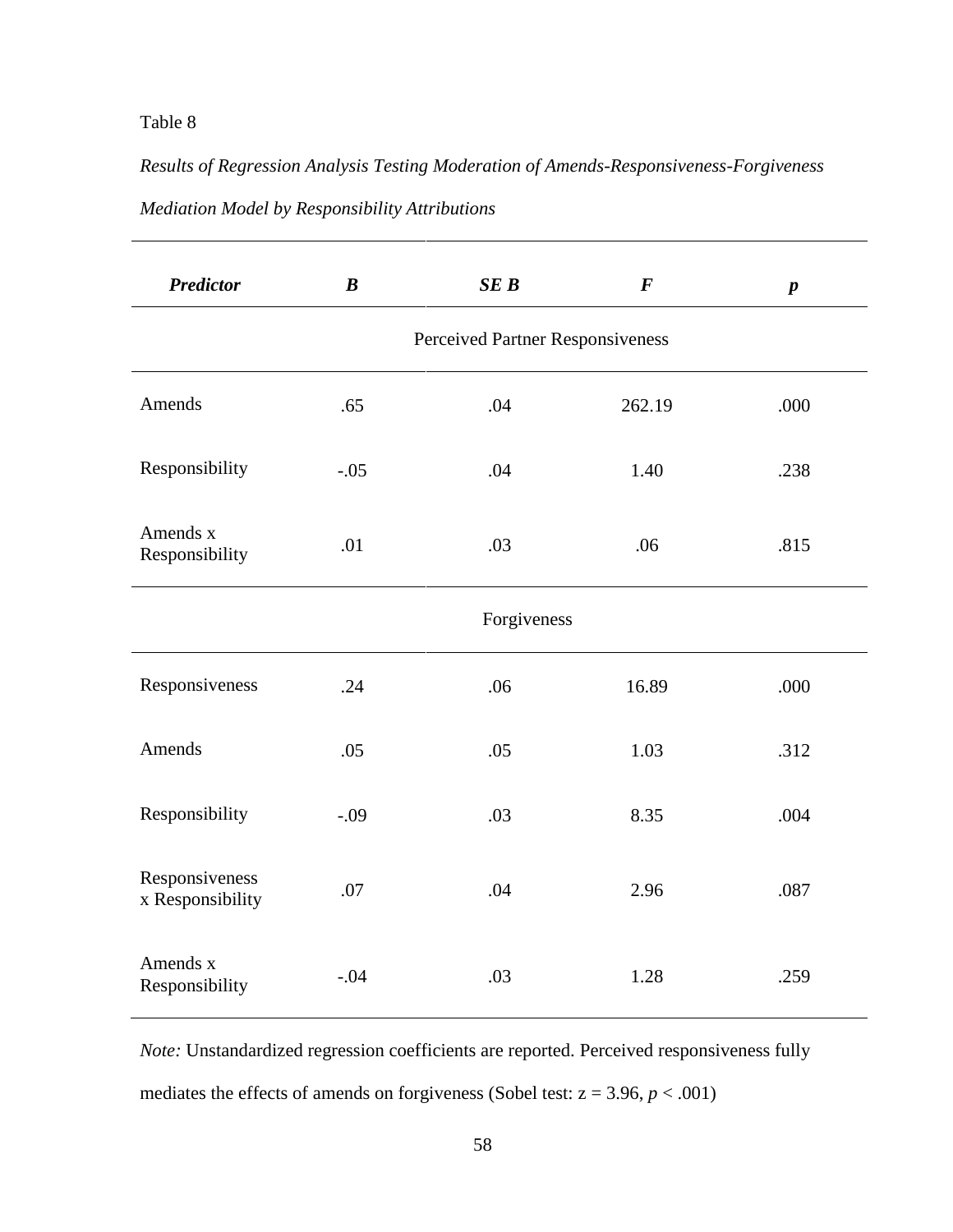# *Results of Regression Analysis Testing Moderation of Amends-Responsiveness-Forgiveness Mediation Model by Event Severity.*

| <b>Predictor</b>             | $\boldsymbol{B}$ | SEB                              | $\boldsymbol{F}$ | $\boldsymbol{p}$ |
|------------------------------|------------------|----------------------------------|------------------|------------------|
|                              |                  | Perceived Partner Responsiveness |                  |                  |
| Amends                       | .65              | .04                              | 263.29           | .000             |
| Severity                     | $-.08$           | .05                              | 2.97             | .087             |
| Amends x<br>Severity         | .03              | .03                              | .83              | .364             |
|                              |                  | Forgiveness                      |                  |                  |
| Responsiveness               | .23              | .05                              | 17.58            | .000             |
| Amends                       | .06              | .05                              | 1.94             | .166             |
| Severity                     | $-.21$           | .03                              | 37.76            | .000             |
| Responsiveness<br>x Severity | $-.02$           | .04                              | .32              | .573             |
| Amends x<br>Severity         | .07              | .03                              | 3.95             | .048             |

*Note:* Unstandardized regression coefficients are reported. Mediating effect of perceived responsiveness at high and low levels of event severity reported in Figure 1.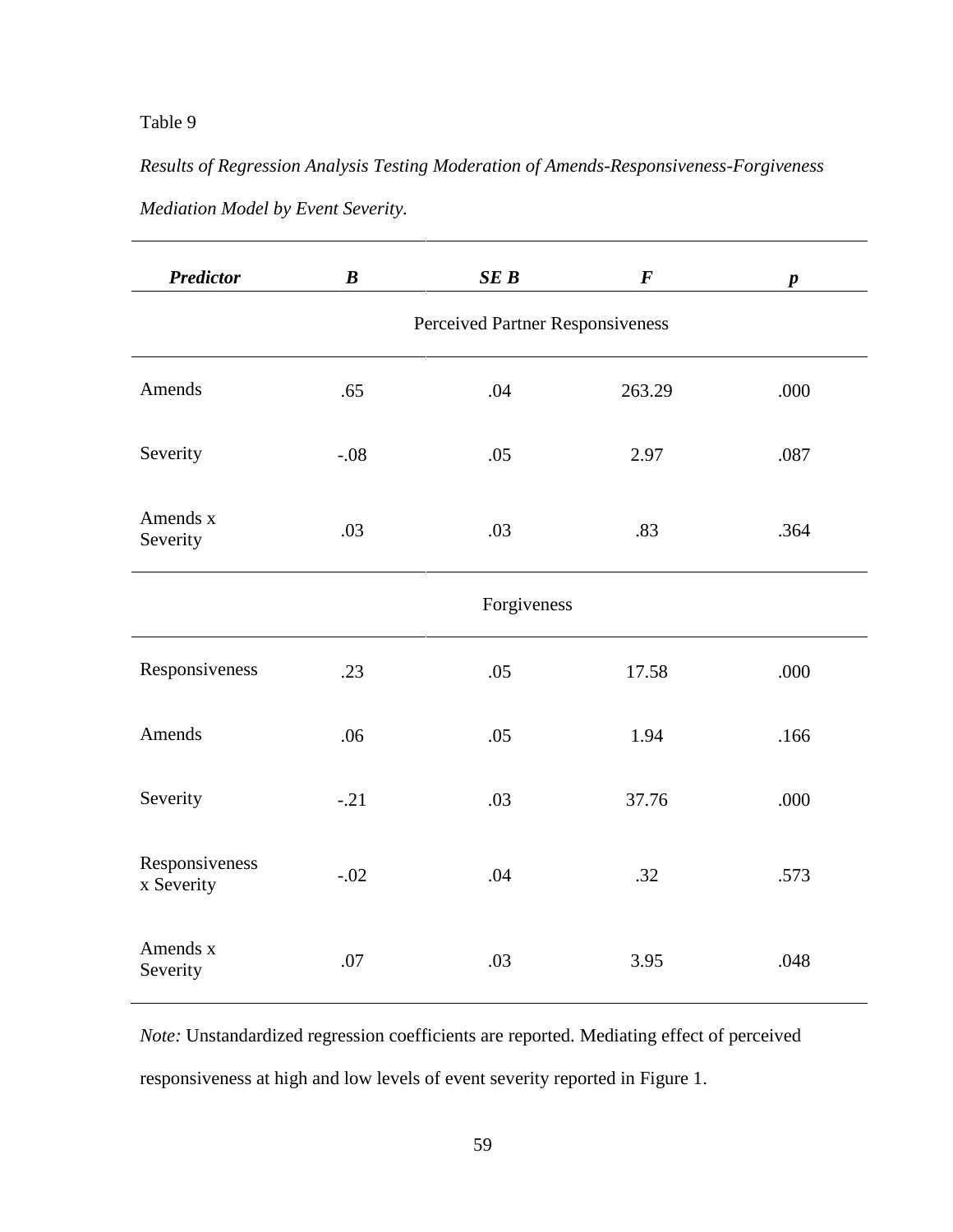*Results of Regression Analysis Testing Moderation of Amends-Responsiveness-Forgiveness Mediation Model by Relationship Satisfaction* 

| <b>Predictor</b>                 | $\boldsymbol{B}$ | SEB                              | $\boldsymbol{F}$ | $\boldsymbol{p}$ |
|----------------------------------|------------------|----------------------------------|------------------|------------------|
|                                  |                  | Perceived Partner Responsiveness |                  |                  |
| Amends                           | .62              | .04                              | 247.41           | .000             |
| Satisfaction                     | .16              | .06                              | 8.95             | .003             |
| Amends x<br>Satisfaction         | $-.01$           | .04                              | .03              | .874             |
|                                  |                  | Forgiveness                      |                  |                  |
| Responsiveness                   | .23              | .06                              | 15.84            | .000             |
| Amends                           | .03              | .05                              | .36              | .551             |
| Satisfaction                     | .24              | .04                              | 32.77            | .000             |
| Responsiveness<br>x Satisfaction | .06              | .05                              | 2.07             | .152             |
| Amends x<br>Satisfaction         | .09              | .04                              | 4.53             | .035             |

*Note:* Unstandardized regression coefficients are reported. Mediating effect of perceived responsiveness at high and low levels of relationship satisfaction reported in Figure 2.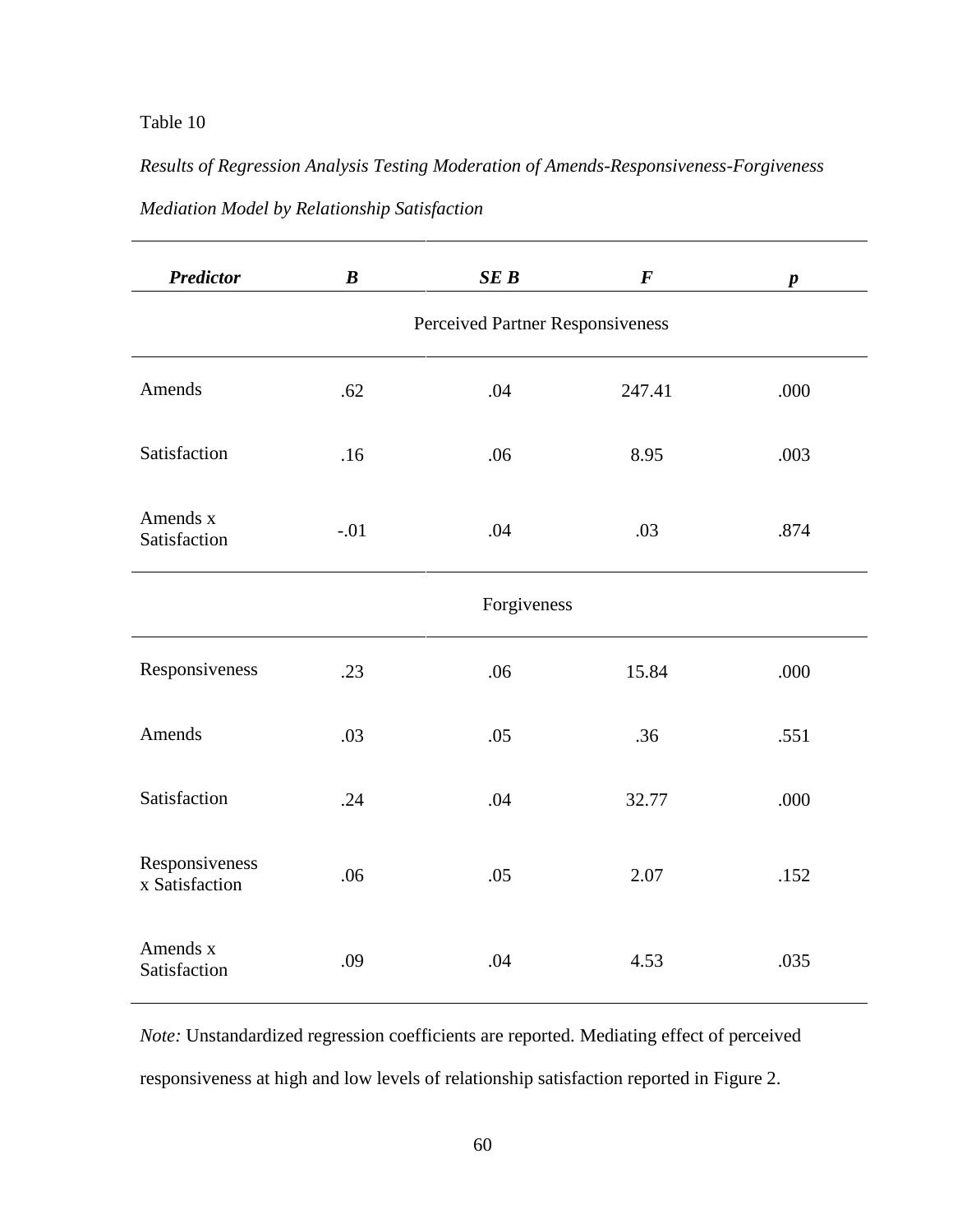*Results of Regression Analysis Testing Moderation of Amends-Responsiveness-Forgiveness Mediation Model by Relationship Commitment* 

| <b>Predictor</b>               | $\boldsymbol{B}$                 | SEB | $\boldsymbol{F}$ | $\boldsymbol{p}$ |
|--------------------------------|----------------------------------|-----|------------------|------------------|
|                                | Perceived Partner Responsiveness |     |                  |                  |
| Amends                         | .62                              | .04 | 238.40           | .000             |
| Commitment                     | .14                              | .06 | 5.67             | .018             |
| Amends x<br>Commitment         | .03                              | .04 | .52              | .473             |
| Forgiveness                    |                                  |     |                  |                  |
| Responsiveness                 | .23                              | .06 | 16.18            | .000             |
| Amends                         | .02                              | .05 | .19              | .662             |
| Commitment                     | .24                              | .05 | 26.29            | .000             |
| Responsiveness<br>x Commitment | .08                              | .05 | .03              | .923             |
| Amends x<br>Commitment         | .00                              | .05 | .01              | .873             |

*Note:* Unstandardized regression coefficients are reported. Perceived responsiveness fully mediates the effects of amends on forgiveness (Sobel test:  $z = 3.92$ ,  $p < .001$ )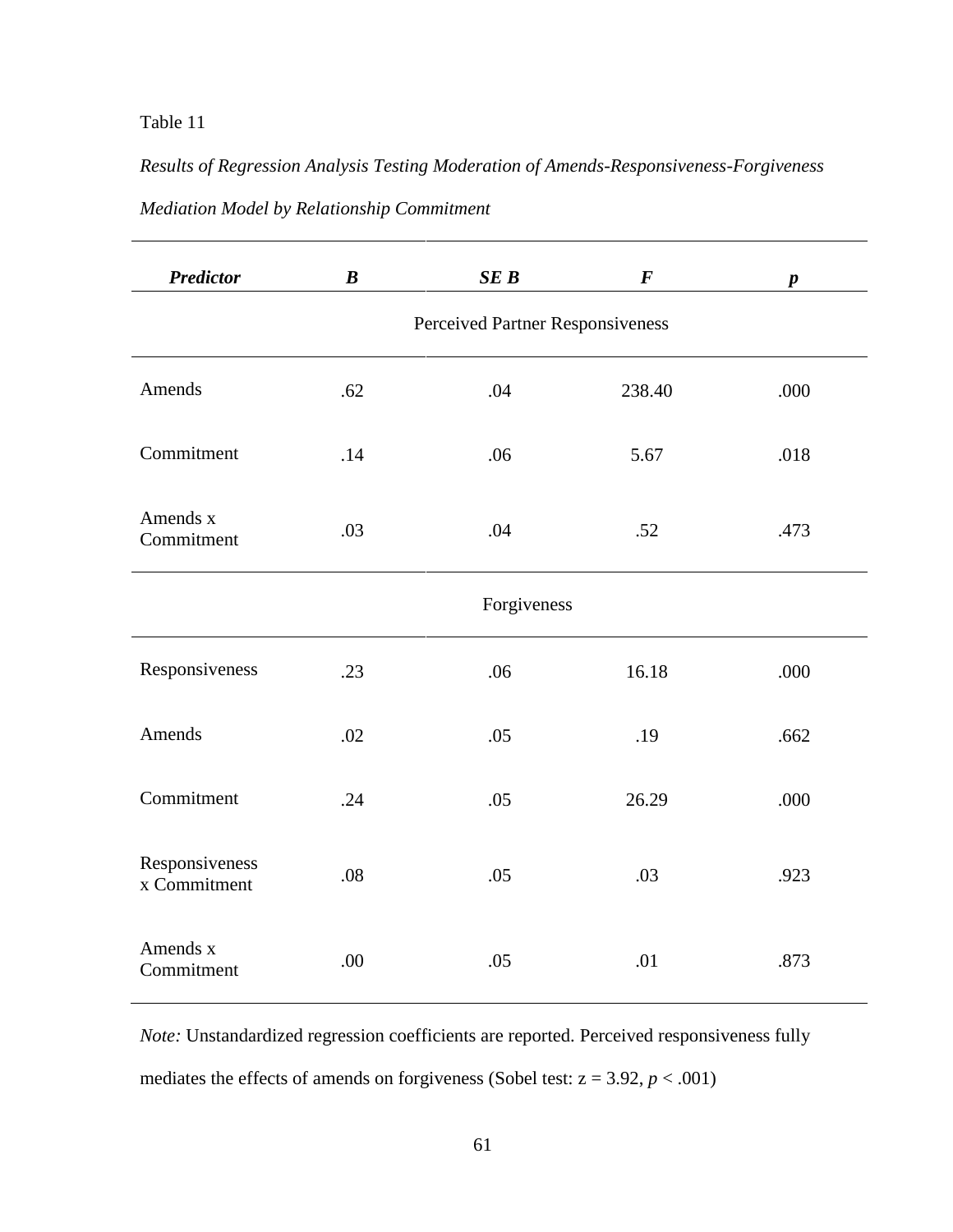*Figure 1.* Moderation of the Amends-Responsiveness-Forgiveness Mediation Model by Event Severity.

#### **High Event Severity**



Low Event Severity



*Note*: Unstandardized regression coefficients are reported.  $* p < .05 ** p < .01 ** p < .001$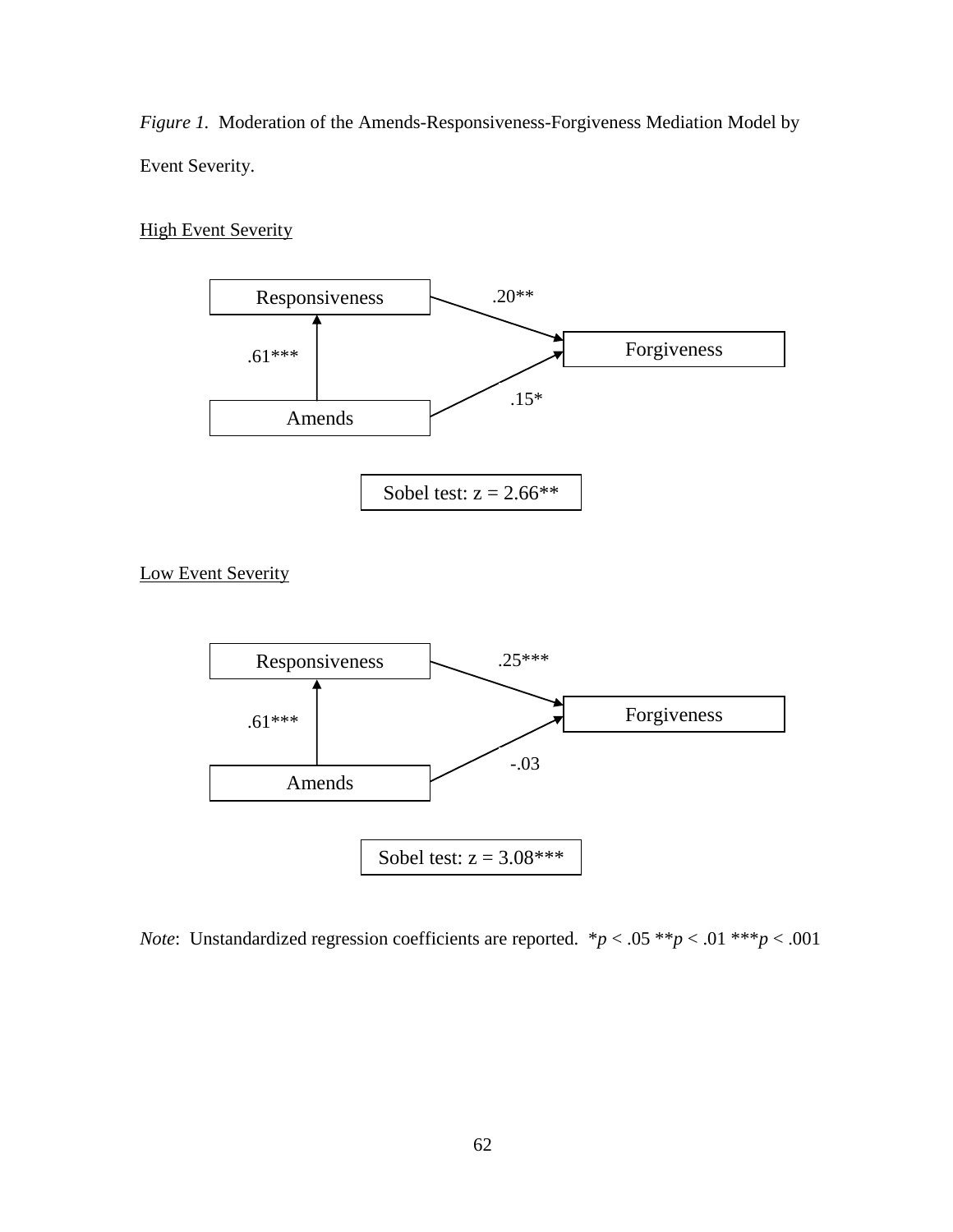*Figure 2.* Moderation of the Amends-Responsiveness-Forgiveness Mediation Model by Relationship Satisfaction.

**High Relationship Satisfaction** 



Low Relationship Satisfaction



*Note*: Unstandardized regression coefficients are reported.  $* p < .05 ** p < .01 ** p < .001$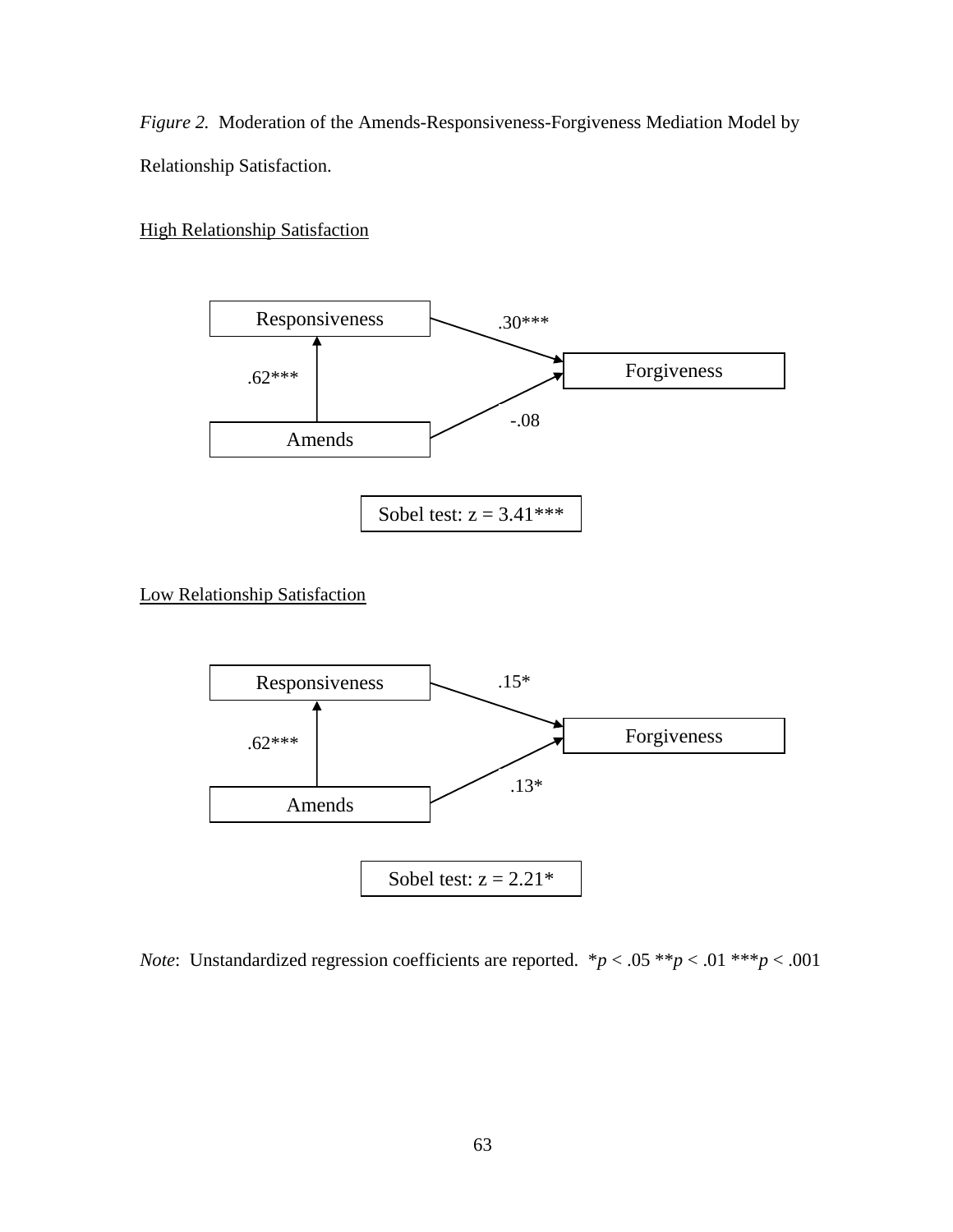#### References

- Alvaro, J. A. (2001). An interpersonal forgiveness and reconciliation intervention: The effect on marital intimacy. (ProQuest Information & Learning). *Dissertation Abstracts International: Section B: The Sciences and Engineering, 62* (3-B) (Electronic; Print)
- Bachman, G. F., & Guerrero, L. K. (2006a). Forgiveness, apology, and communicative responses to hurtful events. *Communication Reports, 19(1)*, 45-56.
- Bachman, G. F., & Guerrero, L. K. (2006b). Relational quality and communicative responses following hurtful events in dating relationships: An expectancy violations analysis. *Journal of Social and Personal Relationships, 23*(6), 943-963.
- Baron, R. M., & Kenny, D. A. (1986). The moderator-mediator variable distinction in social psychological research: Conceptual, strategic, and statistical considerations. *Journal of Personality and Social Psychology, 51*(6), 1173-1182.
- Bono, G., McCullough, M. E., & Root, L. M. (2008). Forgiveness, feeling connected to others, and well-being: Two longitudinal studies. *Personality and Social Psychology Bulletin, 34*(2), 182-195.
- Boon, S. D., & Sulsky, L. M. (1997). Attributions of blame and forgiveness in romantic relationships: A policy-capturing study. *Journal of Social Behavior & Personality, 12*(1), 19-44.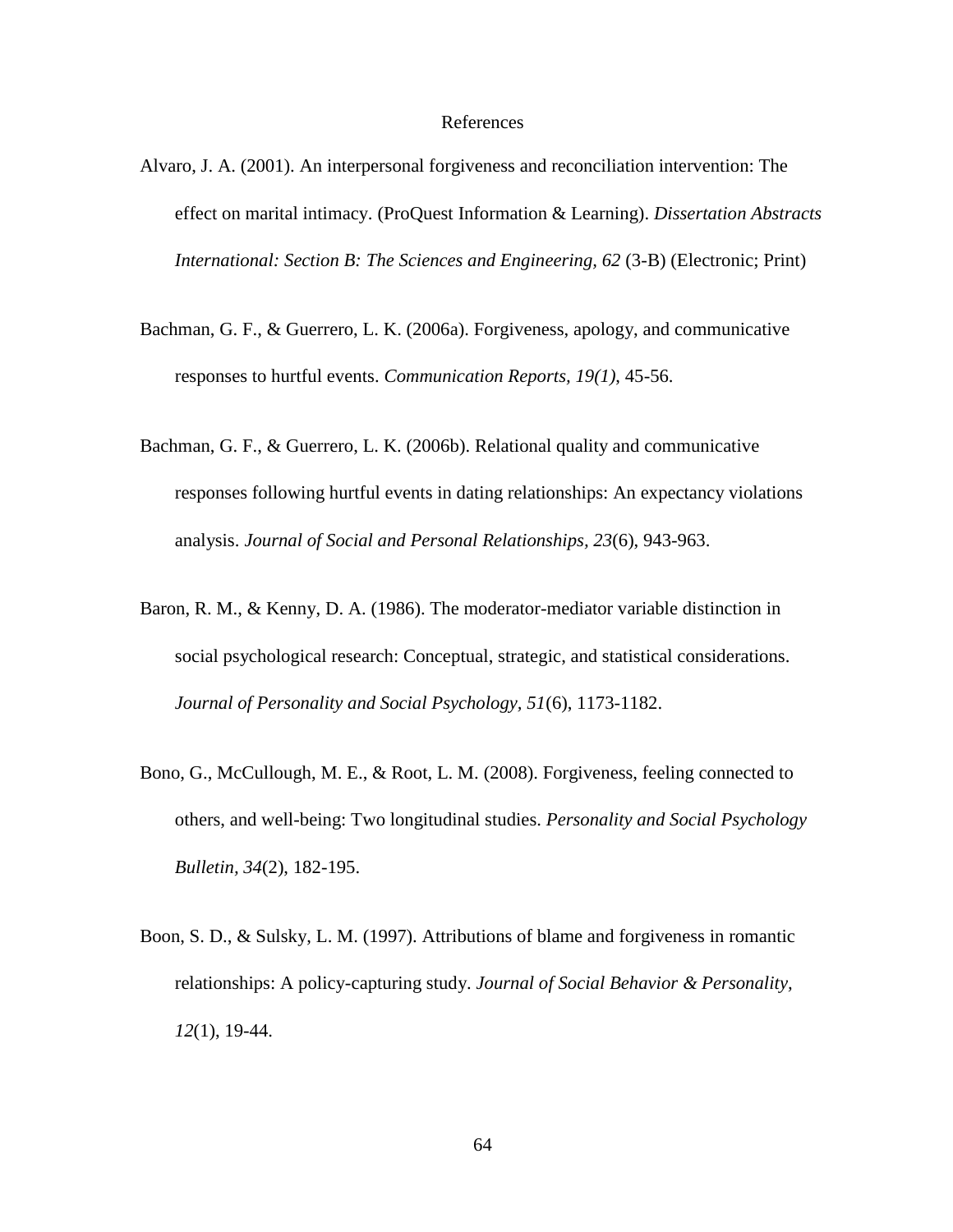- Clements, M. L., Stanley, S. M., & Markman, H. J. (2004). Before they said "I do": Discriminating among marital outcomes over 13 years. *Journal of Marriage and Family, 66*(3), 613-626.
- Darby, B. W., & Schlenker, B. R. (1989). Children's reactions to transgressions: Effects of the actor's apology, reputation and remorse. *British Journal of Social Psychology, 28*(4), 353-364.
- DiBlasio, F. A. (2000). Decision-based forgiveness treatment in cases of marital infidelity. *Psychotherapy: Theory, Research, Practice, Training, 37*(2), 149-158.
- Dindia, K., & Baxter, L. A. (1987). Strategies for maintaining and repairing marital relationships. *Journal of Social and Personal Relationships, 4*(2), 143-158.
- Eaton, J., & Struthers, C. W. (2006). The reduction of psychological aggression across varied interpersonal contexts through repentance and forgiveness. *Aggressive Behavior, 32*(3), 195-206
- Eaton, J., Struthers, C. W., & Santelli, A. G. (2006). The mediating role of perceptual validation in the repentance-forgiveness process. *Personality and Social Psychology Bulletin, 32*(10), 1389-1401.
- Edwards, J. R., & Lambert, L. S. (2007). Methods for integrating moderation and mediation: A general analytical framework using moderated path analysis. *Psychological Methods, 12*(1), 1-22.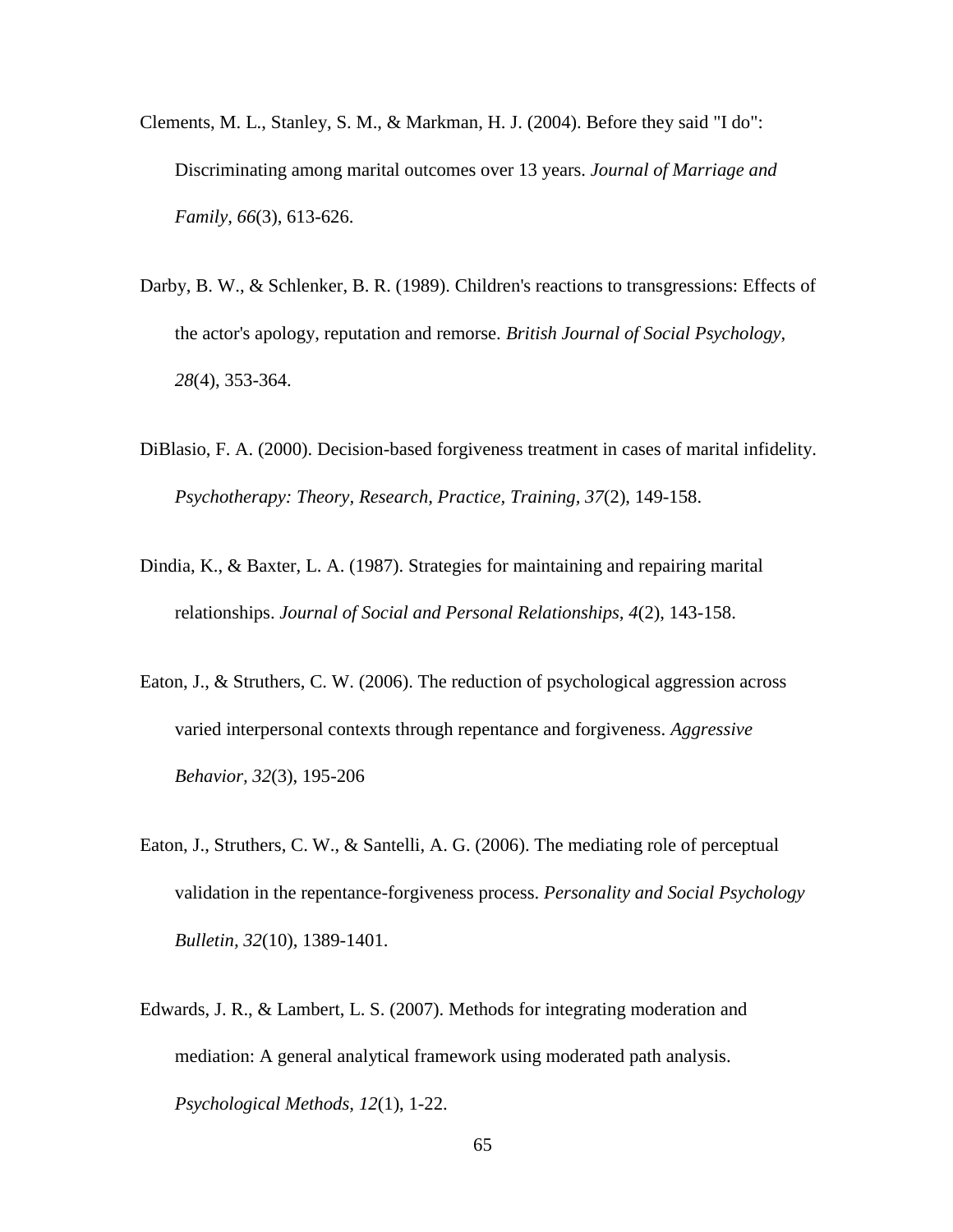- Emmers-Sommer, T.M., & Canary, D. J. (1996). The effect of uncertainty reducing strategies on young couples' relational repair and intimacy. *Communication Quarterly*, *44*, 166-182.
- Enright, R. D., & Fitzgibbons, R. P. (2000). Measures of interpersonal forgiveness. In *Helping clients forgive: An empirical guide for resolving anger and restoring hope.*  (pp. 305-321). Washington, DC, US: American Psychological Association.
- Exline, J. J., & Baumeister, R. F. (2000). Expressing forgiveness and repentance: Benefits and barriers. In M. E. McCullough, K. I. Pargament & C. E. Thoresen (Eds.), *Forgiveness: Theory, research, and practice.* (pp. 133-155). New York, NY, US: Guilford Press.
- Exline, J. J., Yali, A. M., & Lobel, M. (1998). *Repentance promotes forgiveness*. Unpublished raw data.
- Feeney, J. A. (2005). Hurt feelings in couple relationships: Exploring the role of attachment and perceptions of personal injury. *Personal Relationships, 12*(2), 253-271.
- Fincham, F. D., & Beach, S. R. H. (2002). Forgiveness in marriage: Implications for psychological aggression and constructive communication. *Personal Relationships, 9*(3), 239-251.
- Fincham, F. D., Beach, S. R., & Davila, J. (2004). Forgiveness and conflict resolution in marriage. *Journal of Family Psychology, 18*(1), 72-81.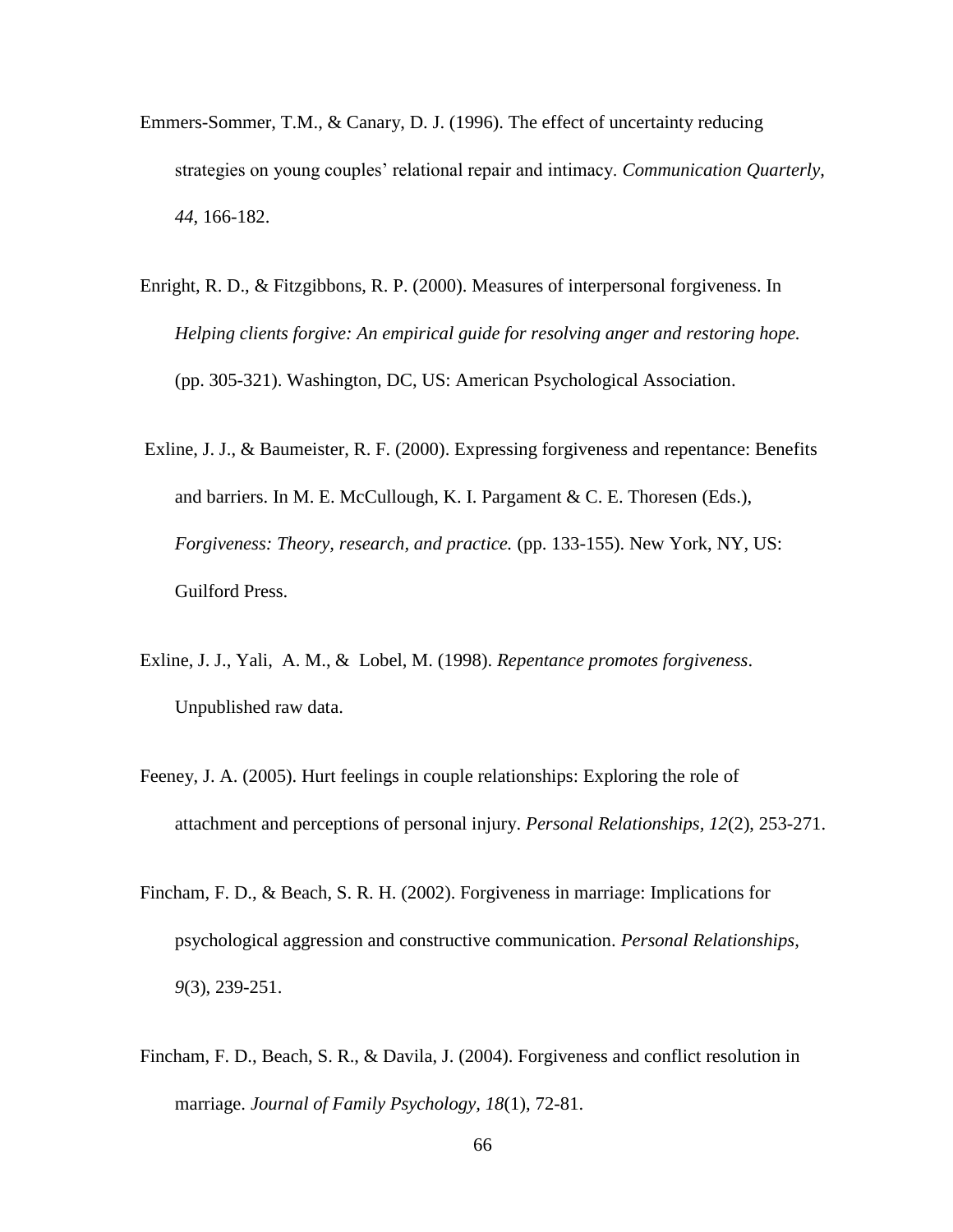- Fincham, F. D., Jackson, H., & Beach, S. R. H. (2005). Transgression severity and forgiveness: Different moderators for objective and subjective severity. *Journal of Social & Clinical Psychology, 24*(6), 860-875.
- Fincham, F. D., Paleari, F. G., & Regalia, C. (2002). Forgiveness in marriage: The role of relationship quality, attributions, and empathy. *Personal Relationships, 9*(1), 27-37.
- Finkel, E. J., Rusbult, C. E., Kumashiro, M., & Hannon, P. A. (2002). Dealing with betrayal in close relationships: Does commitment promote forgiveness? *Journal of Personality and Social Psychology, 82*(6), 956-974.
- Friesen, M. D., Fletcher, G. J. O., & Overall, N. C. (2005). A dyadic assessment of forgiveness in intimate relationships. *Personal Relationships, 12*(1), 61-77.
- Girard, M., Mullet, É, & Callahan, S. (2002). Mathematics of forgiveness. *American Journal of Psychology, 115*(3), 351-375.
- Gordon, K. C., Baucom, D. H., & Snyder, D. K. (2005). Forgiveness in couples: Divorce, infidelity, and couples therapy. In E. L. Worthington, (Ed.), *Handbook of Forgiveness.* (pp. 407-421). New York, NY: Routledge Taylor & Francis Group.

Gottman, J. M. (1979). *Marital Interaction.* New York: Academic Press.

Gottman, J. M. (1994). *What predicts divorce? The relationship between marital processes and marital outcomes*. Hillsdale, NJ, England: Lawrence Erlbaum Associates, Inc.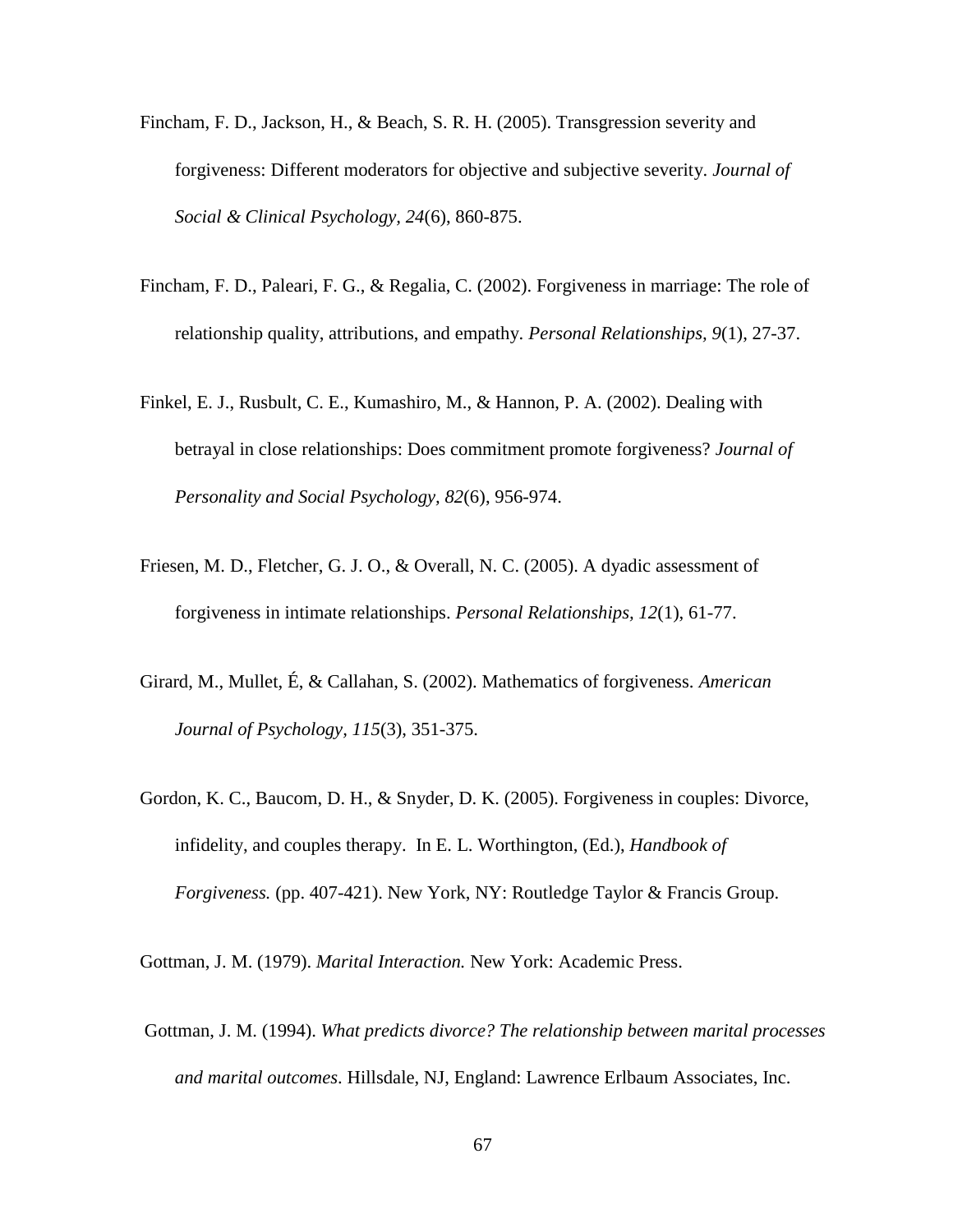- Hannon, P. A. (2001). *Perpetrator behaviour and forgiveness in close relationships.* Unpublished doctoral dissertation, University of North Carolina at Chapel Hill.
- Hargrave, T. D. (1994). *Families and forgiveness: Healing wounds in the intergenerational family*. Philadelphia, PA, US: Brunner/Mazel.
- Hodgins, H. S., & Liebeskind, E. (2003). Apology versus defense: Antecedents and consequences. *Journal of Experimental Social Psychology, 39*(4), 297-316.
- Holmes, J. G., & Murray, S. L. (1996). Conflict in close relationships. In E. T. Higgins, & A. W. Kruglanski (Eds.), *Social psychology: Handbook of basic principles.* (pp. 622- 654). New York, NY, US: Guilford Press.
- Kachadourian, L. K., Fincham, F., & Davila, J. (2004). The tendency to forgive in dating and married couples: The role of attachment and relationship satisfaction. *Personal Relationships, 11*(3), 373-393.
- Karremans, J. C., Van Lange, P. A., Ouwerkerk, J. W., & Kluwer, E. S. (2003). When forgiving enhances psychological well-being: The role of interpersonal commitment. *Journal of Personality and Social Psychology, 84*(5), 1011-1026.
- Karremans, J. C., & Van Lange, P. A. M. (2004). Back to caring after being hurt: The role of forgiveness. *European Journal of Social Psychology, 34*(2), 207-227.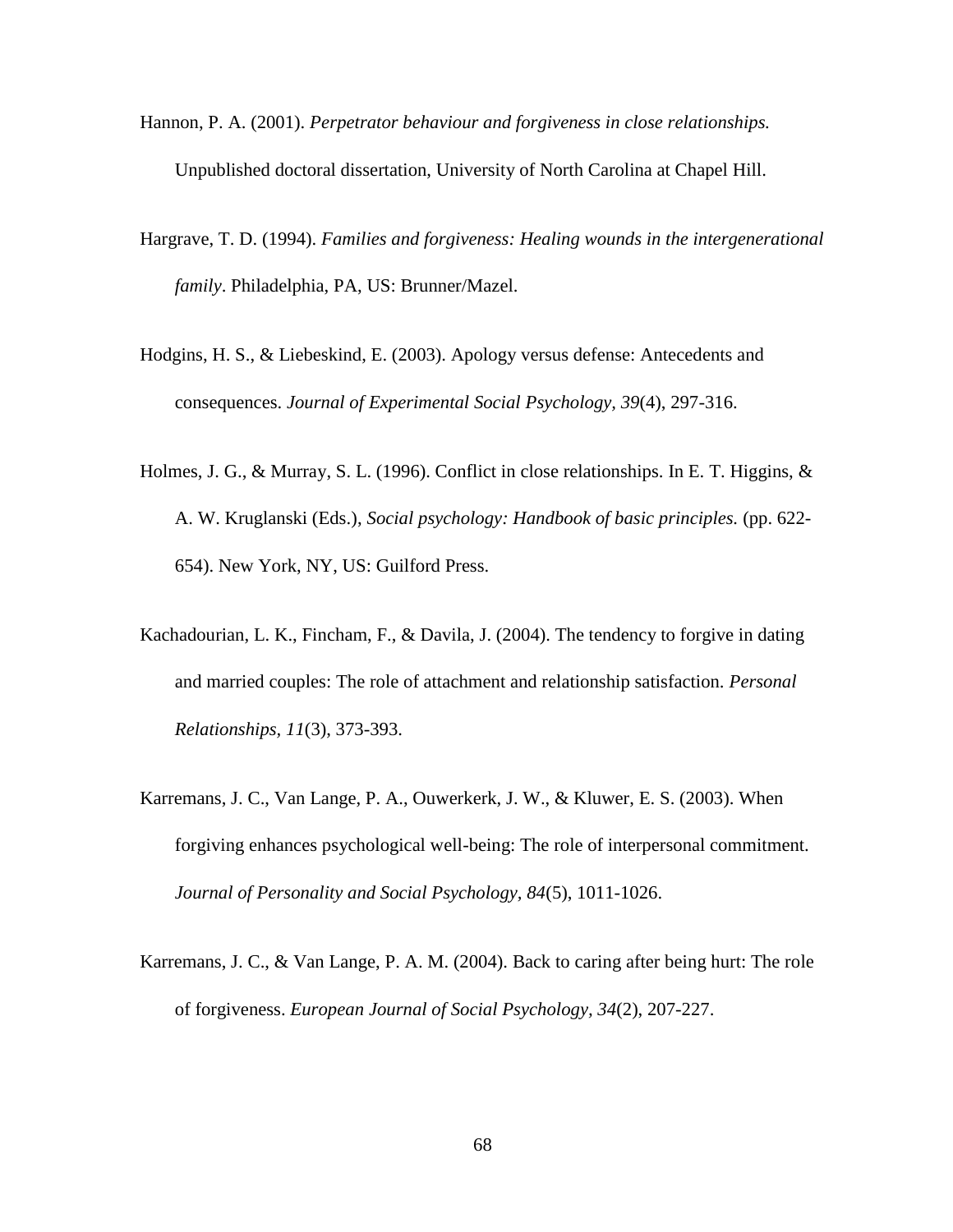- Kelley, D. L. (1998). The communication of forgiveness. *Communication Studies*, *49*(3), 255-271.
- Kelley, D. L., & Waldron, V. R. (2005). An investigation of forgiveness-seeking communication and relational outcomes. *Communication Quarterly, 53*(3), 339-358.
- Laurenceau, J., Barrett, L. F., & Pietromonaco, P. R. (1998). Intimacy as an interpersonal process: The importance of self-disclosure, partner disclosure, and perceived partner responsiveness in interpersonal exchanges. *Journal of Personality and Social Psychology, 74*(5), 1238-1251.
- Laurenceau, J., Barrett, L. F., & Rovine, M. J. (2005). The interpersonal process model of intimacy in marriage: A daily-diary and multilevel modeling approach. *Journal of Family Psychology, 19*(2), 314-323.
- Leary, M. R., Springer, C., Negel, L., Ansell, E., & Evans, K. (1998). The causes, phenomenology, and consequences of hurt feelings. *Journal of Personality and Social Psychology, 74*(5), 1225-1237.
- Maisel, N. C., Gable, S. L., & Strachman, A. (2008). Responsive behaviors in good times and in bad. *Personal Relationships, 15*(3), 317-338.
- McCullough, M. E., Rachal, K. C., Sandage, S. J., Worthington, E. L., Jr, Brown, S. W., & Hight, T. L. (1998). Interpersonal forgiving in close relationships: II. Theoretical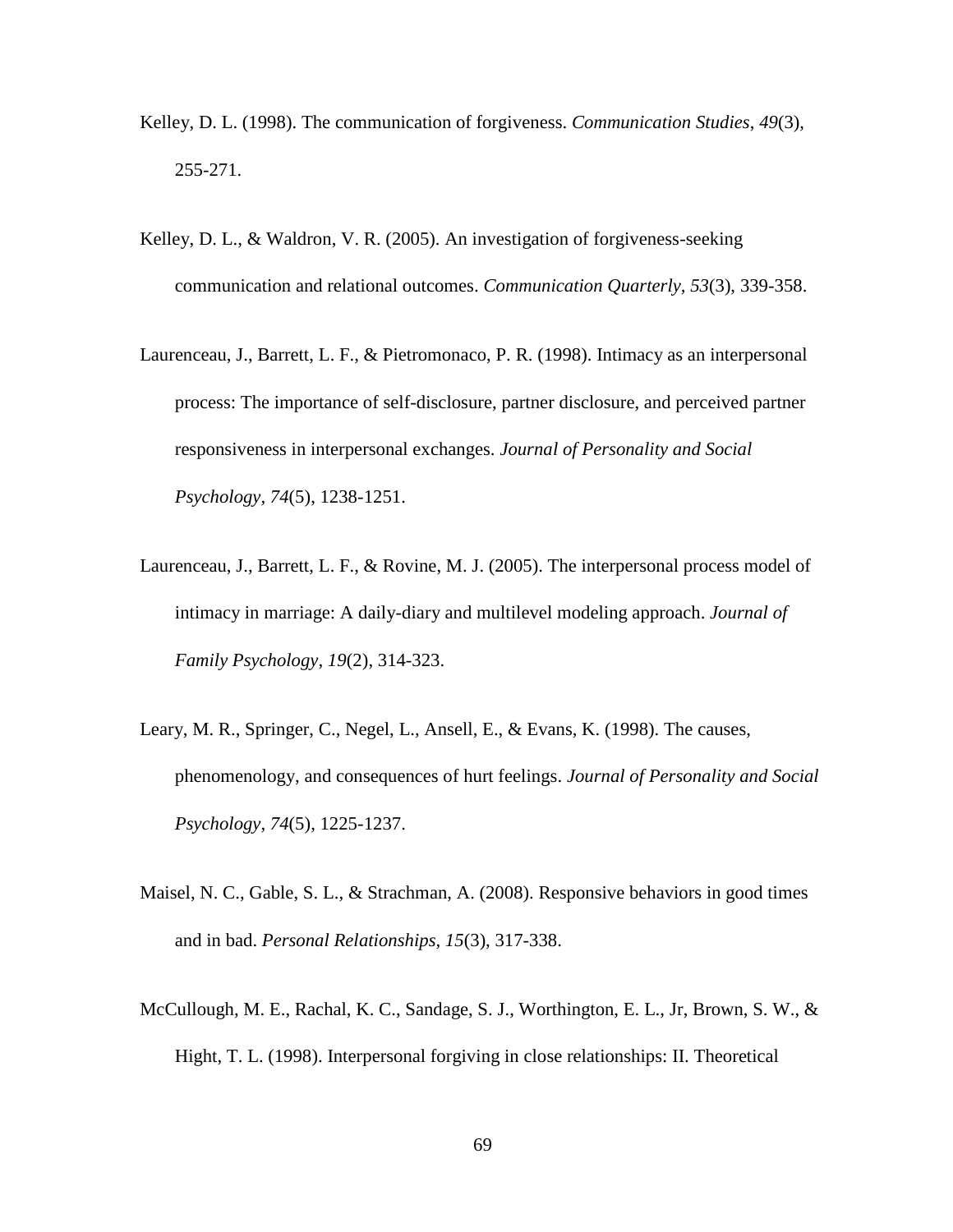elaboration and measurement. *Journal of Personality and Social Psychology, 75*(6), 1586-1603.

- McCullough, M. E., Worthington, E. L.,Jr, & Rachal, K. C. (1997). Interpersonal forgiving in close relationships. *Journal of Personality and Social Psychology, 73*(2), 321-336.
- McCullough, M. E., Pargament, K. I., & Thoresen, C. E. (2000). The psychology of forgiveness: History, conceptual issues, and overview. In M. E. McCullough, K. I. Pargament & C. E. Thoresen (Eds.), *Forgiveness: Theory, research, and practice.* (pp. 1-14). New York, NY, US: Guilford Press.
- Metts, S. (1994). Relational transgressions. In W. R. Cupach, & B. H. Spitzberg (Eds.), *The dark side of interpersonal communication.* (pp. 217-239). Hillsdale, NJ, England: Lawrence Erlbaum Associates, Inc.
- Norton, R. (1983). Measuring marital quality: A critical look at the dependent variable. *Journal of Marriage & the Family, 45*(1), 141-151.
- Ohbuchi, K., Kameda, M., & Agarie, N. (1989). Apology as aggression control: Its role in mediating appraisal of and response to harm. *Journal of Personality and Social Psychology, 56*(2), 219-227.
- Ohbuchi, K., & Takahashi, Y. (1994). Cultural styles of conflict management in Japanese and Americans: Passivity, covertness, and effectiveness of strategies. *Journal of Applied Social Psychology, 24*(15), 1345-1366.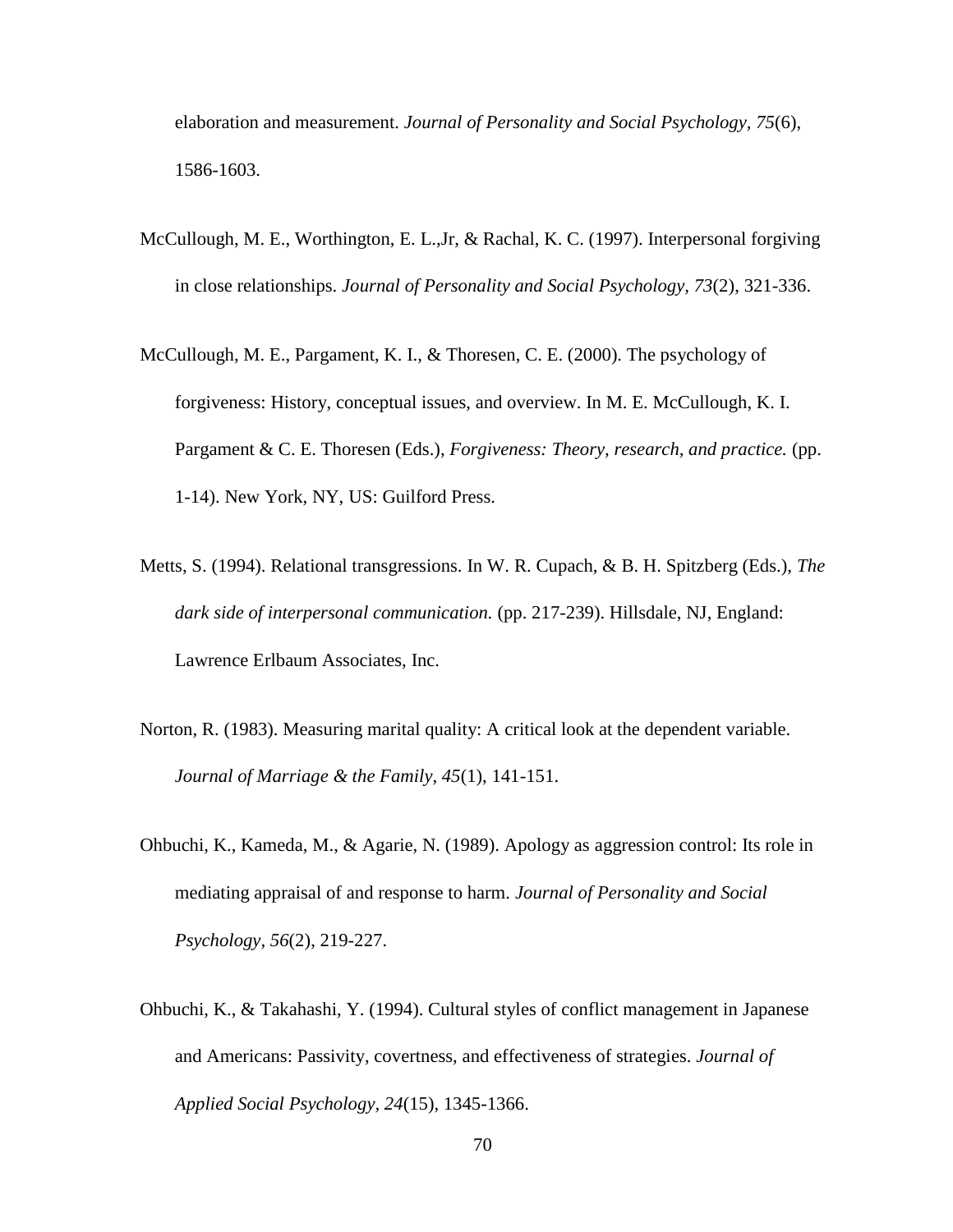- Paleari, F. G., Regalia, C., & Fincham, F. (2005). Marital quality, forgiveness, empathy, and rumination: A longitudinal analysis. *Personality and Social Psychology Bulletin, 31*(3), 368-378.
- Reis, H. T., Collins, W. A., & Berscheid, E. (2000). The relationship context of human behaviour and development. *Psychological Bulletin, 126*(6), 844-872.
- Reis, H. T., Clark, M. S., & Holmes, J. G. (2004). Perceived partner responsiveness as an organizing construct in the study of intimacy and closeness. In D. J. Mashek, & A. P. Aron (Eds.), *Handbook of closeness and intimacy.* (pp. 201-225). Mahwah, NJ, US: Lawrence Erlbaum Associates Publishers.
- Reis, H. T., & Patrick, B. C. (1996). Attachment and intimacy: Component processes. In E. T. Higgins, & A. W. Kruglanski (Eds.), *Social psychology: Handbook of basic principles.* (pp. 523-563). New York, NY, US: Guilford Press.
- Rogge, R. D., & Bradbury, T. N. (1999). Till violence does us part: The differing roles of communication and aggression in predicting adverse marital outcomes. *Journal of Consulting and Clinical Psychology, 67*(3), 340-351.
- Rusbult, C. E. (1980). Commitment and satisfaction in romantic associations: A test of the investment model. *Journal of Experimental Social Psychology, 16*, 172-186.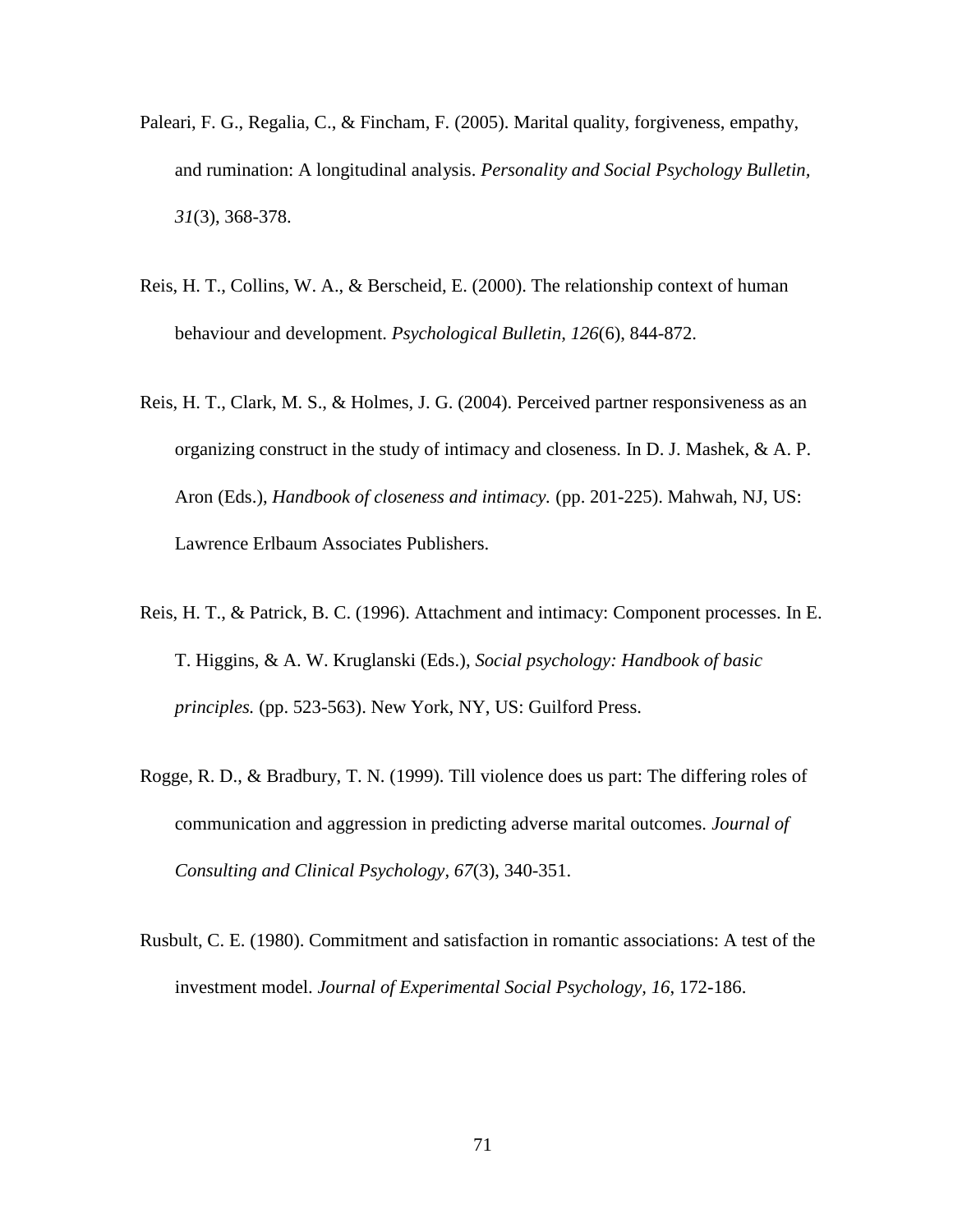- Rusbult, C. E., Hannon, P. A., Stocker, S. L., & Finkel, E.J. (2005). Forgiveness and relational repair. In E. L. Worthington, (Ed.), *Handbook of Forgiveness.* (pp. 185- 206). New York, NY: Routledge Taylor & Francis Group.
- Rusbult, C. E., Zembrodt, I. M., & Gunn, L. K. (1982). Exit, voice, loyalty, and neglect: Responses to dissatisfaction in romantic involvements. *Journal of Personality and Social Psychology, 43*(6), 1230-1242.
- Rye, M. S., & Pargament, K. I. (2002). Forgiveness and romantic relationships in college: Can it heal the wounded heart? *Journal of Clinical Psychology, 58*(4), 419-441.
- Sandage, S. J., Hill, P. C., & Vang, H. C. (2003). Toward a multicultural positive psychology: Indigenous forgiveness and Hmong culture. Counseling Psychologist, 31, 564-592.
- Scher, S. J., & Darley, J. M. (1997). How effective are the things people say to apologize? effects of the realization of the apology speech act. *Journal of Psycholinguistic Research, 26*(1), 127-140.
- Schmitt, M., Gollwitzer, M., Förster, N., & Montada, L. (2004). Effects of objective and subjective account components on forgiving. *Journal of Social Psychology, 144*(5), 465-485.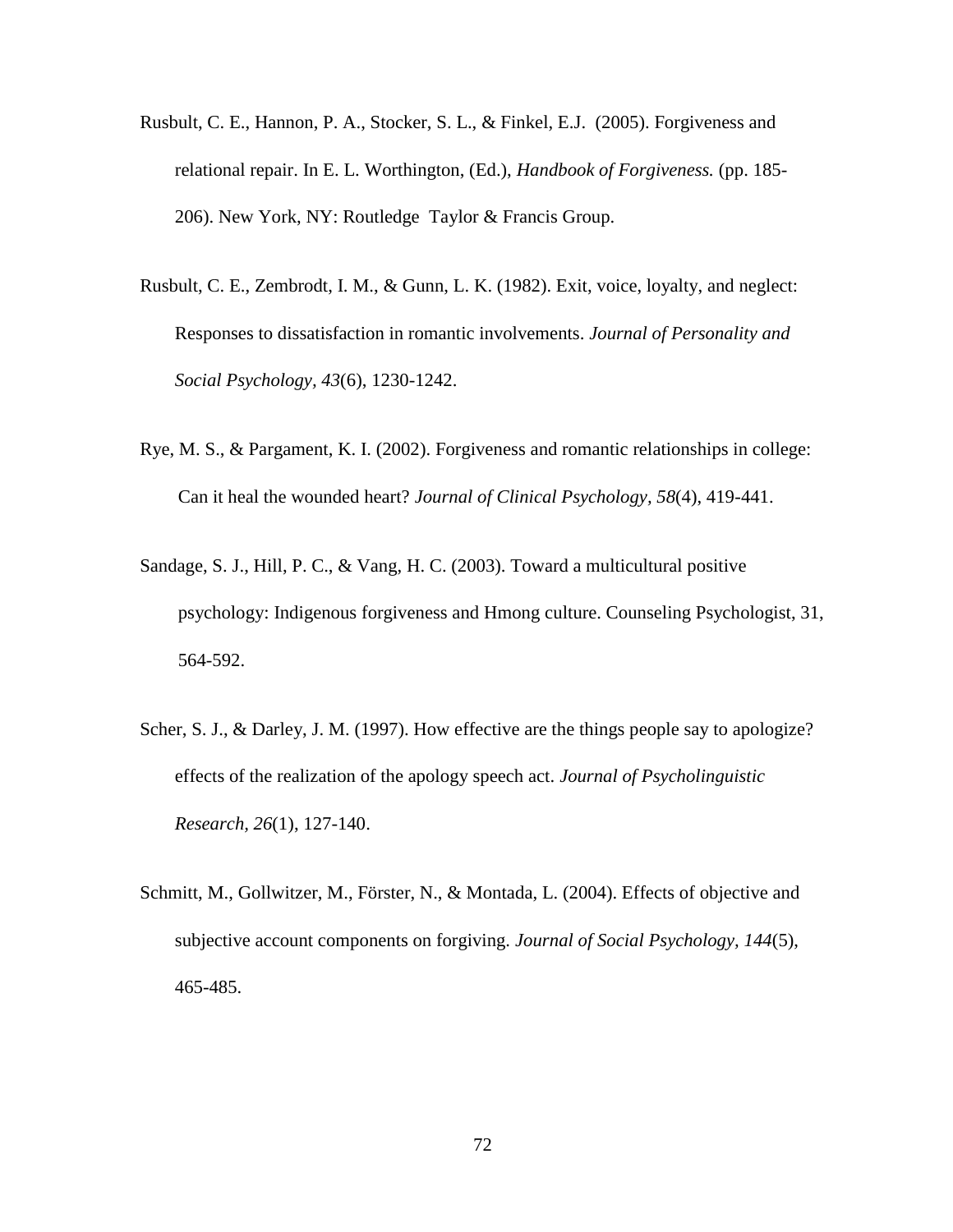- Skarlicki, D. P., Folger, R., & Gee, J. (2004). When social accounts backfire: The exacerbating effects of a polite message or an apology on reactions to an unfair outcome. *Journal of Applied Social Psychology, 34*(2), 322-341.
- Stanley, S. M., Markman, H. J., & Whitton, S. W. (2002). Communication, conflict and commitment: Insights on the foundations of relationship success from a national survey. *Family Process, 41*(4), 659-675.
- Tsang, J., McCullough, M. E., & Fincham, F. D. (2006). The longitudinal association between forgiveness and relationship closeness and commitment. *Journal of Social & Clinical Psychology, 25*(4), 448-472.
- Waldron, V. R., & Kelley, D. L. (2005). Forgiving communication as a response to relational transgressions. *Journal of Social and Personal Relationship*, 22(6), 723-742.
- Weiner, B. (1995). *Judgments of responsibility: A foundation for a theory of social conduct*. New York, NY, US: Guilford Press.
- Weiner, B., Graham, S., Peter, O., & Zmuidinas, M. (1991). Public confession and forgiveness. *Journal of Personality, 59*(2), 281-312.
- Worthington, E. L. (1998). An empathy-humility-commitment model of forgiveness applied within family dyads. *Journal of Family Therapy.(Special Issue: Forgiveness in Families and Family Therapy, 20*(1), 59-76.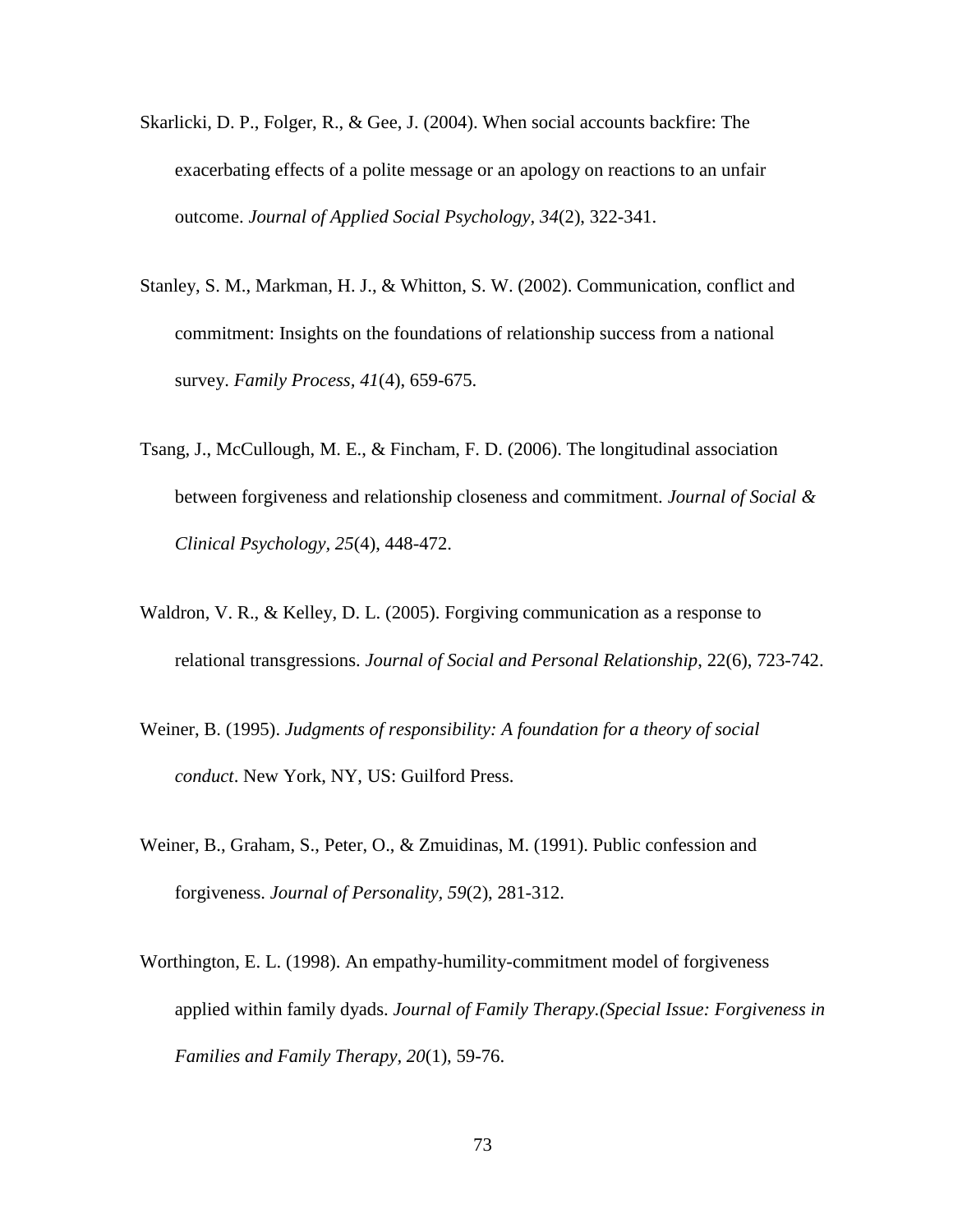- Worthington, E. L., Jr. (2003). *Forgiving and reconciling.* Downers Grove, IL: Intervarsity Press.
- Zechmeister, J. S., Garcia, S., Romero, C., & Vas, S. N. (2004). Don't apologize unless you mean it: A laboratory investigation of forgiveness and retaliation. *Journal of Social & Clinical Psychology, 23*(4), 532-564.
- Zechmeister, J. S., & Romero, C. (2002). Victim and offender accounts of interpersonal conflict: Autobiographical narratives of forgiveness and unforgiveness. *Journal of Personality and Social Psychology, 82*(4), 675-686.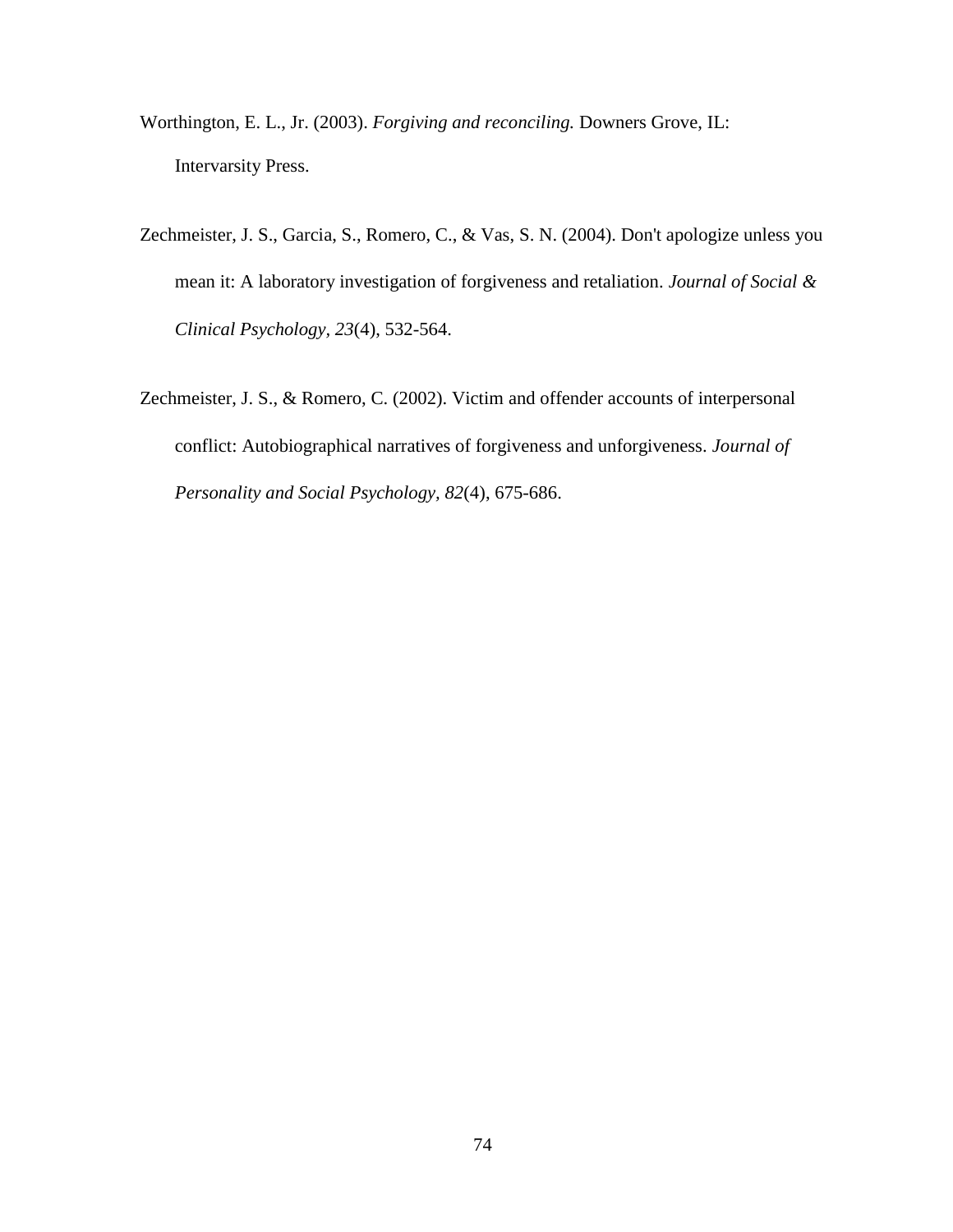## Appendices

## Appendix A: Instructions for Description of Hurtful Event

In the following section, we will ask you to recall and describe an event in which your partner's attitudes, actions or words made you feel distressed in some way (e.g. caused sadness, hurt, embarrassment, anger, etc…) *and* for which he/she made an effort to seek your forgiveness for their actions. Please *carefully* read over the following instructions before choosing and describing an event.

## Instructions

Most couples will experience conflict during the course of their relationship, in which one or both partners" words, actions or attitudes were distressful in some way (e.g., caused sadness, hurt, anger, embarrassment). In the aftermath of a conflict, partners will often make an effort to reconnect and make up for the distress that their actions, words, or attitudes may have caused their partner.

People may seek forgiveness from their romantic partners in many different ways. They may seek forgiveness through their words and actions, and these may be delivered directly or indirectly. Also, when seeking forgiveness, people may offer words and actions toward the person from whom they seek forgiveness or they may also direct their words and actions toward trusted others (e.g., immediate/extended family, friends, spiritual/religious leader, other respected member of their community).

We would like you to tell us about the ways in which your romantic partner sought forgiveness from you after he/she hurt you in some way. To begin, please think about an event in which your partner's attitudes, actions or words made you feel distressed in some way (e.g., caused sadness, hurt, anger, embarrassment) AND for which he/she made an effort to seek your forgiveness for their actions. The event should have occurred anytime **within the last year**, it should be **specific**, and you should feel that it is still somewhat **unresolved**. By unresolved we mean that you may still be experiencing lingering negative feelings and thoughts about this event and about your partner"s actions —to a certain extent, you have not completely "let it go."

[Note: It may be a major or a minor conflict, it may have occurred in a private and/or public setting, and it may have involved other people either directly and/or indirectly. Keep in mind that the event that we ask you to recall is one that must be, to a certain extent, unresolved (i.e., anywhere from not at all resolved to very much, but not completely, resolved). ]

Sometimes it may take a few minutes to think of an incident. The event could include the following or anything else you may think of...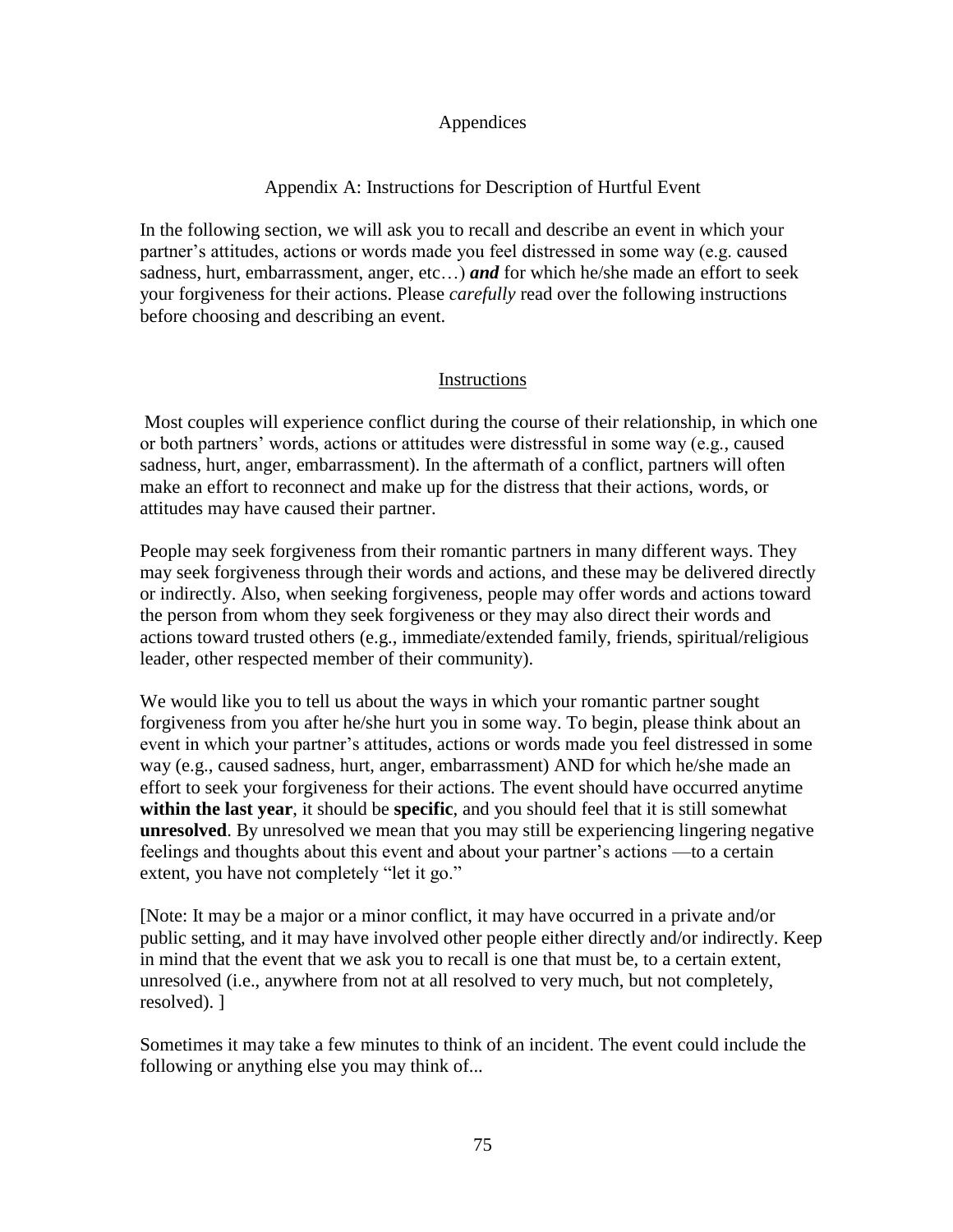- He/she criticized me inappropriately or unfairly.
- He/she did not fulfill a responsibility or obligation that was important to me or our relationship
- He/she did something that embarrassed me in public or in private
- He/she forgot a significant event
- He/she was insensitive towards me in some way
- He/she did not fulfill a promise he/she made to me or to someone that was close to me
- He/she did not support me when I needed him/her
- He/she did not share something of importance with me
- He/she was not attentive or responsive to my feelings and/or concerns
- He/she acted in a financially irresponsible way
- He/she did something that disrespected me or a close other (e.g. family member, friend) in some way
- He/she was dishonest with me about something
- He/she did something that undermined our relationship, or my relationship with others
- He/she did something that undermined my interests, values, and/or goals
- Other

If you recall more than one unresolved conflict, choose the one which you can recall with the most detail. That is, choose the event that you can best recall the details of the event, including when and where it occurred and what you and your partner said and did about the event.

Once you have a recent, unresolved event in mind take a few minutes to think about the details and circumstances of the incident. When and where did it occur? Who was present? What did you say and do? What did your partner say and do?

Please note: If you are having difficulty recalling the details of this event, please return to list above and choose another event that you are better able to recall.

Once you have chosen the event, write a brief description of this event below.

When did the event take place?\_\_\_\_\_\_\_\_\_\_\_\_\_\_\_\_\_\_\_\_\_\_\_\_\_\_\_\_\_\_\_\_\_\_\_\_\_\_\_\_\_\_\_\_\_\_\_\_

Where did the event take place?\_\_\_\_\_\_\_\_\_\_\_\_\_\_\_\_\_\_\_\_\_\_\_\_\_\_\_\_\_\_\_\_\_\_\_\_\_\_\_\_\_\_\_\_\_\_\_

Who was present during the event?\_\_\_\_\_\_\_\_\_\_\_\_\_\_\_\_\_\_\_\_\_\_\_\_\_\_\_\_\_\_\_\_\_\_\_\_\_\_\_\_\_\_\_\_\_

What happened? (in a few sentences explain what happened and what your partner said or did that was distressful)

In a few sentences, please explain WHY your partner"s behaviours were distressful to you. That is, what did your words and actions mean to you?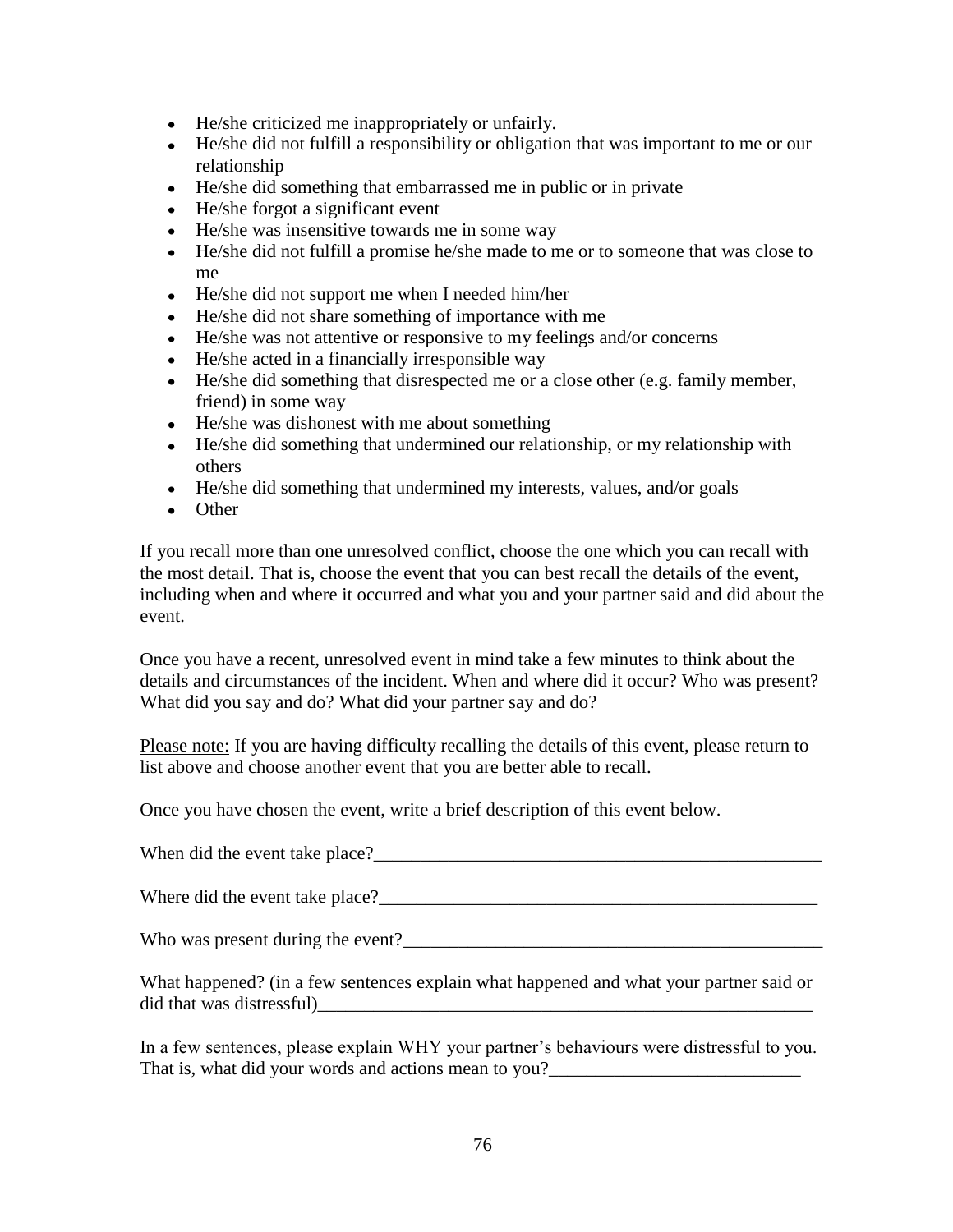# Appendix B: Forgiveness-Seeking Inventory

Below is a list of specific messages that people might verbally communicate when they try to seek forgiveness from their partner. These verbal messages can be in the form of spoken words, written words or both.

*To seek your forgiveness, did your partner do the following behaviours?* (Note: Remember that all of the items below refer to VREBAL behaviours, using SPOKEN or WRITTEN WORDS)

|    | 1. Expressed his/her feelings of remorse (e.g., guilt, shame,<br>embarrassment) and regret for this incident.                                                                                                                                     | Yes | No             |
|----|---------------------------------------------------------------------------------------------------------------------------------------------------------------------------------------------------------------------------------------------------|-----|----------------|
|    | 2. Expressed that he/she accepted some responsibility for his/her<br>actions                                                                                                                                                                      | Yes | N <sub>0</sub> |
|    | 3. Tried to get you to understand the circumstances that led to<br>his/her actions (rationalized why they did what they did.)                                                                                                                     | Yes | N <sub>o</sub> |
|    | 4. Tried to justify his/her actions as a reasonable response to your<br>behaviors and/or reactions.                                                                                                                                               | Yes | N <sub>o</sub> |
|    | 5. Reminded you of a time when you made a similar mistake and<br>he/she forgave you as a way to get you to show him/her some<br>compassion and understanding.                                                                                     | Yes | N <sub>o</sub> |
|    | 6. Asked you to forgive his/her actions because he/she is "only"<br>human" and humans make mistakes.                                                                                                                                              | Yes | N <sub>o</sub> |
|    | 7. Promised you that he/she would not repeat their actions in the<br>future.                                                                                                                                                                      | Yes | N <sub>o</sub> |
|    | 8. Promised you that he/she would "make it up to you" (e.g.,<br>would do something nice or extra for you)                                                                                                                                         | Yes | N <sub>o</sub> |
| 9. | Tried to gain your sympathy by telling you about the negative<br>impact this incident may have had on him/her (e.g., they could<br>not stop thinking about it, have had trouble working or<br>socializing, feel less respect for himself/herself) | Yes | No             |
|    | 10. Told you that he/she has learned from this incident (e.g.,<br>understands you better, understands his/her role in the<br>relationship better).                                                                                                | Yes | N <sub>o</sub> |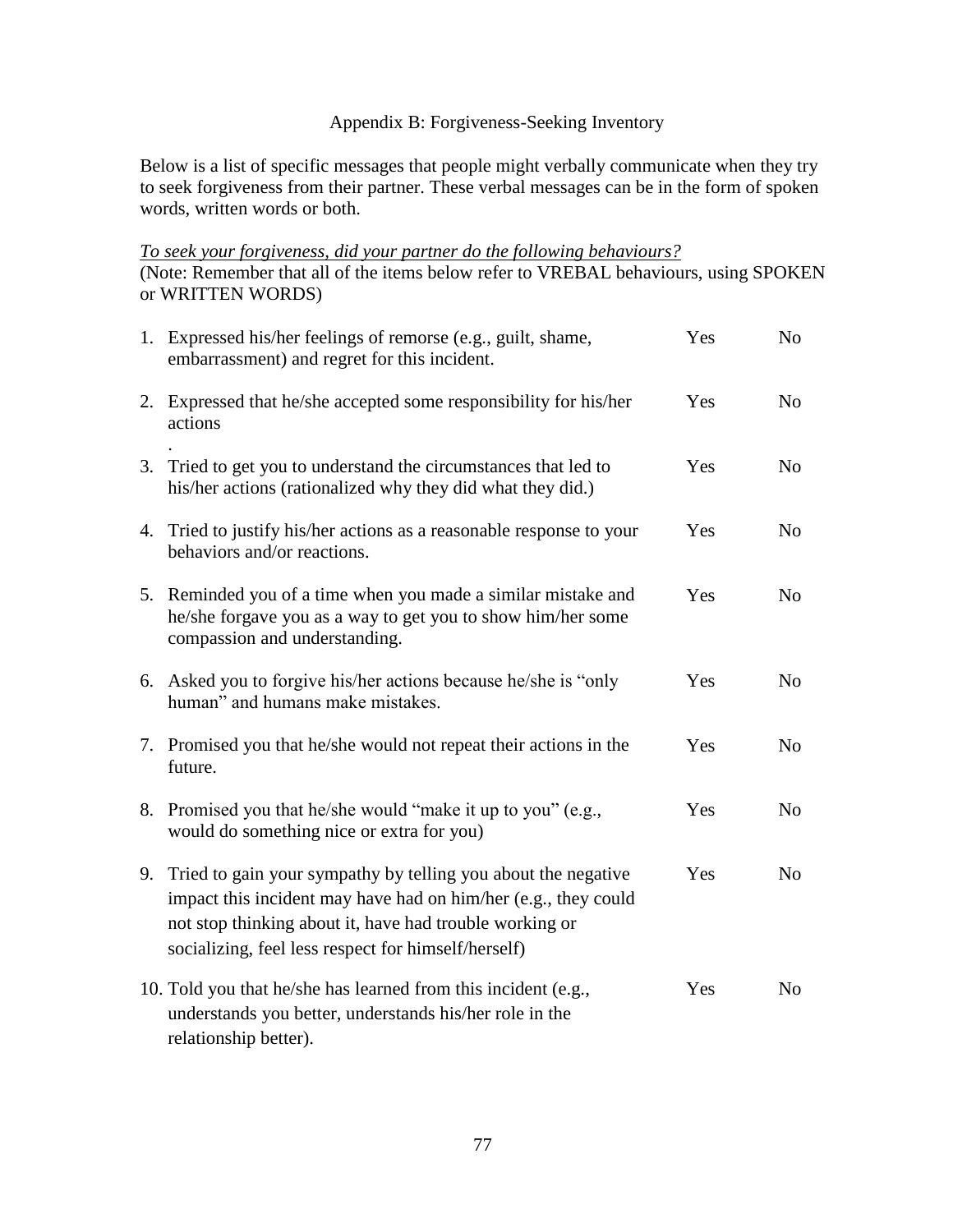| 11. Told you that this incident may have been a "good thing"<br>because it can strengthen his/her relationship with you.                                                                                                                              | Yes | N <sub>o</sub> |
|-------------------------------------------------------------------------------------------------------------------------------------------------------------------------------------------------------------------------------------------------------|-----|----------------|
| 12. Told you to look on the " bright side" of things so as to de-<br>emphasize the negative consequences of the event (e.g., "it<br>could have been worse")                                                                                           | Yes | N <sub>o</sub> |
| 13. Acknowledged the impact that this conflict may have had on<br>your emotional well-being (e.g., expressed recognition of how<br>the conflict made you feel).                                                                                       | Yes | N <sub>o</sub> |
| 14. Acknowledged the impact that this conflict may have had on<br>your work or social functioning (e.g., expressed recognition of<br>how the conflict may have impacted you on a daily level)                                                         | Yes | N <sub>o</sub> |
| 15. Acknowledged the impact that this conflict may have had on<br>your relationship with him/her                                                                                                                                                      | Yes | N <sub>o</sub> |
| 16. Expressed an understanding of your feelings and thoughts about<br>the event.                                                                                                                                                                      | Yes | N <sub>o</sub> |
| 17. Told you that it was not his/her intention to hurt you in any way,<br>and that he/she loved you, cared for you and/or respected you.                                                                                                              | Yes | N <sub>o</sub> |
| 18. Told you that he/she loved you and/or cared for you in the hopes<br>of appeasing you or smoothing things over.                                                                                                                                    | Yes | N <sub>o</sub> |
| 19. Took a critical view of him/herself or of his/her actions when<br>discussing the event with you (e.g., "What I did was stupid,<br>"What I did was shameful", "I have dishonored myself", "This<br>shows that I can't do things like this right"). | Yes | N <sub>o</sub> |
| 20. Gave you a compliment about a unique or special aspect of your<br>personality in the hopes of appeasing you or smoothing things<br>over.                                                                                                          | Yes | N <sub>0</sub> |
| 21. Gave you a compliment about your physical appearance in the<br>hopes of appeasing you or smoothing things over.                                                                                                                                   | Yes | N <sub>o</sub> |
| 22. Praised you or expressed appreciation of something you did in<br>the hopes of appeasing you or smoothing things over.                                                                                                                             | Yes | No             |
| 23. Made "small talk" with you more than he/she usually does in the<br>hopes of smoothing things over and reconnecting with you.                                                                                                                      | Yes | N <sub>o</sub> |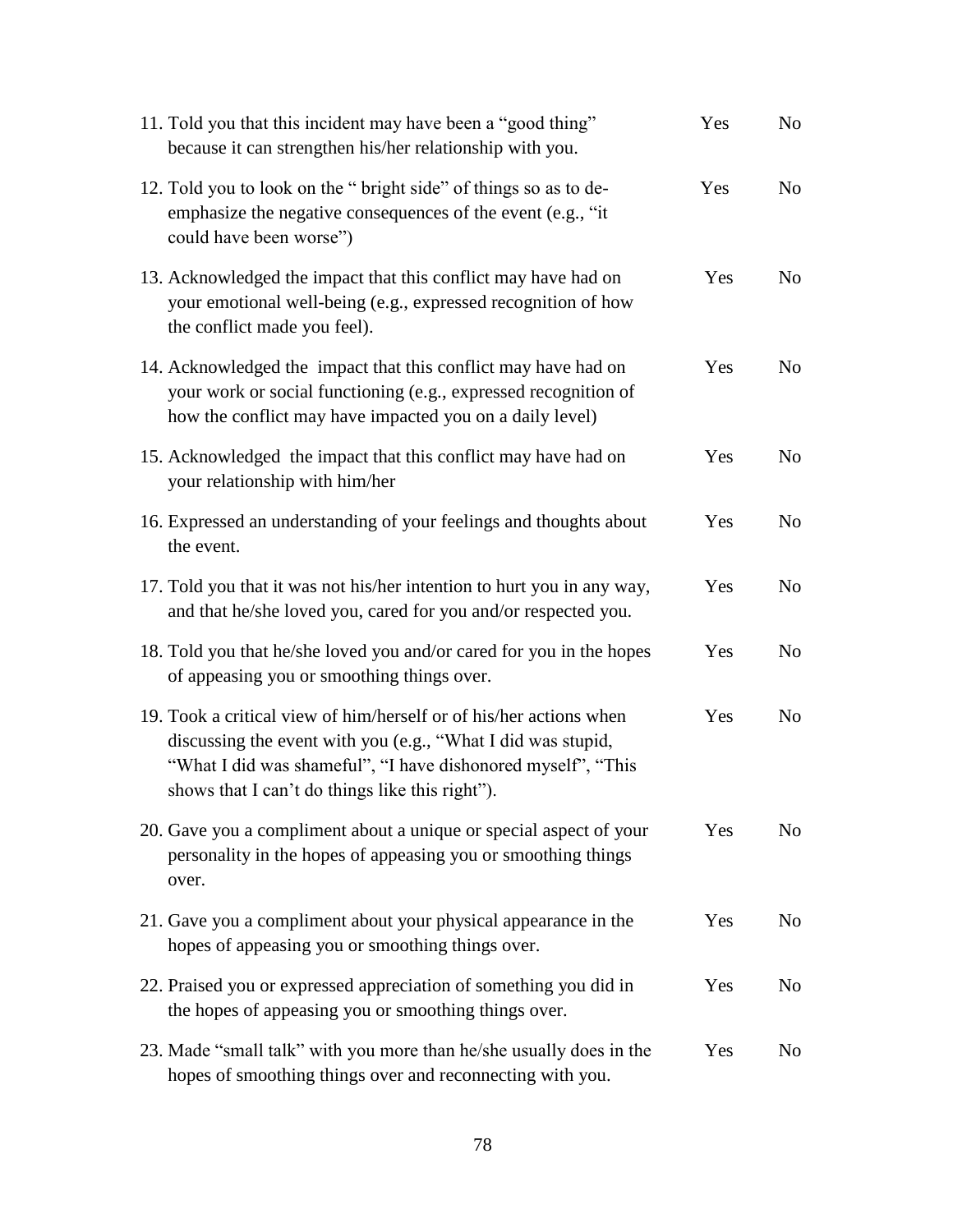| 24. Expressed a plan to "work on" certain things (e.g., behaviors,<br>routines, attitude) in order to prevent the conflict from<br>reoccurring.                                                                          | Yes | N <sub>0</sub> |
|--------------------------------------------------------------------------------------------------------------------------------------------------------------------------------------------------------------------------|-----|----------------|
| 25. Expressed affection for you by calling you a special name (e.g.,<br>personalized name or "honey," "baby," "sweetie," or any other<br>"special" name) to appease you or smooth things over.                           | Yes | N <sub>o</sub> |
| 26. Quoted or made references to a religious or cultural teaching (e.g.<br>proverb) which contained themes of conflict and forgiveness                                                                                   | Yes | N <sub>0</sub> |
| 27. Acknowledged that he/she made a mistake or that his/her actions<br>were wrong.                                                                                                                                       | Yes | N <sub>0</sub> |
| 28. Reassured you that "things would be ok," without directly talking<br>about the conflict.                                                                                                                             | Yes | N <sub>0</sub> |
| 29. Expressed the importance he/she placed on their relationship with<br>you, without talking directly about the conflict.                                                                                               | Yes | N <sub>0</sub> |
| 30. Asked you to help him/her understand where he/she had gone<br>wrong and how to "fix" it.                                                                                                                             | Yes | N <sub>0</sub> |
| 31. Used an explicit apology for his/her actions by using phrases<br>such as "I am sorry", "I apologize", or "Please accept my<br>apology".                                                                              | Yes | N <sub>o</sub> |
| 32. Requested forgiveness directly from you by using phrases such<br>as "Please forgive me", "I hope you can forgive me", "Can you<br>forgive me?"                                                                       | Yes | N <sub>0</sub> |
| 33. Requested your forgiveness by using phrases such as "I hope you<br>can give me another chance," "Can we go back to the way things<br>were before?" "I hope you will understand," "I hope we can work<br>things out". | Yes | No             |
| 34. Initiated or maintained a level of conversation with you to make<br>things go back to "normal" again.                                                                                                                | Yes | No             |
| 35. Used jokes or humor to make you laugh in the hopes of<br>smoothing things over or reconnecting with you.                                                                                                             | Yes | No             |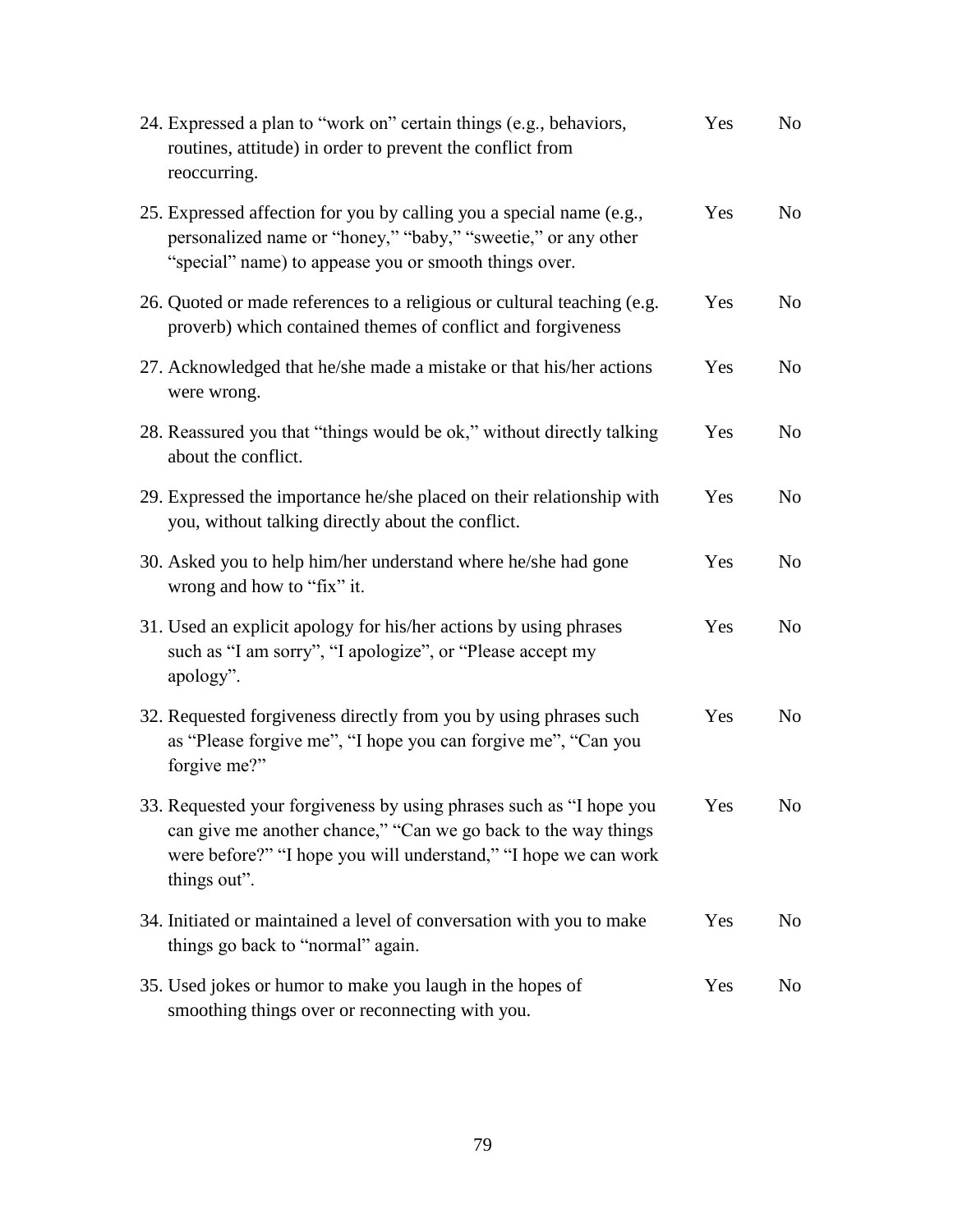Some people will use their ACTIONS in an effort to seek forgiveness from their partner.

For each item below, indicate whether or not your partner engaged in the specified behavior to seek forgiveness for the conflict you described.

# *To seek forgiveness, did your partner do the following behaviors?*

|    | 1. Spent more time doing things with you than he/she usually<br>does.                                                                                                                                                         | Yes | No             |
|----|-------------------------------------------------------------------------------------------------------------------------------------------------------------------------------------------------------------------------------|-----|----------------|
|    | 2. Distanced himself/herself from you more than he/she usually<br>does in order to "give you your space."                                                                                                                     | Yes | N <sub>o</sub> |
| 3. | Spent more "alone" time with you than he/she usually does.                                                                                                                                                                    | Yes | N <sub>o</sub> |
|    | 4. Bought you a romantic gift(s).                                                                                                                                                                                             | Yes | N <sub>o</sub> |
| 5. | Gave or lent you something which was of great personal<br>importance or sentimental value to him/her.                                                                                                                         | Yes | N <sub>o</sub> |
|    | 6. Did something which they hoped would remind you of the<br>good times you have spent together as a couple (e.g., looking<br>at pictures of a trip you took together, played a song you<br>associate with your relationship) | Yes | N <sub>o</sub> |
|    | 7. Took over one or more of your responsibilities or chores (e.g.,<br>getting the car washed, cleaning the dishes, taking out the<br>garbage).                                                                                | Yes | No             |
|    | 8. Bought you something which is practical that you can use for a<br>job or other responsibility you have.                                                                                                                    | Yes | N <sub>o</sub> |
|    | 9. Did something for you that he/she normally dislikes doing.                                                                                                                                                                 | Yes | N <sub>o</sub> |
|    | 10. Took initiative to help you with something that he/she usually<br>would not do unless you asked him/her to help you.                                                                                                      | Yes | N <sub>o</sub> |
|    | 11. Offered to do some activity that both of you normally enjoy<br>doing together to remind you of the good times you can have<br>as a couple.                                                                                | Yes | N <sub>o</sub> |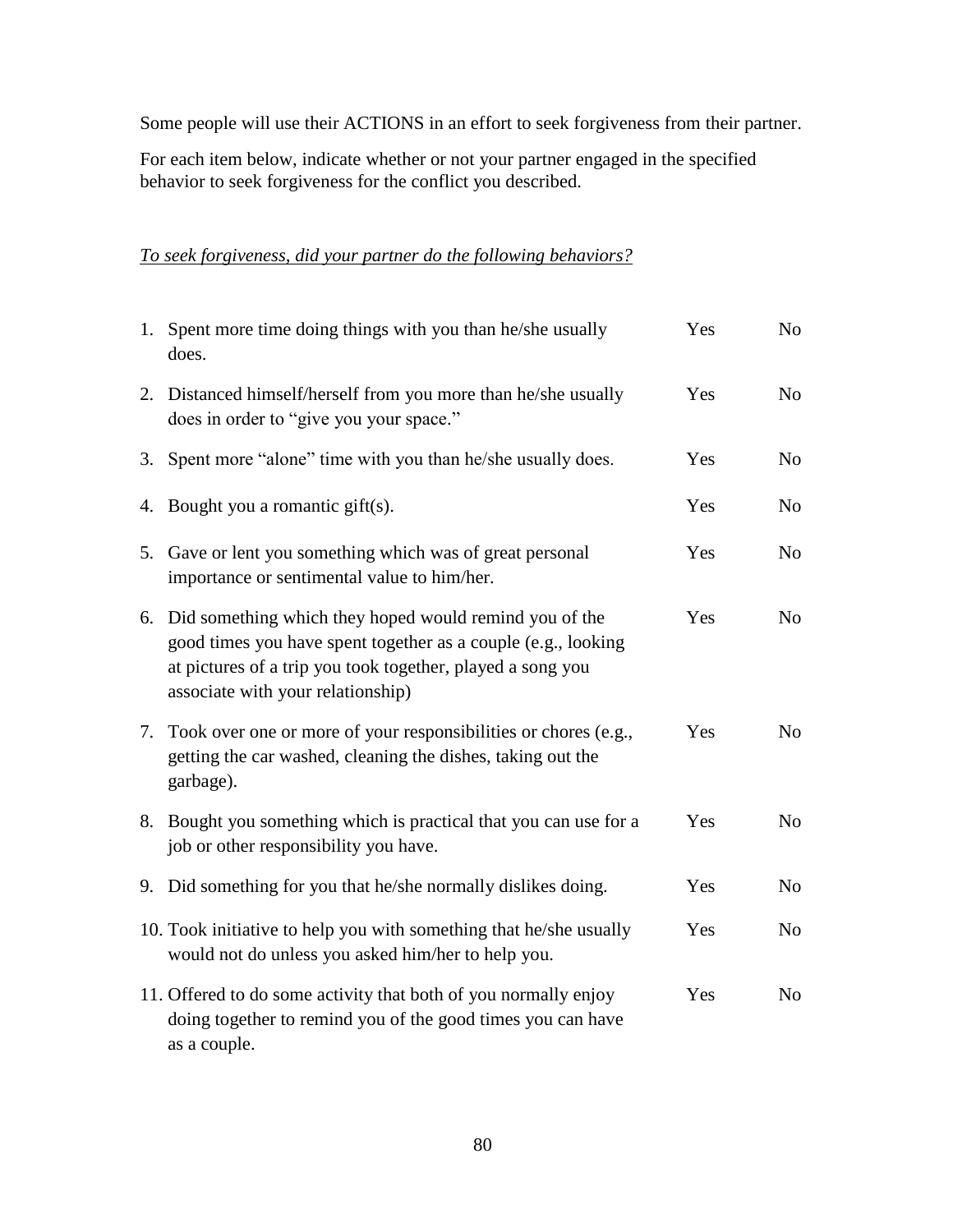| 12. Did something for you that he/she has usually never agreed to<br>do in the past, even when you have asked him/her to.                                          | Yes | N <sub>o</sub> |
|--------------------------------------------------------------------------------------------------------------------------------------------------------------------|-----|----------------|
| 13. Offered to do something for you so that you could have a<br>break or a rest.                                                                                   | Yes | N <sub>o</sub> |
| 14. Asked you to do something with him/her that they usually<br>prefer to do alone so as to repair the relationship or get close<br>again.                         | Yes | N <sub>o</sub> |
| 15. "Backed down" or "bit his/her tongue" more than usual in<br>other situations where he/she did not agree with you.                                              | Yes | N <sub>o</sub> |
| 16. Showed restraint from doing or saying something which he/she<br>thought might upset you.                                                                       | Yes | N <sub>o</sub> |
| 17. Showed restraint from doing or saying something when he/she<br>seemed upset with you.                                                                          | Yes | N <sub>o</sub> |
| 18. Compromised more with you than he/she usually does.                                                                                                            | Yes | N <sub>o</sub> |
| 19. Tried to do better than he/she usually does at fulfilling his/her<br>normal responsibilities to you and/or your relationship.                                  | Yes | N <sub>o</sub> |
| 20. Tried to work harder than he/she usually does at fulfilling<br>normal responsibilities to others and in other areas of life (e.g.<br>work).                    | Yes | N <sub>o</sub> |
| 21. Tried to do something that he/she knows would make you<br>proud of him/her.                                                                                    | Yes | N <sub>o</sub> |
| 22. Sought your advice and guidance for things more than he/she<br>usually does.                                                                                   | Yes | No             |
| 23. Respected your pace in wanting to resume normal interaction<br>with your again, even thought it is not the way he/she normally<br>prefers to resolve conflict. | Yes | N <sub>o</sub> |
| 24. Tried to carry out your "normal" relationship routines and<br>duties just as they existed before the conflict.                                                 | Yes | N <sub>o</sub> |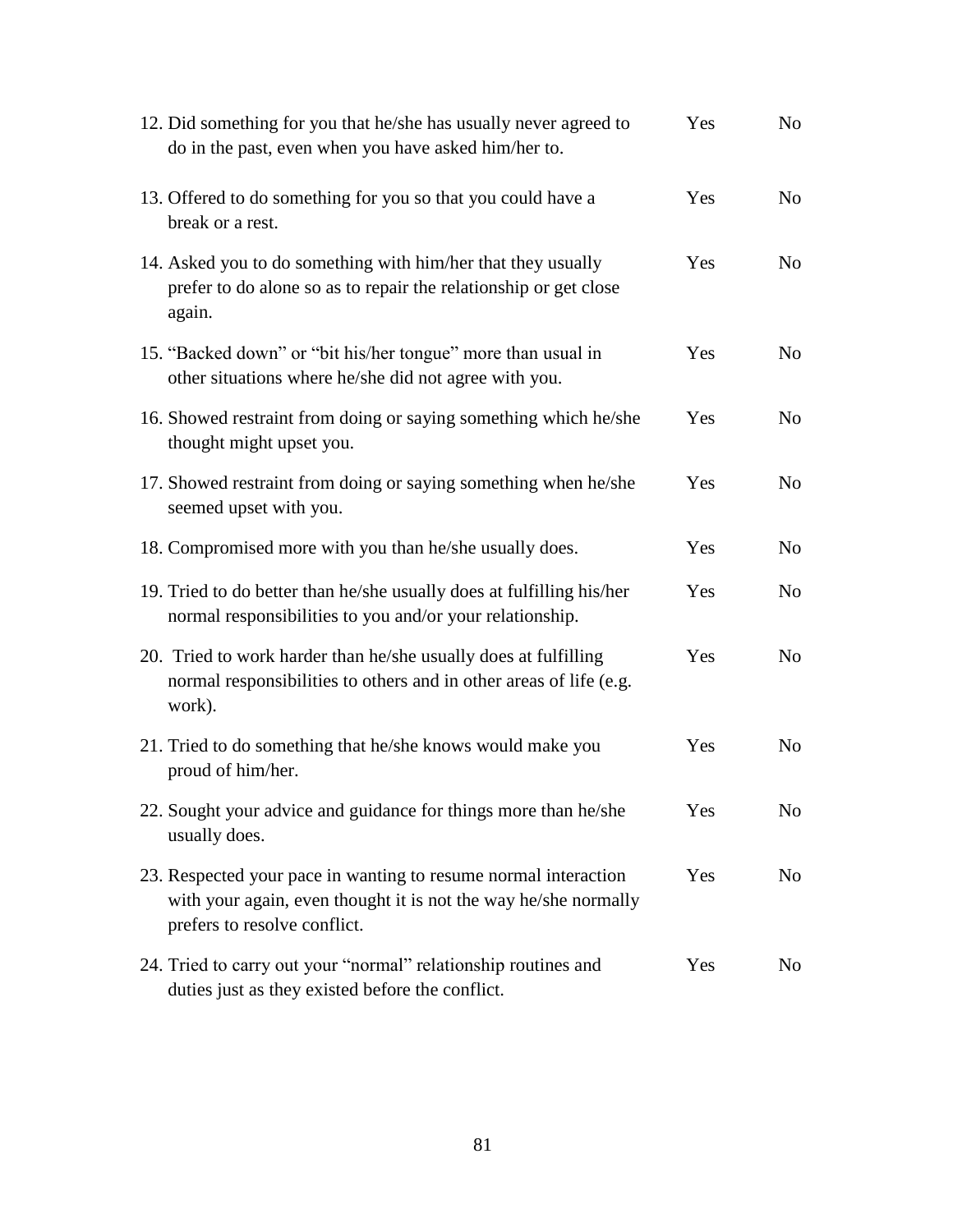| 25. Gave you more physical affection than he/she usually does to<br>smooth things over (e.g., hug, hold hands, squeeze shoulder,<br>touch face, other light touch)                                                     | Yes | No.            |
|------------------------------------------------------------------------------------------------------------------------------------------------------------------------------------------------------------------------|-----|----------------|
| 26. Tried to be sexually intimate with you.                                                                                                                                                                            | Yes | N <sub>0</sub> |
| 27. Demonstrated in action that they were actively "working on,"<br>trying to change, or trying to "fix" the<br>behaviours/routines/attitudes that were linked to the conflict.                                        | Yes | N <sub>o</sub> |
| 28. Prepared a special meal for you in order to smooth things over<br>and show he/she cares.                                                                                                                           | Yes | N <sub>0</sub> |
| 29. Performed a specific ritual or series of actions that is typical<br>of your culture when seeking forgiveness from others.                                                                                          | Yes | N <sub>o</sub> |
| 30. Performed a specific ritual or series of actions that is typical<br>of your partner's culture when seeking forgiveness from<br>others.                                                                             | Yes | N <sub>0</sub> |
| 31. Took part in a religious or spiritual ritual/ceremony (e.g.<br>confession) in order to absolve themselves from his/her part in<br>the conflict.                                                                    | Yes | N <sub>o</sub> |
| 32. Asked you to participate with him/her in a cultural ritual or<br>religious/spiritual activity that would facilitate the process of<br>forgiveness and reconnection between the two of you (e.g.<br>going to mass). | Yes | N <sub>o</sub> |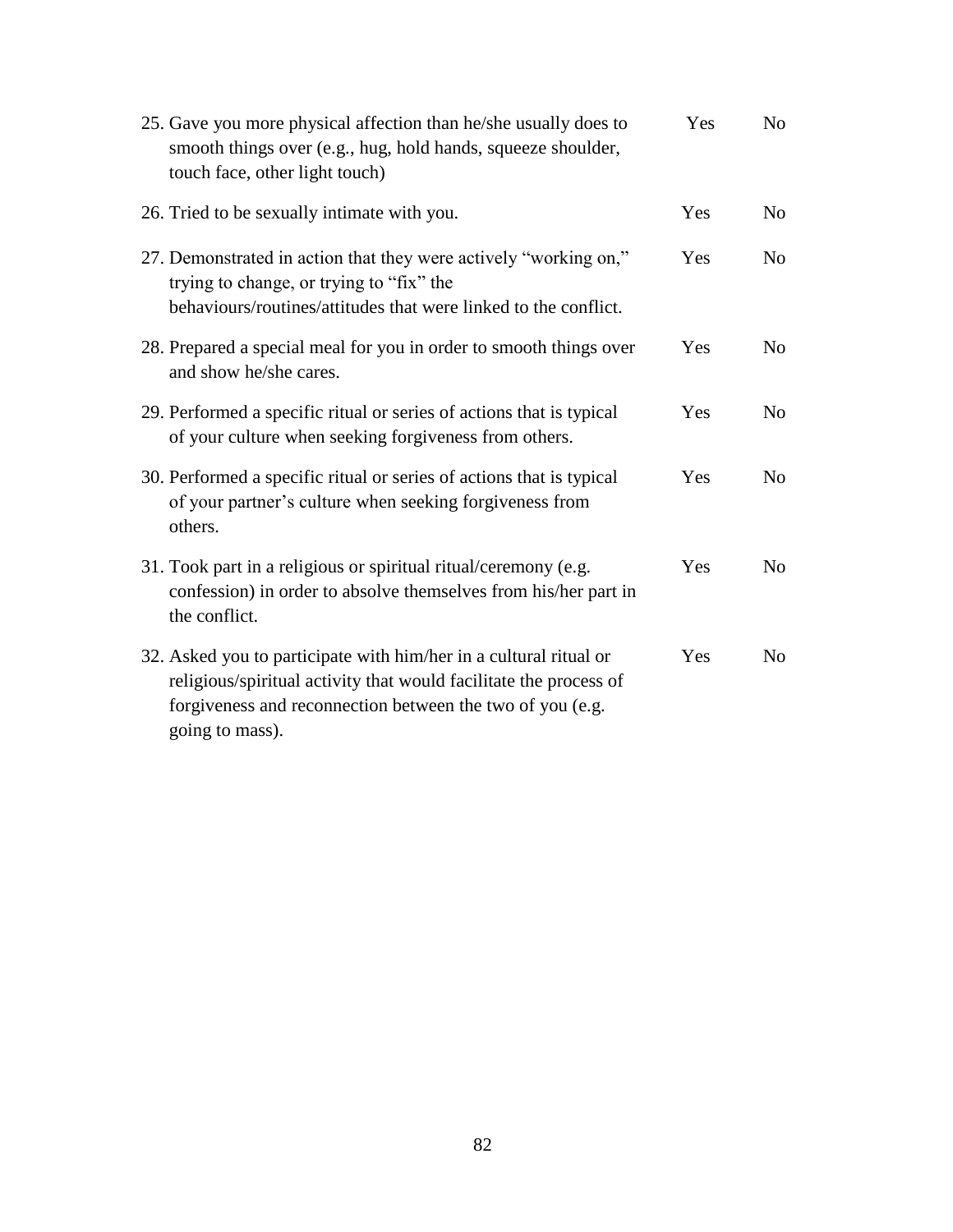### Appendix C: Perceived Partner Responsiveness Scale

We are now interested in understanding how you interpreted your partner's forgivenessseeking efforts. That is, we want to understand how you think your partner's efforts to seek your forgiveness relate to you and your relationship.

Please answer the questions below by using the rating scaled provided. Please remember to answer these questions when you think about how your partner tried to seek forgiveness from you for the conflict you described.

1 2 3 4 5 6 7 Not at all Hardly at all A little but Somewhat Quite abit Very much Completely

- 1. To what extent do you think your partner understood the importance of this event as you see it?
- 2. To what extent do you think your partner understood the ways in which this event was distressful for you?
- 3. To what extent do you think you partner "missed the key meaning" of this event for you?
- 4. To what extent did your partner "get the facts straight" concerning your thoughts and feelings about this event?
- 5. To what extent do you think your partner made an effort to understand your thoughts and feelings about the event (e.g. put him/herself in "your shoes", tried to see the situation "through your eyes")?
- 6. To what extent do you think your partner accurately understood your thoughts and feelings about the event?
- 7. To what extent do you think your partner validated your experience of the event (e.g. the event's impact, your feelings and thoughts)?
- 8. To what extent do you think your partner acknowledged your experience of this event?
- 9. To what extent do you think your partner respected and supported your experience of this event?
- 10. To what extent you think your partner valued and appreciated your experience of this event?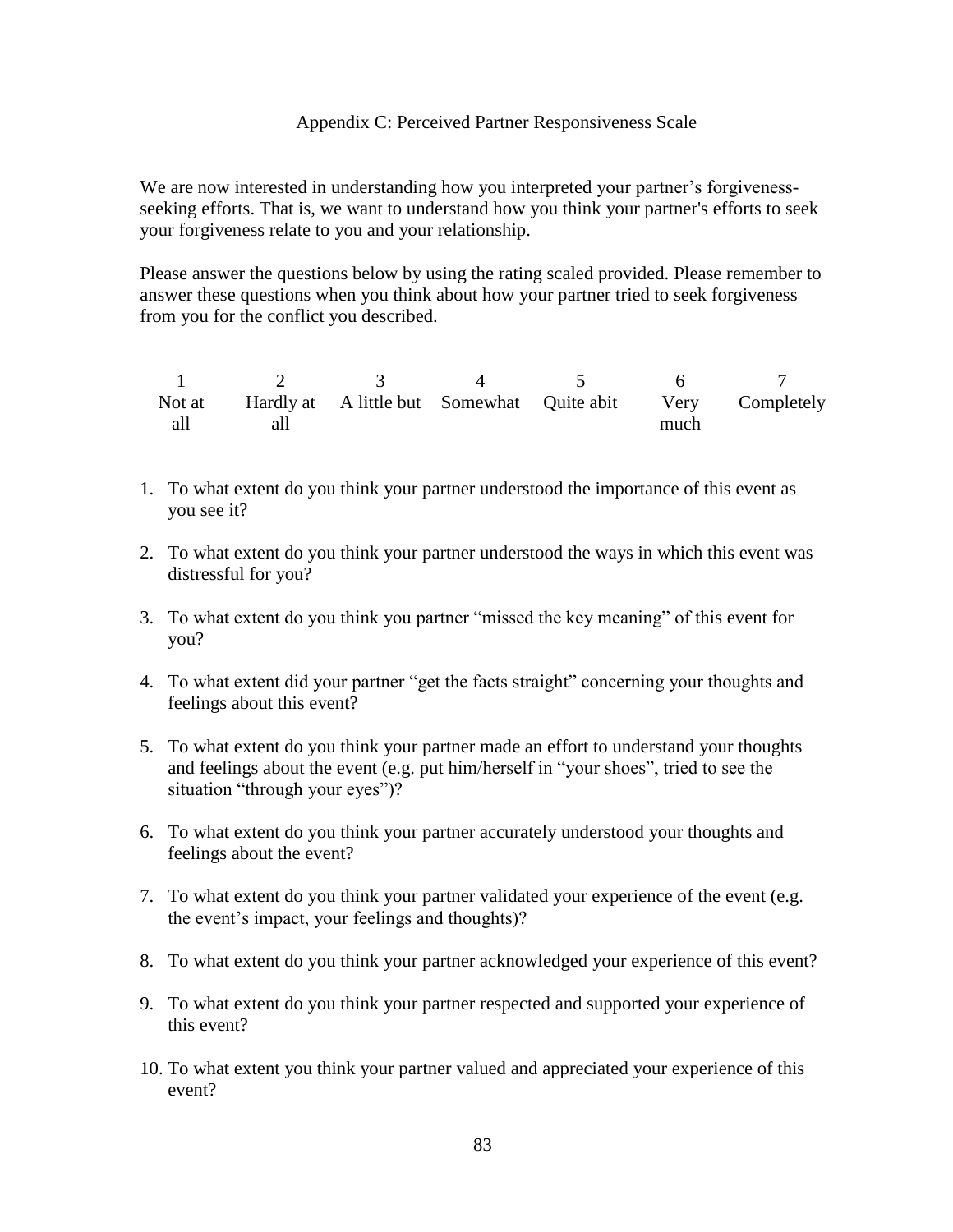### Appendix D: Perceived Amends Scale

Please answer the questions below by using the rating scaled provided. Please remember to answer these questions when you think about how your partner tried to seek forgiveness from you for the conflict you described.

1 2 3 4 5 6 7 Not at all Hardly at all A little but Somewhat Quite a bit Very much Completely

- 1. To what extent did your partner sincerely apologize to you for this event?
- 2. To what extent was your partner sincerely remorseful for this incident?
- 3. To what extent did your partner sincerely accept responsibility for this event?
- 4. To what extent did your partner make a sincere effort to "make-up" for their actions?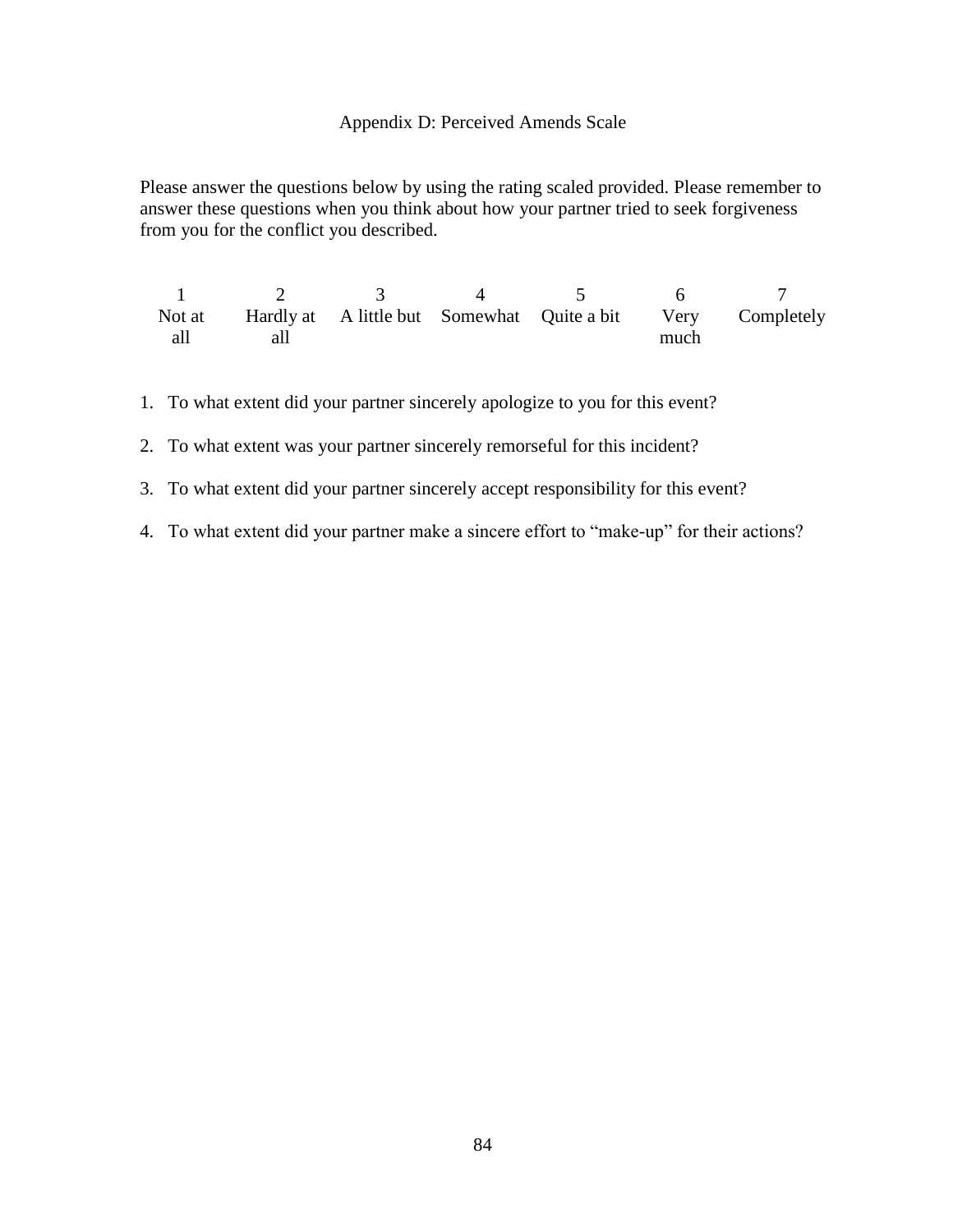## Appendix E: Forgiveness Measure

What follows is a list of thought and feelings that are common in individuals who have been hurt by their partner's attitudes, words, and/or actions. Below, please rate the extent to which these commonly held thoughts and feelings reflect your experience of the event you described.

## *Right now, when you think about this negative event with your partner…*

1. To what extent is it easy to feel warm towards your partner?

| $\mathbf{1}$<br>not at<br>all                                                   | $\overline{2}$<br>hardly at<br>all                                                      | 3<br>a little<br>bit | $\overline{4}$<br>somewhat | 5<br>quite a<br>bit | 6<br>very<br>much | 7<br>the easiest it<br>has ever been                                                   |  |  |  |  |
|---------------------------------------------------------------------------------|-----------------------------------------------------------------------------------------|----------------------|----------------------------|---------------------|-------------------|----------------------------------------------------------------------------------------|--|--|--|--|
| 2.                                                                              | To what extent is it easy for you to see your partner and his/her qualities positively? |                      |                            |                     |                   |                                                                                        |  |  |  |  |
| 1<br>not at<br>all                                                              | $\overline{2}$<br>hardly at<br>all                                                      | 3<br>a little<br>bit | $\overline{4}$<br>somewhat | 5<br>quite a<br>bit | 6<br>very<br>much | 7<br>the easiest it<br>has ever been                                                   |  |  |  |  |
|                                                                                 |                                                                                         |                      |                            |                     |                   | 3. To what extent do you feel accepting of your partner's weaknesses and shortcomings? |  |  |  |  |
| $\mathbf{1}$<br>not at<br>all                                                   | 2<br>hardly at<br>all                                                                   | 3<br>a little<br>bit | $\overline{4}$<br>somewhat | 5<br>quite a<br>bit | 6<br>very<br>much | 7<br>the easiest it<br>has ever been                                                   |  |  |  |  |
| 4. To what extent would you like your partner to feel regret for this incident? |                                                                                         |                      |                            |                     |                   |                                                                                        |  |  |  |  |
| $\mathbf{1}$<br>not at<br>all                                                   | $\overline{2}$<br>hardly at<br>all                                                      | 3<br>a little<br>bit | $\overline{4}$<br>somewhat | 5<br>quite a<br>bit | 6<br>very<br>much | 7<br>the most<br>he/she could<br>possibly feel                                         |  |  |  |  |

5. To what extent do you feel a strong and deep connection to your partner?

| $\frac{1}{2}$ 3 |  |  |                                                            |
|-----------------|--|--|------------------------------------------------------------|
|                 |  |  | not at hardly at a little somewhat quite a very the most I |
| all all bit     |  |  | bit much have ever felt                                    |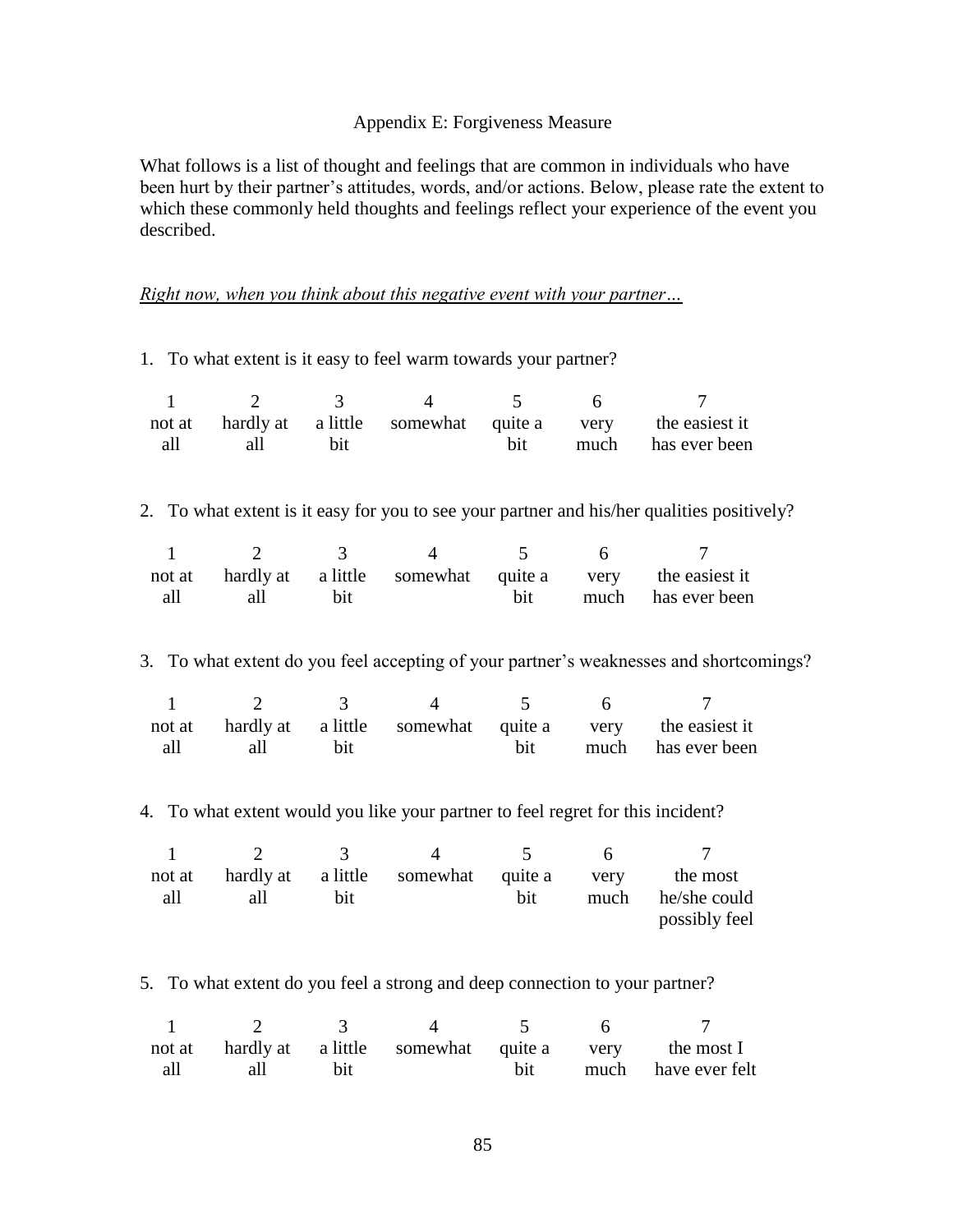6. To what extent do you feel strong loving feelings towards your partner?

| $\mathbf{1}$ | $\overline{2}$                            | 3        | $\overline{4}$                                                                  | 5       | 6    | $\overline{7}$                                                                            |
|--------------|-------------------------------------------|----------|---------------------------------------------------------------------------------|---------|------|-------------------------------------------------------------------------------------------|
| not at       | hardly at                                 | a little | somewhat                                                                        | quite a | very | the most I                                                                                |
| all          | all                                       | bit      |                                                                                 | bit     | much | have ever felt                                                                            |
|              |                                           |          |                                                                                 |         |      |                                                                                           |
|              |                                           |          | 7. To what extent would you like your partner to feel guilty for this incident? |         |      |                                                                                           |
| $\mathbf{1}$ | $\overline{2}$                            | 3        | $\overline{4}$                                                                  | 5       | 6    | 7                                                                                         |
| not at       | hardly at                                 | a little | somewhat                                                                        | quite a | very | the most                                                                                  |
| all          | all                                       | bit      |                                                                                 | bit     | much | he/she could                                                                              |
|              |                                           |          |                                                                                 |         |      | possibly feel                                                                             |
|              |                                           |          |                                                                                 |         |      |                                                                                           |
|              | the incident?                             |          |                                                                                 |         |      | 8. To what extent would you like your partner to feel as bad as you felt during and after |
| $\mathbf{1}$ | $\overline{2}$                            | 3        | $\overline{4}$                                                                  | 5       | 6    | 7                                                                                         |
| not at       | hardly at                                 | a little | somewhat                                                                        | quite a | very | the most                                                                                  |
| all          | all                                       | bit      |                                                                                 | bit     | much | possible                                                                                  |
|              |                                           |          |                                                                                 |         |      |                                                                                           |
|              |                                           |          | negative emotions you felt during and after the incident?                       |         |      | 9. To what extent would you like your partner to experience some, if not all, of the      |
| $\mathbf{1}$ | $\overline{2}$                            | 3        | $\overline{4}$                                                                  | 5       | 6    | $\overline{7}$                                                                            |
| not at       | hardly at                                 | a little | somewhat                                                                        | quite a | very | the most                                                                                  |
| all          | all                                       | bit      |                                                                                 | bit     | much | possible                                                                                  |
|              |                                           |          |                                                                                 |         |      |                                                                                           |
|              |                                           |          | clear up the negative emotions they caused you?                                 |         |      | 10. To what extent do you think your partner should do something nice for you to help     |
| $\mathbf{1}$ | $\overline{2}$                            | 3        | $\overline{4}$                                                                  | 5       | 6    | 7                                                                                         |
| not at       | hardly at                                 | a little | somewhat                                                                        | quite a | very | the most                                                                                  |
| all          | all                                       | bit      |                                                                                 | bit     | much | possible                                                                                  |
|              |                                           |          |                                                                                 |         |      |                                                                                           |
|              | feelings this incident brought up in you? |          |                                                                                 |         |      | 11. To what extent would you like your partner to make up in some way for the negative    |
| $\mathbf{1}$ | $\overline{2}$                            | 3        | $\overline{\mathcal{L}}$                                                        | 5       | 6    | 7                                                                                         |
| not at       | hardly at                                 | a little | somewhat                                                                        | quite a | very | the most                                                                                  |
| all          | all                                       | bit      |                                                                                 | bit     | much | possible                                                                                  |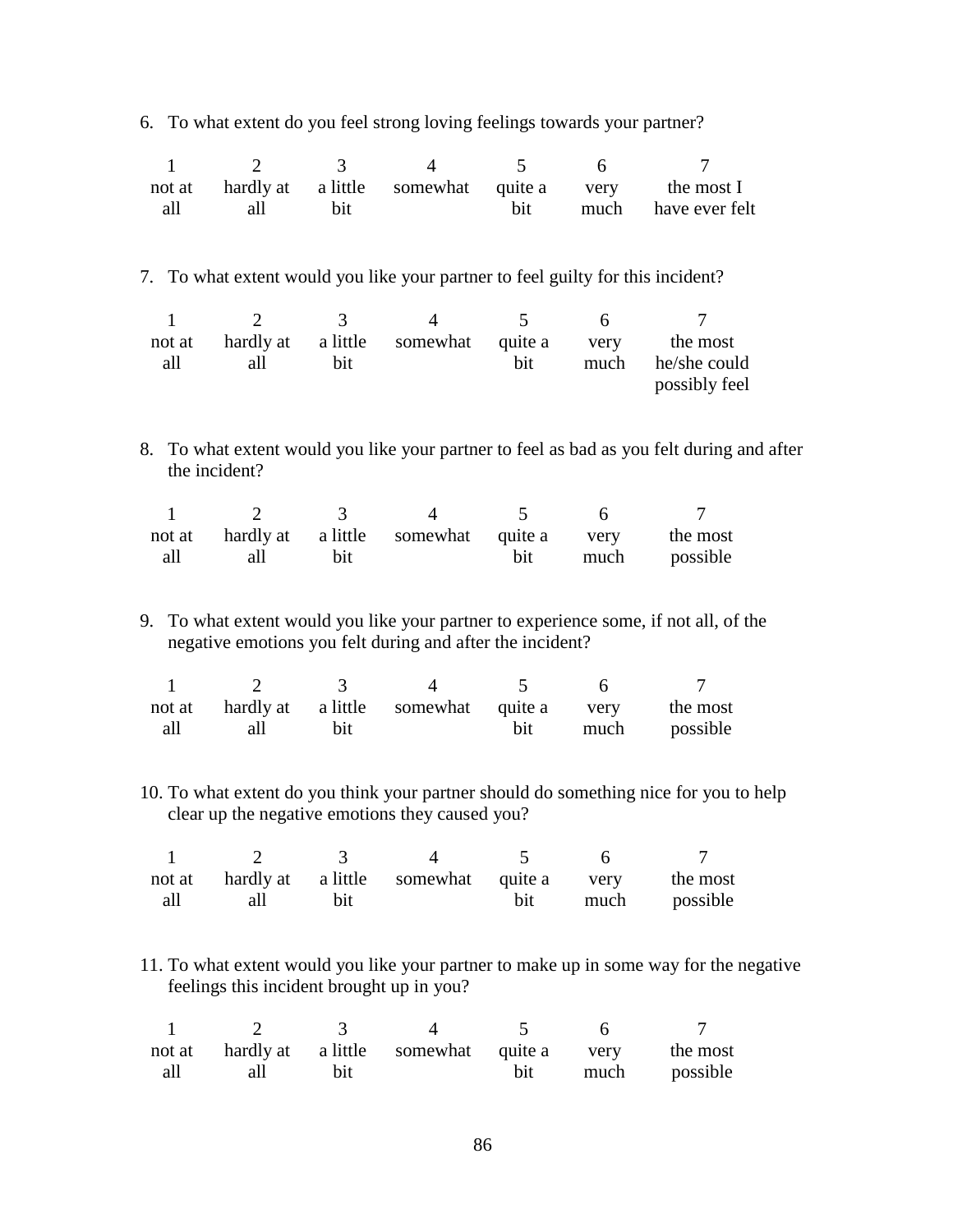12. To what extent would you feel enthusiastic about accepting your partner"s proposal to engaging in a joint activity?

|               |     | $\sim$ 3.4 $\sim$ |                                     | $\sim$ | h.           |                                                                |
|---------------|-----|-------------------|-------------------------------------|--------|--------------|----------------------------------------------------------------|
| not at<br>all | all | <b>bit</b>        | hardly at a little somewhat quite a | bit    | very<br>much | the most I have<br>ever felt with<br>him/her after<br>conflict |
|               |     |                   |                                     |        |              |                                                                |

13. To what extent do you feel enthusiastic to participate in an activity that you and your partner usually do together?

|        | $\mathcal{D}$ | -3. - - | $\Delta$ | $\sim$ 5 | h    |                                                          |
|--------|---------------|---------|----------|----------|------|----------------------------------------------------------|
| not at |               |         |          |          |      | hardly at a little somewhat quite a very the most I have |
| all    | all           | bit     |          | bit      | much | ever felt with                                           |
|        |               |         |          |          |      | him/her after                                            |
|        |               |         |          |          |      | conflict                                                 |

14. To what extent do you feel open to express concern or interest in your partner"s thoughts and feelings?

|               |     | $\sim$ 3 $\sim$ |                                     | $\sim$ $\sim$ |              |                                                                |
|---------------|-----|-----------------|-------------------------------------|---------------|--------------|----------------------------------------------------------------|
| not at<br>all | all | hit             | hardly at a little somewhat quite a | bit.          | very<br>much | the most I have<br>ever felt with<br>him/her after<br>conflict |

15. To what extent do you feel open to express your own thoughts and feelings with your partner?

|     |     |             | not at hardly at a little somewhat quite a very |     | the most      |
|-----|-----|-------------|-------------------------------------------------|-----|---------------|
| all | all | <b>b</b> it |                                                 | bit | much possible |

16. To what extent would you like to give your partner the cold shoulder?

|             | not at hardly at a little somewhat quite a very definitely |          |  |
|-------------|------------------------------------------------------------|----------|--|
| all all bit |                                                            | bit much |  |

17. To what extent would you like to participate in an activity that your partner enjoys?

| $\sim$ 1 $\sim$ 2 $\sim$ 3 |                                                            | $\frac{4}{2}$ 5 |          |  |
|----------------------------|------------------------------------------------------------|-----------------|----------|--|
|                            | not at hardly at a little somewhat quite a very definitely |                 |          |  |
| all all bit                |                                                            |                 | bit much |  |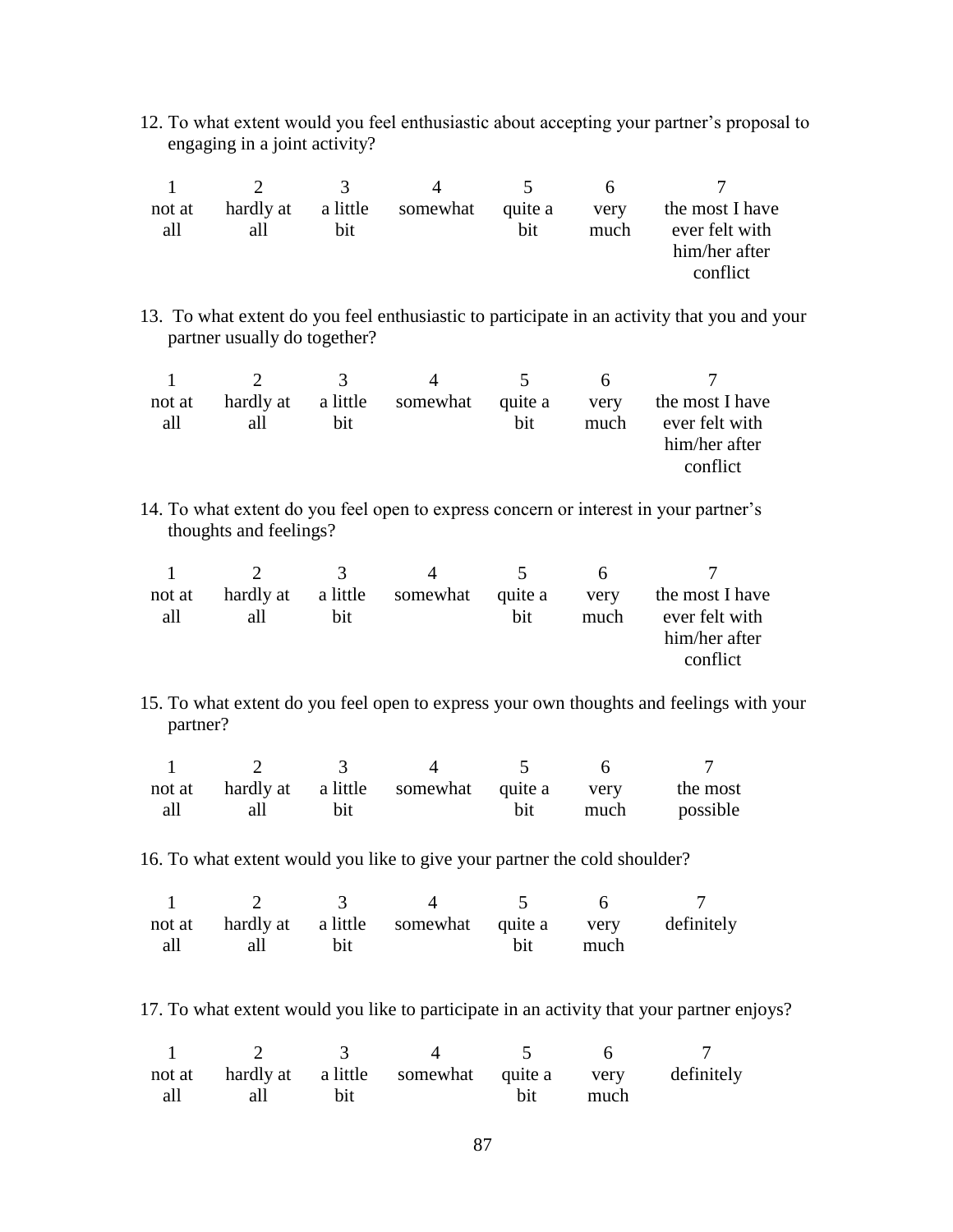18. To what extent would you rather do an activity separate from your partner?

| $\mathbf{1}$ | $\overline{2}$ | $\mathfrak{Z}$ | $\overline{4}$                                                          | 5              | 6                                      | $\overline{7}$                                                                            |  |
|--------------|----------------|----------------|-------------------------------------------------------------------------|----------------|----------------------------------------|-------------------------------------------------------------------------------------------|--|
| not at       | hardly at      | a little       | somewhat                                                                | quite a        | very                                   | definitely                                                                                |  |
| all          | all            | bit            |                                                                         | bit            | much                                   |                                                                                           |  |
|              |                |                |                                                                         |                |                                        |                                                                                           |  |
|              |                |                |                                                                         |                |                                        |                                                                                           |  |
|              |                |                |                                                                         |                |                                        | 19. To what extent might you hesitate to ask you partner for assistance because of this   |  |
| incident?    |                |                |                                                                         |                |                                        |                                                                                           |  |
|              |                |                |                                                                         |                |                                        |                                                                                           |  |
| $\mathbf{1}$ | $\overline{2}$ | $\mathfrak{Z}$ | $\overline{4}$                                                          | 5 <sup>5</sup> | 6                                      | $\tau$                                                                                    |  |
| not at       | hardly at      | a little       | somewhat                                                                | quite a        | very                                   | definitely                                                                                |  |
| all          | all            | bit            |                                                                         | bit            | much                                   |                                                                                           |  |
|              |                |                |                                                                         |                |                                        |                                                                                           |  |
|              |                |                |                                                                         |                |                                        |                                                                                           |  |
|              |                |                |                                                                         |                |                                        | 20. To what extent might your prefer to seek assistance from someone else (e.g. friend,   |  |
|              |                |                |                                                                         |                |                                        |                                                                                           |  |
|              |                |                | other family member) rather than your partner if you needed assistance? |                |                                        |                                                                                           |  |
| $\mathbf{1}$ | $\overline{2}$ | 3 <sup>1</sup> | $\overline{4}$                                                          | 5 <sup>5</sup> | 6                                      | $\tau$                                                                                    |  |
|              |                |                |                                                                         |                |                                        |                                                                                           |  |
| not at       | hardly at      |                | a little somewhat quite a                                               |                | very                                   | definitely                                                                                |  |
| all          | all            | bit            |                                                                         | bit            | much                                   |                                                                                           |  |
|              |                |                |                                                                         |                |                                        |                                                                                           |  |
|              |                |                |                                                                         |                |                                        |                                                                                           |  |
|              |                |                |                                                                         |                |                                        | 21. If your partner requested assistance for something that they could really do on their |  |
|              |                |                | own, to what extent might you hesitate to help them out?                |                |                                        |                                                                                           |  |
|              |                |                |                                                                         |                |                                        |                                                                                           |  |
| $\mathbf{1}$ | $\overline{2}$ | 3 <sup>7</sup> | $\overline{4}$                                                          | 5 <sup>5</sup> | 6                                      | $\tau$                                                                                    |  |
| not at       |                |                | hardly at a little somewhat quite a                                     |                | very                                   | definitely                                                                                |  |
| all          | all            | bit            |                                                                         | bit            | much                                   |                                                                                           |  |
|              |                |                |                                                                         |                |                                        |                                                                                           |  |
|              |                |                |                                                                         |                |                                        |                                                                                           |  |
|              |                |                |                                                                         |                |                                        | 22. To what extent would you try to make up an excuse for not being able to assist your   |  |
|              |                |                | partner with something if they needed help?                             |                |                                        |                                                                                           |  |
|              |                |                |                                                                         |                |                                        |                                                                                           |  |
|              |                |                | 2 3 4                                                                   |                | $\begin{array}{ccc} 5 & 6 \end{array}$ |                                                                                           |  |
|              | hardly at      |                |                                                                         |                |                                        | definitely                                                                                |  |
| not at       |                |                | a little somewhat                                                       | quite a        | very                                   |                                                                                           |  |
| all          | all            | bit            |                                                                         | bit            | much                                   |                                                                                           |  |
|              |                |                |                                                                         |                |                                        |                                                                                           |  |
|              |                |                |                                                                         |                |                                        | 23. To what extent might you refrain from asking your partner to join in on some event or |  |
|              |                |                | activity that you would normally ask them to join?                      |                |                                        |                                                                                           |  |
|              |                |                |                                                                         |                |                                        |                                                                                           |  |
| $\mathbf{1}$ | $\overline{2}$ | 3              | $\overline{4}$                                                          | 5              | 6                                      | 7                                                                                         |  |
| not at       | hardly at      | a little       | somewhat                                                                | quite a        | very                                   | definitely                                                                                |  |

bit

much

all

all

bit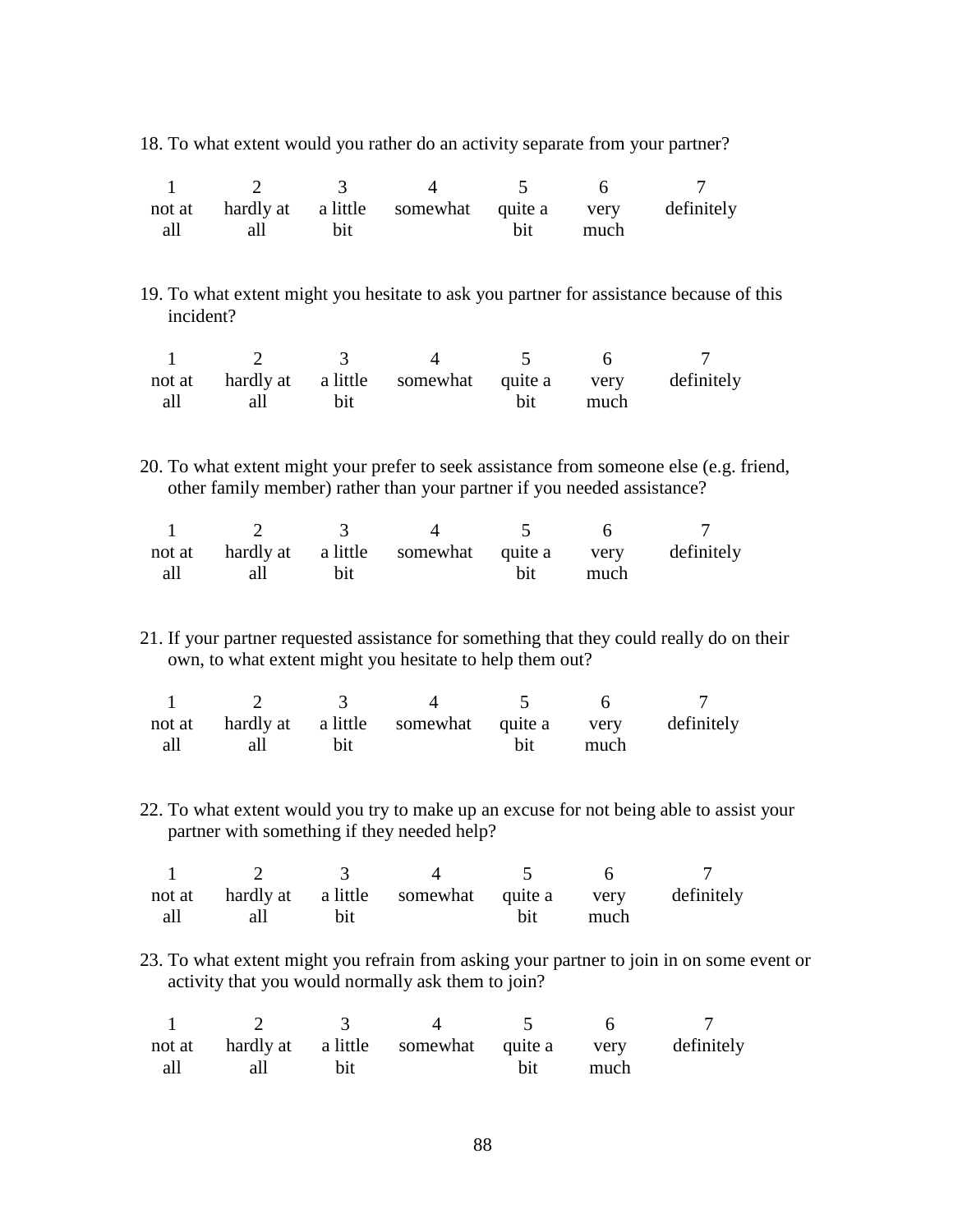| 24. To what extent is it easy for you right now to move beyond the discomfort your partner |  |  |
|--------------------------------------------------------------------------------------------|--|--|
| has caused you from this event?                                                            |  |  |

|     |     |             | $\overline{4}$ and $\overline{4}$ |  |                                                                |
|-----|-----|-------------|-----------------------------------|--|----------------------------------------------------------------|
|     |     |             |                                   |  | not at hardly at a little somewhat quite a very The easiest it |
| all | all | <b>b</b> it |                                   |  | bit much has ever been                                         |

25. To what extent is it easy for you to "absorb" and accept your negative feelings that have been brought out during this incident?

|     |     |  |  | not at hardly at a little somewhat quite a very The easiest it |
|-----|-----|--|--|----------------------------------------------------------------|
| all | all |  |  | bit much has ever been                                         |

26. To what extent are you able to let go of the negative feelings your partner has caused you in this incident?

|     |     |            | not at hardly at a little somewhat quite a very definitely |     |      |  |
|-----|-----|------------|------------------------------------------------------------|-----|------|--|
| all | all | <b>bit</b> |                                                            | bit | much |  |

27. To what extent have you resolved this incident within yourself?

|     |         | not at hardly at a little somewhat quite a very completely |          |  |
|-----|---------|------------------------------------------------------------|----------|--|
| all | all bit |                                                            | bit much |  |

28. To what extent are you personally "finished" with this event?

|         | $\sim$ 3   |  |          |                                                            |
|---------|------------|--|----------|------------------------------------------------------------|
|         |            |  |          | not at hardly at a little somewhat quite a very completely |
| all all | <b>bit</b> |  | bit much |                                                            |